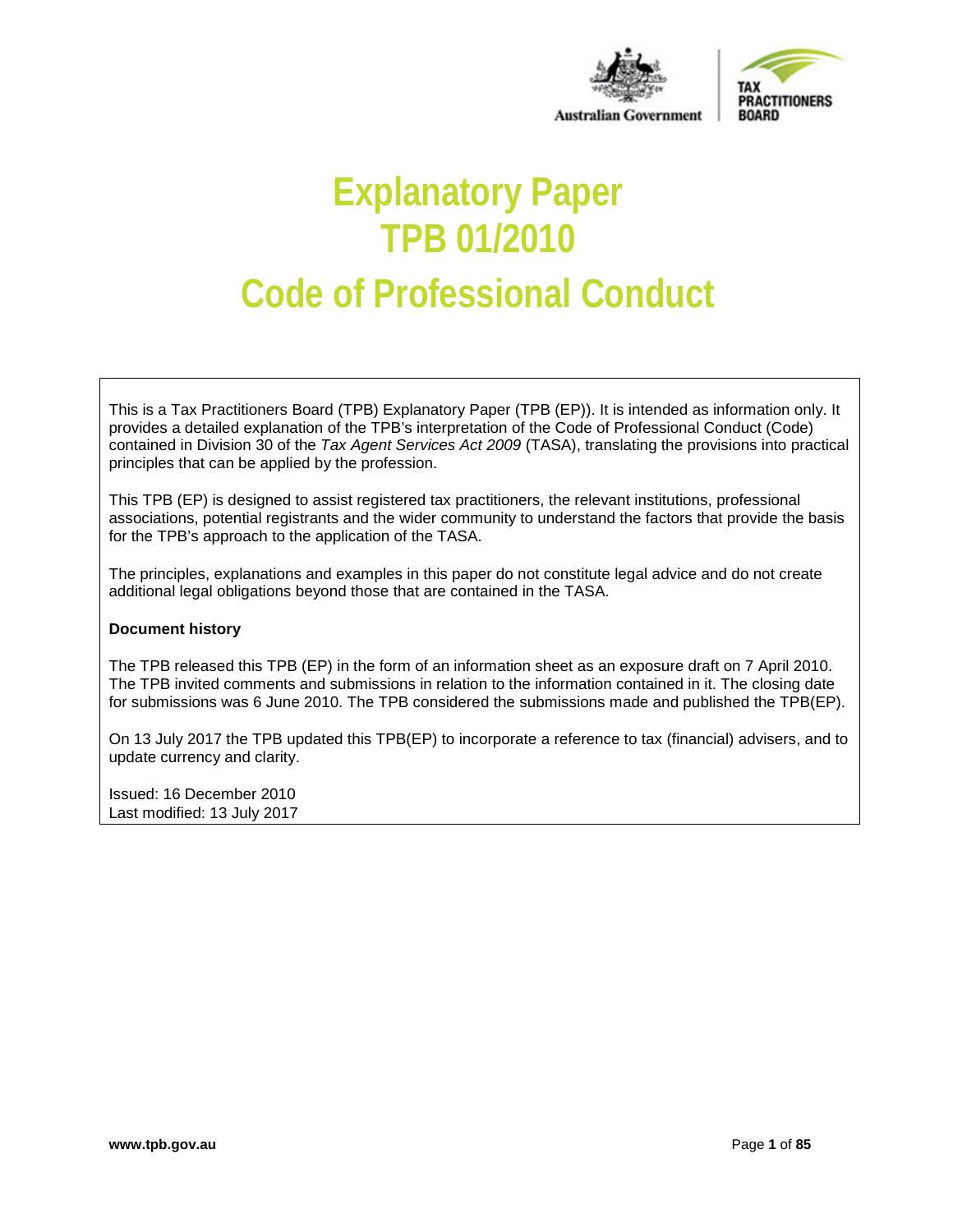



# **Contents**

<span id="page-1-0"></span>

| (1)                                                                                                                                                                                                                |  |
|--------------------------------------------------------------------------------------------------------------------------------------------------------------------------------------------------------------------|--|
| You must comply with the taxation laws in the conduct of your personal affairs 10<br>(2)                                                                                                                           |  |
| You must account for money or other property you receive on trust from or on behalf of your<br>(3)                                                                                                                 |  |
|                                                                                                                                                                                                                    |  |
|                                                                                                                                                                                                                    |  |
| You must have in place adequate arrangements for the management of conflicts of interest that<br>(5)<br>may arise in relation to the activities that you undertake in the capacity of a registered tax agent, BAS  |  |
| Unless you have a legal duty to do so, you must not disclose any information relating to a client's<br>(6)                                                                                                         |  |
| You must ensure that a tax agent service provided on your behalf is provided competently 23<br>(7)                                                                                                                 |  |
| You must maintain knowledge and skills relevant to the tax agent services you provide  28<br>(8)<br>What is a registered tax practitioner required to do to maintain relevant knowledge and skills? 28             |  |
| You must take reasonable care in ascertaining a client's state of affairs, to the extent that<br>(9)<br>ascertaining the state of those affairs is relevant to a statement you are making or a thing you are doing |  |
| You must take reasonable care to ensure that taxation laws are applied correctly to the<br>(10)                                                                                                                    |  |
| You must not knowingly obstruct the proper administration of the taxation laws  34<br>(11)                                                                                                                         |  |
| You must advise your client of the client's rights and obligations under the taxation laws that<br>(12)                                                                                                            |  |
| You must maintain professional indemnity insurance that meets the Board's requirements  38<br>(13)                                                                                                                 |  |
| You must respond to requests and directions from the Board in a timely, responsible and<br>(14)                                                                                                                    |  |
|                                                                                                                                                                                                                    |  |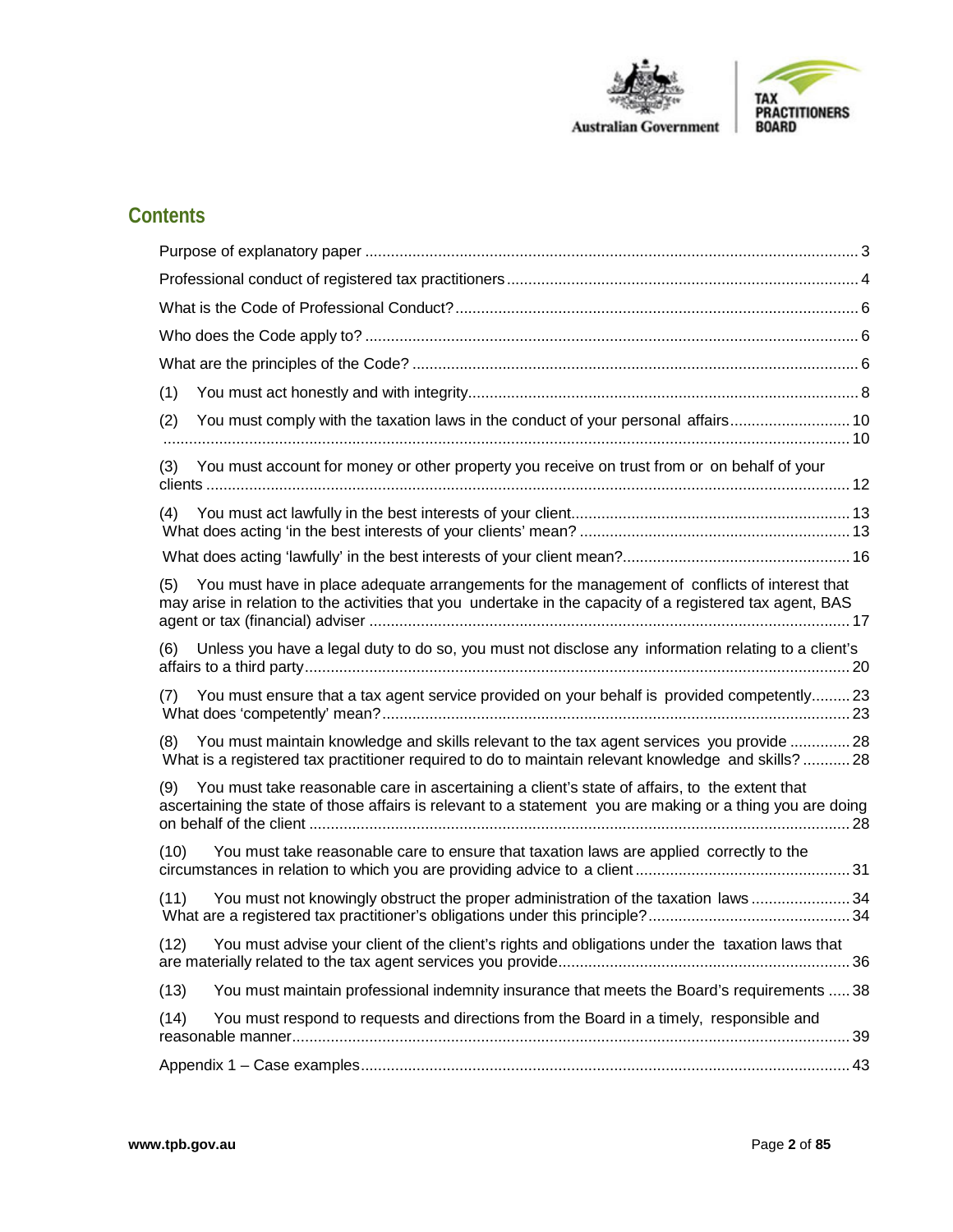

# **Purpose of explanatory paper**

- 1. This Tax Practitioners Board (TPB) explanatory paper (TPB(EP) is designed to provide assistance and explanation of general principles and matters relating to the Code of Professional Conduct (Code) that may be relevant to the professional practice of registered tax agents, registered BAS agents and registered tax (financial) advisers (collectively known as 'registered tax practitioners'). The TPB(EP) will also be relevant to the TPB's powers to take certain actions under the *Tax Agent Services Act 2009* (TASA).
- 2. The object of the TASA is to ensure that tax agent services (which, unless otherwise stated in this paper, includes BAS services and tax (financial) advice services) are provided to the public in accordance with appropriate standards of professional and ethical conduct. The Code was created to assist in achieving this objective.
- 3. The Code is legislated and sets out the professional and ethical standards that registered tax practitioners are required to comply with. It outlines the duties that registered tax practitioners owe to their clients, the TPB and other registered tax practitioners.
- 4. This TPB(EP) however, does not have the force of law and provides information and interpretative guidance only. Therefore, it is not intended to determine or exhaust the positions or actions the TPB may take in particular cases. Rather, this TPB(EP) provides a decision making tool that the TPB may refer to when considering Code matters. It is also intended to assist registered tax practitioners in providing tax agent services.
- 5. This TPB(EP) provides the TPB's view in relation to the meaning of the Code provisions. This TPB(EP) does not create additional legal obligations beyond those which are contained in the TASA. In particular, a finding by the TPB that a registered tax practitioner has breached the Code does not itself give rise to a civil action against a registered tax practitioner by their client. Whether or not such an action arises is a matter for the client to determine in accordance with the general law.
- 6. In applying the Code to particular circumstances, the TPB has an obligation to ensure that its decisions are soundly based and do not constitute an improper use of the TPB's powers under the TASA. This obligation generally requires the TPB to observe the rules of natural justice when making a decision, ensure that there is enough evidence or other material to justify a decision, exercise its power having regard to any relevant considerations and have regard to the individual merits of a particular case when exercising a discretionary power. In addition, the TPB must exercise its powers in a manner that is not unreasonable.
- 7. The principles outlined and the case examples contained in this TPB(EP) provide examples of how the concepts relevant to the principles of the Code have been applied in different contexts. The cases are intended to act as a guide to the meaning and application of the principles in the Code.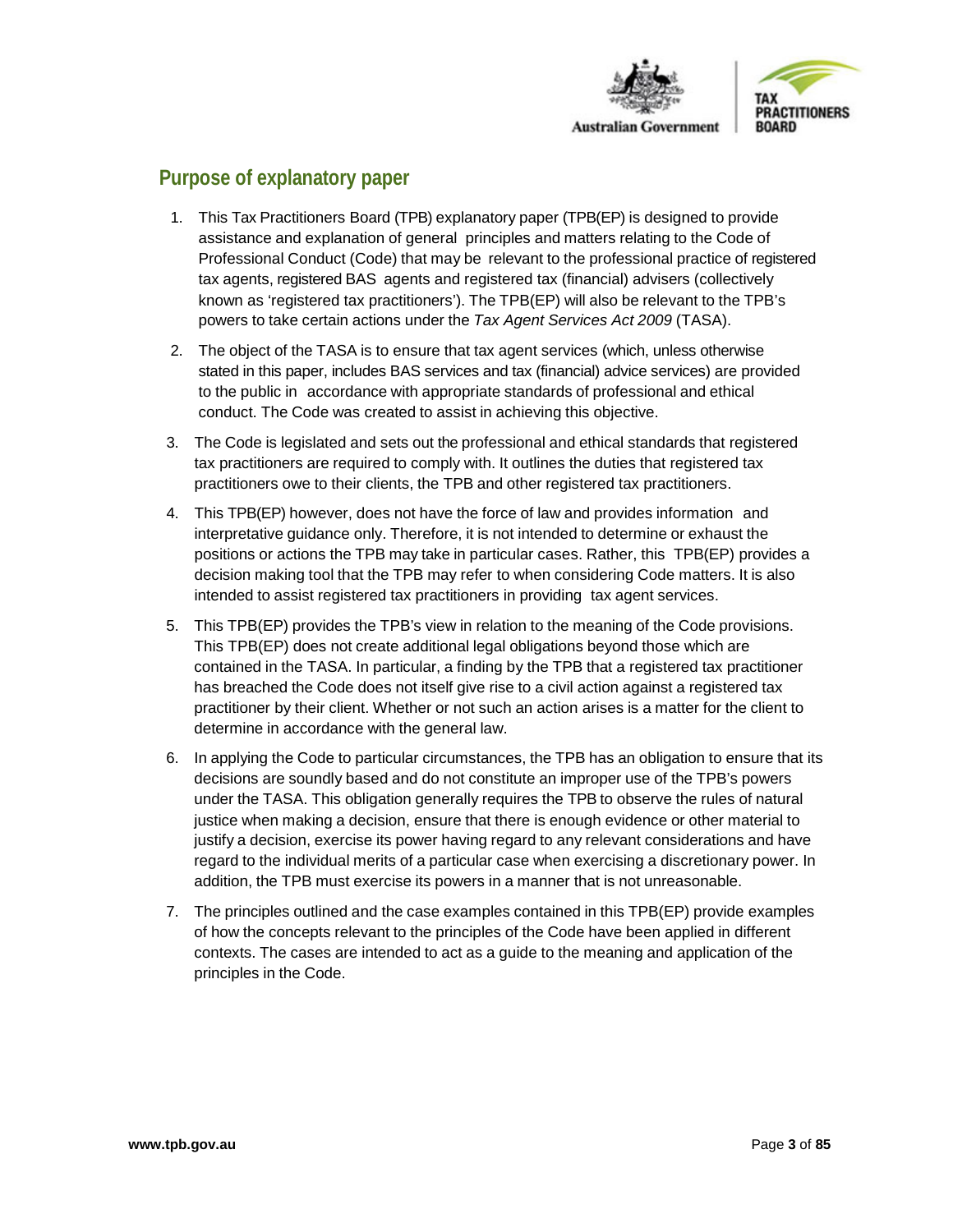



8. Registered tax practitioners that are members of professional bodies may have professional and ethical obligations imposed on them as members of those bodies.<sup>[1](#page-3-1)</sup> While other codes may present similar duties and requirements, the duties created by the TASA are, where applicable, required to be complied with in addition to these other obligations.

# <span id="page-3-0"></span>**Professional conduct of registered tax practitioners**

- 9. The term 'professional conduct' refers to the way in which registered tax practitioners act while in their professional capacity. When providing services, it is expected that registered tax practitioners will display an appropriate, professional standard of behaviour beyond that which is expected of someone who is not acting in a professional capacity.
- 10. The TPB has a range of options available to it under the TASA in making findings about the conduct of registered tax practitioners. The options available to the TPB include:
	- imposing sanctions for breach of the Code
	- applying for a civil penalty for breach of the civil penalty provisions
	- terminating a registered tax practitioner's registration on the basis that the registered tax practitioner is no longer a fit and proper person to be a registered tax practitioner.

# **Code of Conduct Provisions**

- 11. The provisions of the Code are contained in section 30-10 of the TASA.
- 12. The Code establishes a set of ethical and professional standards to be observed by registered tax practitioners. In relation to tax agents and BAS agents, these provisions apply only to conduct which occurs after the commencement of the TASA on 1 March 2010, and for tax (financial) advisers, the Code provisions apply only to conduct which occurs after 1 July 2014.
- 13. The TPB may commence an investigation to determine whether there has, in fact, been a breach of the Code. $^{2}$  $^{2}$  $^{2}$  If the TPB is satisfied, following an investigation, that there has been a breach of the Code, it may apply one or more of the sanctions set out in section 30-15 of the TASA.

<span id="page-3-1"></span> $1$  Examples of such ethical and professional standards may include APES 110 Code of Ethics for Professional Accountants and APES 220 Taxation Services. These standards apply to members of several accounting professional bodies including the Institute of Chartered Accountants in Australia, CPA Australia and the National Institute of Accountants.

<span id="page-3-2"></span><sup>&</sup>lt;sup>2</sup> Section 60-95 of the TASA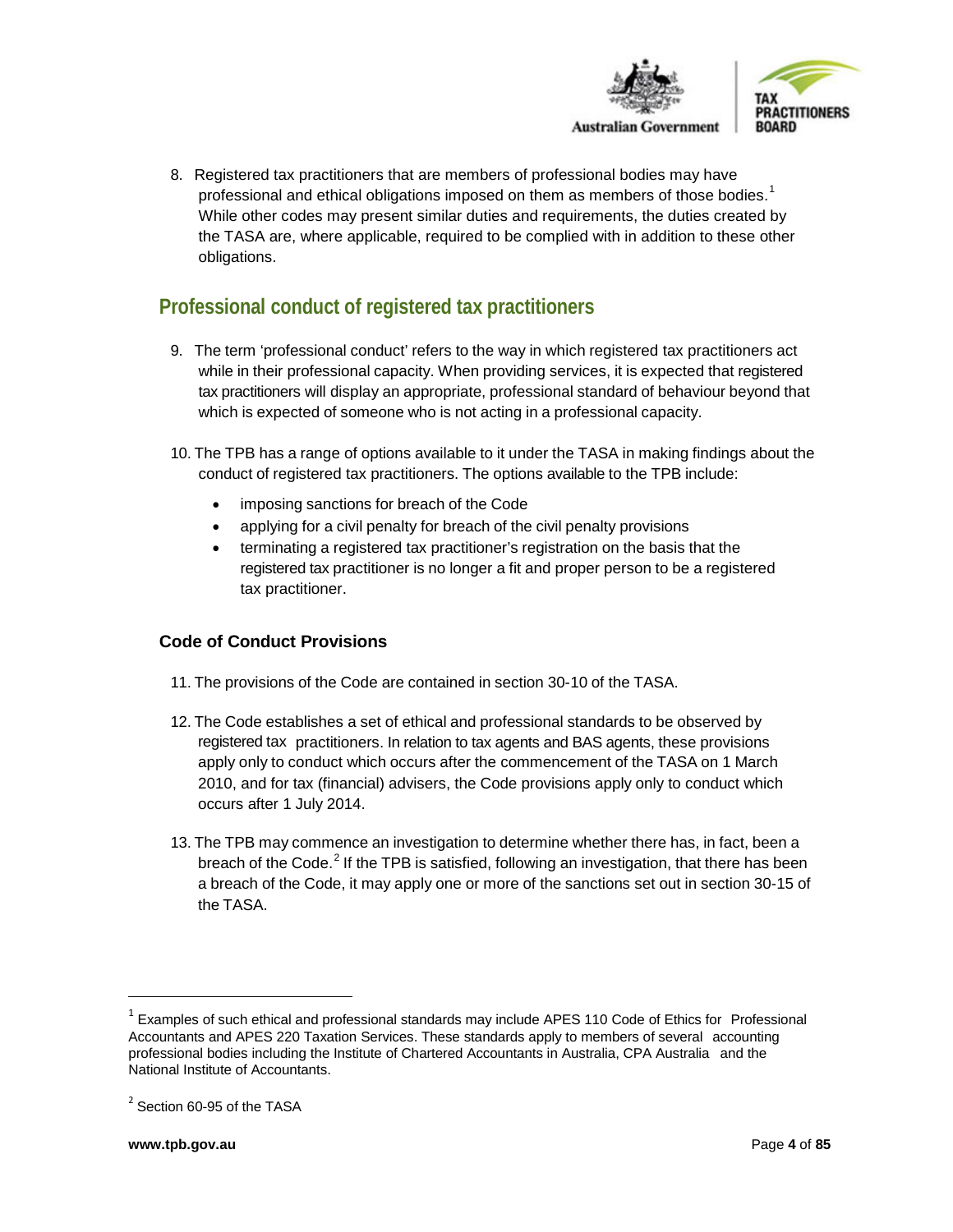

14. For further details of the administrative sanctions that may be applied for a breach of the Code, refer to the section of this TPB(EP) titled '*What are the consequences if a registered tax practitioner fails to comply with the Code?'*

# **Civil Penalty Provisions**

- 15. A civil penalty is a pecuniary penalty that is imposed by a court exercising civil rather than criminal jurisdiction. State and Commonwealth government bodies can apply to the courts to have a pecuniary penalty imposed against an individual for breaching a civil penalty provision in some circumstances. Unlike criminal penalties, civil penalties do not include criminal convictions or imprisonment.
- 16. While the Code applies only to registered tax practitioners, the civil penalty provisions apply to unregistered persons or entities in addition to registered tax practitioners. $^3$  $^3$
- 17. If there is a breach of any of these civil penalty provisions, the TPB has the option of applying to the Federal Court of Australia (Federal Court) for a civil penalty order against the tax practitioner. [4](#page-4-1)
- 18. The TPB also has the option of applying to the Federal Court for an injunction. An injunction is a court order that requires a person to do, or refrain from doing, something. If a tax practitioner fails to comply with the terms of an injunction as specified in the court order, the practitioner may be guilty of contempt of court.
- 19. The TPB may apply for an injunction as an alternative to seeking a civil penalty (in the case of a permanent injunction) or in combination with a civil penalty application (in the case of an interim injunction). An interim injunction will generally remain operative until the Federal Court makes its final determination.

# **Termination of registration**

- 20. The TPB may terminate the registration of a registered tax practitioner if the TPB is satisfied that a registered tax practitioner no longer meets the 'fit and proper person' requirement for registration.
- 21. In determining whether a registered tax practitioner is a fit and proper person, the TPB can examine the registered tax practitioner's previous conduct. The TPB may consider actions or omissions that occurred prior to the commencement of the TASA on 1 March 2010, and for tax (financial) advisers, prior to 1 July 2014, to the extent that the behaviour is relevant to the registered tax practitioner's present fitness and propriety.

<span id="page-4-0"></span>Division 50 of the TASA

<span id="page-4-1"></span><sup>4</sup> Subdivision 50-C of the TASA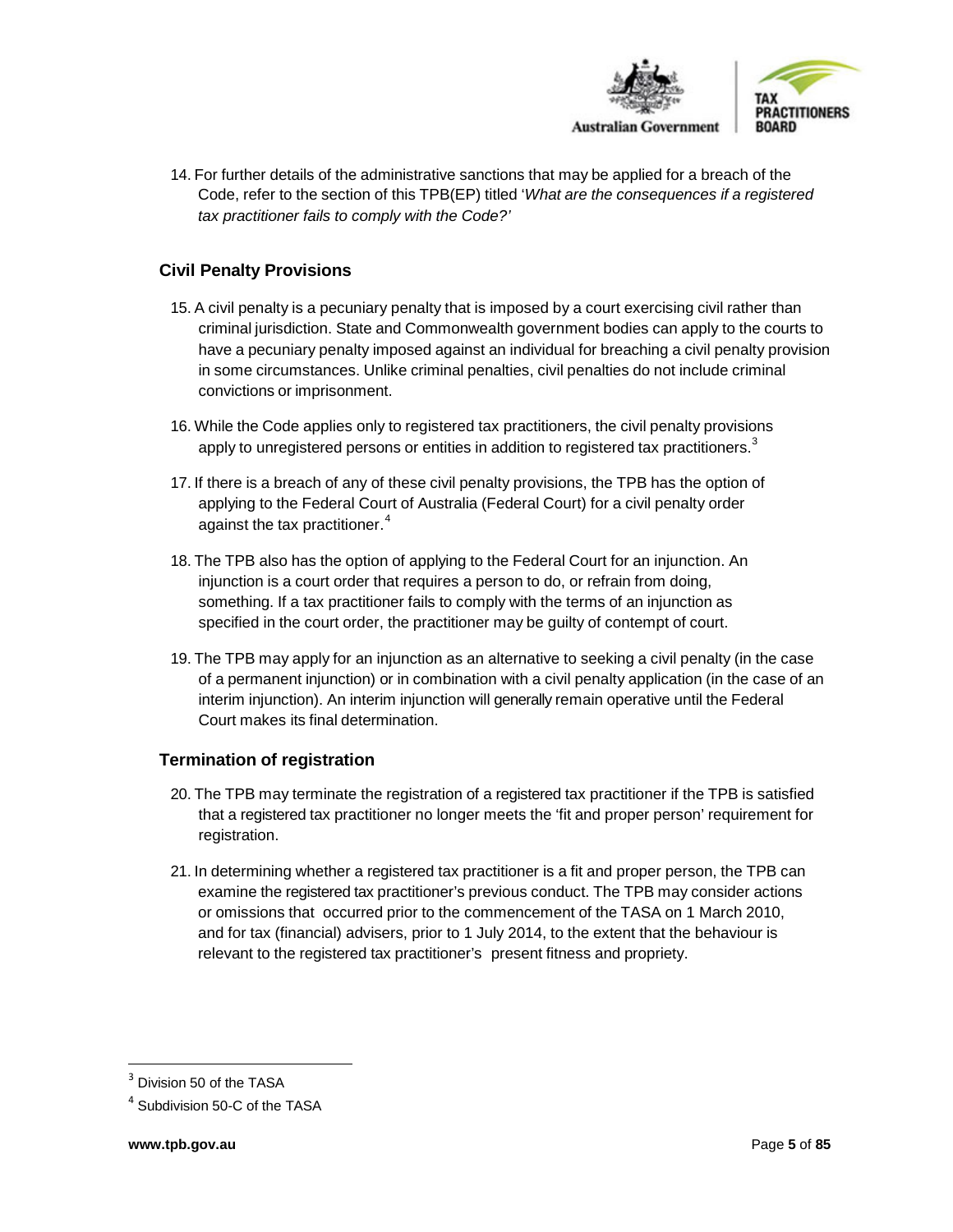

## **Application of the TASA**

- 22. Some conduct by a registered tax practitioner that is covered by the civil penalty provisions could equally constitute a breach of the Code. Examples of this conduct may include:
	- signing false declarations
	- making false or misleading statements
	- employing or using the services of a de-registered entity.

# <span id="page-5-0"></span>**What is the Code of Professional Conduct?**

- 23. Section 30-10 of the TASA establishes the legislated Code for registered tax practitioners. The Code sets out the professional and ethical standards required of registered tax practitioners. This section also outlines the duties that registered tax practitioners owe their clients, the TPB and other registered tax practitioners.
- 24. The Code consists of a list of core principles which are grouped into five categories:
	- Honesty and integrity
	- **Independence**
	- Confidentiality
	- Competence
	- Other responsibilities.

# <span id="page-5-1"></span>**Who does the Code apply to?**

25. The Code applies to all registered tax practitioners.

# <span id="page-5-2"></span>**What are the principles of the Code?**

26. Section 30-10 of the TASA contains the Code consisting of the following 14 principles:

#### **Honesty and integrity**

- (1)You must act honestly and with integrity.
- (2) You must comply with the taxation laws in the conduct of your personal affairs.
- (3) If:
	- (a) you receive money or other property from or on behalf of a client, and
	- (b) you hold the money or other property on trust;
	- you must account to your client for the money or other property.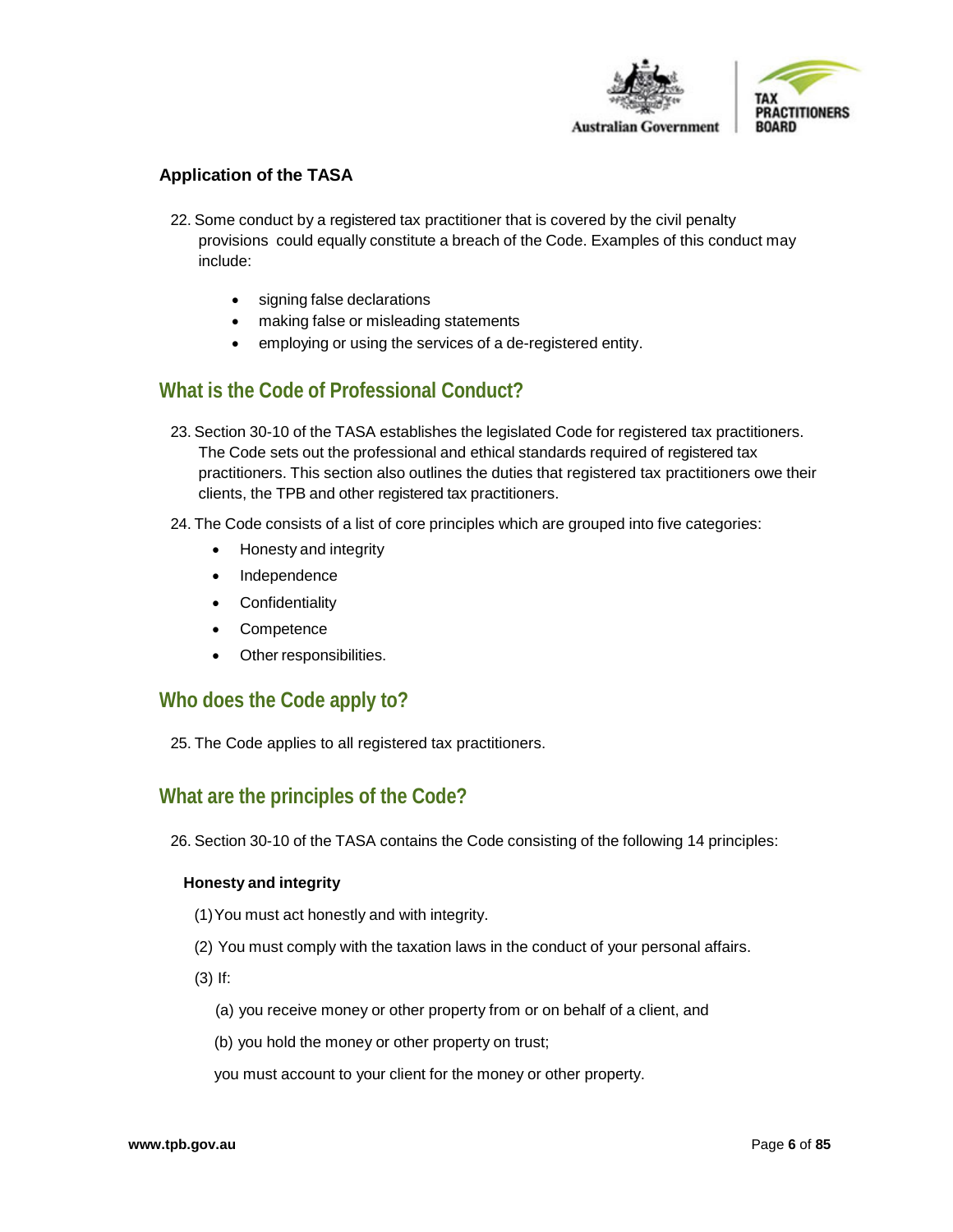

#### **Independence**

- (4) You must act lawfully in the best interests of your client.
- (5) You must have in place adequate arrangements for the management of conflicts of interest that may arise in relation to the activities that you undertake in the capacity of a registered tax agent, BAS agent or tax (financial) adviser.

#### **Confidentiality**

(6) Unless you have a legal duty to do so, you must not disclose any information relating to a client's affairs to a third party without your client's permission.

#### **Competence**

- (7) You must ensure that a tax agent service that you provide, or that is provided on your behalf, is provided competently.
- (8) You must maintain knowledge and skills relevant to the tax agent services that you provide.
- (9) You must take reasonable care in ascertaining a client's state of affairs, to the extent that ascertaining the state of those affairs is relevant to a statement you are making or a thing you are doing on behalf of a client.
- (10) You must take reasonable care to ensure that taxation laws are applied correctly to the circumstances in relation to which you are providing advice to a client.

#### **Other responsibilities**

- (11) You must not knowingly obstruct the proper administration of the taxation laws.
- (12) You must advise your client of the client's rights and obligations under the taxation laws that are materially related to the tax agent services you provide.
- (13) You must maintain professional indemnity insurance that meets the Board's requirements.
- (14) You must respond to requests and directions from the Board in a timely, responsible and reasonable manner.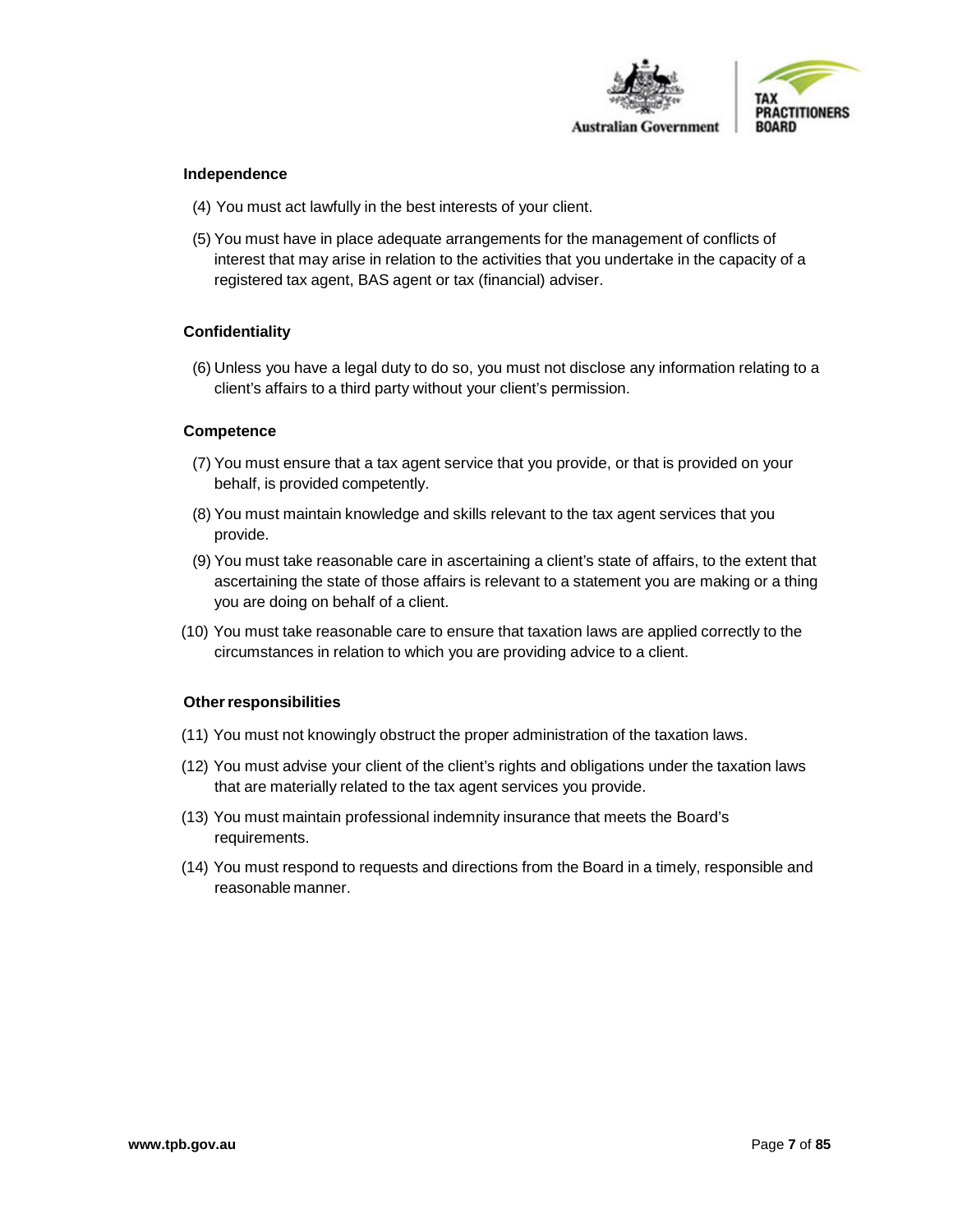



# <span id="page-7-0"></span>**(1) You must act honestly and with integrity**

# **What is 'acting honestly and with integrity'?**

- 27. Honesty and integrity are terms which have their ordinary meanings.
- 28. The Macquarie Dictionary<sup>[5](#page-7-1)</sup> defines each of the terms as follows:

#### *Honesty*

*1 the quality or fact of being honest; uprightness, probity or integrity 2 truthfulness, sincerity or frankness 3. freedom from deceit or fraud*

#### *Integrity*

*soundness of moral principle and character; uprightness, honesty*

- 29. The principles of honesty and integrity impose an obligation on a person to ensure:
	- **straightforwardness**
	- fair dealing
	- a commitment not to mislead or deceive
	- truthfulness.<sup>[6](#page-7-2)</sup>
- 30. The terms 'honesty' and 'integrity' are not defined in the TASA. Guidance can therefore be obtained from decisions of the courts. The following considerations have been used by the courts in determining when a person is acting with honesty and integrity:
	- has the person acted with good morals and without depravity?<sup>[7](#page-7-3)</sup>
	- has the person acted properly and without deceit? $8$
	- has the person acted without intent to gain an improper benefit or advantage for himself, herself or for another?<sup>[9](#page-7-5)</sup>
	- has the person acted with such carelessness as to demonstrate that no genuine attempt has been made to carry out the duties and obligations imposed on him or her by law?<sup>[10](#page-7-6)</sup>

<span id="page-7-1"></span> <sup>5</sup> *The Macquarie Dictionary,* [Multimedia], version 5.0.0

<span id="page-7-2"></span><sup>6</sup> Accounting Professional and Ethical Standards Board, *'APES110 Code of Ethics for Professional Accountants'* (2006) at [110.1]; Accounting Professional and Ethical Standards Board, '*APES220 Taxation Services'* (2007) at [3.3]; International Ethics Standards Board for Accountants 'Code of Ethics for Professional Accountants' (2009) at [110]. <sup>7</sup> *Australian Securities and Investments Commission <sup>v</sup> Vines* [2005] NSWSC 1349; *Commonwealth bank of Australia <sup>v</sup>*

<span id="page-7-3"></span>

*Friedrich* <sup>5</sup> ACSR <sup>115</sup> at <sup>196</sup> <sup>8</sup> *Hall and Ors v Poolman and Ors* [2007] NSWSC 1330 at [325]

<span id="page-7-6"></span><span id="page-7-5"></span><span id="page-7-4"></span> $^9$  As above; *Burnett and Tax Practitioners Board* [2014] AATA 687 at [70]-[74].<br><sup>10</sup> As above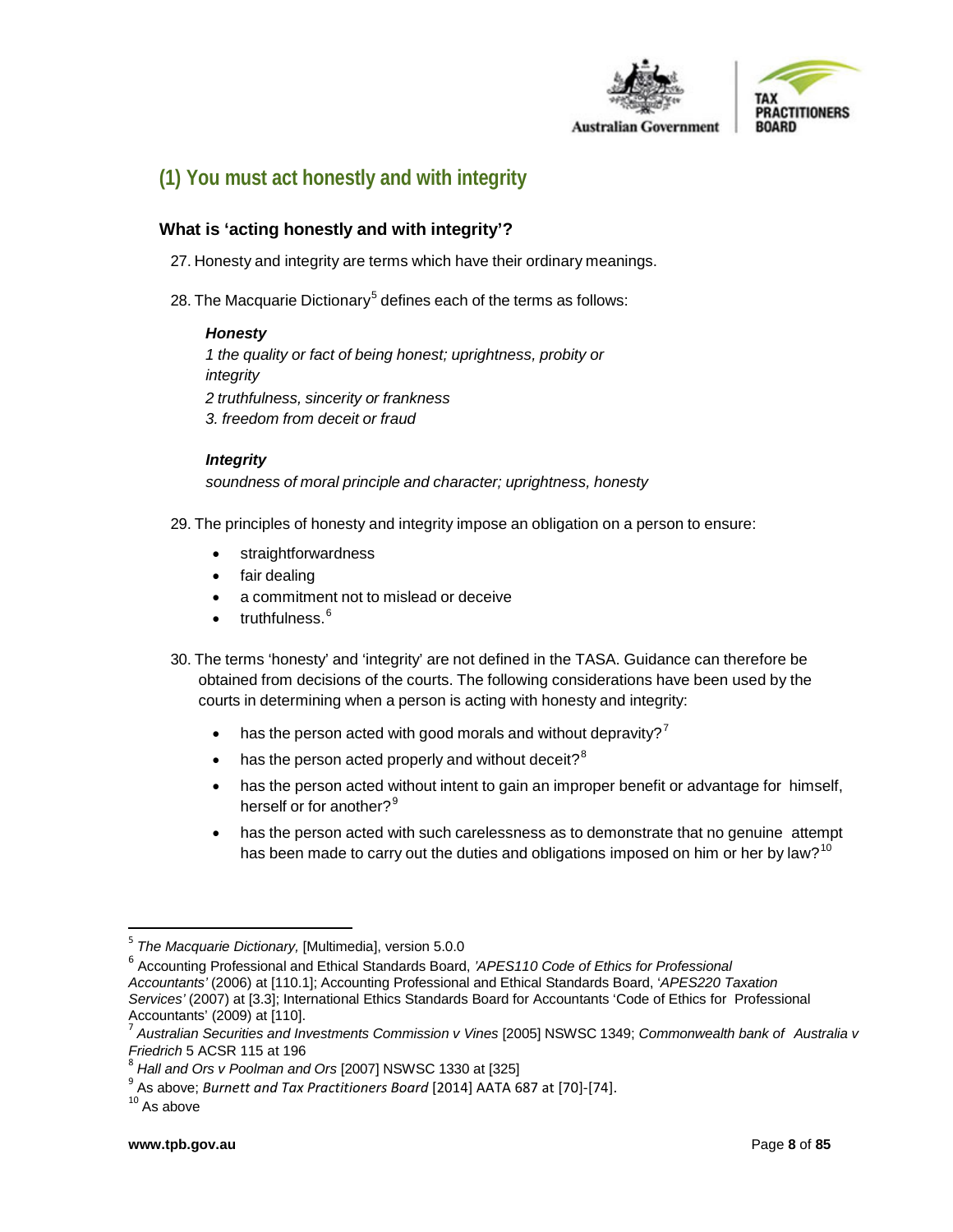

- is the person of such integrity that others may entrust their taxation affairs to that person's  $care?$ <sup>[11](#page-8-0)</sup>
- is the person of such reputation and ability that officers of the ATO may assume that taxation returns lodged by the registered tax agent have been prepared by the agent honestly?<sup>[12](#page-8-1)</sup>
- has the person, through their behaviour, displayed an inadequate sense of their obligations as a registered tax practitioner and/or an evident reluctance to ascertain and comply with those obligations? $13$
- has the person failed to make full disclosure of a matter in circumstances where that matter is relevant in assessing the suitability of that person to be registered, such as in the case of registered tax practitioners or legal practitioners?<sup>[14](#page-8-3)</sup>
- does the person have a sufficient understanding of what is right and what is wrong so that they can be relied on to carry out their role or function as a registered tax practitioner?<sup>[15](#page-8-4)</sup>
- making a false representation has also been held to be inconsistent with the integrity required for registration as a registered tax practitioner<sup>[16](#page-8-5)</sup>
- accessing a taxpayer's personal taxation information on the Tax Agent Portal without authority has been held to breach the requirement of the Code to act honestly and with integrity $17$
- engaging in rude, inappropriate and uncooperative behaviour toward ATO officers has been held to breach the requirement of the Code to act honestly and with integrity<sup>[18](#page-8-7)</sup>
- failing to notify regulatory authorities, such as the ATO and the TPB, of fraudulent activity that a registered tax practitioner was aware of and that posed a risk to taxpayers and the integrity of the taxation system has been held to be inconsistent with the integrity required for registration as a registered tax practitioner. [19](#page-8-8)

<span id="page-8-0"></span> <sup>11</sup> *Re Su and Tax Agents' Board of South Australia* <sup>82</sup> ATC 4284 at 4286; *Burnett and Tax Practitioners Board* [2014] AATA 687.

 $12$  As above

<span id="page-8-2"></span><span id="page-8-1"></span><sup>13</sup> *Re Fitzgibbon and Tax Agents' Board of Queensland* 93 ATC 2053; *Burnett and Tax Practitioners Board* [2014] AATA 687.

<span id="page-8-3"></span><sup>14</sup> *Bouffiere v Tax Agents' Board of NSW* [2007] AATA 1978; Re Davis (1947) 75 CLR 409; *Re Kerin and Tax Agents'*

<span id="page-8-4"></span><sup>&</sup>lt;sup>15</sup> Re Denton and Tax Agents' Board, South Australia 83 ATC 4009 at 4014; Burnett and Tax Practitioners Board [2014] AATA 687.<br><sup>16</sup> As above; *Re Kerin and Tax Agents' Board of South Australia* [2009] AATA 974

<span id="page-8-6"></span><span id="page-8-5"></span><sup>17</sup> Burnett and Tax Practitioners Board [2014] AATA 687 at [70]-[74].<br><sup>18</sup> Burnett and Tax Practitioners Board [2014] AATA 687.<br><sup>19</sup> Su and Tax Practitioners Board [2014] AATA 644 at [30]-[32].

<span id="page-8-7"></span>

<span id="page-8-8"></span>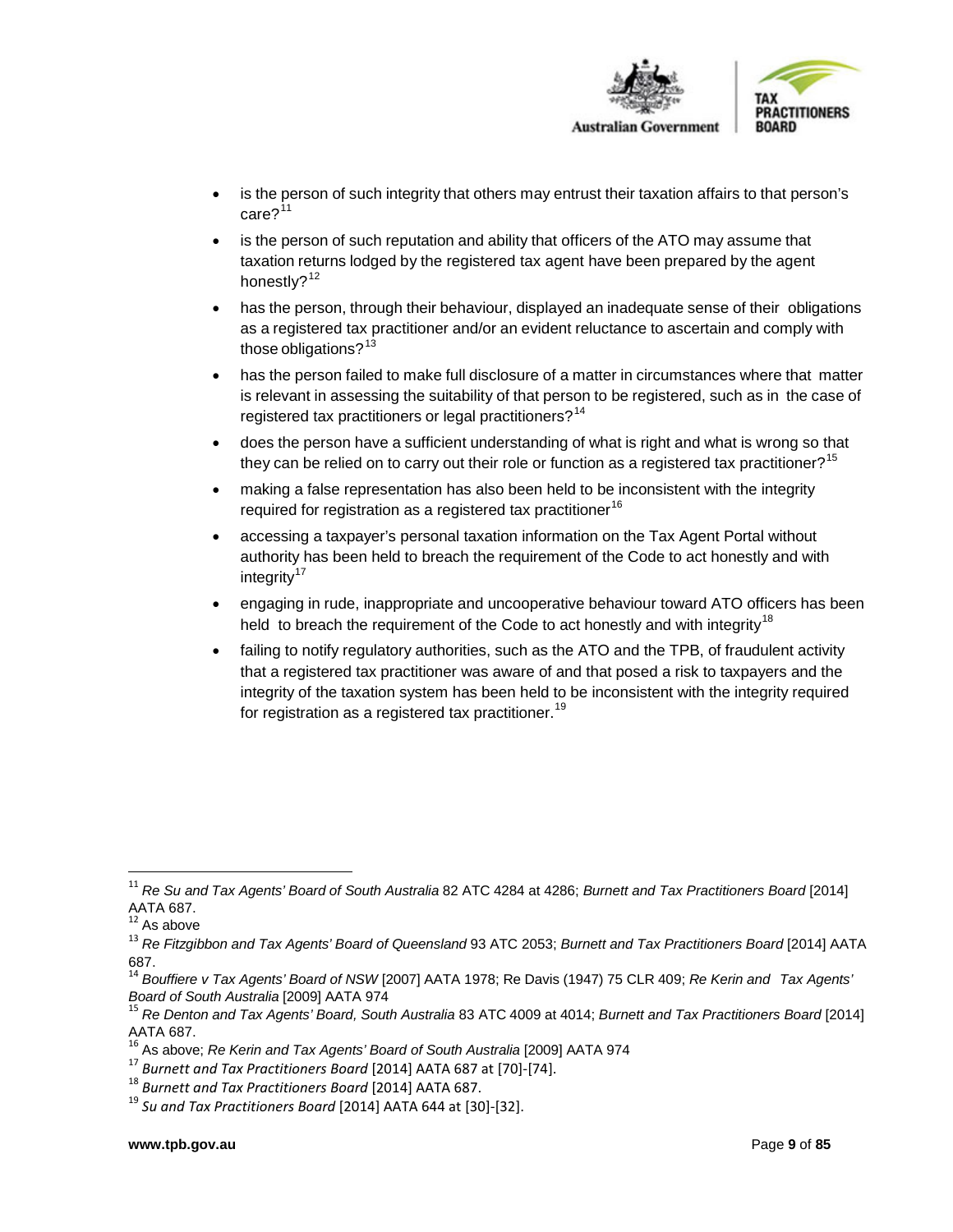

# <span id="page-9-0"></span>**(2) You must comply with the taxation laws in the conduct of your personal affairs**

## <span id="page-9-1"></span>**What does 'taxation laws' mean?**

- 31. The term 'taxation law' under the Code means:
	- (a) 'any Act of which the Commissioner of Taxation has the general administration (including any part of an Act to the extent to which the Commissioner has the general administration of the Act);
	- (b) any regulations under the Acts in paragraph (a) above, and
	- (c) the *Tax Agent Services Act 2009* and the regulations made under that Act.'[20](#page-9-2)
- 32. The Commissioner of Taxation is responsible for the administration of a number of Acts and regulations concerning, among other things:
	- income tax
	- indirect taxes (including GST, luxury car tax, wine equalisation tax)
	- superannuation
	- the Medicare levy
	- fringe benefits tax
	- franking tax
	- withholding taxes
	- petroleum resource rent tax
	- the administration or collection of the above taxes.

# **What does 'personal affairs' mean?**

- 33. The term 'personal affairs' refers to a registered tax practitioner's personal taxation obligations, including timely lodgment of personal income tax returns and activity statements, payment of superannuation guarantee contributions and PAYG withholding and instalment payments.<sup>[21](#page-9-3)</sup>
- 34. In the case of a company or partnership registered tax practitioner, the taxation obligations of the company or partnership mean the personal affairs of the company or partnership registered tax practitioner.

<span id="page-9-3"></span><span id="page-9-2"></span><sup>20</sup> Section 995-1 of the *Income Tax Assessment Act <sup>1997</sup>* <sup>21</sup> Paragraph 3.28 of the Explanatory Memorandum to the *Tax Agent Services Bill <sup>2008</sup>*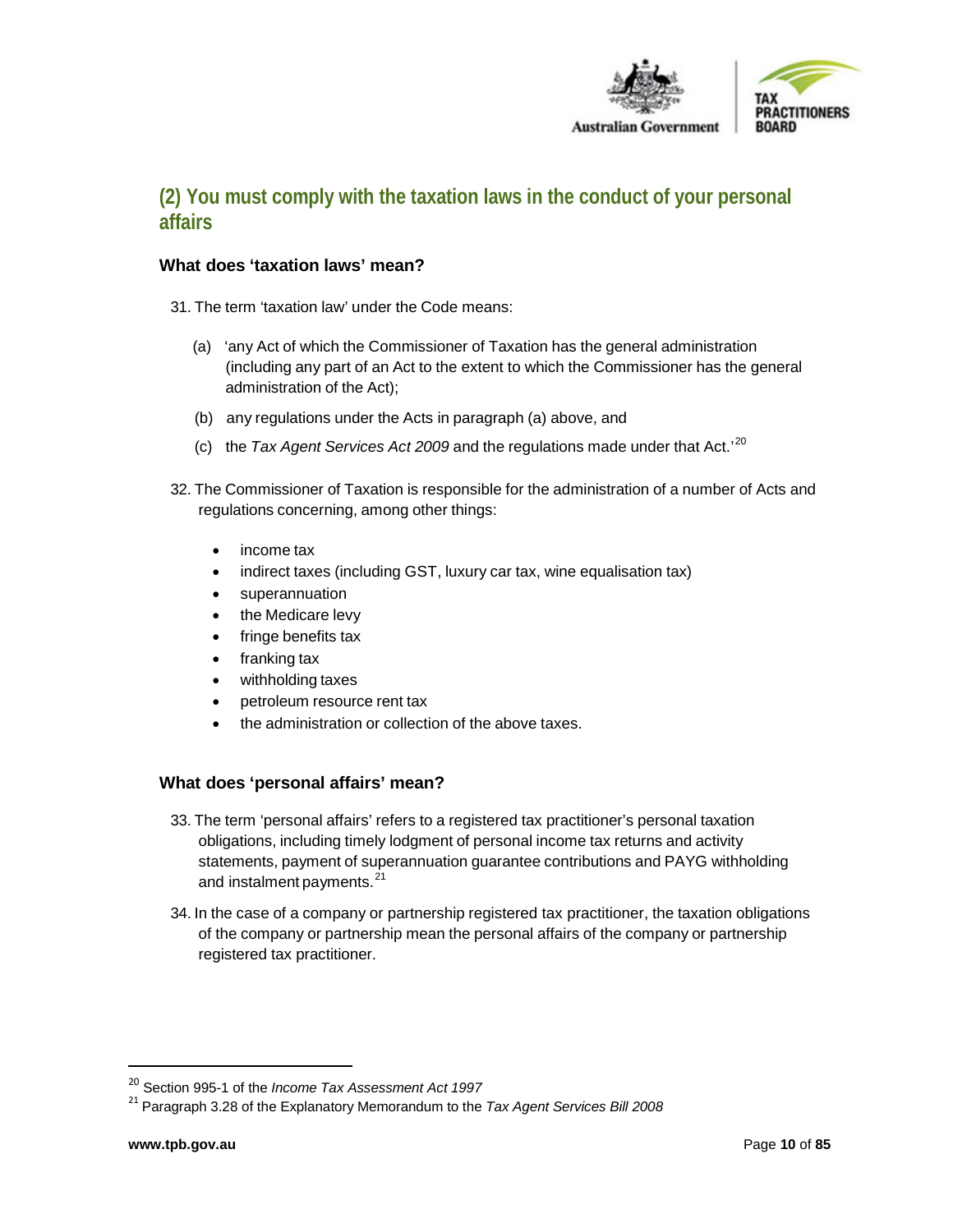

- 35. 'Personal affairs' also includes the affairs of the registered tax practitioner's practice, for example, the registered tax practitioner's duties and obligations with regard to maintaining registered tax practitioner registration.<sup>[22](#page-10-0)</sup>
- 36. In particular, a partnership or company registered tax practitioner must ensure that at all times there is a sufficient number of individuals – being registered tax agents (in the case of a tax agent), registered tax agents or BAS agents (in the case of a BAS agent), or registered tax agents or tax (financial) advisers (in the case of a tax (financial) adviser) – to provide tax agent services (including BAS services and tax (financial) advice services) to a competent standard and to carry out supervisory arrangements.
- 37. In other words, the registered tax practitioner must have enough registered individuals to:
	- ensure services are provided competently
	- exercise supervision over the services provided.

## **When is a registered tax practitioner complying with the taxation laws, in the conduct of their personal affairs?**

- 38. Some of the factors that may be considered in deciding whether a registered tax practitioner has complied with the taxation laws in their personal affairs are:
	- whether the registered tax practitioner has properly complied with their personal taxation obligations, including the timely lodgment of the practitioner's personal income tax returns and activity statements $^{23}$  $^{23}$  $^{23}$
	- whether the registered tax practitioner has properly complied with the taxation obligations of the registered tax practitioner practice.<sup>[24](#page-10-2)</sup> This requires that the practitioner ensures timely performance of the practitioner's obligations concerning the maintenance of tax agent, BAS agent or tax (financial) adviser registration and communications with the TPB
	- whether the registered tax practitioner has taken reasonable care in interpreting the law as it applies to their personal tax affairs.  $25$

<span id="page-10-0"></span> <sup>22</sup> *Bar Association (NSW) <sup>v</sup> Cummins* (2001) <sup>52</sup> NSWLR <sup>279</sup> at 289; *Re John Jeremy William Wyborn and Tax Agents'*

<span id="page-10-1"></span><sup>&</sup>lt;sup>23</sup> Paragraph 3.28 of the Explanatory Memorandum to the *Tax Agent Services Bill 2008*; *Grosfeld and Tax Practitioners Board* [2014] AATA 100 at [30] and [41].

<span id="page-10-2"></span><sup>&</sup>lt;sup>24</sup> Paragraph 3.29 of the Explanatory Memorandum to the *Tax Agent Services Bill 2008* 

<span id="page-10-3"></span><sup>25</sup> Paragraph 3.27 of the Explanatory Memorandum to the *Tax Agent Services Bill 2008*.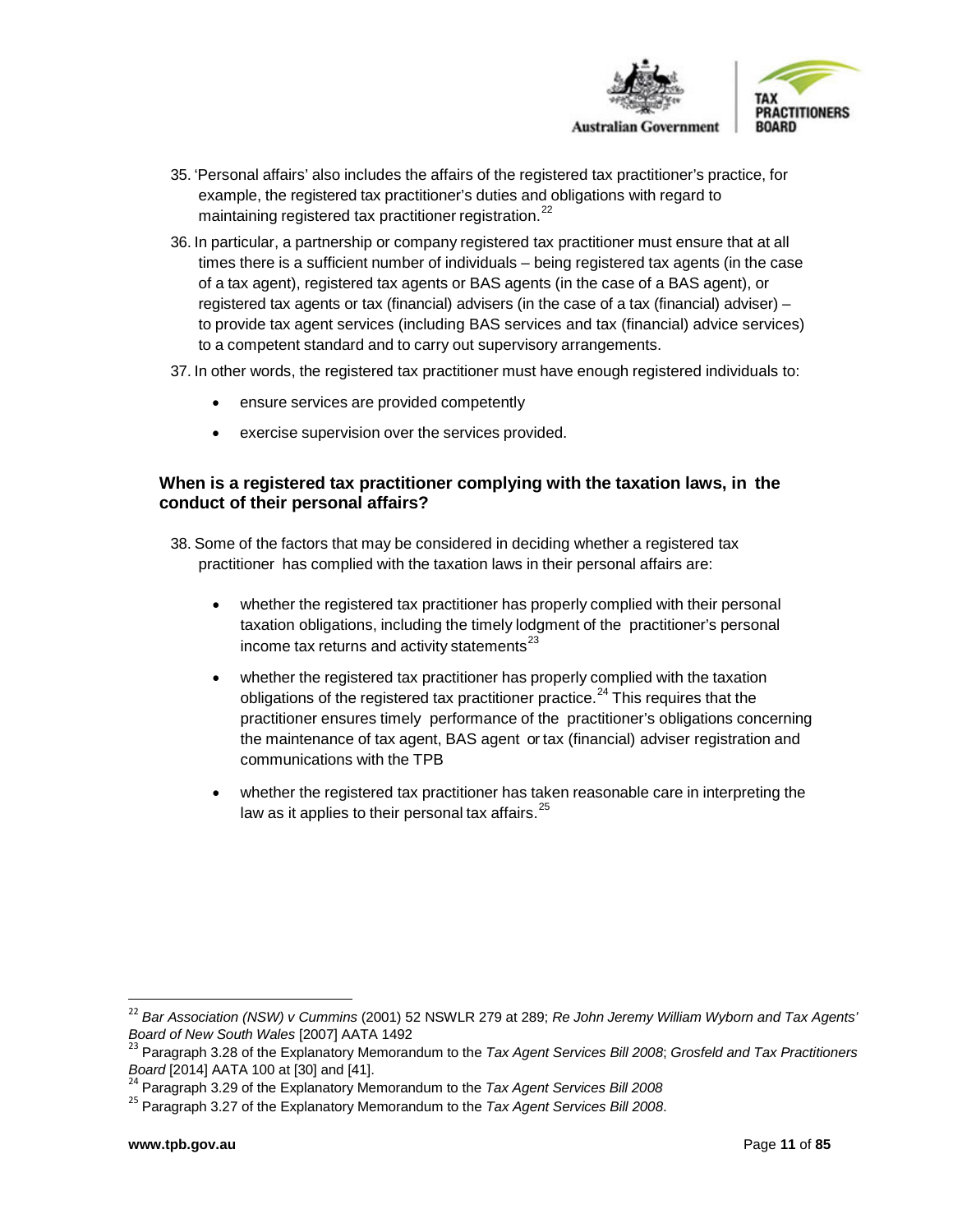

# <span id="page-11-0"></span>**(3) You must account for money or other property you receive on trust from or on behalf of your clients**

## **What does 'account' mean?**

39. The Macquarie Dictionary<sup>[26](#page-11-1)</sup> defines 'account' in this context, as follows:

#### *'Account*

*…*

- *14. To render an account, especially of money*
- *17. Account for, a. to give an explanation of…'*

# **Under what circumstances will a registered tax practitioner hold money, received from or on behalf of a client, 'on trust'?**

- 40. Where money or other property has been received by a registered tax practitioner from a client, in circumstances that indicate the money or other property was to be held on behalf of the client and/or applied for some specific purpose and in accordance with certain terms, that money or other property may be held on trust for the benefit of the client. $27$
- 41. Examples of money received on trust may include, but are not limited to, the following:
	- subject to the terms of a retainer, money held or received in advance by the registered tax practitioner for the purpose of settling or meeting liabilities
	- client tax refunds
	- money paid to the registered tax practitioner for the purpose of seeking specialist advice.

# **What is a registered tax practitioner required to do to account for money received from or on behalf of a client on trust?**

- 42. To comply with this requirement of the Code, a registered tax practitioner is required to keep money or other property which the registered tax practitioner holds on trust for the client separate from the registered tax practitioner's personal money or other property.
- 43. There is no Australia-wide scheme of legislation requiring registered tax practitioners to hold separate trust accounts. Some professional bodies have promulgated rules about how members are to deal with client funds but these are not industry-wide.<sup>[28](#page-11-3)</sup>

<span id="page-11-1"></span> <sup>26</sup> *The Macquarie Dictionary,* [Multimedia], version 5.0.0.

<span id="page-11-2"></span><sup>27</sup> *Cohen v Cohen* (1929) 42 CLR 91; *Walker v Corboy* (1990) 19 NSWLR 382 at [2] – [3]; *Associated Alloys Pty Ltd v ACN 001 452 106 Pty Ltd (in liq*) (2000) 202 CLR 588 at [33] – [34]. See also APES 10 *Trust Money*; Accounting Professional and Ethical Standards Board and Paragraph 2.2, Guidance Notes GN3, *Operation of Trust Accounts,* Accounting Professional and Ethical Standards Board.

<span id="page-11-3"></span><sup>28</sup> These rules include Accounting Professional and Ethical Standards Board, *'APES110 Code of Ethics for Professional Accountants'* (2006) at [270.2]; APS 10 Trust Accounts; Guidance Note GN3 *"Operation of trust Accounts'* issued jointly by the Institute of Chartered Accountants in Australia, CPA Australia and the National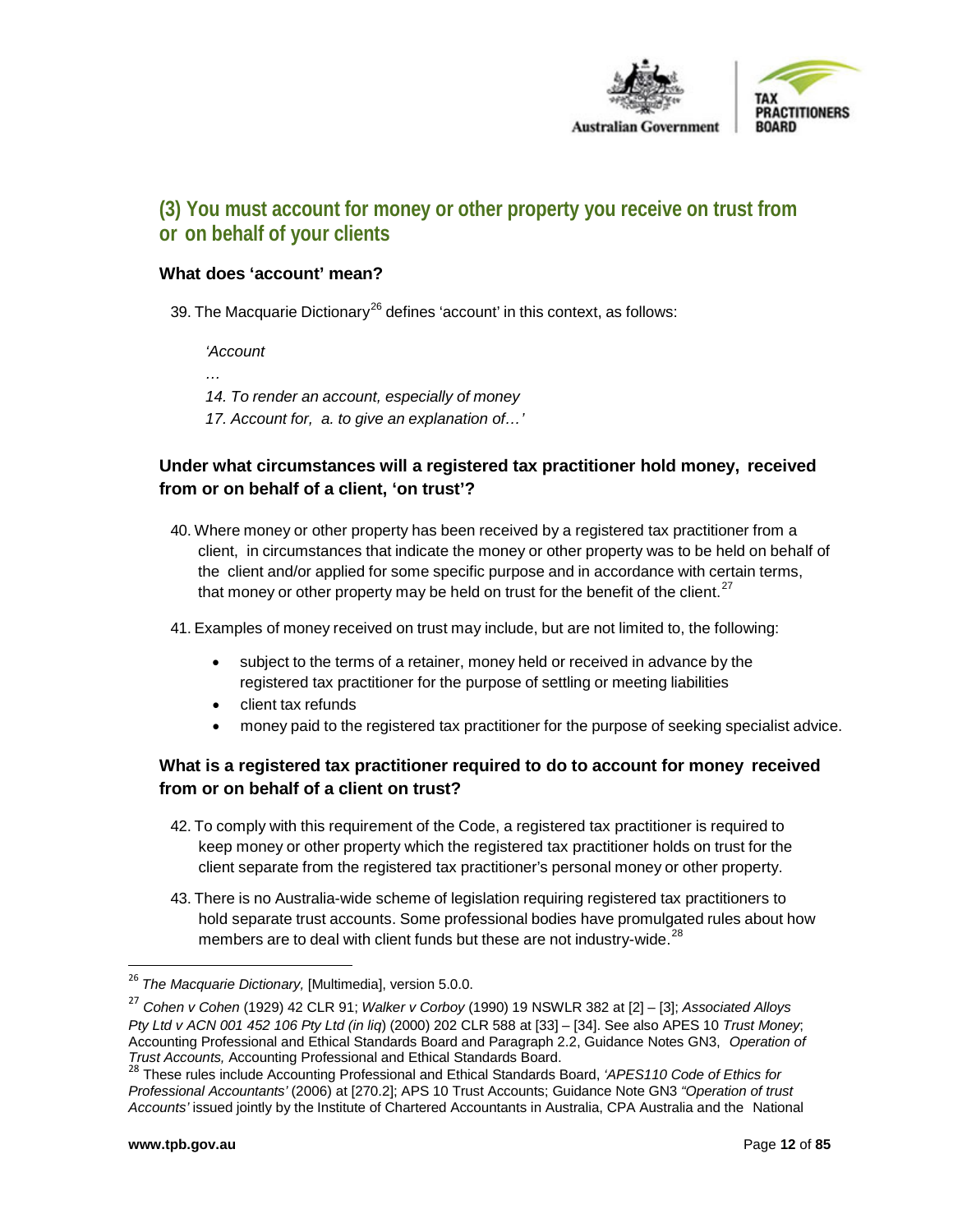

- 44. The TPB notes that the trust accounting arrangements, outlined in the Code of Ethics for Professional Accountants, while not binding on all registered tax practitioners, may provide some guidance on adequate arrangements that could be adopted. Measures that the registered tax practitioner must adopt to ensure compliance with the Code include, but are not limited to:
	- keeping money and other property held on trust separate from the registered tax practitioner's personal or business assets
	- only applying the money or other property the registered tax practitioner holds on trust to the purpose for which it was intended and for which the registered tax practitioner has authority to do so
	- maintaining records of account such that the registered tax practitioner can account to entitled persons, on demand, for any money or other property held on trust
	- complying with all laws and regulations relating to the custody and accounting for such assets, and/ or
	- only disbursing money or other property held on trust in accordance with express client instructions or as required by operation of law.  $29$

# <span id="page-12-0"></span>**(4) You must act lawfully in the best interests of your client**

#### <span id="page-12-1"></span>**What does acting 'in the best interests of your clients' mean?**

- 45. Acting 'in the best interests of your client' has been held to mean acting in a representative character in the exercise of the registered tax practitioner's responsibility to the client.<sup>[30](#page-12-3)</sup> This requires a registered tax practitioner to advance and protect their client's interests to the best of their ability, in all circumstances.
- 46. An act or omission by a registered tax practitioner which is inconsistent with the obligation imposed by the Code will be in breach of this provision of the Code.
- 47. This duty is similar to the fiduciary duties owed by other professional advisors to clients, and is necessarily limited or circumscribed by the scope of the engagement between the registered tax practitioner and the client.<sup>[31](#page-12-4)</sup>

 $\overline{\phantom{a}}$ 

Institute of Accountants; International Ethics Standards Board for Accountants "Code of Ethics for Professional Accountants' (2009) at [270.2]. APESB has recently issued an exposure draft APES 310 Dealing with Client Monies which will replace APS 10.

<span id="page-12-2"></span><sup>&</sup>lt;sup>29</sup> Case U122 87 ATC 731 at 734 per DP Thompson; Section 270 of the 'Code of Ethics for Professional Accountants APES 110, Accounting Professional and Ethical Standards Board.

<span id="page-12-3"></span><sup>&</sup>lt;sup>30</sup> Hospital Products Ltd *v* United States Surgical Corp (1984) 156 CLR 41 at 96 per Mason J

<span id="page-12-4"></span><sup>31</sup> *Re Woods (No. 1) and Migration Agents Registration Authority* [2004] AATA 457 at [359]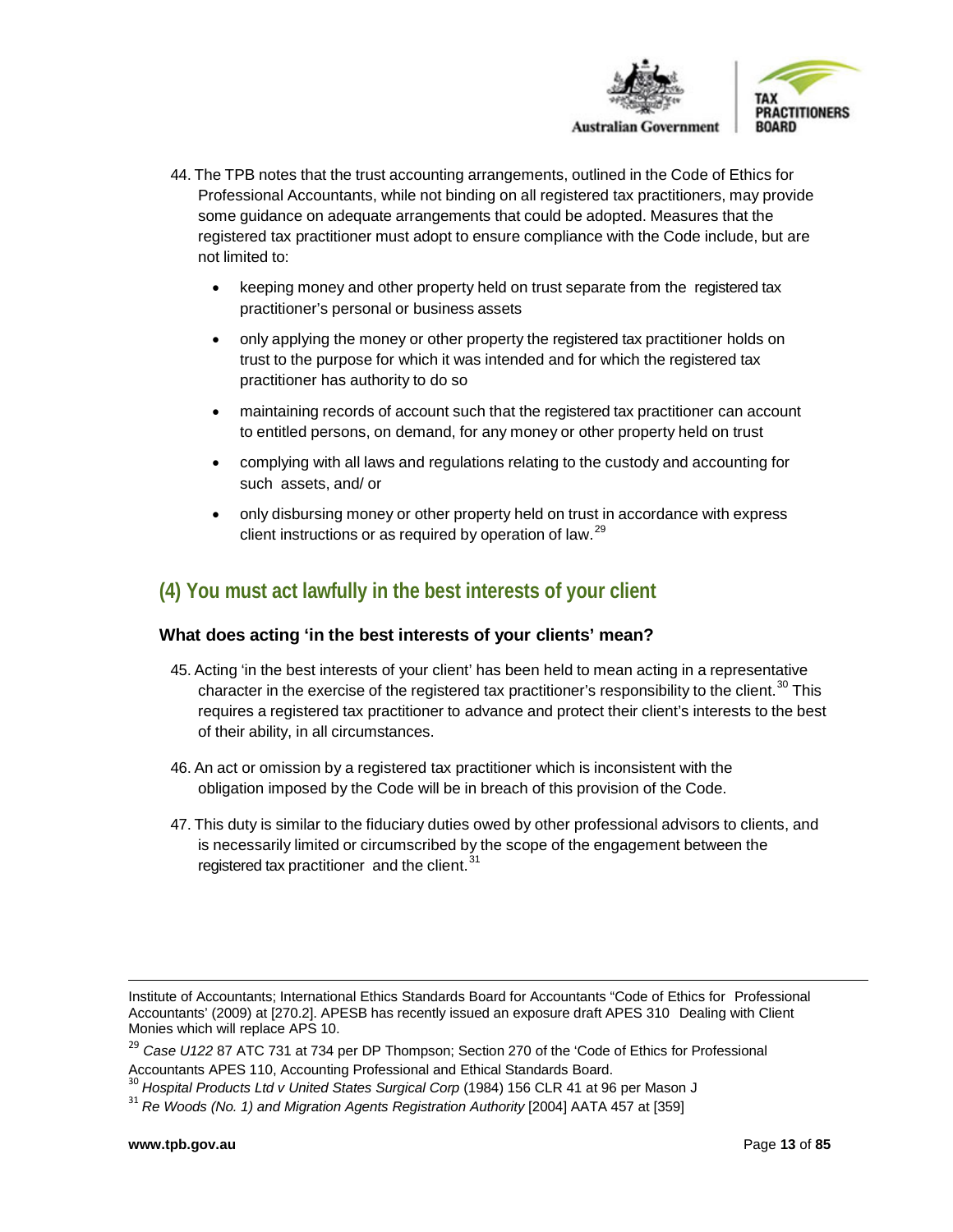

- 48. While the Code does not create a fiduciary duty between a registered tax practitioner and their client, in considering the meaning of 'acting in the best interests of your client', the TPB considers that the nature of the duty between a registered tax practitioner and their client is similar to that between lawyers and their clients, or other professional services providers and their clients, and therefore the interpretation of these duties will provide an indication of how this obligation should be applied in the context of registered tax practitioners.
- 49. Given this, the following discussion of fiduciary duties should not be interpreted as meaning that the Code creates such a duty but rather the nature of these duties and what has been considered breaches of the duties will guide the TPB in determining whether a registered tax practitioner has breached this Code obligation.
- 50. Fiduciary duties generally require a person to act in good faith for the benefit of another and to avoid situations where their personal interests conflict with that duty. $32$
- 51. Some relationships are automatically considered to be a 'fiduciary relationship', for example the relationship between a solicitor and their client. The relationship between a registered tax practitioner and their client is not one of these relationships. However, despite this, registered tax practitioners are required by the Code to act in the best interest of the client.
- 52. The nature of the relationship between a client and their registered tax practitioner will be determined by reference to the circumstances of the case, the circumstances of the relationship, the terms of the engagement and the position of the client.
- 53. The relationship between a registered tax practitioner and client is not wholly contained within the contract between the registered tax practitioner and the client. This is because the Code creates positive obligations that registered tax practitioners must comply with in providing tax agent services to their clients. Therefore the duties owed by the registered tax practitioner to the client are not wholly contractual.

<span id="page-13-0"></span> <sup>32</sup> *Butterworths Concise Australian Legal Dictionary, Second Edition, LexisNexis*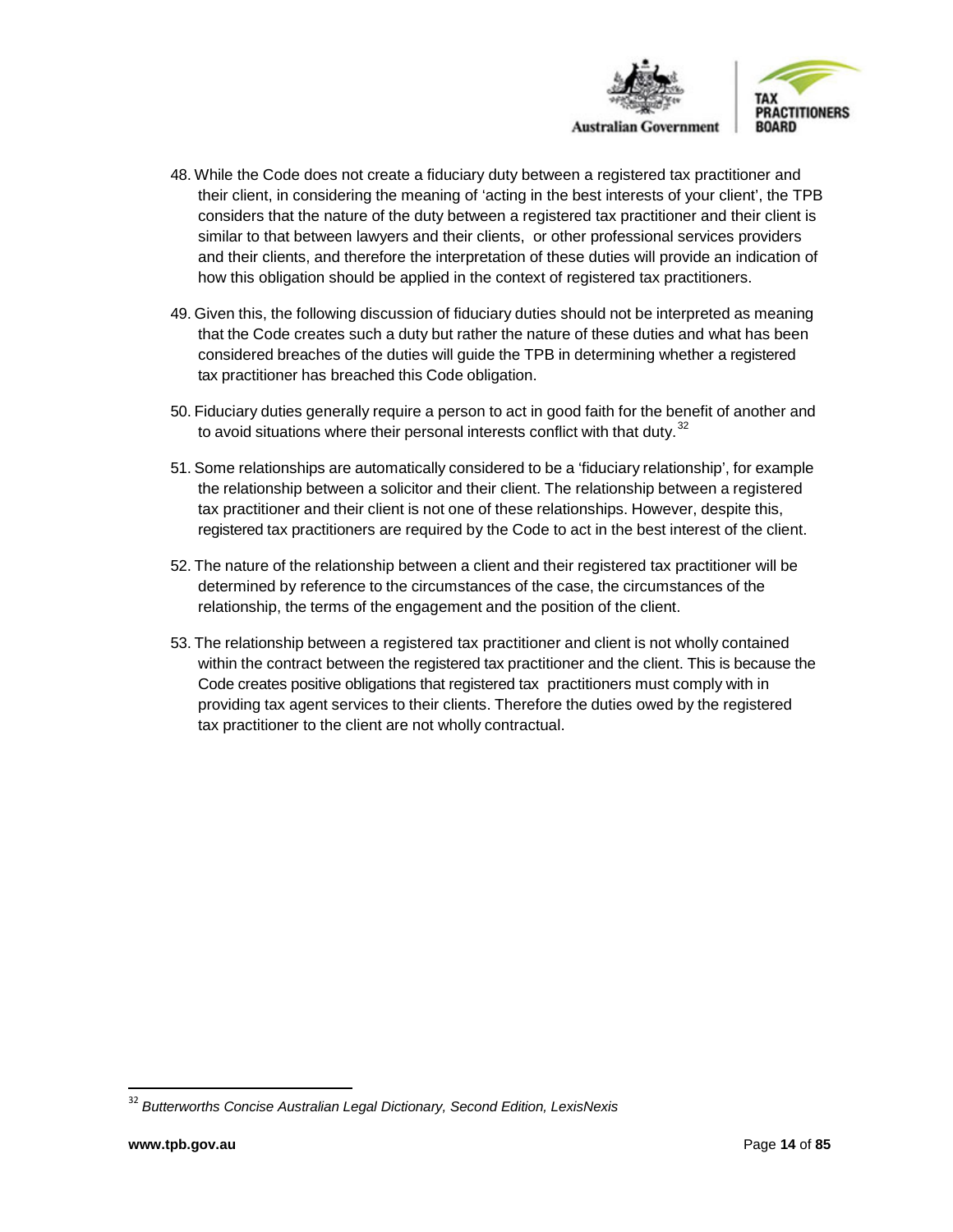

- 54. Characteristics of the relationship between a registered tax practitioner and their client that may be relevant to determining the scope of the duty include:
	- the existence of 'a relationship of confidence'  $33$  and the duty to maintain client confidence (principle 6 of the Code) $34$
	- an undertaking by the registered tax practitioner to perform a task or fulfil a duty in the interests of the client $35$
	- dependency or vulnerability on the part of the client that causes them to rely on the registered tax practitioner for the taxation services provided by that registered tax practitioner<sup>[36](#page-14-3)</sup>
	- a reasonable expectation that the registered tax practitioner will act in the client's best interests.<sup>[37](#page-14-4)</sup> While this duty may already exist under the common law, it also arises under a provision of the Code
	- the objectives of the TASA $^{38}$  $^{38}$  $^{38}$ , which are to ensure that tax agent services (including BAS services and tax (financial) advice services) are provided to the public in accordance with appropriate standards of professional and ethical conduct, and the Code prescribed under the TASA to achieve this purpose.<sup>[39](#page-14-6)</sup>
- 55. This duty is designed to prevent registered tax practitioners from being influenced by personal and other interests when acting for clients and to prevent a registered tax practitioner from actually misusing the registered tax practitioner's position for the registered tax practitioner's personal advantage.<sup>[40](#page-14-7)</sup>
- 56. The extent of the duty owed by the registered tax practitioner to the client is determined from the character of the relationship between the registered tax practitioner and the client.
- 57. The duty can be determined from the circumstances of the engagement, for example by a letter of engagement, report, advice or other communication between the registered tax practitioner and the client, the duties imposed by the TASA and any relevant course of conduct between the registered tax practitioner and the client. $41$

<span id="page-14-0"></span> <sup>33</sup> *Breen <sup>v</sup> Williams* (1996) <sup>186</sup> CLR 71; *Hospital Products Ltd <sup>v</sup> United States Surgical Corporation*

 $6^{34}$  Subsection 30-10(6) of the TASA

<span id="page-14-2"></span><span id="page-14-1"></span><sup>35</sup> *Breen v Williams* (1996) 186 CLR 71; *Australian Securities Commission v AS Nominees Ltd & Ample Funds Ltd* (1995) 62 FLR 504; *Hospital Products Ltd v United States Surgical Corporation* (1994) 156 CLR 41 at 72, 96-97; *Pavan v Gowshan & Associations Pty Ltd v Ratnam* (1996) 23 ACSR 214 at 224; *Townsend & Anor v*

<span id="page-14-3"></span><sup>&</sup>lt;sup>36</sup> As above; Hospital Products Ltd v United States Surgical Corporation (1994) 156 CLR 41 at 142

<span id="page-14-4"></span><sup>&</sup>lt;sup>37</sup> Australian Securities Commission v AS Nominees Ltd & Ample Funds Ltd (1995) 62 FLR 504<br><sup>38</sup> Section 2-5 of the TASA<br><sup>39</sup> Re Woods (No. 1) and Migration Agents Registration Authority [2004] AATA 457 at [359]

<span id="page-14-5"></span>

<span id="page-14-6"></span>

<span id="page-14-7"></span><sup>40</sup> *Chan v Zacharia* (1984) 53 ALR 417 at 433 per Deane J

<span id="page-14-8"></span> $41$  As above at 431 per Deane J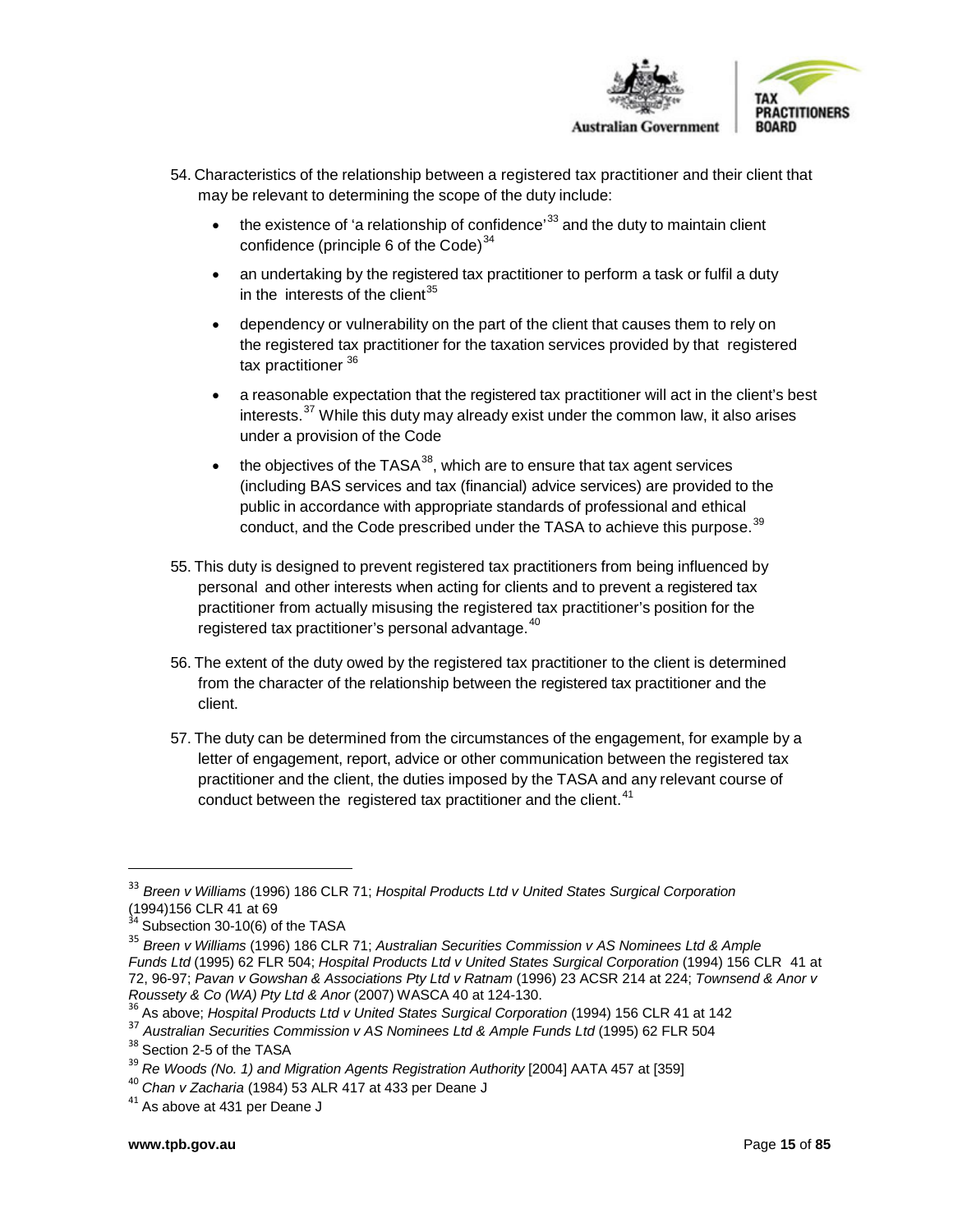

- 58. These duties impose the following obligations on the registered tax practitioners who owe them:
	- a duty not to promote the registered tax practitioner's personal interest by making or pursuing a gain in circumstances in which there is a conflict or a real and substantial possibility of a conflict between the registered tax practitioner's personal interests and those of the persons whom the registered tax practitioner is bound to protect<sup>[42](#page-15-1)</sup>
	- a duty not to use the registered tax practitioner's position to make a personal profit or gain unless authorised to do so by the registered tax practitioner's client and to account to the client for any such unauthorised profit or gain.<sup>[43](#page-15-2)</sup> Accounting for any unauthorised gain will not operate as an excuse for the initial breach that gave rise to the gain.

## <span id="page-15-0"></span>**What does acting 'lawfully' in the best interests of your client mean?**

59. Acting 'lawfully' in the best interests of a client requires a registered tax practitioner to act in a client's best interest but only to the extent that their actions are consistent with the law. That is, 'acting in the best interests of clients', is not a justification for a registered tax practitioner to contravene or disregard the law.<sup>[44](#page-15-3)</sup>

#### **Example**

Michael works in the hospitality industry. He engages Rahul, a registered tax agent, to prepare and lodge his income tax return. He instructs Rahul to claim a deduction for work clothing for the black trousers he is required to wear. Although Michael might believe it is in his best interest to reduce his taxable income, Rahul is aware that Michael cannot claim the cost of his work clothing as an allowable deduction because the trousers are not protective or specific to his occupation. Rahul advises Michael accordingly and must not act in accordance with Michael's instruction.<sup>[45](#page-15-4)</sup>

- 60. When acting for, or on behalf of, a client, the registered tax practitioner must only act where they are authorised to do so, and only if their actions are in accordance with or are sanctioned by the law.
- 61. There may also be examples of where the law overrides the duty of a registered tax practitioner to their client. For example, providing information or documents to the ATO following a notice pursuant to section 353-10 in Schedule 1 to the *Taxation Administration* Act 1953 (TAA 1953).<sup>[46](#page-15-5)</sup> Another example may include providing information pursuant to a court order.

<span id="page-15-2"></span><span id="page-15-1"></span><sup>&</sup>lt;sup>42</sup> Australian Securities Commission v AS Nominees Ltd & Ample Funds Ltd (1995) 62 FLR 504<br><sup>43</sup> Chan v Zacharia (1984) 53 ALR 417 at 433 per Deane J; Warman International Ltd v Dwyer (1995) 128 ALR 201 at<br>209 per Mason CJ

<span id="page-15-4"></span><span id="page-15-3"></span><sup>&</sup>lt;sup>44</sup> Burnett and Tax Practitioners Board [2014] AATA 687.<br><sup>45</sup> Example 3.5 from the Explanatory Memorandum to the *Tax Agent Services Bill 2008* 

<span id="page-15-5"></span><sup>46</sup> See further, Principle 6 below; Paragraph 3.37 of the Explanatory Memorandum of the *Tax Agent Services Bill 2008*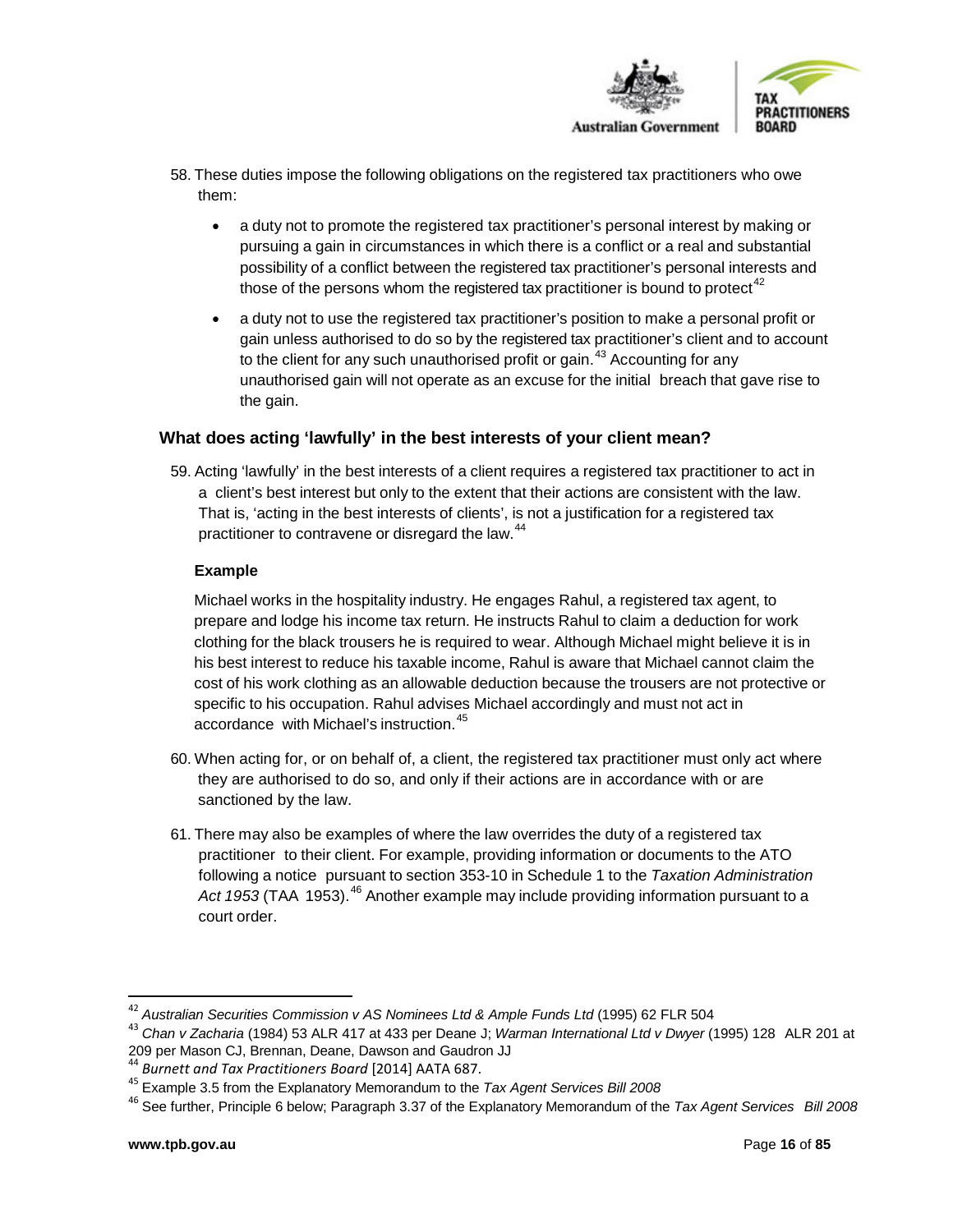

<span id="page-16-0"></span>**(5) You must have in place adequate arrangements for the management of conflicts of interest that may arise in relation to the activities that you undertake in the capacity of a registered tax agent, BAS agent or tax (financial) adviser**

#### **When will a conflict of interest arise?**

- 62. Registered tax practitioners must ensure adequate arrangements are in place to manage any conflicts of interest that may arise, wholly or partially, in relation to the provision of tax agent services.<sup>[47](#page-16-1)</sup>
- 63. Essentially a conflict of interest will arise where the registered tax practitioner has a personal interest or has a duty to another person which is in conflict with the duty owed to a client. A conflict of interest may be an actual or perceived conflict and can arise before the registered tax practitioner accepts an engagement or at any time during the engagement.
- 64. A perceived conflict arises where there is a perception, by others, that the service or benefit will not be provided fairly or impartially. Registered tax practitioners have a duty to manage both actual and perceived conflicts of interests.
- 65. Examples of where a conflict of interest can arise include, but are not limited to:
	- where the registered tax practitioner acts for both clients in a matter e.g. a husband and wife experiencing matrimonial issues. This may be both an actual conflict, in that the interests of each client conflict, and/or a perceived conflict, in that one of the clients believes that the registered tax practitioner is not providing, or may not provide, services fairly or impartially to him or her
	- where a registered tax practitioner's personal interest is involved, e.g. where a registered tax practitioner is providing taxation advice in relation to the treatment of a particular transaction and the registered tax practitioner will or may benefit from the transaction occurring or not occurring
	- where a registered tax practitioner acts against a client, or a former client, having previously acted for that client in a related matter.

#### **What are 'adequate arrangements for the management of conflicts of interest'?**

- 66. Whether a registered tax practitioner's conflict management arrangements are sufficient will be a question of fact having regard to the particular circumstances of the matter in question, including: [48](#page-16-2)
	- the nature, scale and complexity of the registered tax practitioner's business
	- the nature of the services provided by the registered tax practitioner
	- any information the registered tax practitioner obtains that is relevant to the actual or potential conflict of interest.<sup>[49](#page-16-3)</sup>

<span id="page-16-1"></span> <sup>47</sup> Paragraph 3.34 of the Explanatory Memorandum to the *Tax Agent Services Bill <sup>2008</sup>*

<span id="page-16-2"></span><sup>48</sup> See, for example, *ASIC v Citigroup Global Markets Australia Pty Ltd* (ACN 113 114 832)(No. 4) [2007] FCA 963

<span id="page-16-3"></span><sup>49</sup> Paragraph 3.36 of the Explanatory Memorandum to the *Tax Agent Services Bill 2008*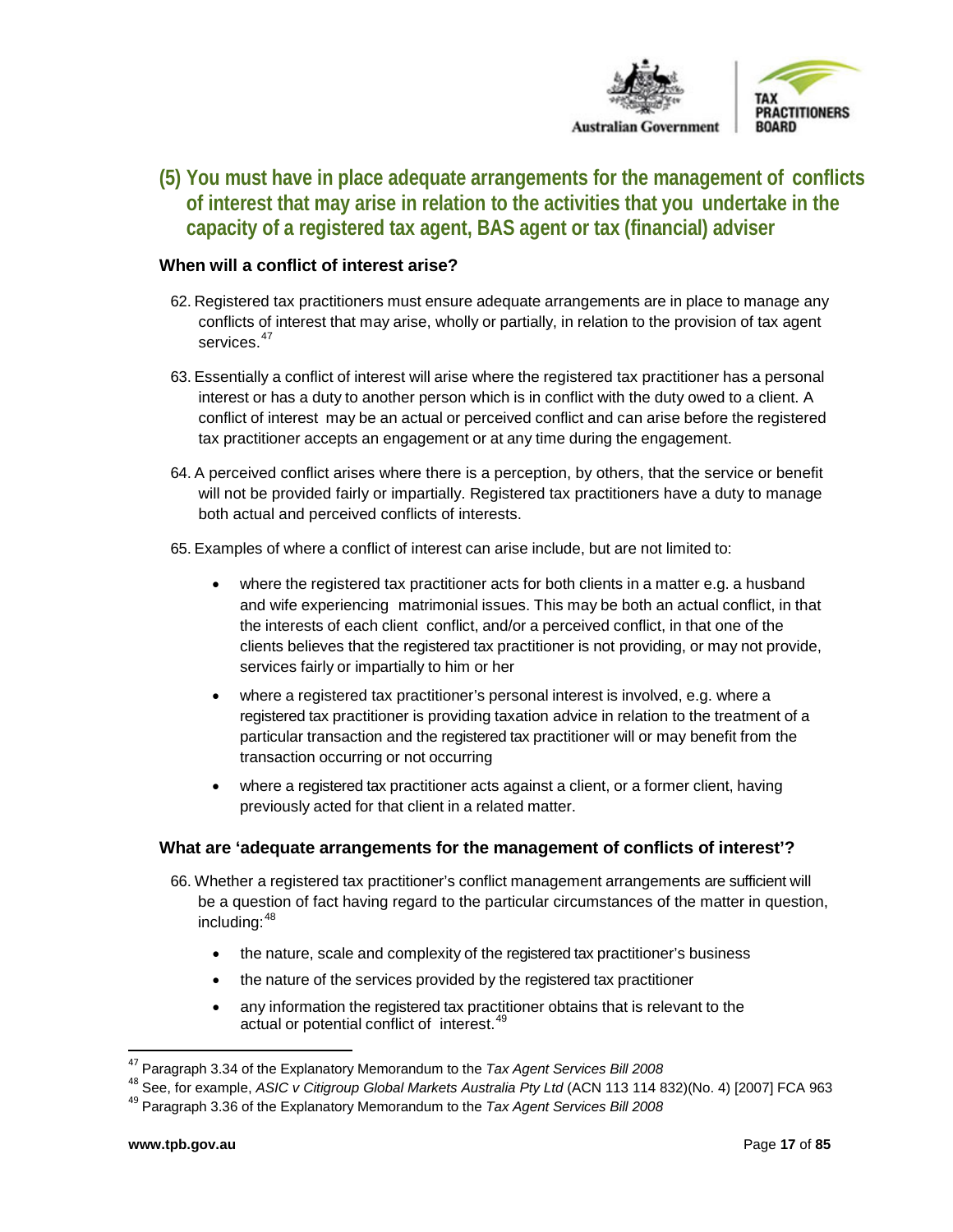

- 67. In addition to generally anticipating potential conflict situations before they arise, three mechanisms that registered tax practitioners may use to manage conflicts of interest are:
	- controlling conflicts of interest
	- avoiding conflicts of interest
	- disclosing conflicts of interest.
- 68. Further, where a conflict arises or is likely to arise before an engagement commences or tax agent services are provided, the registered tax practitioner will need to determine the appropriate course of action to deal with the conflict before the engagement commences.
- 69. Whilst many conflicts of interest can be managed by a combination of internal controls and disclosures, some conflicts cannot be managed in these ways and in such cases the registered tax practitioner should avoid the conflict or refrain from providing tax agent services (including BAS services and tax (financial) advice services) in those circumstances.

## *Controlling conflicts of interest*

70. To control conflicts of interest, a registered tax practitioner should:

- identify the conflicts of interest relating to the registered tax practitioner's practice
- assess and evaluate those conflicts
- $\bullet$  decide upon, and implement, an appropriate response to those conflicts.<sup>[50](#page-17-0)</sup>

#### *Avoiding conflicts of interest*

- 71. In some circumstances, regardless of the arrangements put in place, the registered tax practitioner will not be able to adequately manage the conflict of interest and therefore should not perform the services for the client.<sup>[51](#page-17-1)</sup>
- 72. Again, the registered tax practitioner should have regard to the factors listed above concerning the adequacy of conflict management arrangements in determining whether, in all the circumstances, the registered tax practitioner will be able to manage the conflict.

<span id="page-17-0"></span><sup>&</sup>lt;sup>50</sup> Regulatory Guide 181 Licensing: Managing conflicts of interest (2004) ASIC at RG 181.20 (this regulatory guide considers conflict management procedures in the context of paragraph 912A (1) (aa) of the *Corporations Act 2001* which is expressed in similar terms to the requirement under subsection 30-10 (5) of the *Tax*

*Agent Services Act 2009* and may provide useful guidance on an approach to be adopted with respect to this obligation under the Code).<br><sup>51</sup> As above at RG 181.28

<span id="page-17-1"></span>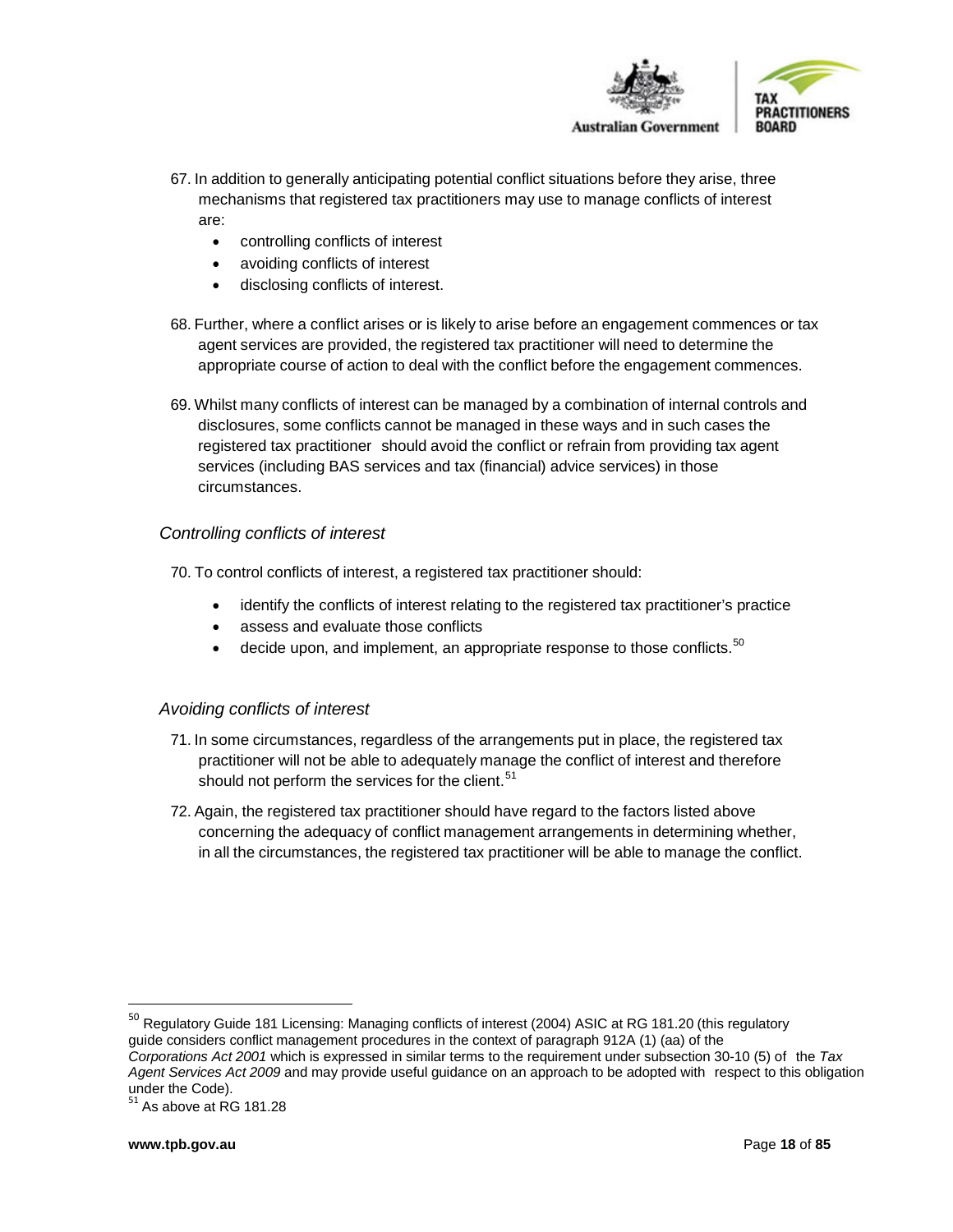

#### *Disclosing conflicts of interest*

73. Disclosure about conflicts of interest should:

- be timely, obvious, specific and meaningful to the client
- occur before or when the tax agent service is provided, but in any case, at a time that allows the client a reasonable time to assess its effect
- $\bullet$  refer to the specific service to which the conflict relates.<sup>[52](#page-18-0)</sup>
- 74. Examples of adequate and effective conflict management arrangements may include, but are not limited to,, the following:
	- continuous disclosure of any conflicts
	- informed written consent of the client(s) involved in the conflict of interest, specifically authorising disclosure of the conflict of interest to the other parties involved in the conflict. This may be in the form of a signed waiver or other authorisation
	- maintenance of appropriate records and documentation detailing the conflict management policies and procedures of a registered tax practitioner and recording what action has been taken in relation to any conflicts of interest
	- maintaining 'ethical walls' a form of physical and intellectual separation between the management of the affairs of the clients involved in an actual or potential conflict of interest. This may include:
		- $\circ$  the physical separation of various departments in order to insulate them from each other
		- o having an ongoing educational program to emphasise the importance of not improperly or inadvertently breaching duties to a client
		- $\circ$  having strict and carefully defined procedures for dealing with situations where it is considered that action may need to be taken to avoid a risk of a breach of duty, in addition to the maintenance of proper records when this action is taken
		- o monitoring of compliance with the procedures
		- o enforcing disciplinary sanctions where there has been a breach of any internal procedures.<sup>[53](#page-18-1)</sup>
- 75. For such measures to be effectively implemented, these should be established as a systemic part of the registered tax practitioner's practice in relation to situations giving rise to potential conflicts of interest.<sup>[54](#page-18-2)</sup>

<span id="page-18-0"></span> <sup>52</sup> Paragraph 3.35 of the Explanatory Memorandum to the *Tax Agent Services Bill <sup>2008</sup>*

<span id="page-18-1"></span><sup>&</sup>lt;sup>53</sup> Regulatory Guide 181 Licensing: Managing conflicts of interest (2004) ASIC at RG 181.52; see also Conflicts of Interest, Agenda item 2, International Ethics Standards Board for Accountants, June 23-24, 2010. <sup>54</sup> Paragraph 3.36 of the Explanatory Memorandum to the *Tax Agent Services Bill <sup>2008</sup>*

<span id="page-18-2"></span>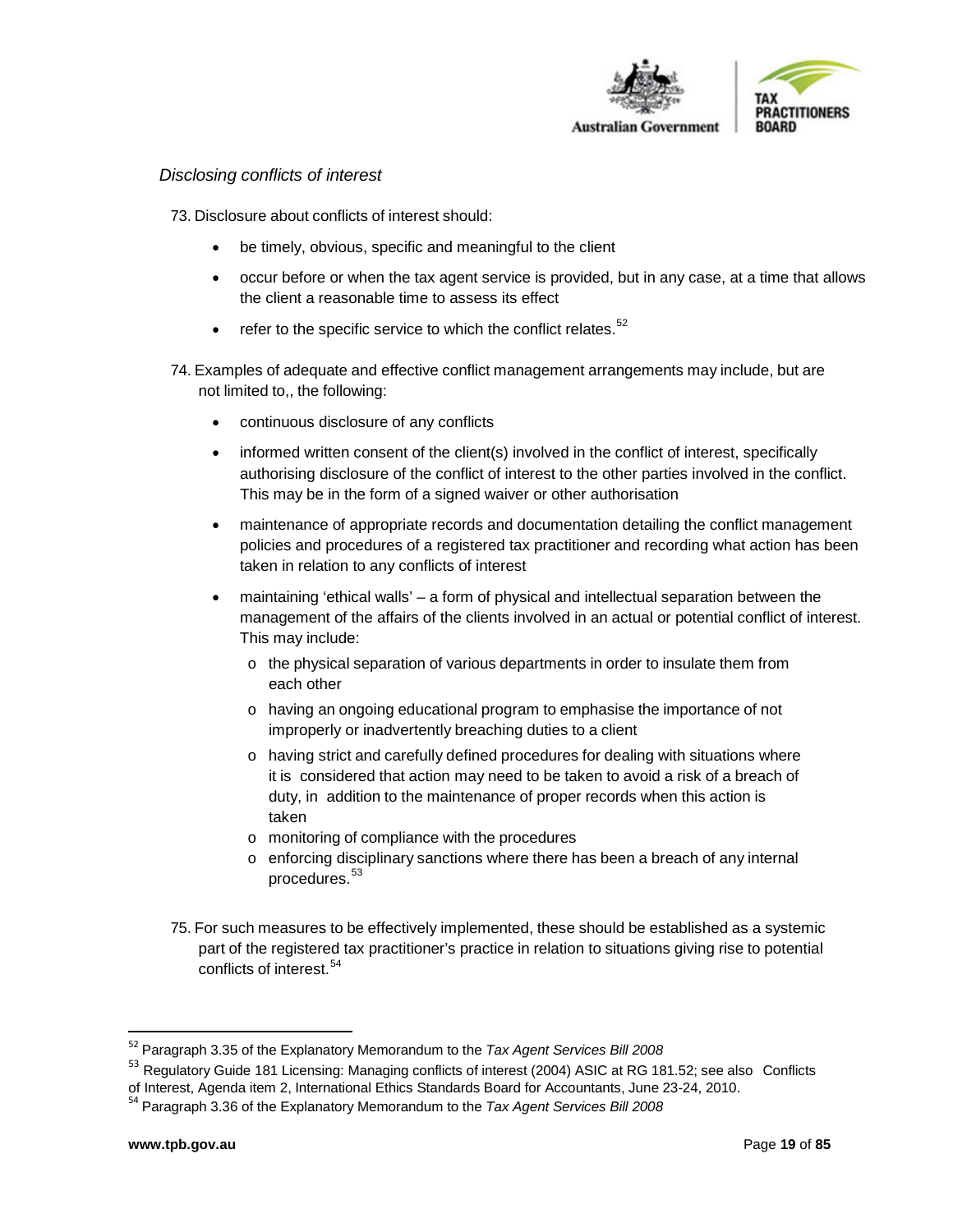

76. Further guidance in relation to the application of this Code item to tax and BAS agents is provided in *[TPB\(I\) 19/2014 Code of Professional Conduct](https://www.tpb.gov.au/code-professional-conduct-managing-conflicts-interest-tpb-information-sheet-tpbi-192014)* – *Managing conflicts of interest.* Further guidance in relation to the application of this Code item to tax (financial) advisers is provided in *[TPB\(I\) 30/2016 Code of Professional Conduct -](https://www.tpb.gov.au/tpbi-302016-managing-conflicts-of-interest-tax-financial-advisers) Having adequate arrangements [for managing conflicts of interest for tax \(financial\) advisers](https://www.tpb.gov.au/tpbi-302016-managing-conflicts-of-interest-tax-financial-advisers)*.

# <span id="page-19-0"></span>**(6) Unless you have a legal duty to do so, you must not disclose any information relating to a client's affairs to a third party**

- 77. Code Item 6 provides that, unless there is a legal duty to do so, registered tax practitioners must not disclose any information relating to a client's affairs to a third party without the client's permission.
- 78. In the absence of client authorisation or a legal duty to disclose, any disclosure of information relating to the affairs of a client will be a breach of this provision of the Code.
- 79. This includes allowing clients to view or have access to documents containing information relating to the affairs of other clients in circumstances where the other clients had not authorised the disclosure of their information.<sup>[55](#page-19-1)</sup>
- 80. This would also include disclosure of client information to an offshore entity engaged by a registered tax practitioner to provide certain services to the registered tax practitioner. Where relevant information is to be disclosed to offshore or onshore entities by a registered tax practitioner, a registered tax practitioner should obtain client permission, such as in a letter of engagement, report, advice or other communication with the client.
- 81. Any unauthorised disclosure of client information held by the registered tax practitioner may result in an administrative sanction under the TASA.<sup>[56](#page-19-2)</sup>
- 82. In addition to this principle, the *Privacy Act 1988* sets out a number of Australian Privacy Principles (APPs) which govern the collection, use, storage and disclosure of personal information and other conduct by organisations. The *Privacy Act 1988* requires that organisations which are subject to the APPs, observe these standards.
- 83. Registered tax practitioners should seek their own advice about whether the provisions of the *Privacy Act 1988* apply to them. Whether or not a registered tax practitioner is legally required to comply with the APPs, they should be regarded as a benchmark for good information handling procedures that may be appropriately adapted depending on the particular circumstances of the registered tax practitioner.

<span id="page-19-2"></span><span id="page-19-1"></span><sup>&</sup>lt;sup>55</sup> *Li and Tax Practitioners Board* [2014] AATA 299 at [55]-[58].<br><sup>56</sup> As above; *Li and Tax Practitioners Board* [2014] AATA 299.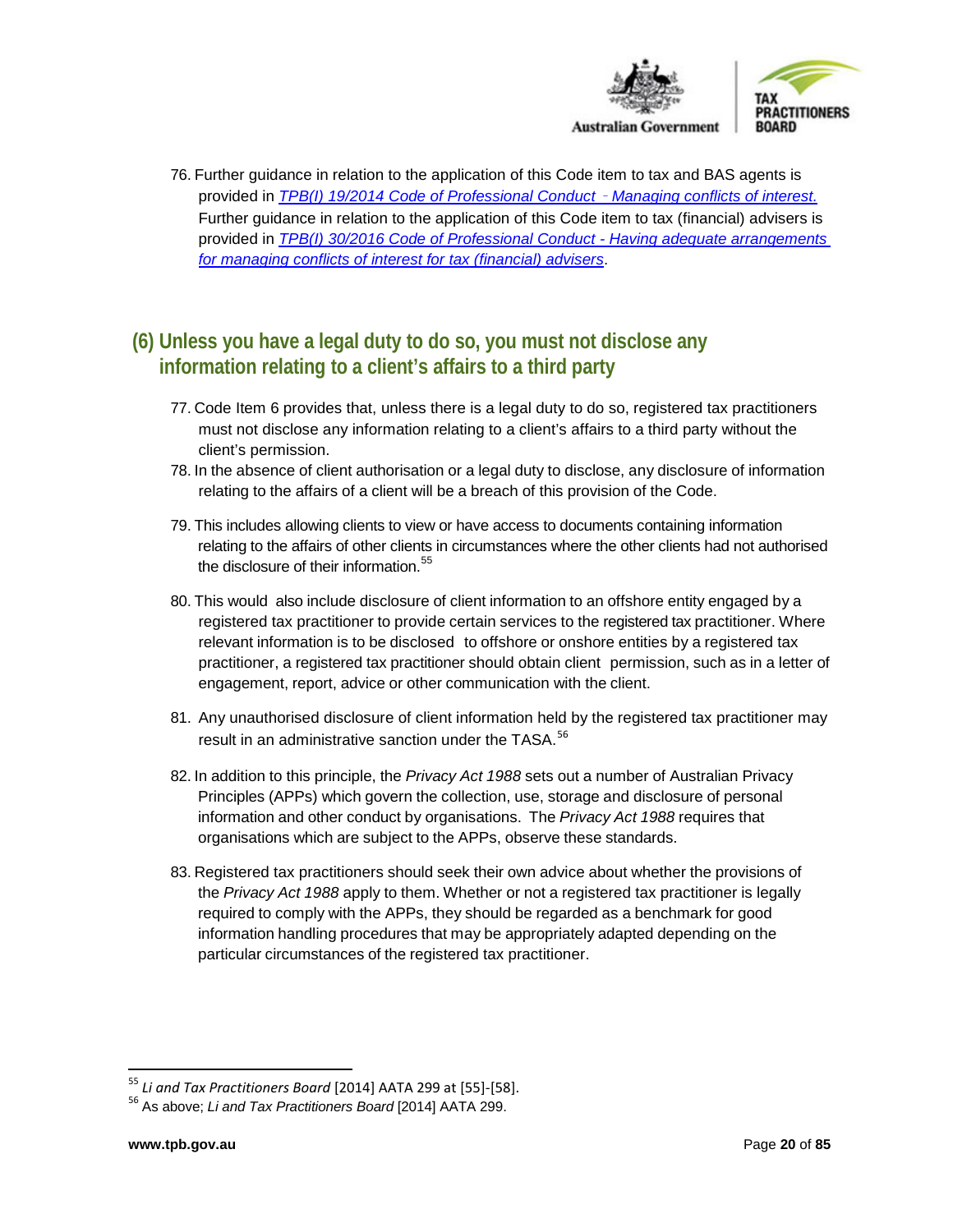

## **What is 'information relating to a client's affairs'?**

- 84. The phrase 'information relating to a client's affairs' is not defined in the TASA. Therefore, this phrase should be interpreted consistently with the ordinary meanings of the words contained in the phrase.
- 85. The Macquarie Dictionary<sup>[57](#page-20-0)</sup> provides the following definitions in relation to this phrase:

'*Relate… 3. to have reference (to) 4. to have some relation (to)*

#### *Affair*

- *1. Anything done or to be done; that which requires action or effort; business; concern*
- *2. (plural) matters of interest or concern; particular doings or interest;*

*…*

- *4. thing, matter*
- *5. a private or personal concern; a special function, business or duty'*
- 86. In this context, the phrase 'information relating to a client's affairs' means information in 'relation, connection, reference or regard' to the 'activities, business or concerns' of the registered tax practitioner's client.<sup>[58](#page-20-1)</sup>
- 87. The terms of this provision of the Code do not require that the information relating to the client's affairs actually be provided to the registered tax practitioner by the client themselves.
- 88. To be protected under this principle, it is only necessary that the information relates to the affairs of a client.<sup>[59](#page-20-2)</sup>
- 89. When employment changes or a new client is engaged, the registered tax practitioner is entitled to use prior professional experience to assist a client. However, the registered tax practitioner should not use or disclose any confidential information either acquired or received as a result of a professional or business relationship.<sup>[60](#page-20-3)</sup> The registered tax practitioner's duty not to disclose any information relating to a client's affairs continues beyond the term of the engagement with the client.<sup>[61](#page-20-4)</sup>

<span id="page-20-1"></span><sup>58</sup> *Johns v Connor* (1992) 27 ALD 25 at 34-35; *Re Collie and Deputy Commissioner of Taxation* (1997) 45 ALD 556 at

<span id="page-20-0"></span> <sup>57</sup> *The Macquarie Dictionary,* [Multimedia], version 5.0.0

<span id="page-20-2"></span><sup>563-564;</sup> Re Allrange Tree Farms Pty Ltd and Deputy Commissioner of Taxation (2004) 84 ALD 238 at 243<br><sup>59</sup> Re Collie and Deputy Commissioner of Taxation (1997) 45 ALD 556; Re Corrs Chambers Westgarth and<br>Commissioner of Cus

<span id="page-20-3"></span>*Commissioner of Customs* (1998) <sup>53</sup> ALD <sup>769</sup> <sup>60</sup> Paragraph 140.6, APES <sup>110</sup> *Code of Ethics for Professional Accountants,* <sup>2006</sup>

<span id="page-20-4"></span><sup>61</sup> *Bolkiah (Prince Jefri) v KPMG (a firm)* [1999] 1 All ER 517; *Beach Petroleum NL v Kennedy (1999)* 48 NSWLR 1 at 47-48 (considering *Prince Jefri*)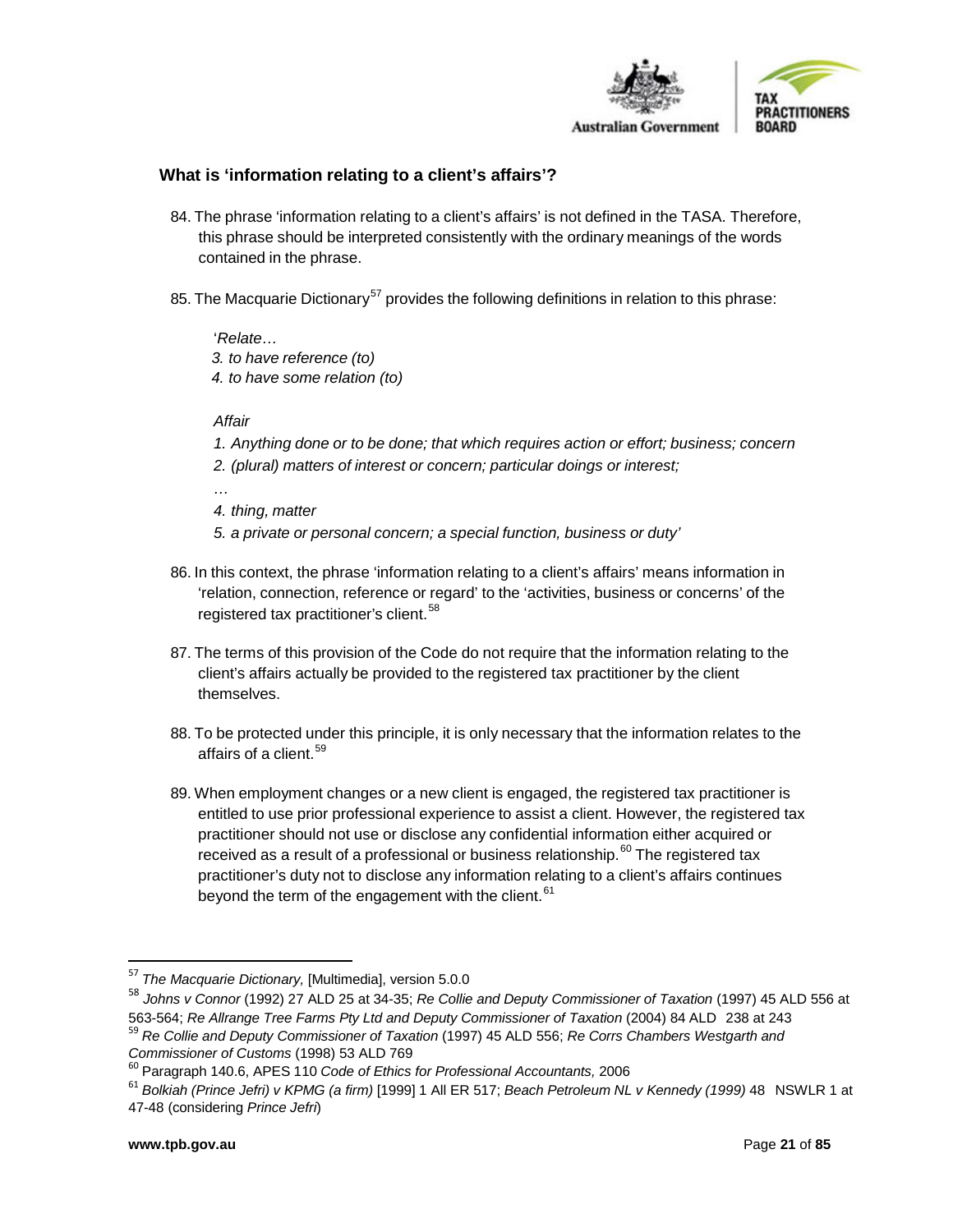

#### **What is the meaning of 'third party'?**

- 90. A 'third party' is any person other than the client to whom the information relates.  $62$
- 91. A third party may be situated within or outside the firm or organisation that employs the registered tax practitioner.
- 92. Further, in relation to a tax (financial) adviser who is an authorised representative of Australian financial services (AFS) licensee, a third party includes the AFS licensee, and vice versa. However, the following is also recognised:
	- in the context of an AFS licensee / authorised representative relationship, it is understood that authorised representatives (who are registered tax practitioners) often use 'fact finds' other documents to obtain consent from clients and therefore facilitate the flow of client information to the AFS licensee from the authorised representative
	- an authorised representative of an AFS licensee is required to provide information to the AFS licensee pursuant to s912G of the *Corporations Act 2001* (Corporations Act)<sup>[63](#page-21-1)</sup> if requested, provided the request is made:
		- o in connection with the obligations imposed on the AFS licensee under Chapter 7 of the Corporations Act
		- o within 7 years after the day on which the personal advice was provided to the client.

# **Under what circumstances can a registered tax practitioner disclose information relating to a client's affairs?**

- 93. A registered tax practitioner may disclose information relating to a client's affairs to a third party, only if:
	- •disclosure is authorised by the client, or
	- •there is a legal duty to disclose.<sup>[64](#page-21-2)</sup>

<span id="page-21-1"></span><span id="page-21-0"></span><sup>&</sup>lt;sup>62</sup> Section 22 of the *Acts Interpretation Act 1901*<br><sup>63</sup> As notionally inserted by Australian Securities and Investments Commission (ASIC) Class Order [CO 14/923]

<span id="page-21-2"></span>Record-keeping obligations for Australian financial services licensees when giving personal advice.<br><sup>64</sup> Paragraph 3.37 of the Explanatory Memorandum of the *Tax Agent Services Bill 2008*; Crowley and Others v Murphy (1981) 34 ALR 496; *Parry-Jones v Law Society* [1969] 1 Ch. 1; [1968] 2 W.L.R. 397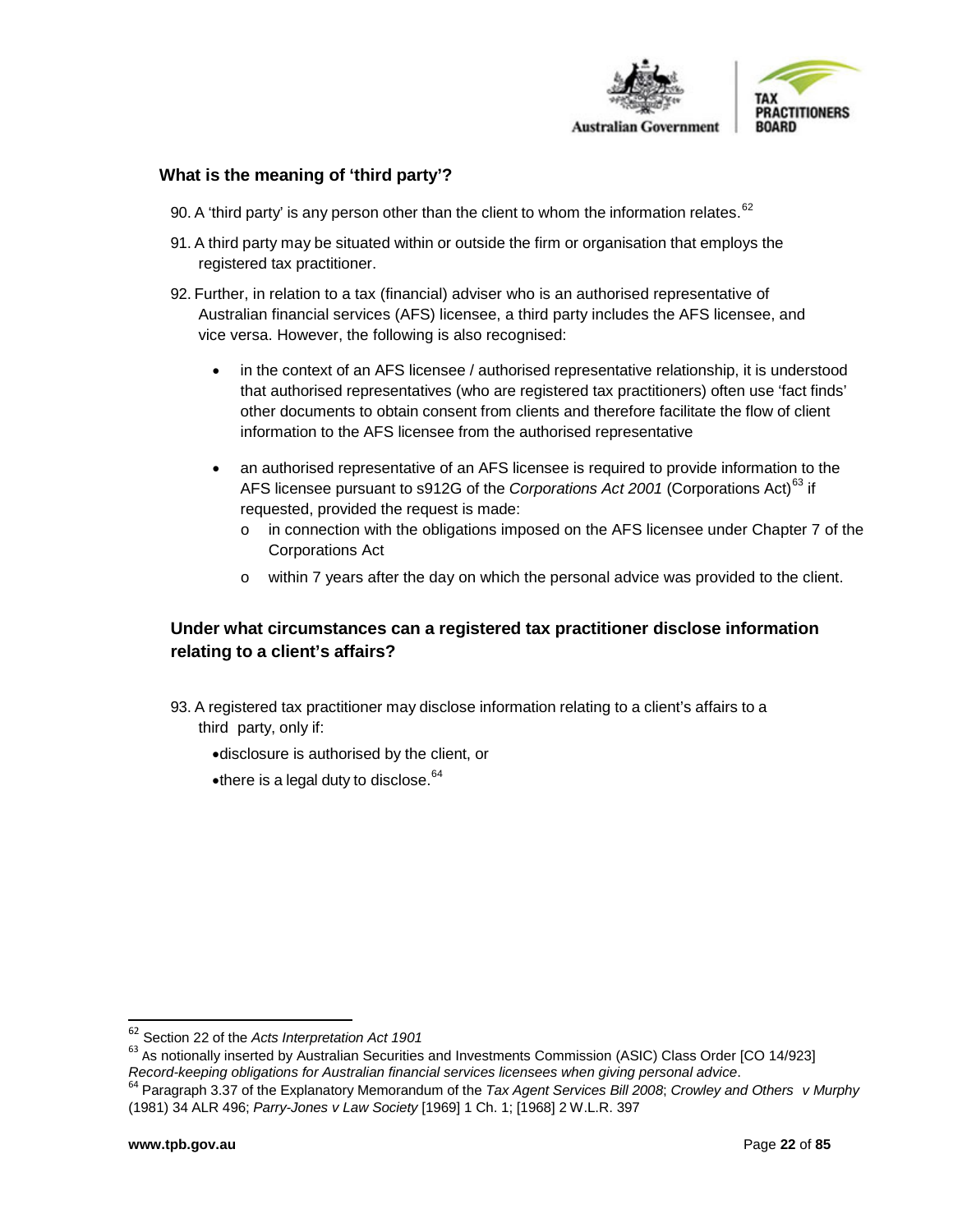

- 94. Examples of where there is a legal duty to disclose information relating to a client's affairs include:
	- providing information to the TPB under a notice issued pursuant to section 60-100 of the TASA
	- providing information to a court or Administrative Appeals Tribunal (AAT) pursuant to a direction, order, or other court process, to provide that information
	- providing information or documents to the ATO pursuant to section 353-10 in Schedule 1 to the *Taxation Administration Act 1953* concerning taxation laws. This requirement is subject to that material being properly withheld under legal professional privilege
	- a tax (financial) adviser who is an authorised representative of an AFS licensee providing information to the AFS licensee pursuant to s912G of the Corporations Act. [65](#page-22-2)
- 95. Further guidance in relation to the application of this Code item to tax and BAS agents is provided in *[TPB\(I\) 21/2014 Code of Professional Conduct –](https://www.tpb.gov.au/confidentiality-client-information-information-sheet-tpbi-212014) Confidentiality of client [information](https://www.tpb.gov.au/confidentiality-client-information-information-sheet-tpbi-212014)*. Further guidance in relation to the application of this Code item to tax (financial) advisers is provided in *[TPB\(I\) 32/2017 Code of Professional Conduct –](https://www.tpb.gov.au/tpbi-322017-code-professional-conduct-confidentiality-client-information-tax-financial-advisers) [Confidentiality of client information for tax \(financial\) advisers](https://www.tpb.gov.au/tpbi-322017-code-professional-conduct-confidentiality-client-information-tax-financial-advisers)*

# <span id="page-22-0"></span>**(7) You must ensure that a tax agent service provided on your behalf is provided competently**

# <span id="page-22-1"></span>**What does 'competently' mean?**

- 96. A registered tax practitioner should be a person of such competence and integrity that others may entrust their taxation affairs to the registered tax practitioner's care. The registered tax practitioner should be a person of such reputation and ability that the Commissioner of Taxation may assume that the taxation returns or other documents lodged by the registered tax practitioner have been prepared honestly and competently.<sup>[66](#page-22-3)</sup>
- 97. The Macquarie Dictionary<sup>[67](#page-22-4)</sup> provides the following definition of 'competent':

#### *'Competent*

- *1. properly qualified; capable;*
- *2. fitting, suitable, or sufficient for the purpose; adequate'*

<span id="page-22-2"></span> <sup>65</sup> As notionally inserted by ASIC Class Order [CO 14/923] *Record-keeping obligations for Australian financial services licensees when giving personal advice*

<span id="page-22-3"></span><sup>66</sup> *Re Su and Tax Agent's Board of South Australia* 82 ATC 4284 at 4286.

<span id="page-22-4"></span><sup>67</sup> *The Macquarie Dictionary,* [Multimedia], version 5.0.0.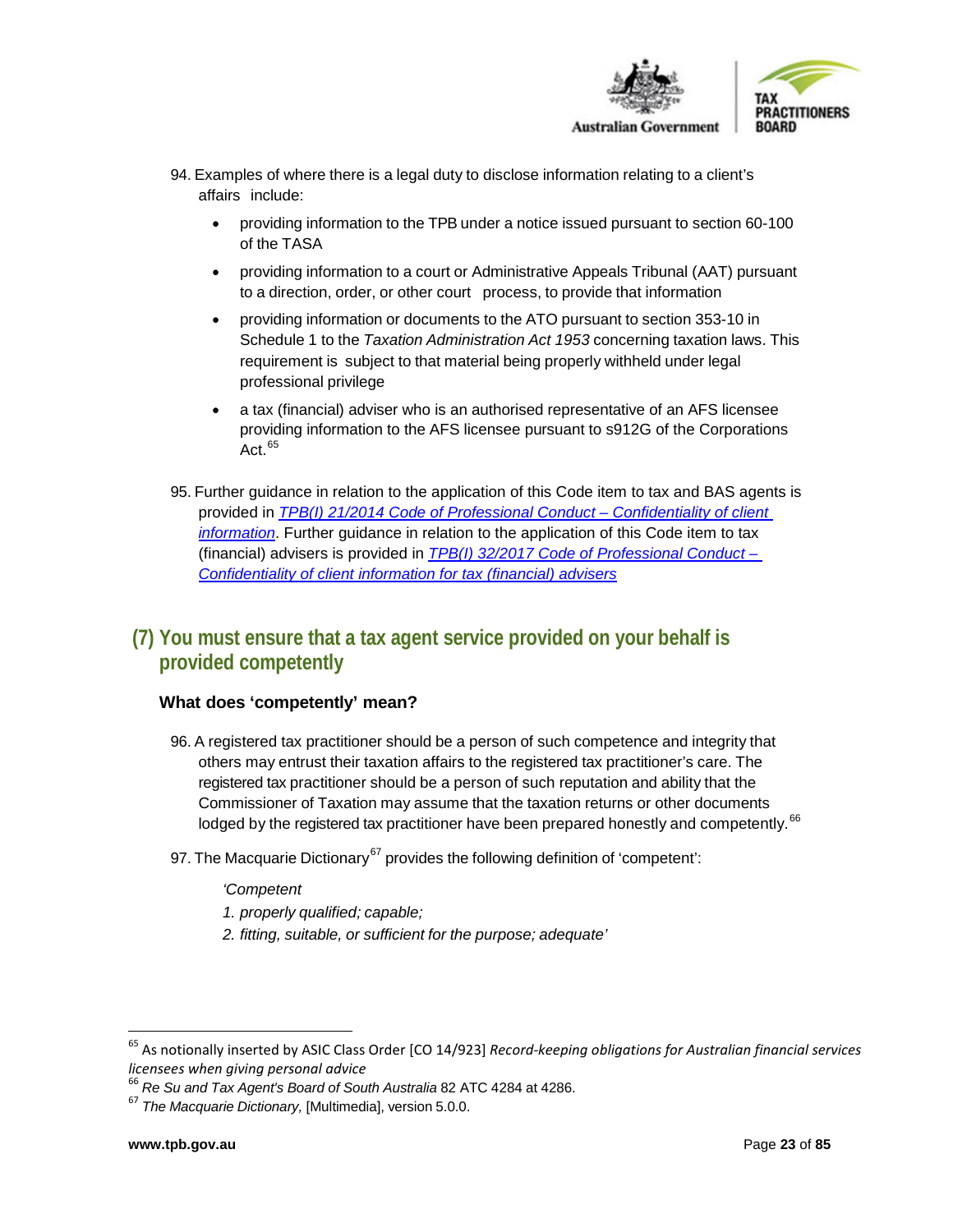

- 98. Competence, with respect to registered tax practitioners, can therefore be defined as a state of being capable, fitting, suitable or sufficient to provide a tax agent service (including a BAS service or tax (financial) advice service).
- 99. A registered tax practitioner will be competent if the registered tax practitioner possesses such skill, ability and knowledge required to perform a tax agent service that clients may entrust their taxation affairs to the registered tax practitioner's care and officers of the ATO may rely upon client returns or other documents prepared by the registered tax practitioner.<sup>[68](#page-23-0)</sup>
- 100. The maintenance of competence by a registered tax practitioner requires a continuing awareness and understanding of technical, legal and business developments relevant to the tax agent services provided by the registered tax practitioner.  $^{69}$  $^{69}$  $^{69}$
- 101. The assurance of competence by a registered tax practitioner, in the provision of a tax agent service, requires the registered tax practitioner:
	- to act diligently in accordance with applicable technical and professional standards when providing a tax agent service $70$
	- to maintain knowledge and skills at the level required to ensure that a client is provided with an appropriate standard of tax agent services $<sup>71</sup>$  $<sup>71</sup>$  $<sup>71</sup>$ </sup>
	- $\bullet$  to exercise reasonable care in the provision of a tax agent service.<sup>[72](#page-23-4)</sup>
- 102. The Macquarie Dictionary<sup>[73](#page-23-5)</sup> provides the following definition of 'diligent':

*'Diligent'*

- *1. constant and persistent in an effort to accomplish something;*
- *2. pursued with persevering attention'*
- 103. Acting diligently requires a registered tax practitioner to act in accordance with the terms of the client engagement carefully, thoroughly and on a timely basis.<sup>[74](#page-23-6)</sup>

<span id="page-23-0"></span><sup>&</sup>lt;sup>68</sup> As above; *Burnett and Tax Practitioners Board* [2014] AATA 687.<br><sup>69</sup> Accounting Professional and Ethical Standards Board, *Stasos v Tax Agents' Board* (1990) 90 ATC 4950.

<span id="page-23-2"></span><span id="page-23-1"></span><sup>&</sup>lt;sup>70</sup> While the Board acknowledges that a lack of diligence may not always correspond with a lack of competence,

diligence may, nonetheless, be an ingredient of competence; *Su and Tax Practitioners Board* [2014] AATA 644; *Li and Tax Practitioners Board* [2014] AATA 299.

<span id="page-23-3"></span> $71$  Refer to the discussion of subsection 30-10(8) of the TASA below for further details; also see Comino and Tax Agents' Board of NSW [2009] AATA 766; *Su and Tax Practitioners Board* [2014] AATA 644<br><sup>72</sup> Refer to the discussion of subsections 30-10(9) and (10) of the TASA below for further details; *Burnett and Tax* 

<span id="page-23-4"></span>*Practitioners Board* [2014] AATA 687; *Su and Tax Practitioners Board* [2014] AATA 644; *Li and Tax Practitioners Board*

<sup>[2014]</sup> AATA 299. <sup>73</sup> *The Macquarie Dictionary,* [Multimedia], version 5.0.0.

<span id="page-23-6"></span><span id="page-23-5"></span><sup>74</sup> Accounting Professional and Ethical Standards Board, *'APES110 Code of Ethics for Professional Accountants'* (2006) at [130].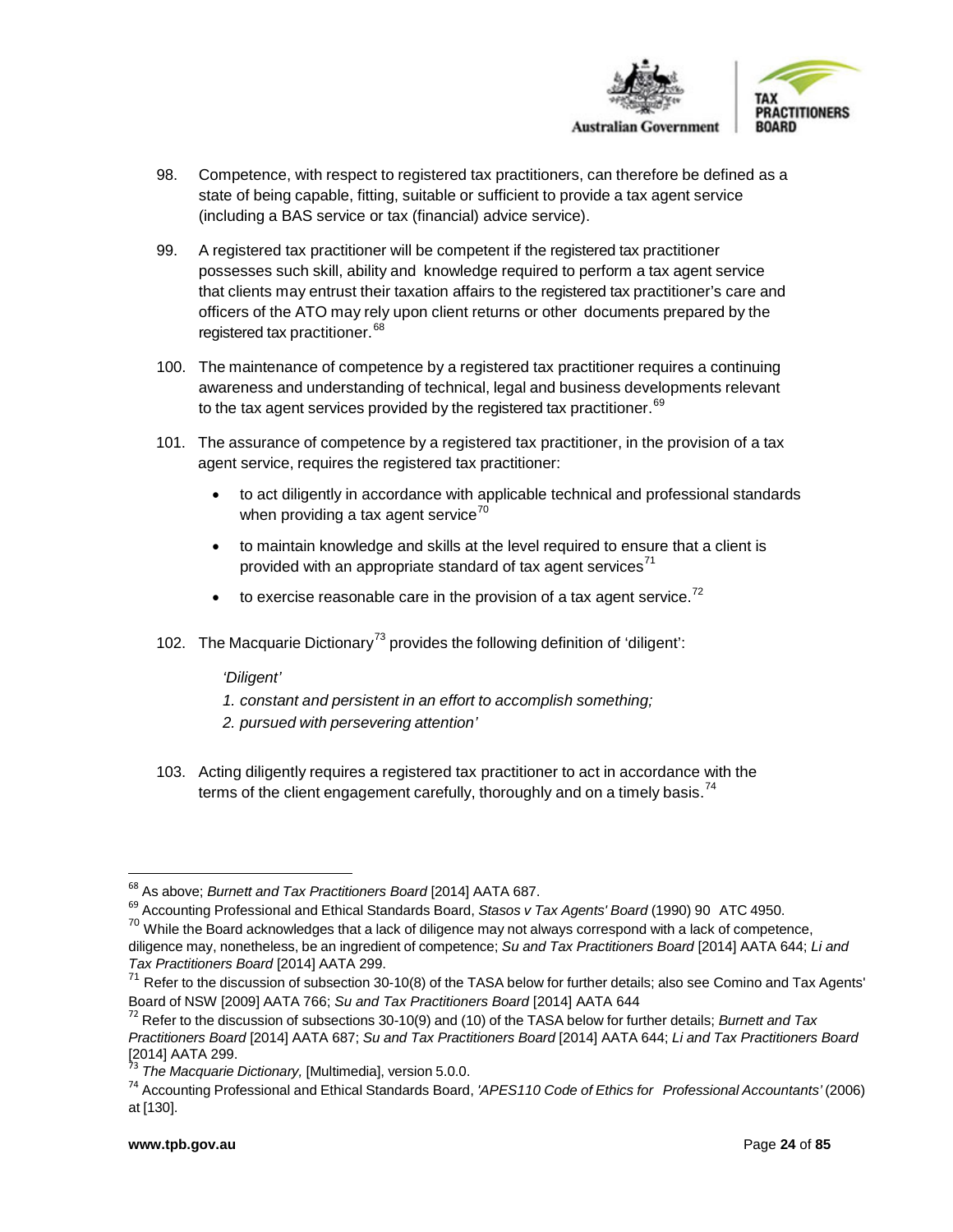

- 104. Circumstances that suggest a lack of competence include, but are not limited to:
	- providing tax agent services relating to an area of the taxation laws in which the registered tax practitioner is not properly qualified, capable or suitable, without first obtaining the necessary support of a third party expert<sup>[75](#page-24-0)</sup>
	- not providing clients with a means of communicating with the registered tax practitioner or otherwise remaining inaccessible to clients<sup>[76](#page-24-1)</sup>
	- causing inappropriate delay in the lodgment of client tax returns and other  $documents<sup>77</sup>$  $documents<sup>77</sup>$  $documents<sup>77</sup>$
	- causing inappropriate delay in forwarding on client tax refunds from the  $ATO^{78}$  $ATO^{78}$  $ATO^{78}$
	- not making sufficient enquiries to ascertain the affairs of clients to enable the registered tax practitioner to be reasonably satisfied that documents they prepare and lodge on behalf of these clients are correct.<sup>[79](#page-24-4)</sup>
	- performance of work of a quality such that it needs to be redone<sup>[80](#page-24-5)</sup>
	- failing to lodge the registered tax practitioner's own income tax returns or otherwise failing to adequately manage the registered tax practitioner's personal taxation affairs or those of the tax agent, BAS agent or tax (financial) adviser practice.<sup>[81](#page-24-6)</sup>

## **What is a registered tax practitioner required to do to ensure that services are provided competently?**

- 105. There are a number of steps a registered tax practitioner may take to ensure that tax agent services are provided competently. These include, but are not limited to:
	- maintaining adequate knowledge, skill and resources in the area/s the registered tax practitioner provides services
	- not accepting an engagement or providing services where the registered tax practitioner has insufficient knowledge and skill to complete the engagement or provide those services competently unless the registered tax practitioner is able to obtain such knowledge and skill, without delay and cost to the client
	- not accepting an engagement or providing services where this would breach a condition that has been imposed on the registered tax practitioner's registration<sup>[82](#page-24-7)</sup>

<span id="page-24-0"></span> <sup>75</sup> Explanatory Memorandum to the *Tax Agent Services Bill <sup>2008</sup>* at Example 3.32.

<span id="page-24-1"></span><sup>76</sup> *Case U122* 87 ATC 731 at 736; *Pappalardo v Tax Agents' Board of Victoria* 2003 ATC 2207; *Grosfeld and Tax Practitioners Board* [2014] AATA 100 at [44].<br><sup>77</sup> As above.<br><sup>78</sup> As above.

<span id="page-24-2"></span>

<span id="page-24-4"></span><span id="page-24-3"></span><sup>&</sup>lt;sup>79</sup> Su and Tax Practitioners Board [2014] AATA 644; Li and Tax Practitioners Board [2014] AATA 299.<br><sup>80</sup> Re Modini and Tax Agents' Board of Queensland (2007) 98 ALD 466 at 475.

<span id="page-24-5"></span>

<span id="page-24-6"></span><sup>81</sup> Case U122 87 ATC 731 at 735; *Carbery & Associates v Tax Agents' Board of Queensland* 2001 ATC 2025 at 2033; *Pappalardo v Tax Agents' Board of Victoria* 2003 ATC 2207 at 2211; *Re Su and Tax Agents' Board of South Australia* 82 ATC 4284; *Comino and Tax Agents' Board of NSW* [2009] AATA 766.

<span id="page-24-7"></span><sup>82</sup> *Stasos v Tax Agents' Board* (1990) 90 ATC 4950; *Comino and Tax Agents' Board of NSW* [2009] AATA 766.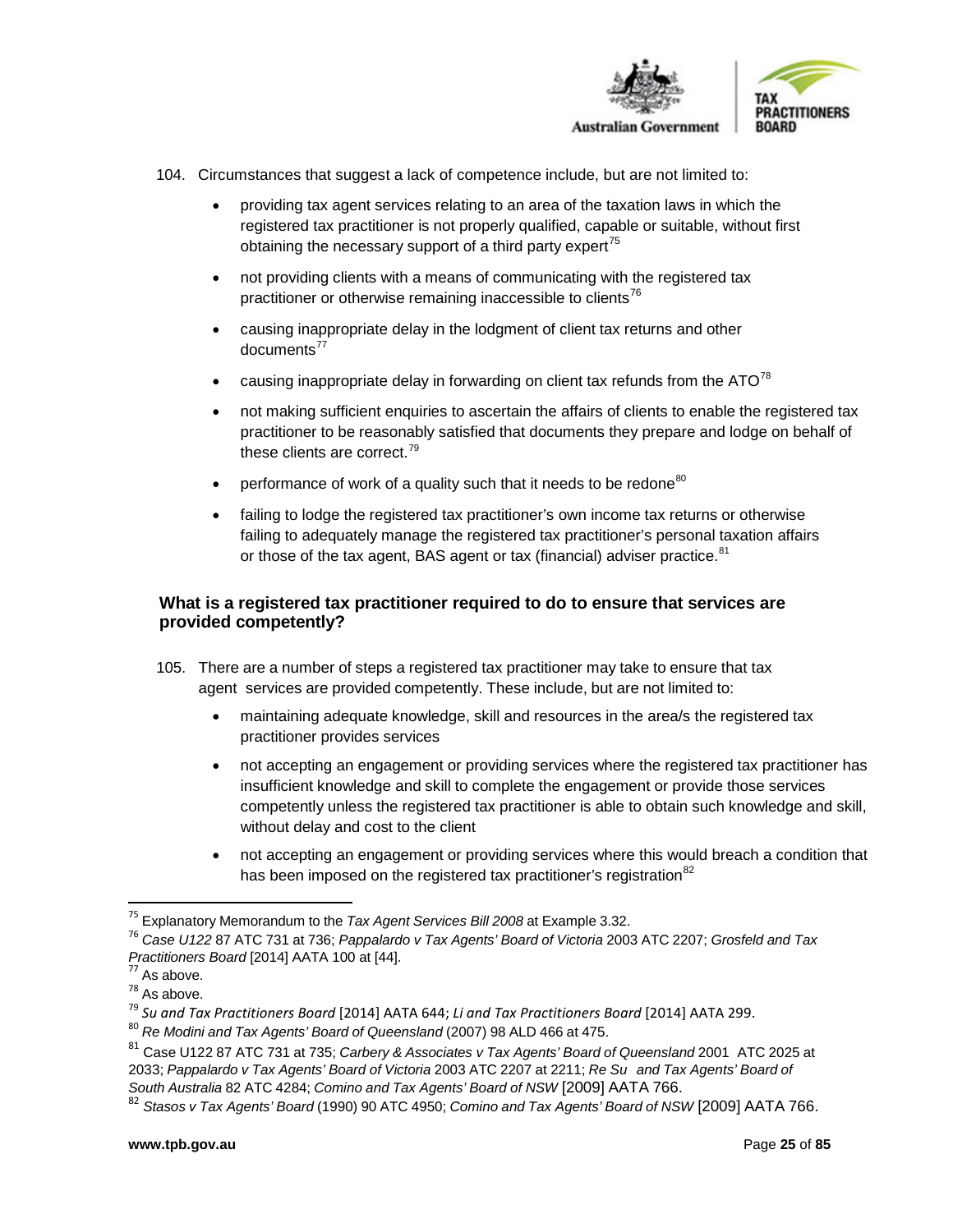

- where a registered tax practitioner has a narrow, specialised area of expertise, not providing tax agent services outside of this area of expertise unless the registered tax practitioner has taken steps to obtain the necessary knowledge and skills $^{83}$  $^{83}$  $^{83}$
- setting out and agreeing the scope and cost of the services to be provided in a letter of engagement, signed consent, or other communication with the client. This should clearly outline what services are to be performed as part of the engagement based on the needs of the client and the skills, qualification and experience of the registered tax practitioner
- obtaining expert advice and assistance where appropriate
- obtaining knowledge and skill through private study and research
- informing the client of any likely delay and cost for the registered tax practitioner to acquire the requisite knowledge and skill to provide the service competently, and obtaining the client's consent to the registered tax practitioner providing the service.

## **What measures can a registered tax practitioner adopt to ensure that a tax agent service provided on their behalf is provided competently?**

- 106. A registered tax practitioner is accountable for any tax agent services provided on their behalf.
- 107. In the case of an individual registered tax practitioner, a person working under the supervision and control of that registered tax practitioner is permitted to provide relevant tax agent services on behalf of that registered tax practitioner. In the case of a company or partnership registered tax practitioner, a person working under the supervision and control of an individual registered tax practitioner is permitted to provide relevant tax agent services on behalf of the company or partnership registered tax practitioner. [84](#page-25-1)
- 108. Where those tax agent services are provided on behalf of the registered tax practitioner by any other person or entity, the registered tax practitioner is still required to ensure that those services are provided competently.
- 109. Importantly, if an entity not permitted under the TASA to provide tax agent services on behalf of a registered tax practitioner does, in fact, provide those services, the registered tax practitioner may be liable to a civil penalty for allowing this to occur. This may also constitute a breach of the Code to the extent that the registered tax practitioner has not complied with a taxation law and has not acted honestly and with integrity.
- 110. To ensure that a service provided on behalf of a registered tax practitioner is provided competently, the registered tax practitioner must ensure that the provider of the service, including any subcontractor, has the requisite skills and experience. They must also ensure that adequate supervision and review arrangements are in place to ensure the accuracy of any services provided. <sup>[85](#page-25-2)</sup>

<span id="page-25-0"></span> <sup>83</sup> Paragraph 3.40 of the Explanatory Memorandum to the *Tax Agent Services Bill <sup>2008</sup>*.

<span id="page-25-1"></span><sup>84</sup> Paragraph 3.41 of the Explanatory Memorandum to the *Tax Agent Services Bill 2008*.

<span id="page-25-2"></span><sup>&</sup>lt;sup>85</sup> Section 50-30 of the TASA.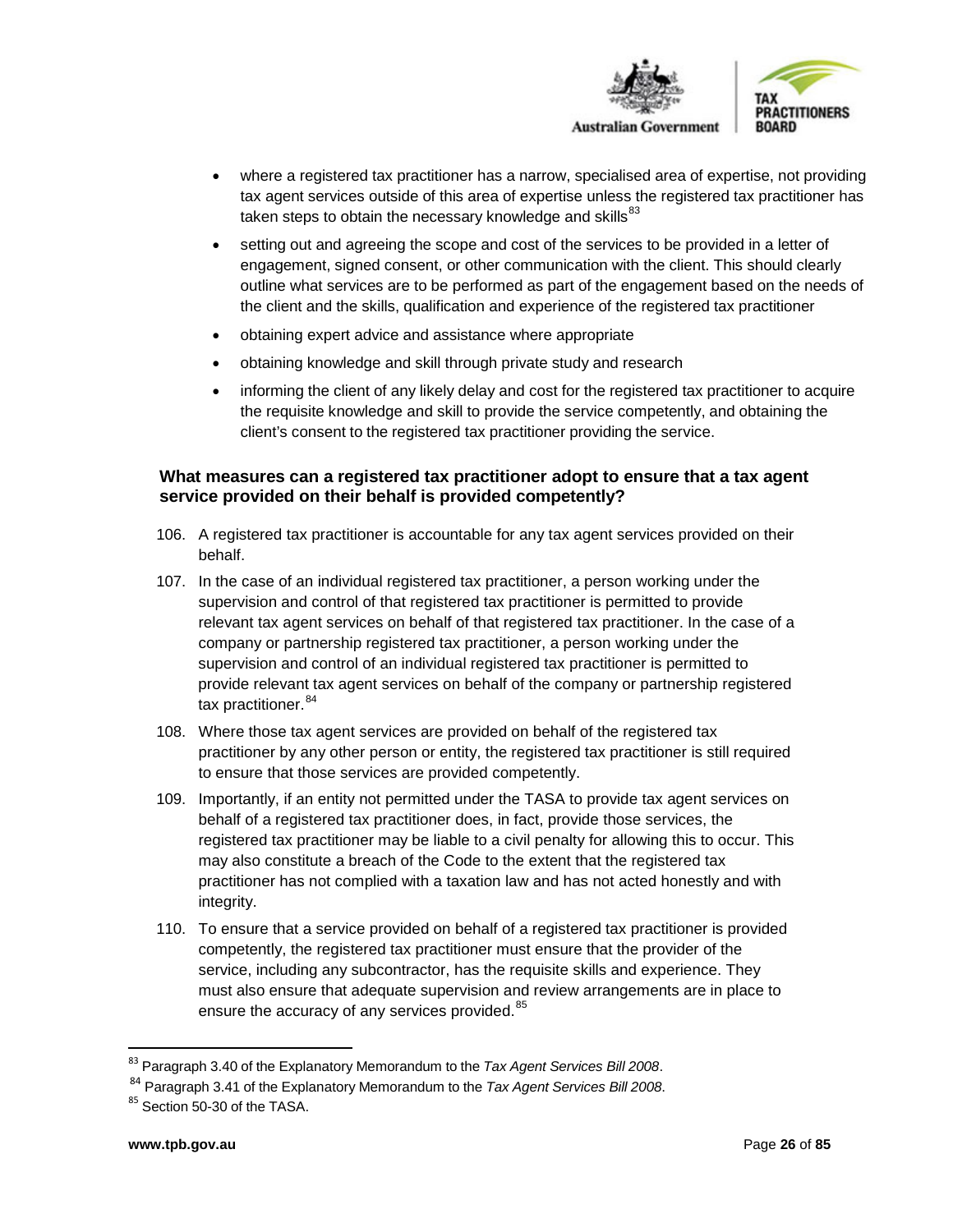

- 111. This does not necessarily require the registered tax practitioner to independently verify the technical accuracy of material prepared by a third party expert on the registered tax practitioner's behalf.
- 112. The level of supervision will depend upon a range of factors including:
	- the educational qualifications and extent of experience of the provider of the service
	- the nature of the actual service being provided
	- any structures or processes in place within an organisation (for example, supervisory arrangements or quality assurance procedures) to facilitate the competent provision of tax agent services.<sup>[86](#page-26-1)</sup>
- 113. The matters that could be considered relevant in determining the adequacy of the level of supervision and control that is being undertaken by a registered tax practitioner, may include, but are not limited to:
	- whether the registered tax practitioner has identified the knowledge and skills required of an entity to competently provide a tax agent service on the registered tax practitioner's behalf and has assured that the entity providing the tax agent service both possesses and maintains the knowledge and skills $^{87}$  $^{87}$  $^{87}$
	- the physical proximity of the relevant registered tax practitioner to the person carrying out the work on the registered tax practitioner's behalf $^{88}$  $^{88}$  $^{88}$
	- the level and depth of personal physical or other oversight undertaken by the registered tax practitioner over the provision of tax agent services on the registered tax practitioner's behalf<sup>[89](#page-26-4)</sup>
	- the undertaking of ongoing, periodic review of the tax agent services provided on the registered tax practitioner's behalf, rather than only undertaking final review of services performed.<sup>[90](#page-26-5)</sup>

<span id="page-26-1"></span><span id="page-26-0"></span> <sup>86</sup> Paragraph 3.42 and 3.43 of the Explanatory Memorandum to the *Tax Agent Services Bill <sup>2008</sup>*; Subsection 50-

<span id="page-26-3"></span><span id="page-26-2"></span> $87$  Paragraph 3.44 of the Explanatory Memorandum to the *Tax Agent Services Bill 2008*.<br><sup>88</sup> Subsection 30-10(8) of the TASA. This is also analogous to the obligations imposed on financial services licensees pursuant to 'Regulatory Guide 104: Licensing: Meeting the general obligations', ASIC 2007.<br><sup>89</sup> Re McGowan and Tax Agents' Board of Queensland 96 ATC 2056 at [5]; Scott v Tax Agents' Board of Queensland

<span id="page-26-4"></span><sup>2001</sup> ATC 2218 at 2254; Re S & T Income Tax Aid Specialists Pty Ltd and Christopher Forward and Tax Agents' Board *of New South Wales* 87 ATC 2001.

<span id="page-26-5"></span><sup>&</sup>lt;sup>90</sup> Re S & T Income Tax Aid Specialists Pty Ltd and Christopher Forward and Tax Agents' Board of New South *Wales* 87 ATC 2001 at 2006; *Scott v Tax Agents' Board of Queensland* 2001 ATC 2218 at 2254.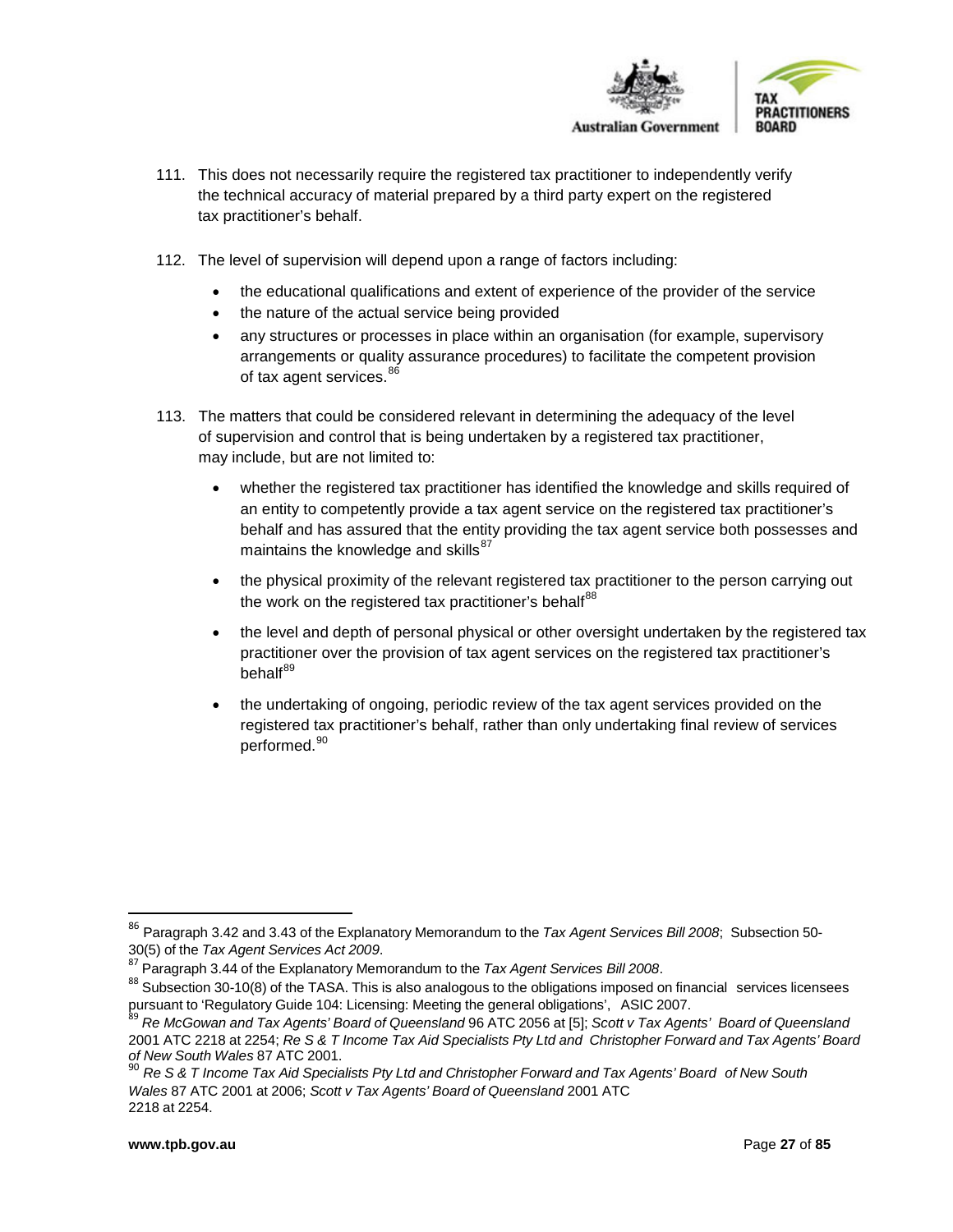

# **(8) You must maintain knowledge and skills relevant to the tax agent services you provide**

# <span id="page-27-0"></span>**What is a registered tax practitioner required to do to maintain relevant knowledge and skills?**

- 114. A registered tax practitioner must maintain knowledge and skills in the areas of the taxation laws and tax administration relating to the tax agent services provided by the registered tax practitioner. In relation to the provision of a tax agent service (including BAS service and tax (financial) advice service), the maintenance of competence by a registered tax practitioner requires continuing awareness, understanding and up-to-date knowledge of relevant technical, legal and business developments.<sup>[91](#page-27-2)</sup>
- 115. It is a mandatory requirement for renewal of registration as a registered tax practitioner that the registered tax practitioner has completed continuing professional education (CPE) that meets the TPB's requirements. $92$  Further information in relation to the CPE requirements for registered tax and BAS agents are set out in *[TPB\(EP\)04/2012:](https://www.tpb.gov.au/explanatory-paper-tpb-042012-continuing-professional-education-policy-requirements-registered-tax)  Continuing professional education [policy requirements for tax and BAS agents](https://www.tpb.gov.au/explanatory-paper-tpb-042012-continuing-professional-education-policy-requirements-registered-tax)* and the CPE requirements for registered tax financial advisers are set out in *[TPB \(EP\) 06/2014](https://www.tpb.gov.au/explanatory-paper-tpb-ep-062014-continuing-professional-education-policy-requirements-registered-tax)  [Continuing professional education policy requirements for registered tax \(financial\)](https://www.tpb.gov.au/explanatory-paper-tpb-ep-062014-continuing-professional-education-policy-requirements-registered-tax)  [advisers](https://www.tpb.gov.au/explanatory-paper-tpb-ep-062014-continuing-professional-education-policy-requirements-registered-tax)*.
- <span id="page-27-1"></span>**(9) You must take reasonable care in ascertaining a client's state of affairs, to the extent that ascertaining the state of those affairs is relevant to a statement you are making or a thing you are doing on behalf of the client**

# **Under what circumstances is a registered tax practitioner required to comply with this principle?**

116. A registered tax practitioner is required to comply with this principle if the registered tax practitioner is acting on behalf of a client. This includes, for example, preparing and lodging a return on behalf of a client.  $93$ 

<span id="page-27-2"></span><sup>&</sup>lt;sup>91</sup> Re McGowan and Tax Agents' Board of Queensland 96 ATC 2056 at [5]; Re S & T Income Tax Aid Specialists Pty Ltd and Christopher Forward and Tax Agents' Board of New South Wales 87 ATC 2001; Scott v Tax Agents' Board of Queensland 2001 ATC 2218 at 2254.

<span id="page-27-3"></span><sup>&</sup>lt;sup>92</sup> Paragraph 20-5(1)(d) of the TASA.

<span id="page-27-4"></span><sup>93</sup> Paragraph 3.48 of the Explanatory Memorandum to the *Tax Agent Services Bill 2008*.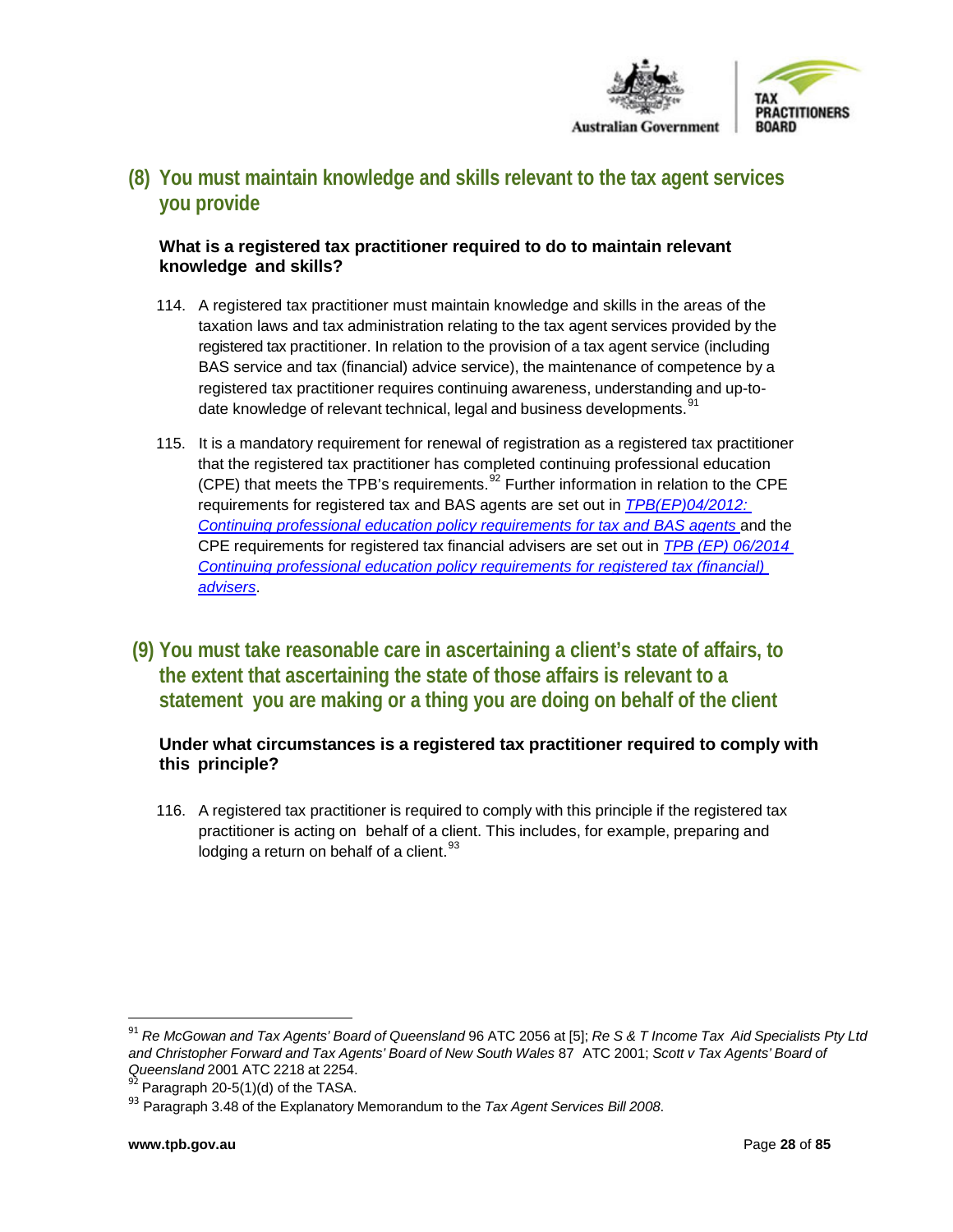

## **What are a registered tax practitioner's obligations under this principle?**

117. A registered tax practitioner is only required to take reasonable care in ascertaining the client's state of affairs to the extent that the state of those affairs is relevant to a statement the registered tax practitioner is making or a thing the registered tax practitioner is doing on behalf of a client. Therefore, the requirement to take reasonable care is necessarily limited by the scope of the engagement between the registered tax practitioner and the client.<sup>[94](#page-28-0)</sup>

#### **What does 'reasonable care' mean for registered tax practitioners?**

- 118. The standard of 'reasonable care' generally required of a registered tax practitioner is that of a competent and reasonable person, possessing the skills, qualifications and experience that are required to become a registered tax practitioner.<sup>[95](#page-28-1)</sup>
- 119. If, however, a registered tax practitioner specialises in any particular areas of the taxation laws, the standard of 'reasonable care' required is that of a competent and reasonable person professing to have the skills relevant to the area of specialisation.<sup>[96](#page-28-2)</sup>
- 120. 'Reasonable care' means what is reasonable in the circumstances. This will depend upon a range of factors, including the scope of the tax agent services being provided and the client's level of professional knowledge and experience.  $97$

#### **What is 'reasonable care in ascertaining a client's state of affairs'?**

- 121. It is considered that 'more is expected of a registered tax practitioner than a taxpayer completing his or her own return'.<sup>[98](#page-28-4)</sup> This higher standard of care is a reflection of a registered tax practitioner's 'knowledge, education, experience and skill'.<sup>[99](#page-28-5)</sup>
- 122. It should be noted at the outset that this requirement under the Code does not create a requirement that a registered tax practitioner effectively 'audits' all of the registered tax practitioner's clients before providing tax agent services to avoid breaching the Code.<sup>[100](#page-28-6)</sup>
- 123. Rather, this requirement is a duty of registered tax practitioners to take care beyond placing complete reliance on the accounts prepared, or work done, by a person without considering their level of knowledge and/or understanding of the taxation laws and the correctness of their work to ensure that the information upon which the provision of the tax agent services is based is accurate.<sup>[101](#page-28-7)</sup>

<span id="page-28-1"></span><span id="page-28-0"></span><sup>&</sup>lt;sup>94</sup> Paragraph 3.49 of the Explanatory Memorandum to the *Tax Agent Services Bill 2008*.<br><sup>95</sup> Hawkins v Clayton [1988] HCA 15; (1988) 164 CLR 539; Martinazzo and Commissioner of Taxation [2009] AATA 61. <sup>96</sup> *Re Sparks and Federal Commissioner of Taxation* [2000] AATA 28; *Reeders v Federal Commissioner of*

<span id="page-28-2"></span>

<span id="page-28-3"></span><sup>&</sup>lt;sup>97</sup> As above; Re Arnett and Federal Commissioner of Taxation 39 ATR 1095; Re Keitac Pty Ltd ATF the McNamara<br>Property Development Trust and Commissioner of Taxation [2007] AATA 1206 at [39] – [45].

<span id="page-28-4"></span><sup>&</sup>lt;sup>98</sup> Paragraph 3.54 of the Explanatory Memorandum to the Tax Agent Services Bill 2008.

<span id="page-28-5"></span><sup>99</sup> *Walker v Hungerfords* (1987) 49 SASR 93; Miscellaneous Taxation Ruling MT 2008/1.

<span id="page-28-6"></span><sup>100</sup> Paragraph 3.54 of the Explanatory Memorandum to the *Tax Agent Services Bill <sup>2008</sup>*. <sup>101</sup> As above.

<span id="page-28-7"></span>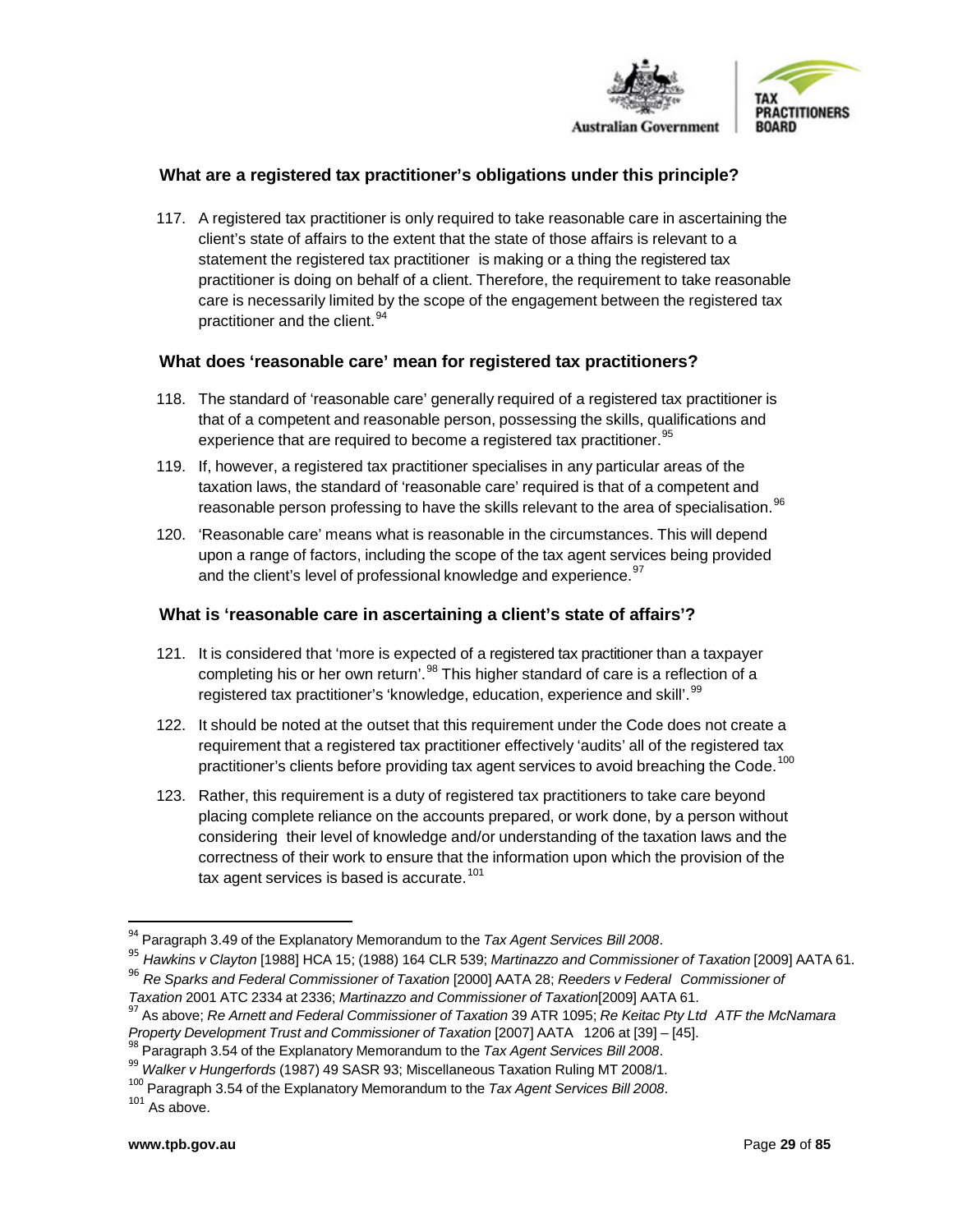



- 124. In most cases, this will require that a registered tax practitioner ask the client appropriate questions, based on the registered tax practitioner's professional knowledge and experience, to ascertain the accurate factual basis upon which the tax agent services are provided and, where appropriate, to obtain supporting documents and records evidencing these facts.<sup>[102](#page-29-0)</sup>
- 125. The requirement to take reasonable care relates to the services that are to be provided and is therefore subject to the agreed scope of the engagement with the client. A registered tax practitioner would not be required to make further enquiries and it would be reasonable to rely on information or advice, if the scope of the tax agent services excludes the examination of information provided by the client or requires the registered tax practitioner to rely on the information or advice of another expert.<sup>[103](#page-29-1)</sup> These observations must also be considered in light of other paragraphs in this section and with the obligations under the TASA, which must be complied with.
- 126. Taking reasonable care will in many cases require that a registered tax practitioner ask questions based on their professional knowledge and experience in seeking information.<sup>[104](#page-29-2)</sup> Where there are grounds to doubt the information provided by a client, the registered tax practitioner must take positive steps and make reasonable enquiries to satisfy themselves as to the completeness and/or accuracy of that information.<sup>[105](#page-29-3)</sup>
- 127. Where a statement provided by a client seems plausible and is consistent with previously established statements and the registered tax practitioner has no basis on which to doubt the client's reliability or the veracity of the information supplied, the registered tax practitioner may discharge their responsibility by accepting the statement provided by the client without further checking.<sup>[106](#page-29-4)</sup>
- 128. However, if the information supplied by a client seems implausible or inconsistent with a previous pattern of claim or statement, further enquiries would be required.<sup>[107](#page-29-5)</sup>

<span id="page-29-0"></span> <sup>102</sup> Paragraph 3.52 of the Explanatory Memorandum to the *Tax Agent Services Bill <sup>2008</sup>*; *Reeders <sup>v</sup> Federal Commissioner of Taxation* 2001 ATC 2334 at 2337; *Burnett and Tax Practitioners Board* [2014] AATA 687; *Su and Tax Practitioners Board* [2014] AATA 644; *Li and Tax Practitioners Board* [2014] AATA 299.

<span id="page-29-1"></span><sup>103</sup> Paragraph 3.50 of the Explanatory Memorandum to the *Tax Agent Services Bill 2008*; *Re Keitac Pty Ltd ATF* the McNamara Property Development Trust and Commissioner of Taxation [2007] AATA 1206.<br><sup>104</sup> Paragraph 3.52 of the Explanatory Memorandum to the Tax Agent Services Bill 2008.

<span id="page-29-2"></span>

<span id="page-29-3"></span><sup>105</sup> Paragraphs 3.52 to 3.54 and Example 3.12 of the Explanatory Memorandum to the *Tax Agent Services Bill 2008*; *Su* 

<span id="page-29-5"></span><span id="page-29-4"></span><sup>&</sup>lt;sup>106</sup> See Example 3.14 and Paragraph 3.53 of the Explanatory Memorandum to the *Tax Agent Services Bill 2008*.<br><sup>107</sup> Paragraph 3.30 of the Explanatory Memorandum to the *Tax Agent Services Bill 2008*.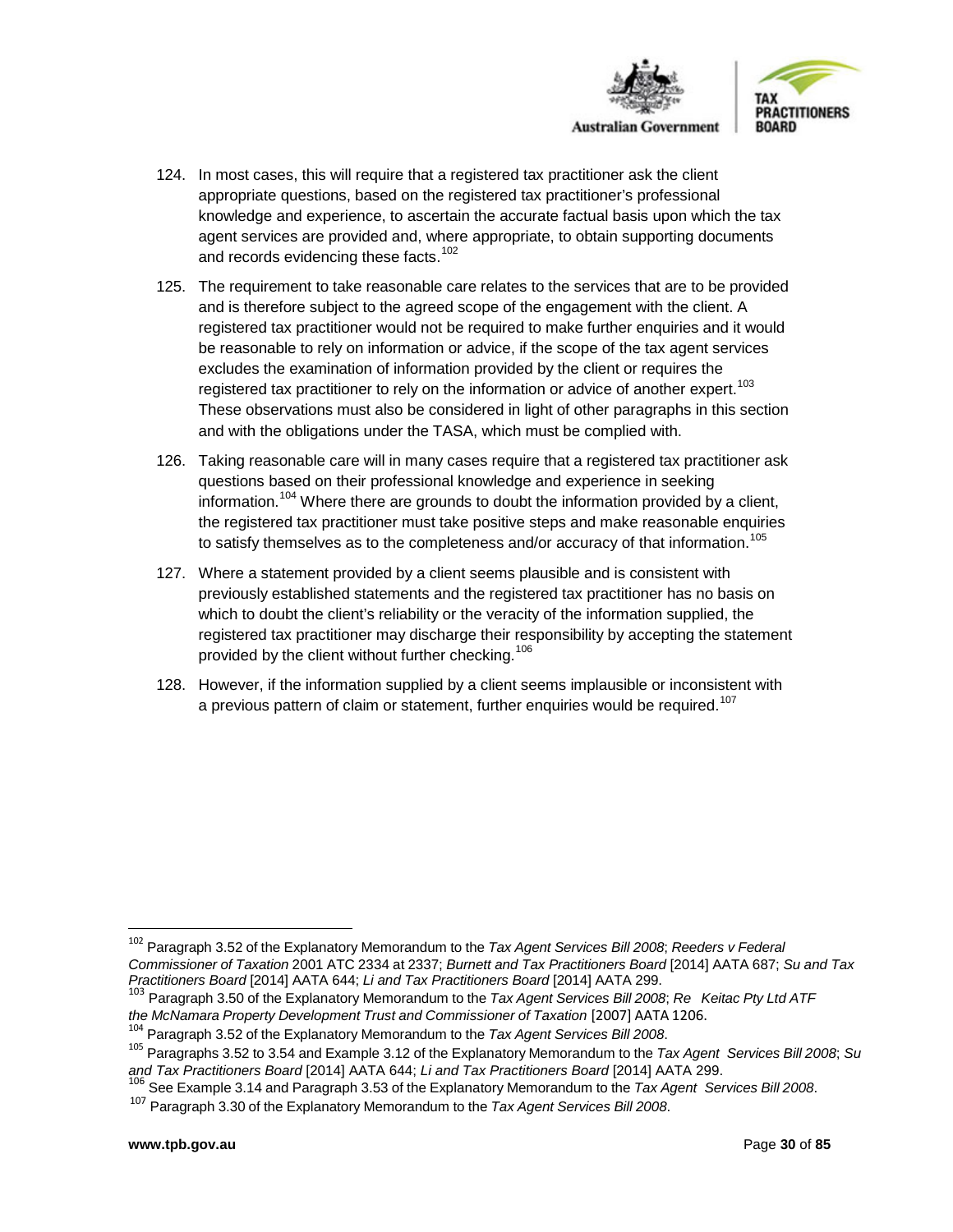

- 129. Again, whilst there is no requirement to audit, examine or review books and records or other source documents supplied by a client, a registered tax practitioner does not discharge their responsibility in such a case by simply accepting what they have been told. $108$
- 130. Where information has been provided by a suitable, independent, third party expert and there is no prior experience to the contrary, it may be reasonable for a registered tax practitioner to rely on that information without further checking or enquiries.
- 131. Further guidance in relation to the application of this Code item to tax and BAS agents and to tax (financial) advisers is provided in *[TPB\(I\) 18/2013 Code of Professional](https://tpb.gov.au/reasonable-care-ensure-taxation-laws-are-applied-correctly-information-sheet-tpbi-182013)  Conduct – [Reasonable care to ensure taxation laws are applied correctly](https://tpb.gov.au/reasonable-care-ensure-taxation-laws-are-applied-correctly-information-sheet-tpbi-182013)* and *[TPB\(I\)](https://www.tpb.gov.au/reasonable-care-ascertain-client-state-of-affairs-tax-financial-advisers-tpbi-282016)  28/2016 Code of Professional Conduct - [Reasonable care to ascertain a client's state](https://www.tpb.gov.au/reasonable-care-ascertain-client-state-of-affairs-tax-financial-advisers-tpbi-282016)  [of affairs for tax \(financial\) advisers](https://www.tpb.gov.au/reasonable-care-ascertain-client-state-of-affairs-tax-financial-advisers-tpbi-282016)*.
- <span id="page-30-0"></span>**(10) You must take reasonable care to ensure that taxation laws are applied correctly to the circumstances in relation to which you are providing advice to a client**

#### **What are the obligations of a registered tax practitioner under this principle?**

- 132. This principle requires a registered tax practitioner to take reasonable care to ensure the correct interpretation and application of the taxation laws to the circumstances in relation to which clients seek advice.<sup>[109](#page-30-2)</sup> These circumstances may be the actual circumstances of the client or hypothetical circumstances provided by the client.<sup>[110](#page-30-3)</sup>
- 133. This principle does not require registered tax practitioners to determine the correct application of the law; rather it requires registered tax practitioners to take reasonable care to ensure the correct interpretation and application of the law in the circumstances.<sup>[111](#page-30-4)</sup>

Note: Section 995-1 of the *Income Tax Assessment Act 1997* provides that a 'taxation law' means:

- (a) an Act of which the Commissioner has the general administration (including a part of an Act to the extent to which the Commissioner has the general administration of the Act); or
- (b) regulations under such an Act (including such a part of the Act); or
- (c) the *Tax Agent Services Act 2009* or regulations made under that Act.

<span id="page-30-1"></span> $^{108}$  Paragraph 3.54 of the Explanatory Memorandum to the Tax Agent Services Bill 2008<br> $^{109}$  Paragraph 3.56 of the Explanatory Memorandum to the Tax Agent Services Bill 2008.

<span id="page-30-3"></span><span id="page-30-2"></span><sup>110</sup> Paragraph 3.31 of the Explanatory Memorandum to the *Tax Agent Services Bill 2008*.

<span id="page-30-4"></span><sup>111</sup> Paragraph 3.56 of the Explanatory Memorandum to the *Tax Agent Services Bill 2008*.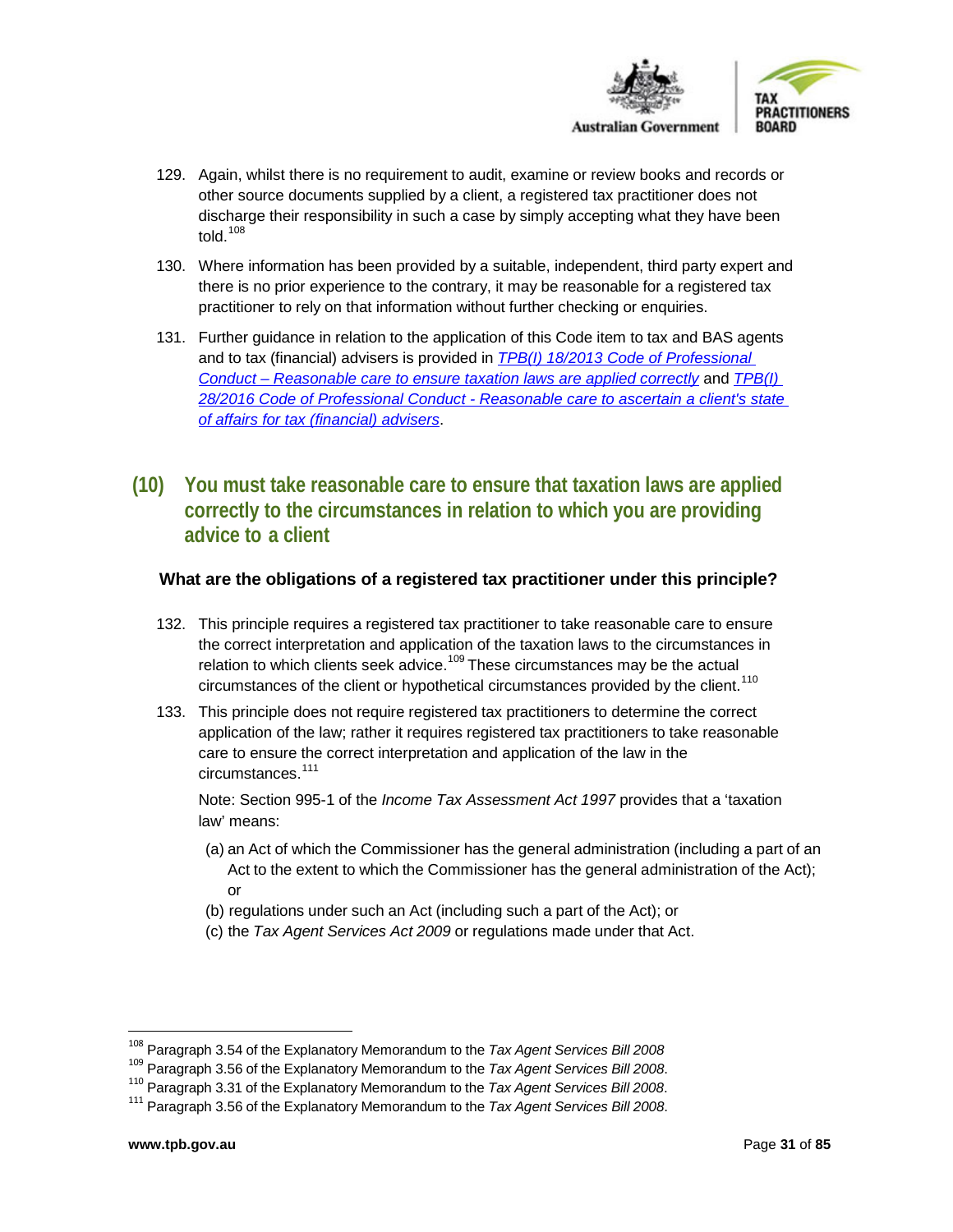



**Australian Government** 

The Commissioner of Taxation is responsible for the administration of a number of Acts and regulations concerning:

- income tax
- indirect taxes (including GST, luxury car tax, wine equalisation tax)
- superannuation
- the Medicare levy
- fringe benefits tax
- franking tax
- withholding taxes
- petroleum resource rent tax
- the administration or collection of the above taxes
- product grants or benefits mentioned in section 8 of the *Product Grants and Benefits Administration Act 2000* or the administration or payment of the product grants and benefits
- net fuel amount, or the administration, collection or payment of a net fuel amount.

# **What is 'reasonable care' for the purposes of this principle?**

- 134. It is considered that 'more is expected of a registered tax practitioner than a taxpayer completing his or her own return'.<sup>[112](#page-31-0)</sup> This higher standard of care is a reflection of a registered tax practitioner's 'knowledge, education, experience and skill'.<sup>[113](#page-31-1)</sup>
- 135. For the purposes of this principle, taking 'reasonable care' in ensuring the taxation laws are applied correctly means giving appropriately serious attention to complying with the obligations imposed under a taxation law at a standard that could be expected of a reasonable person in the registered tax practitioner's position.<sup>[114](#page-31-2)</sup>

<span id="page-31-0"></span> <sup>112</sup> *Re Sparks and Federal Commissioner of Taxation* [2000] AATA 28; *Reeders <sup>v</sup> Federal Commissioner of Taxation* 2001 ATC 2334 at 2336; *Martinazzo and Commissioner of Taxation* [2009] AATA 61.

<span id="page-31-1"></span><sup>113</sup> As above; *Re Arnett and Federal Commissioner of Taxation* 39 ATR 1095; *Re Keitac Pty Ltd ATF the*

<span id="page-31-2"></span><sup>&</sup>lt;sup>114</sup> Re Martinazzo and Commissioner of Taxation [2009] AATA 61 at [67]; Burnett and Tax Practitioners Board [2014] AATA 687.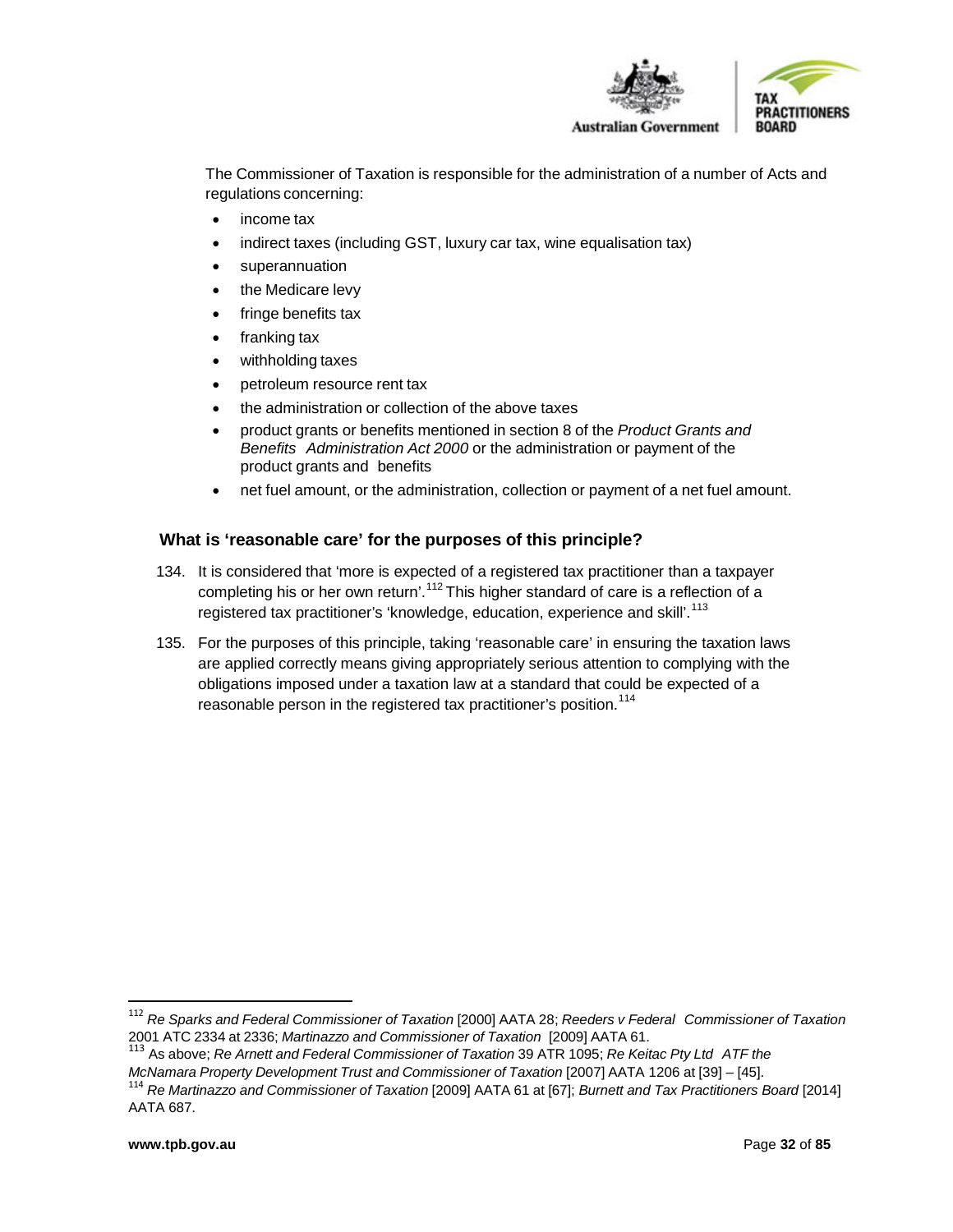

- 136. Where a registered tax practitioner is uncertain about how a taxation law applies to a particular set of circumstances, taking reasonable care may include seeking clarification from relevant authorities and sources such as:
	- legislation and related extrinsic material (for example, explanatory memoranda)
	- relevant case law
	- rulings and determinations issued by the Commissioner on the topic
	- the Commissioner's instructions in documents such as income tax returns, BAS returns, fact sheets and practice statements
	- any other guidance material published by the Australian Taxation Office (ATO), including on its website
	- information published or provided by a recognised professional association or other regulatory agency
	- information or relevant commentaries published by other experts, registered tax practitioners or specialists
	- relevant training material.<sup>[115](#page-32-0)</sup>
- 137. In consulting relevant authorities and sources, the registered tax practitioner may choose to seek assistance from another appropriately qualified person who has the ability and resources to provide advice on taxation laws.<sup>[116](#page-32-1)</sup>
- 138. Further guidance in relation to the application of this Code item to tax and BAS agents and to tax (financial) advisers is provided in *[TPB\(I\) 18/2013 Code of Professional](https://www.tpb.gov.au/reasonable-care-ensure-taxation-laws-are-applied-correctly-information-sheet-tpbi-182013)  Conduct - Reasonable care [to ensure taxation laws are applied correctly](https://www.tpb.gov.au/reasonable-care-ensure-taxation-laws-are-applied-correctly-information-sheet-tpbi-182013)* and *[TPB\(I\)](https://www.tpb.gov.au/reasonable-care-ensure-taxation-laws-are-applied-correctly-tax-financial-advisers-tpbi-292016)  29/2016 Code of Professional Conduct - [Reasonable care to ensure taxation laws are](https://www.tpb.gov.au/reasonable-care-ensure-taxation-laws-are-applied-correctly-tax-financial-advisers-tpbi-292016)  [applied correctly for tax \(financial\) advisers](https://www.tpb.gov.au/reasonable-care-ensure-taxation-laws-are-applied-correctly-tax-financial-advisers-tpbi-292016)*.

<span id="page-32-1"></span><span id="page-32-0"></span> $^{115}$  Paragraph 3.57 of the Explanatory Memorandum to the *Tax Agent Services Bill 2008*.<br><sup>116</sup> In order to demonstrate to the TPB that reasonable care has been taken through consulting, or seeking the assistance of, appropriately qualified parties, a registered tax practitioner will be required to provide some written or documentary record of such a request.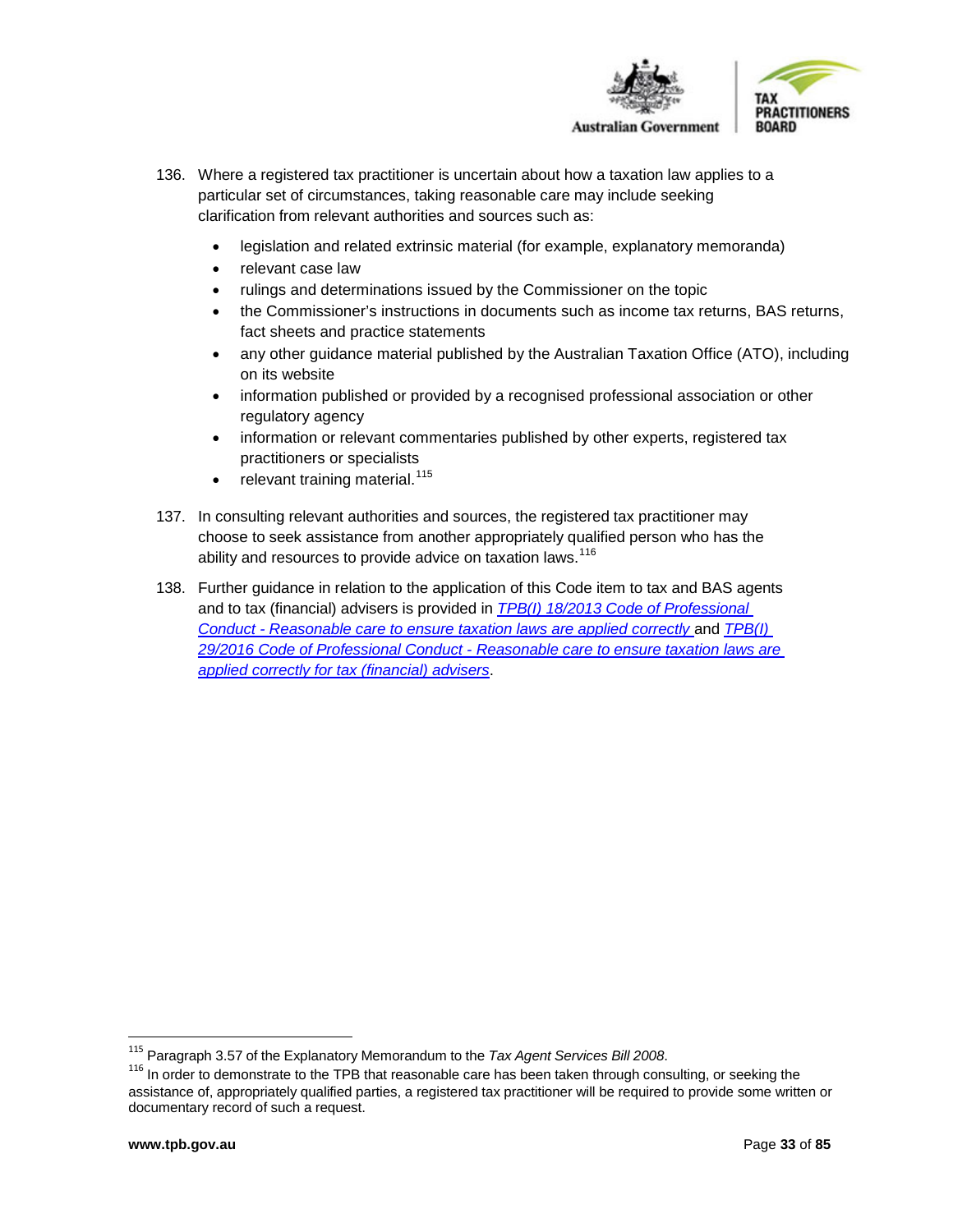

# <span id="page-33-0"></span>**(11) You must not knowingly obstruct the proper administration of the taxation laws**

# <span id="page-33-1"></span>**What are a registered tax practitioner's obligations under this principle?**

- 139. A registered tax practitioner must not knowingly obstruct the proper administration of the taxation laws.
- 140. A registered tax practitioner does not breach this requirement by relying on the registered tax practitioner's or the client's rights to withhold documents or to not provide information. Examples of such rights may include legal professional privilege or the ATO accountant's concession set out in the published 'Guidelines to accessing professional accounting advisers' papers'.<sup>[117](#page-33-2)</sup>

## **What does 'knowingly obstruct' mean?**

- 141. The word obstruction is defined by reference to its ordinary meaning.<sup>[118](#page-33-3)</sup>
- 142. The Macquarie Dictionary<sup>[119](#page-33-4)</sup> defines the relevant terms as follows:

#### *Obstruct*

*2. to interrupt, make difficult, or oppose the passage, progress, course, etc., of*

#### *Obstruction*

- *1 something that obstructs; an obstacle or hindrance*
- *2 the act of obstructing*
- 143. The test for determining whether an act or omission constitutes an obstruction is a test of reasonableness - that is, in doing the act or making the omission, has the person acted reasonably?<sup>[120](#page-33-5)</sup>
- 144. This is a question of fact to be answered with respect to the specific circumstances of a particular case.<sup>[121](#page-33-6)</sup> The word 'knowingly' requires that the registered tax practitioner had actual knowledge, as opposed to constructive knowledge, of the obstruction caused by the registered tax practitioner's conduct.<sup>[122](#page-33-7)</sup>

<span id="page-33-2"></span> <sup>117</sup> Paragraph 3.61 of the Explanatory Memorandum to the *Tax Agent Services Bill <sup>2008</sup>*.

<span id="page-33-4"></span><span id="page-33-3"></span><sup>&</sup>lt;sup>118</sup> Jenkins v Allied Ironfounders Ltd (1970) 1 WLR 304 at 315; Scanlan v Swan 82 ATC 4402 at 4405.<br><sup>119</sup> The Macquarie Dictionary, [Multimedia], version 5.0.0.<br><sup>120</sup> Scanlan v Swan 82 ATC 4402 at 4405.

<span id="page-33-6"></span><span id="page-33-5"></span><sup>121</sup> *O'Reilly v Commissioners of the State Bank of Victoria* 83 ATC 4156 at 4163.

<span id="page-33-7"></span><sup>122</sup> *Re Secretary, Department of Family and Community Services and Jonauskas* (2001) 65 ALD 553.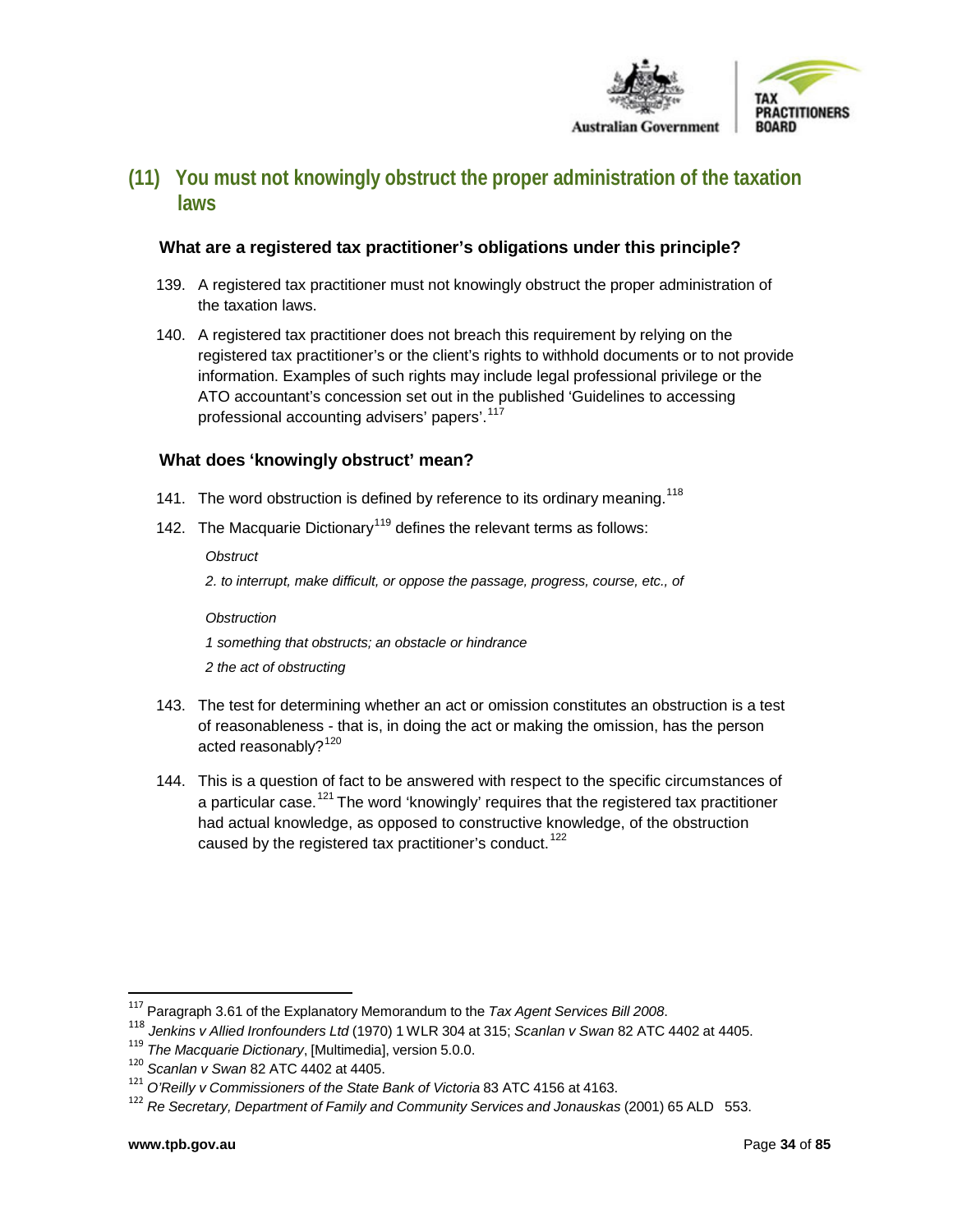

- 145. In determining whether this test is satisfied, the following considerations are relevant:
	- a temporary denial of access on reasonable grounds may fall short of being an  $obstruction<sup>123</sup>$  $obstruction<sup>123</sup>$  $obstruction<sup>123</sup>$
	- denial of documents for an indefinite period may constitute an obstruction<sup>[124](#page-34-1)</sup>
	- a positive act of obstruction by a person, from whom access to inspection of documents or other information is sought, is not necessarily a requirement in establishing that there has been an obstruction $125$
	- actions essentially negative in character, for example withholding specific information, or knowledge of the means to access that information, from the TPB or the Commissioner may be considered an obstruction<sup>[126](#page-34-3)</sup>
	- an act or omission that causes delay may be considered an obstruction where it can be established that the delay sought was for other than a genuine and reasonable purpose<sup>[127](#page-34-4)</sup>
	- repeated failure by a person to keep appointments or supply information may be considered an obstruction<sup>[128](#page-34-5)</sup>
	- repeated failure by a person to respond adequately to formal requests for information may be considered an obstruction. This will include excessive or repeated delays in responding, not replying to the request for information, giving information that is not relevant or does not address the issues in the request and/or supplying inadequate information.<sup>[129](#page-34-6)</sup>

#### **What does 'proper administration of' the taxation laws mean?**

- 146. The phrase 'proper administration of' is not defined in the legislation and so adopts its ordinary meaning.
- 147. The Commissioner has primary responsibility for the general administration of the taxation laws  $130$
- 148. The TPB is, however, responsible for the general administration of the TASA.<sup>[131](#page-34-8)</sup> The TASA is a taxation law. [132](#page-34-9)
- 149. The proper administration of the taxation laws includes performing the statutory duties and functions as required by the taxation laws.

<span id="page-34-0"></span> <sup>123</sup> *Scanlan <sup>v</sup> Swan* <sup>82</sup> ATC <sup>4402</sup> at <sup>4405</sup>

<span id="page-34-1"></span><sup>124</sup> *Ansett Transport Industries (Operations) Pty Ltd v Australian Federation of Air Pilots* (1991) 101 ALR 407 at 414.

<span id="page-34-2"></span><sup>125</sup> *Ansett Transport Industries (Operations) Pty Ltd v Australian Federation of Air Pilots* (1991) 101 ALR 407 at 415.

<span id="page-34-5"></span><span id="page-34-4"></span><span id="page-34-3"></span><sup>&</sup>lt;sup>127</sup> Scanlan v Swan 82 ATC 4402 at 4405.<br><sup>128</sup> Paragraph 74 of the ATO Practice Statement PS LA 2006/8 Remission of shortfall interest charge and general *interest charge for shortfall periods* (PS LA 2006/8).<br><sup>129</sup> As above

<span id="page-34-6"></span>

<span id="page-34-7"></span><sup>130</sup> Section 8 of the ITAA 1936; section 1-7 of the ITAA 1997; section 34 of the *Taxation Administration Act 1953*; section 356-5 of Schedule <sup>1</sup> to the *Taxation Administration Act <sup>1953</sup>*. <sup>131</sup> Section 1-15 of the TASA.

<span id="page-34-9"></span><span id="page-34-8"></span><sup>132</sup> Section 995-1 of the ITAA 1997.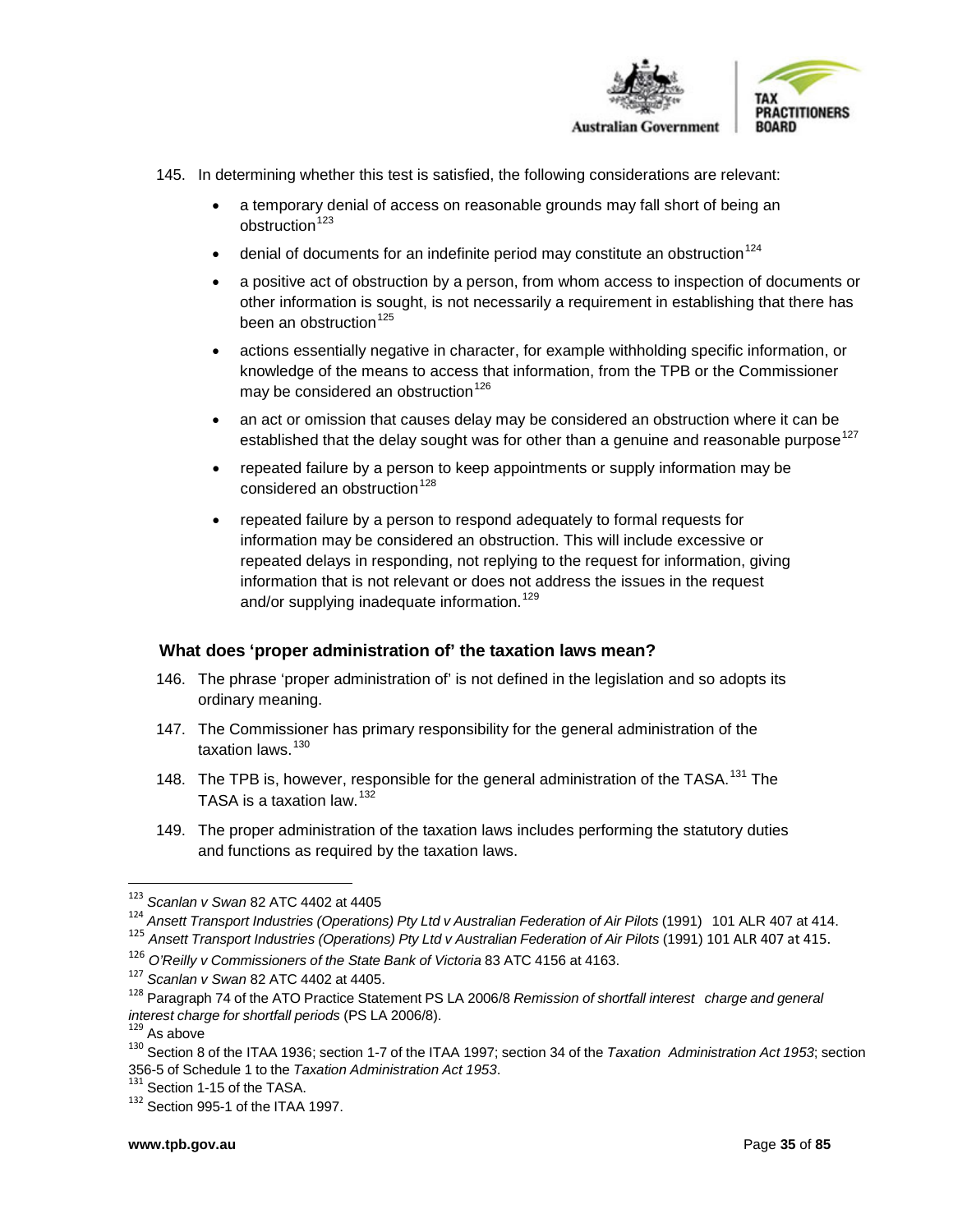

- 150. A registered tax practitioner will breach the Code where the registered tax practitioner knowingly obstructs the Commissioner or the TPB, or officers properly acting on behalf of the Commissioner or the TPB in performing their respective statutory duties and functions as required by the taxation laws.
- <span id="page-35-0"></span>**(12) You must advise your client of the client's rights and obligations under the taxation laws that are materially related to the tax agent services you provide**

#### **What are a registered tax practitioner's obligations under this principle?**

- 151. A registered tax practitioner is required to advise the registered tax practitioner's clients of the client's rights and obligations under the taxation laws that are materially related to the tax agent services that the registered tax practitioner provides to that client.<sup>[133](#page-35-1)</sup>
- 152. In this context, the phrase 'related to' will carry its ordinary meaning of 'associated with', 'connected with' or 'linked with'.<sup>[134](#page-35-2)</sup>
- 153. For a client's rights and obligations to be materially related to the tax agent services provided, a connection between the rights and obligations and the tax agent services is required. This connection must be substantial, rather than so tenuous that it is immaterial or can be ignored.<sup>[135](#page-35-3)</sup>
- 154. Whether a client's rights and obligations are materially related to a tax agent service in any given case will vary according to the nature of the services provided to the client.
	- **Note:** Section 995-1 of the *Income Tax Assessment Act 1997* provides that a 'taxation law' means: (a) an Act of which the Commissioner has the general administration (including a part of an Act to the extent to which the Commissioner has the general administration of the Act); or
	- (b) regulations under such an Act (including such a part of the Act); or
	- (c) the *Tax Agent Services Act 2009* or regulations made under that Act.

 <sup>133</sup> Paragraph 3.62 of the Explanatory Memorandum to the *Tax Agent Services Bill <sup>2008</sup>*.

<span id="page-35-2"></span><span id="page-35-1"></span><sup>134</sup> *Re Nabalco Pty Ltd and Collector of Customs* (1993) 32 ALD 771; *Collector of Customs v The Western Australian Government Railways Commission (Westrail)* (1995) 39 ALD 21.

<span id="page-35-3"></span><sup>135</sup> *Warne and Defence Force Retirement and death Benefits Authority* (1989) 18 ALD 662; *International Development and Construction Pty Ltd v North Sydney Council* [2005] NSWLEC 691.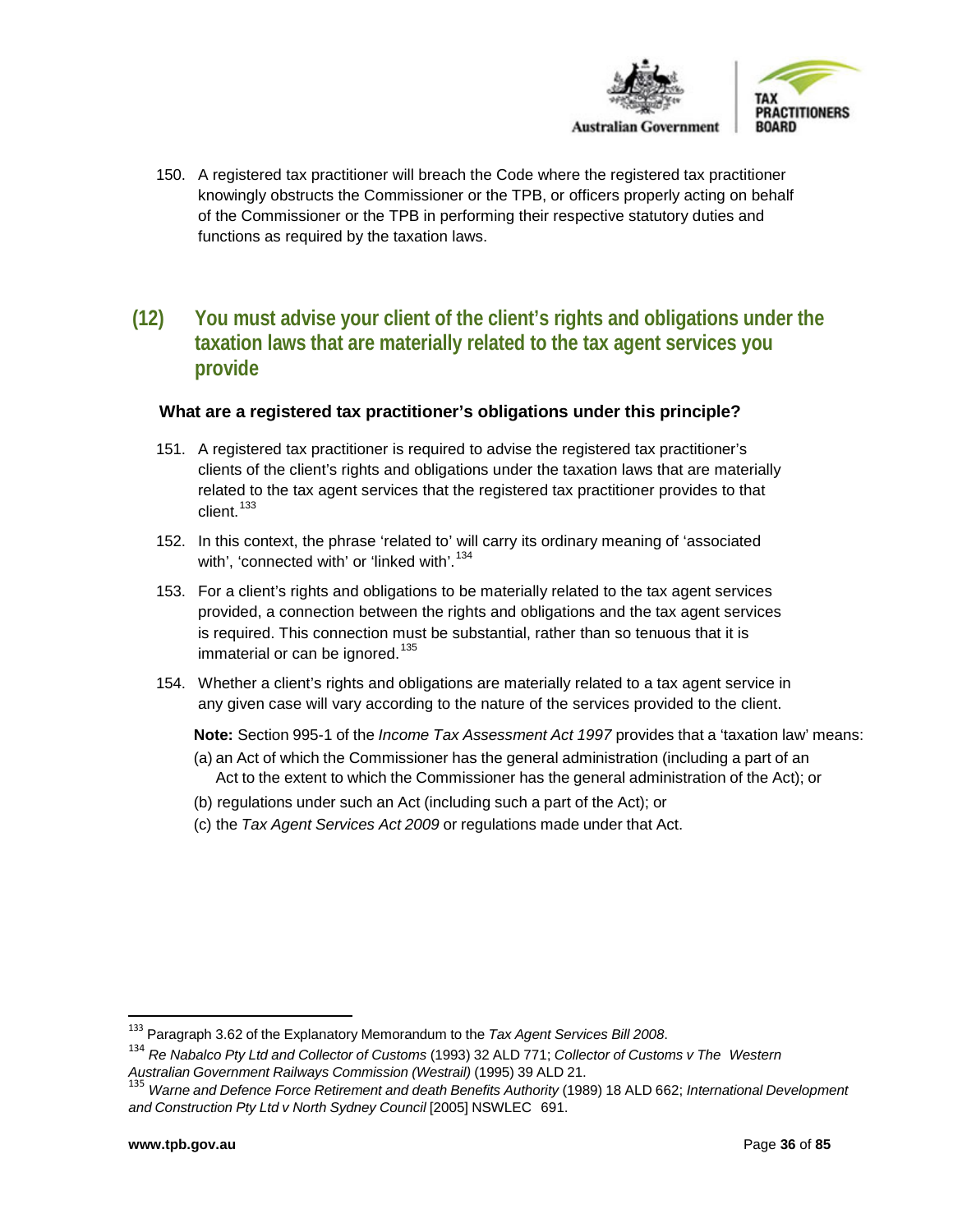

The Commissioner of Taxation is responsible for the administration of a number of Acts and regulations concerning:

- income tax
- indirect taxes (including GST, luxury car tax, wine equalisation tax)
- superannuation
- the Medicare levy
- fringe benefits tax
- franking tax
- withholding taxes
- petroleum resource rent tax
- the administration or collection of the above taxes
- product grants or benefits mentioned in section 8 of the *Product Grants and Benefits Administration Act 2000* or the administration or payment of the product grants and benefits
- net fuel amount, or the administration, collection or payment of a net fuel amount.
- 155. The registered tax practitioner's obligations under this principle only extend to services within the scope of engagement between the registered tax practitioner and the client. <sup>[136](#page-36-0)</sup>
- 156. These rights and obligations could be referred to in a letter of engagement, report, advice or other communication with the client and may include, but are not limited to, providing advice on:
	- the nature of self-assessment, including the Commissioner's ability to amend an assessment within a certain time after the original assessment, impose penalties and issue rulings on which clients may rely
	- the client's obligation to keep proper records and the consequences of not doing  $\mathrm{so}^{137}$  $\mathrm{so}^{137}$  $\mathrm{so}^{137}$
	- that the responsibility for the accuracy and completeness of the particulars and information required to comply with the taxation laws rests with the client
	- the application of the safe harbour provisions contained in the *Taxation Administration Act 1953*
	- where necessary, the rights or options available to clients, including how to seek a private ruling and how to object or appeal against adverse decisions made by the Commissioner.<sup>[138](#page-36-2)</sup>
- 157. Any letter of engagement, report, advice or other significant communication with the client should be in writing.

<span id="page-36-0"></span> <sup>136</sup> Paragraph 3.64 of the Explanatory Memorandum to the *Tax Agent Services Bill <sup>2008</sup>*; *O'Reilly <sup>v</sup> Law Society of New*

<span id="page-36-1"></span>*South Wales* (1988) <sup>24</sup> NSWLR <sup>204</sup> at <sup>213</sup> per Mahoney J. <sup>137</sup> *'Taxpayers' Charter – What you need to know'*, Australian Taxation Office, June 2010.

<span id="page-36-2"></span><sup>138</sup> Paragraph 3.63 of the Explanatory Memorandum to the *Tax Agent Services Bill 2008*.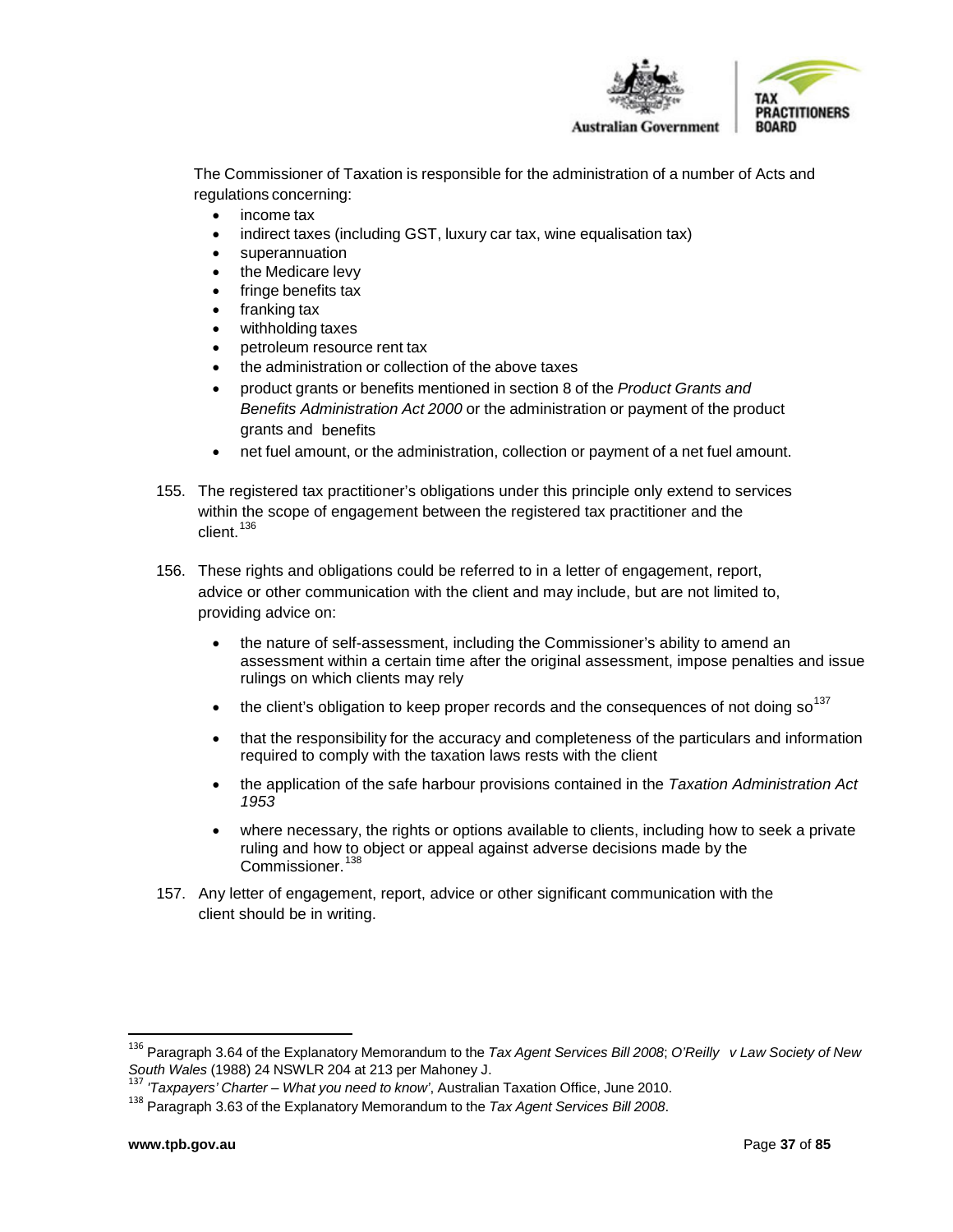

# **(13) You must maintain professional indemnity insurance that meets the Board's requirements**

#### **What are a registered tax practitioner's obligations under this principle?**

- 158. Registered tax practitioners are potentially liable to clients for the registered tax practitioner's own professional negligence as well as the negligence of those providing services on the registered tax practitioner's behalf.<sup>[139](#page-37-0)</sup>
- 159. It is an ongoing eligibility requirement of registration, as well as a requirement under the Code, that a registered tax practitioner maintains professional indemnity (PI) insurance that meets the TPB's requirements.<sup>[140](#page-37-1)</sup> This requirement serves as an important protection to clients in the event that they are made liable to pay tax or penalties that are imposed as a result of the conduct of a registered tax practitioner, and therefore it is in the public interest that registered tax practitioners are adequately insured. [141](#page-37-2)
- 160. If a registered tax practitioner fails to maintain PI insurance that meets the TPB's requirements, they will be in breach of this requirement of the Code<sup>[142](#page-37-3)</sup> and may also cease to meet the registered tax practitioner registration requirement under Subdivision 20-A of the TASA that they maintain, or will be able to maintain, PI insurance as required by the TPB.
- 161. The TPB's PI insurance requirements for tax and BAS agents are set out in *[TPB \(EP\)](https://www.tpb.gov.au/explanatory-paper-tpbep-032010-requirements-registered-tax-and-bas-agents-30-june-2013)  [03/2010 Professional indemnity insurance for tax and BAS agents](https://www.tpb.gov.au/explanatory-paper-tpbep-032010-requirements-registered-tax-and-bas-agents-30-june-2013)* and the TPB's PI insurance requirements for tax (financial) advisers are set out in *[TPB\(EP\) 05/2014](https://www.tpb.gov.au/explanatory-paper-tpbep-052014-professional-indemnity-insurance-requirements-tax-financial-advisers)  [Professional indemnity insurance requirements for tax \(financial\) advisers](https://www.tpb.gov.au/explanatory-paper-tpbep-052014-professional-indemnity-insurance-requirements-tax-financial-advisers)*.

<span id="page-37-0"></span><sup>&</sup>lt;sup>139</sup> *Scott v Tax Agents' Board of Queensland* [2001] AATA 435 at [180] – [183].<br><sup>140</sup> Subsections 20-5(1)(c), 20-5(2)(d), 20-5(3)(e) and 30-10(13) of the TASA.

<span id="page-37-3"></span><span id="page-37-2"></span><span id="page-37-1"></span><sup>&</sup>lt;sup>141</sup> *Grosfeld and Tax Practitioners Board* [2014] AATA 100 at [42].<br><sup>142</sup> As above.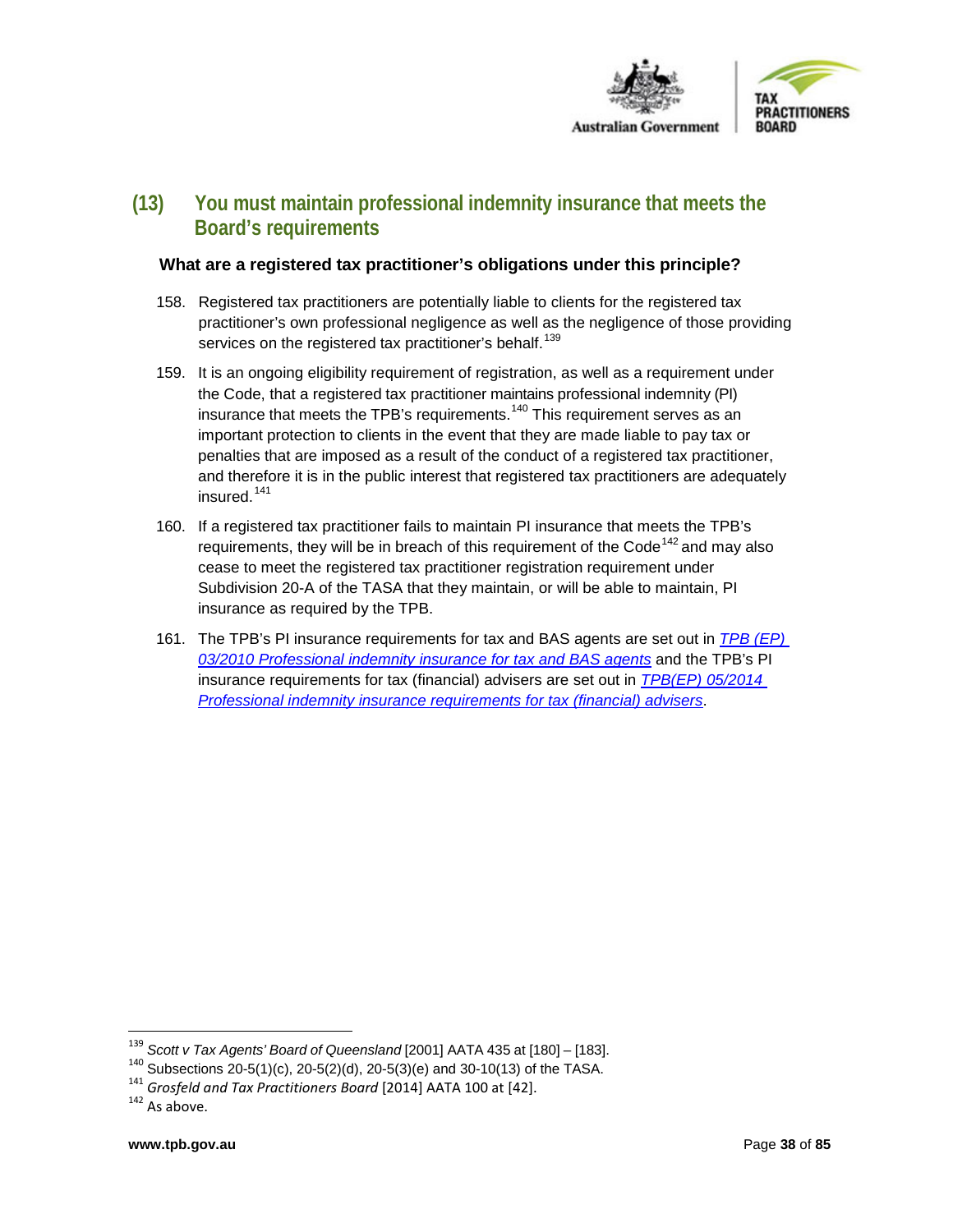

# **(14) You must respond to requests and directions from the Board in a timely, responsible and reasonable manner**

#### **What are a registered tax practitioner's obligations under this principle?**

- 162. If a registered tax practitioner receives a request or direction from the TPB, the registered tax practitioner must respond to that request in a timely, responsible and reasonable manner.
- 163. Claiming legal professional privilege or other legal rights on behalf of a client will not be considered an unreasonable response to a direction of the TPB.  $^{143}$  $^{143}$  $^{143}$

#### **What does 'timely, responsible and reasonable' mean?**

- 164. These terms are not defined in the legislation and should therefore take on their ordinary meanings.
- 165. The Macquarie Dictionary<sup>[144](#page-38-1)</sup> relevantly defines these terms as follows:

*'Timely 1.Occurring at a suitable time*

#### *Responsible*

*…*

*2.Having a capacity for moral decisions and therefore accountable; capable of rational thought or action 3.able to discharge obligations or pay debts 4.reliable in business of other dealings; showing reliability*

#### *Reasonable*

*1.Endowed with reason 2.agreeable to reason or sound judgment 3.not exceeding the limit prescribed by reason, not excessive 4.moderate'*

<span id="page-38-1"></span><span id="page-38-0"></span><sup>143</sup> Paragraph 3.68 of the Explanatory Memorandum to the *Tax Agent Services Bill <sup>2008</sup>*. <sup>144</sup> *The Macquarie Dictionary*, [Multimedia], version 5.0.0.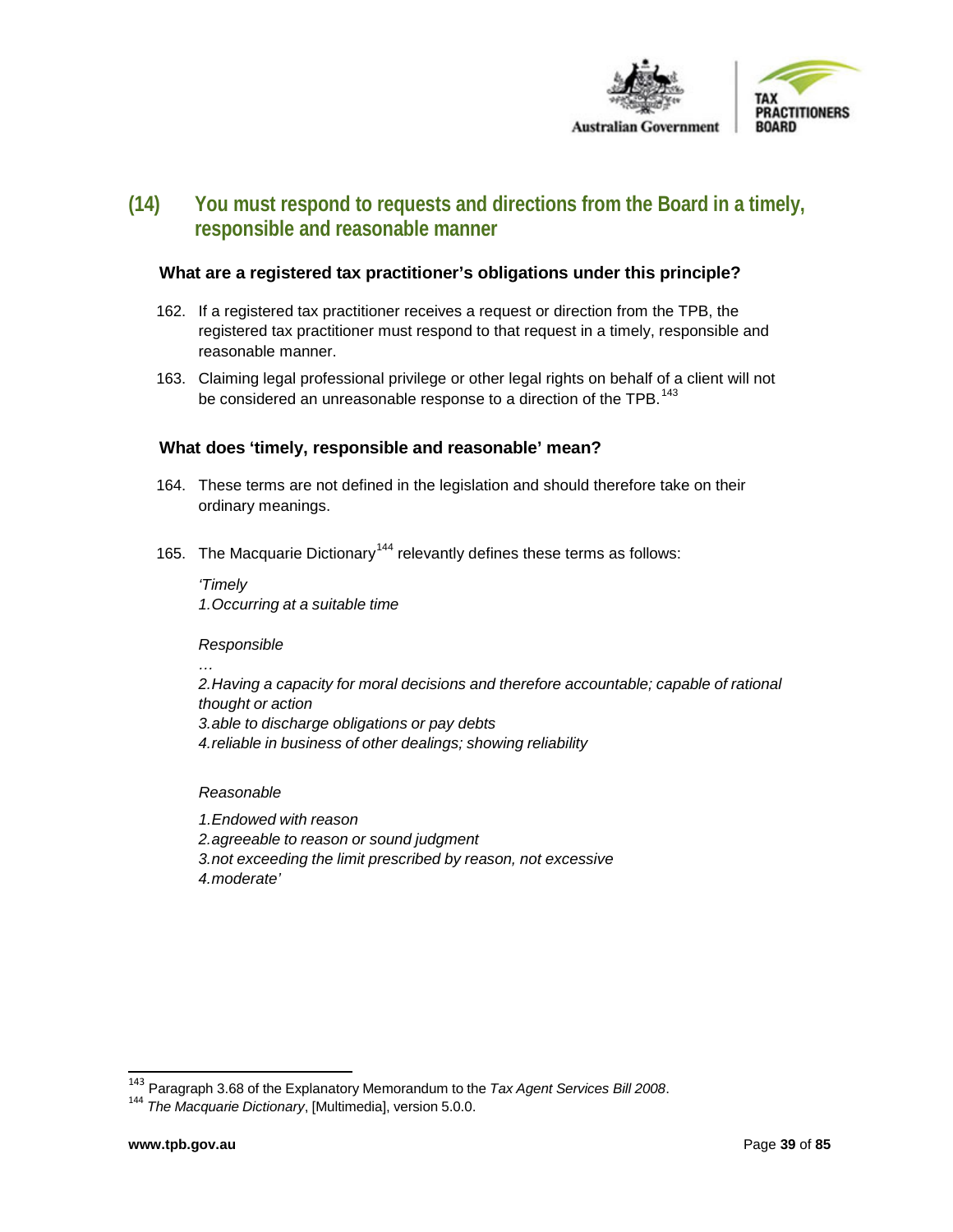

- 166. Examples of failures to respond to a TPB request or direction in a timely, responsible and reasonable manner may include:
	- failing to provide written responses to TPB correspondence within the time period specified for the response<sup>[145](#page-39-0)</sup>
	- making arrangements with the TPB to provide information and subsequently failing to provide that information in accordance with the arrangement<sup>[146](#page-39-1)</sup>
	- providing responses to TPB requests and/or directions that are false or misleading<sup>[147](#page-39-2)</sup>
	- providing inadequate responses to requests for information from the TPB.<sup>[148](#page-39-3)</sup>

# **What are the consequences if a registered tax practitioner fails to comply with the Code?**

167. As detailed in paragraphs 16 to 22 of this TPB(EP), conduct that constitutes a breach of the Code may also be relevant to a determination of whether a registered tax practitioner is a fit and proper person or whether the civil penalty provisions will apply to the registered tax practitioner's conduct.

## **What are the specific sanctions provided for a breach of the Code?**

- 168. A registered tax practitioner is required to comply with all the obligations set out in the Code. If, following an investigation, the TPB is satisfied that a registered tax practitioner has failed to comply with any of the principles of the Code, it may impose one or more of the following administrative sanctions on the registered tax practitioner:
	- a written caution
	- an order requiring the registered tax practitioner to take one or more actions including, but not limited to, the following:  $149$ 
		- $\circ$  completing a course of education or training specified in the order by the TPB
		- $\circ$  providing services (for which the registered tax practitioner is registered) only under the supervision of another registered tax practitioner that has been specified in the order, and/or
		- o providing only those services specified in the order
		- suspension of registration, and/or
	- termination of registration. $150$

<span id="page-39-0"></span> <sup>145</sup> *Morrissey <sup>v</sup> Tax Agents' Board of Queensland* <sup>2004</sup> ATC 2309; *Cowlishaw & Ors <sup>v</sup> Tax Agents' Board of Queensland* [1999] AATA 412 at [9]; *Pappalardo v Tax Agents' Board of Victoria* [2003] AATA 990 at [30]; *Grosfeld and Tax Practitioners Board* [2014] AATA 100.<br><sup>146</sup> As above.<br><sup>147</sup> As above.

<span id="page-39-3"></span><span id="page-39-2"></span><span id="page-39-1"></span><sup>148</sup> *Grosfeld and Tax Practitioners Board* [2014] AATA 100.<br><sup>149</sup> Section 30-20 of the TASA.

<span id="page-39-5"></span><span id="page-39-4"></span><sup>150</sup> Section 30-15 of the TASA.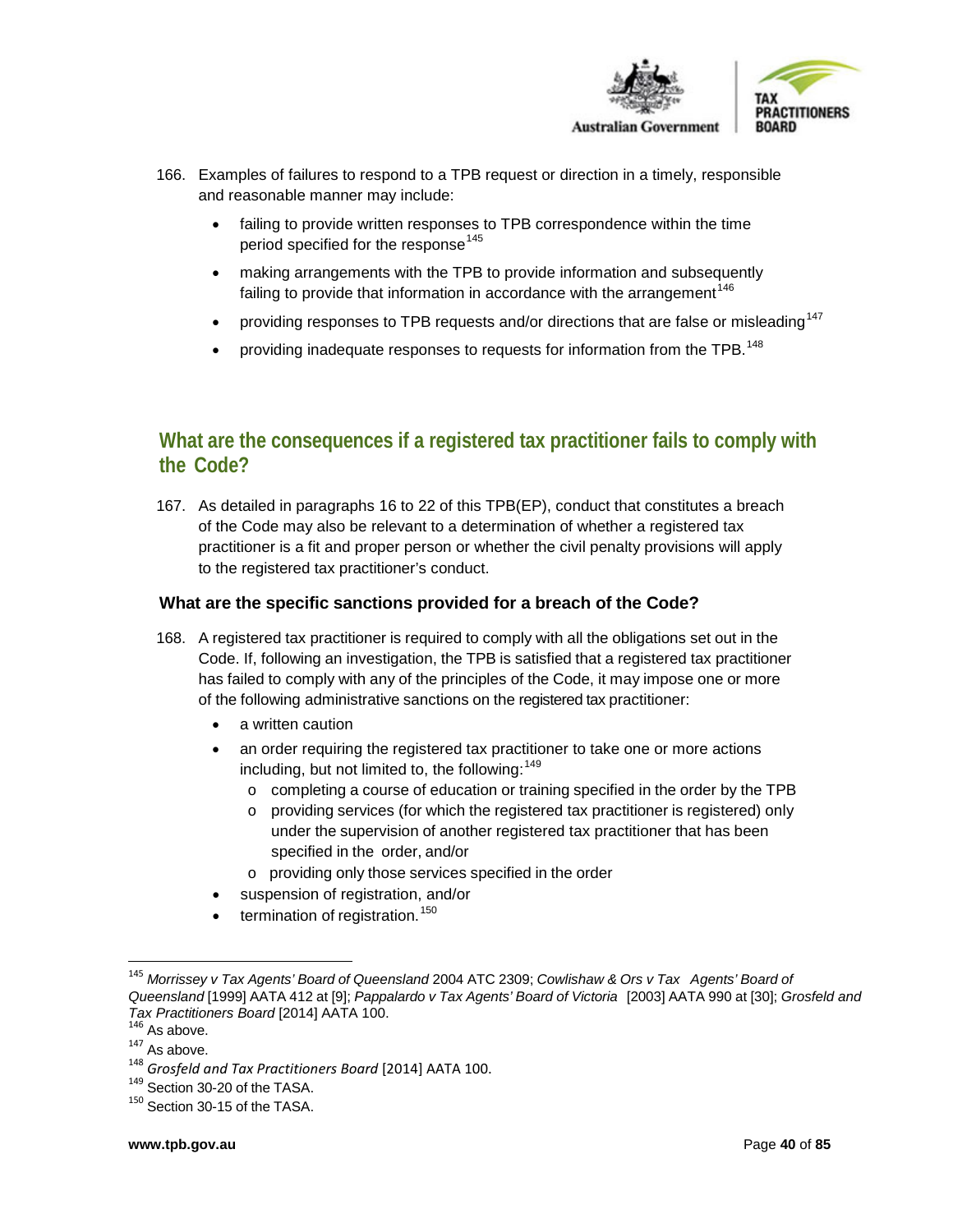



- 169. The severity of any sanction imposed by the TPB will depend upon the TPB's consideration of the nature and extent of the breach and the individual circumstances of each case.<sup>[151](#page-40-0)</sup>
- 170. If the TPB imposes a sanction, other than a caution, on a registered tax practitioner, details of the sanction will be included on the TPB's public register of registered and deregistered tax practitioners.<sup>[152](#page-40-1)</sup>

# **What is the effect of an order?**

- 171. An order is a direction from the TPB requiring a registered tax practitioner to take one or more actions. [153](#page-40-2)
- 172. If the TPB decides to make an order, it will notify the registered tax practitioner in writing of the order. The order may specify, as appropriate:
	- the period of time within which the registered tax practitioner must complete the requirements specified in the order; and/or
	- $\bullet$  the period of time during which the order applies.<sup>[154](#page-40-3)</sup>

## **What is the effect of a suspension of a registered tax practitioner's registration?**

- 173. If a registered tax practitioner's registration is suspended, the registered tax practitioner must not provide tax agent services for the period of that suspension.<sup>[155](#page-40-4)</sup>
- 174. If the registered tax practitioner does provide tax agent services during a period of suspension, the TPB may do one or more of the following:
	- impose further administrative sanctions
	- apply to the Federal Court for a civil penalty order, and/or
	- apply to the Federal Court for an injunction to restrain the registered tax practitioner from continuing to provide tax agent services.<sup>[156](#page-40-5)</sup>

# **What period of suspension may the TPB impose?**

175. The TPB may determine the period of suspension as it sees fit.<sup>[157](#page-40-6)</sup> If a registered tax practitioner's registration is already suspended when the TPB suspends that registered tax practitioner's registration, the TPB may extend the registered tax practitioner's original suspension for a further period. In this case, the further period of suspension commences at the end of the original suspension period. [158](#page-40-7)

<span id="page-40-1"></span><span id="page-40-0"></span><sup>151</sup> Paragraphs 3.71 to 3.73 of the Explanatory Memorandum to the *Tax Agent Services Bill <sup>2008</sup>*. <sup>152</sup> Regulation <sup>12</sup> of the Tax Agent Services Regulations 2009.

<span id="page-40-2"></span> $153$  Subsection 30-20(1) of the TASA.<br> $154$  Subsection 30-20(2) of the TASA.

<span id="page-40-4"></span><span id="page-40-3"></span> $155$  Subsection 30-25(2) of the TASA.

<span id="page-40-5"></span> $156$  Sections 30-15, 50-5, 50-10, 50-15, 70-5 and Subdivision 50-C of the TASA; paragraphs 3.77 of the Explanatory Memorandum to the Tax Agent Services Bill 2008.

<span id="page-40-6"></span><sup>&</sup>lt;sup>157</sup> Subsection 30-25(1) of the TASA.

<span id="page-40-7"></span><sup>&</sup>lt;sup>158</sup> Subsection 30-25(3) of the TASA.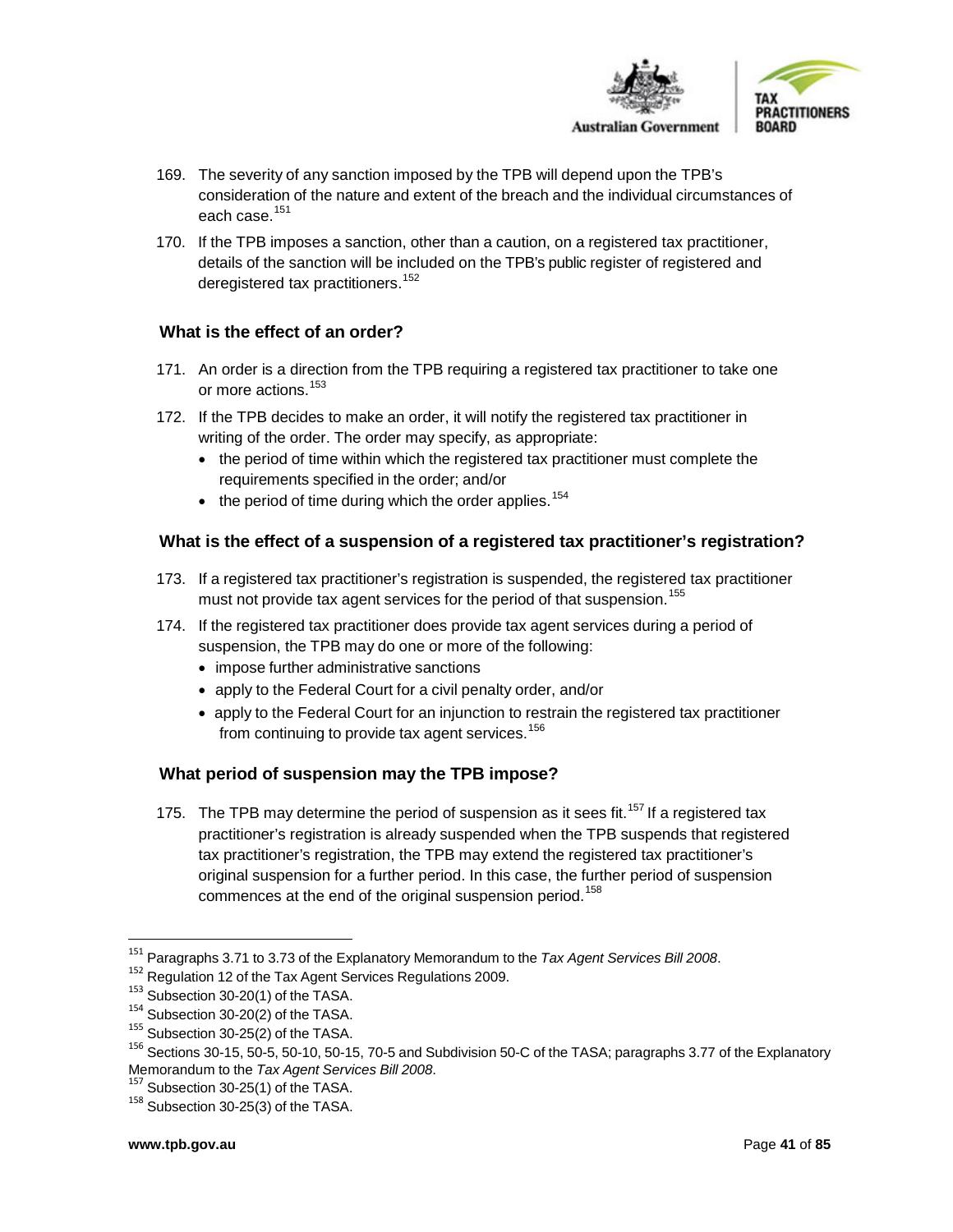

## **Can a registered tax practitioner apply for renewal of registration during a suspension period?**

176. If a registered tax practitioner's registration is due to expire during the period for which the registered tax practitioner is under suspension, the registered tax practitioner is still permitted to apply for registration or renewal of registration despite the fact that the registered tax practitioner is under suspension.<sup>[159](#page-41-0)</sup>

# **What is the effect of a termination of a registered tax practitioner's registration?**

- 177. If the TPB decides to terminate a registered tax practitioner's registration, the practitioner will receive a written notice, which will include:
	- the TPB's decision to terminate the registered tax practitioner's registration
	- the reasons for the decision
	- details of any period during which the registered tax practitioner is prohibited from applying for registration
	- $\bullet$  the registered tax practitioner's rights of review.<sup>[160](#page-41-1)</sup>

## **Is the TPB required to notify a registered tax practitioner of a decision to impose a sanction on that registered tax practitioner?**

178. If the TPB decides to impose a sanction on a registered tax practitioner for a breach of the Code, the TPB is required to provide that registered tax practitioner with notification of that decision in writing.  $161$ 

#### **Is a TPB decision to impose an administrative sanction subject to review?**

179. If the TPB makes a decision to impose an administrative sanction (except for a written caution), the registered tax practitioner may apply to the Administrative Appeals Tribunal (AAT) for a review of that decision.<sup>[162](#page-41-3)</sup>

# **Need more information?**

For further information, refer to the TPB's website at [www.tpb.gov.au](http://www.tpb.gov.au/)

l

<span id="page-41-1"></span><span id="page-41-0"></span><sup>&</sup>lt;sup>159</sup> Subsection 30-25(4) of the TASA.<br><sup>160</sup> Section 40-20 of the *Tax Agent Services Act* 2009.<br><sup>161</sup> Subsections 30-20(2), 30-25(1) and 40-20(1) and paragraphs 60-125(8) (c) and (d) of the TASA.

<span id="page-41-3"></span><span id="page-41-2"></span> $162$  Paragraphs 70-10(e), (f) and (g) of the TASA.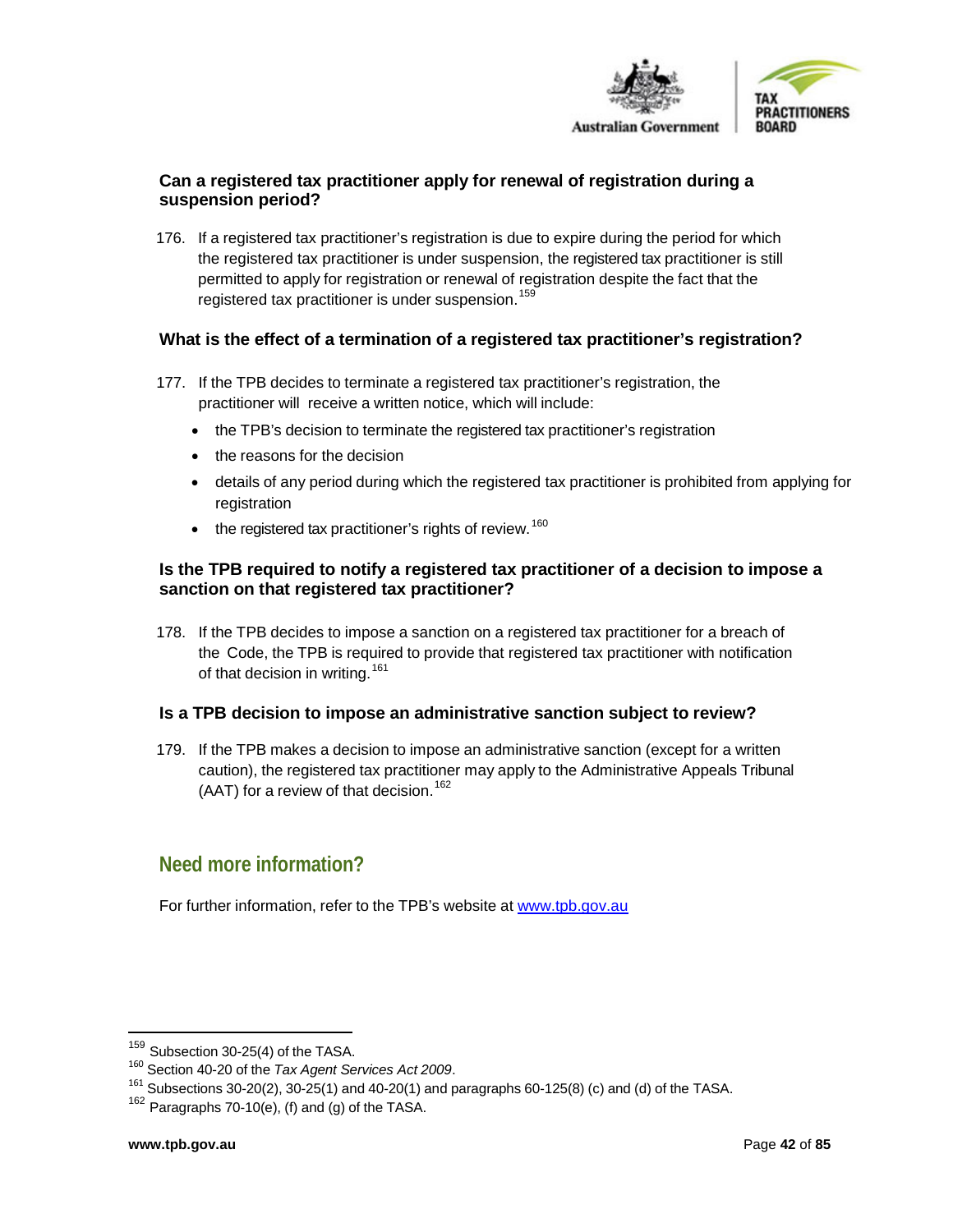

# **Appendix 1 – Case examples**

In considering whether or not there has been a breach of the Code, the TPB will make a determination based on the specific facts and circumstances of each case that it considers.

The cases have been divided into categories based on the principles of the Code to which they apply. The case examples outlined below include a summary, outline of relevant facts and relevant principles established or confirmed by the case for each relevant Code item that applies.

A summary table categorising applicable Code items for the case examples is also provided below.

| <b>Case example</b>                                                                                                                                       | Applicable Code items for relevant case principles                                                                                                    |
|-----------------------------------------------------------------------------------------------------------------------------------------------------------|-------------------------------------------------------------------------------------------------------------------------------------------------------|
| <b>Ansett Transport Industries</b><br>(Operations) Pty Ltd v Australian<br>Federation of Air Pilots (1991) 101<br><b>ALR 407</b>                          | Code item $11 - not$ knowingly obstruct the<br>$\bullet$<br>proper administration of the taxation laws                                                |
| <b>Australian Securities and Investments</b><br>Commission v Citigroup Global<br>Markets Australia Pty Ltd (ACN 113<br>114 832) (No 4) (2007) 241 ALR 705 | Code item $5 -$ have in place adequate<br>$\bullet$<br>arrangements for management of conflicts of<br>interest that may arise                         |
| Bolkiah (Prince Jefri) v KPMG (a firm)<br>[1999] 1 All ER 517                                                                                             | Code item $5 -$ have in place adequate<br>$\bullet$<br>arrangements for management of conflicts of<br>interest that may arise                         |
|                                                                                                                                                           | Code item $6$ – not disclose any information relating<br>$\bullet$<br>to a client's affairs to a third party unless you have a<br>legal duty to do so |
| <b>Burnett and Tax Practitioners Board</b><br>[2014] AATA 687                                                                                             | Code item $1 - act$ honestly and with integrity<br>$\bullet$                                                                                          |
|                                                                                                                                                           | Code item $7 - a$ tax agent service provided on<br>$\bullet$<br>your behalf is provided competently                                                   |
|                                                                                                                                                           | Code item $9$ – take reasonable care in ascertaining<br>$\bullet$<br>a client's state of affairs                                                      |
|                                                                                                                                                           | Code item $10 -$ take reasonable care to ensure<br>$\bullet$<br>taxation laws are applied correctly                                                   |
| Chan v Zacharia (1984) 53 ALR 417                                                                                                                         | Code item $4 - act$ lawfully in the best interests of<br>$\bullet$<br>your client                                                                     |
| Re Collie and Deputy Commissioner of<br>Taxation (1997) 45 ALD 556                                                                                        | Code item $6$ – not disclose any information<br>$\bullet$<br>relating to a client's affairs to a third party unless<br>you have a legal duty to do so |
| Re Corrs Chambers Westgarth and<br>Commissioner of Customs (1998) 53<br><b>ALD 769</b>                                                                    | Code item $6$ – not disclose any information<br>$\bullet$<br>relating to a client's affairs to a third party unless<br>you have a legal duty to do so |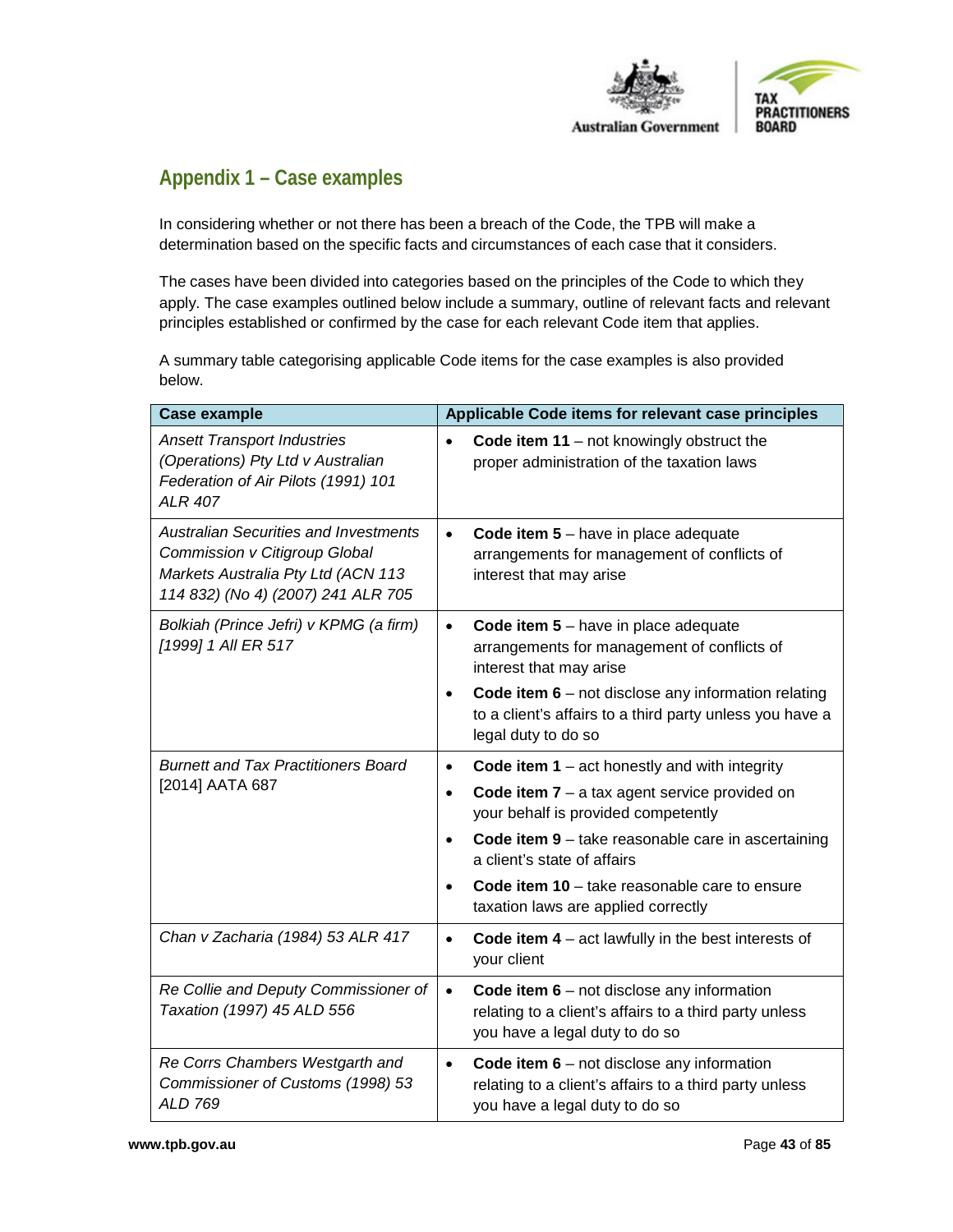



**Australian Government** 

| <b>Case example</b>                                                                                                                    | Applicable Code items for relevant case principles                                                                                                                                                                                                                                                                                                                                                               |
|----------------------------------------------------------------------------------------------------------------------------------------|------------------------------------------------------------------------------------------------------------------------------------------------------------------------------------------------------------------------------------------------------------------------------------------------------------------------------------------------------------------------------------------------------------------|
| Re Cowlishaw and Ors and Tax<br>Agents' Board of Queensland [1999]<br><b>AATA 412</b>                                                  | Code item $14$ – respond to requests and<br>$\bullet$<br>directions from the Board                                                                                                                                                                                                                                                                                                                               |
| <b>Grosfeld and Tax Practitioners Board</b><br>[2014] AATA 100                                                                         | Code item $2$ – comply with the taxation<br>$\bullet$<br>laws in the conduct of your personal affairs<br>Code item $7 - a$ tax agent service provided on<br>$\bullet$<br>your behalf is provided competently<br>Code item 13 - maintain professional indemnity<br>$\bullet$<br>insurance that meets the Board's requirements<br>Code item 14 – respond to requests and directions<br>$\bullet$<br>from the Board |
| Hawkins v Clayton [1988] HCA 15;<br>(1988) 164 CLR 539                                                                                 | Code item 9 - take reasonable care in ascertaining<br>$\bullet$<br>a client's state of affairs<br>Code item $10 -$ take reasonable care to ensure<br>$\bullet$<br>taxation laws are applied correctly                                                                                                                                                                                                            |
| <b>Hospital Products Ltd v United States</b><br>Surgical Corp (1984) 156 CLR 41                                                        | Code item $4 - act$ lawfully in the best interests of<br>$\bullet$<br>your client                                                                                                                                                                                                                                                                                                                                |
| Keitac Pty Ltd ATF McNamara<br><b>Property Development Trust and</b><br>Commissioner of Taxation [2007]<br>AATA 1206; (2007) 68 ATR 61 | Code item $10$ – take reasonable care to ensure<br>$\bullet$<br>taxation laws are applied correctly                                                                                                                                                                                                                                                                                                              |
| Leo Comino and Tax Agents Board of<br>New South Wales 2009 AATA 766                                                                    | <b>Code item 8</b> - maintain knowledge and skills<br>$\bullet$<br>relevant to the tax agent services you provide                                                                                                                                                                                                                                                                                                |
| Li and Tax Practitioners Board [2014]<br><b>AATA 299</b>                                                                               | Code item $6$ – not disclose any information relating<br>$\bullet$<br>to a client's affairs to a third party unless you have a<br>legal duty to do so<br>Code item $7 - a$ tax agent service provided on your<br>behalf is provided competently                                                                                                                                                                  |
|                                                                                                                                        | Code item 9 - take reasonable care in ascertaining<br>a client's state of affairs                                                                                                                                                                                                                                                                                                                                |
| Martinazzo and Commissioner of<br>Taxation [2009] AATA 61                                                                              | Code item 9 - take reasonable care in ascertaining<br>$\bullet$<br>a client's state of affairs                                                                                                                                                                                                                                                                                                                   |
| Pappalardo v Tax Agents' Board of<br>Victoria [2003] AATA 990                                                                          | Code item $14$ – respond to requests and<br>$\bullet$<br>directions from the Board                                                                                                                                                                                                                                                                                                                               |
| Reeders v Federal Commissioner of<br>Taxation 2001 ATC 2334                                                                            | Code item 9 - take reasonable care in ascertaining<br>$\bullet$<br>a client's state of affairs                                                                                                                                                                                                                                                                                                                   |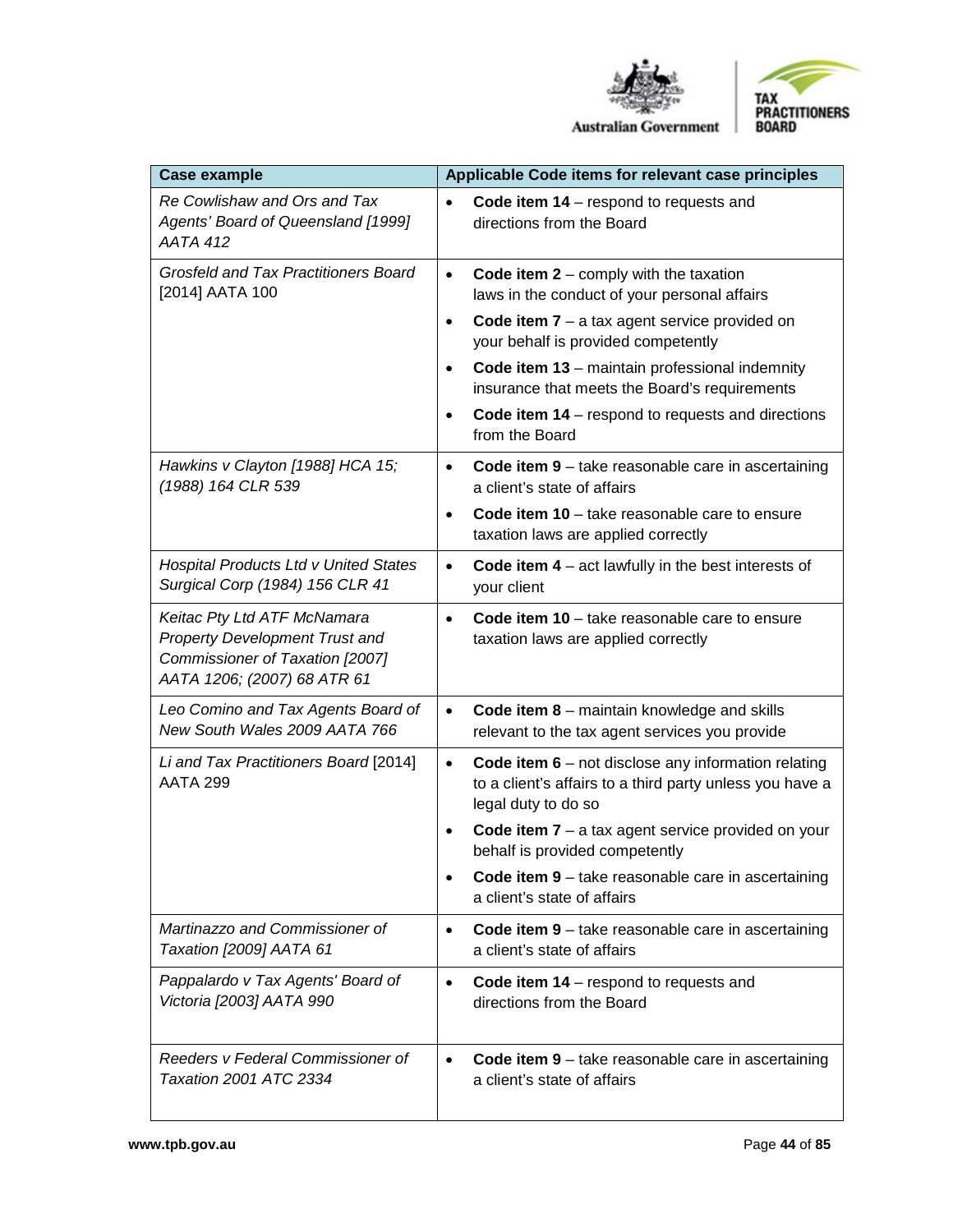



**Australian Government** 

| Case example                                                                                      | Applicable Code items for relevant case principles                                                                                                                  |
|---------------------------------------------------------------------------------------------------|---------------------------------------------------------------------------------------------------------------------------------------------------------------------|
| Scanlan v Swan 82 ATC 4402                                                                        | <b>Code item 11</b> – not knowingly obstruct the<br>proper administration of the taxation laws                                                                      |
| Su and Tax Practitioners Board [2014]<br>AATA 644                                                 | Code item $1 - act$ honestly and with integrity<br>$\bullet$<br>Code item $7 - a$ tax agent service provided on<br>$\bullet$<br>your behalf is provided competently |
|                                                                                                   | Code item $9$ – take reasonable care in ascertaining<br>$\bullet$<br>a client's state of affairs                                                                    |
|                                                                                                   | Code item $12$ – advise your client of rights<br>٠<br>and obligations under the taxation laws                                                                       |
| Su and Tax Agents' Board of South<br>Australia [1982] AATA 127                                    | Code item $7 - a$ tax agent service<br>$\bullet$<br>provided on your behalf is provided<br>competently                                                              |
| Re Warne and Defence Force<br><b>Retirement and Death Benefits</b><br>Authority (1989) 18 ALD 662 | Code item $12$ – advise your client of rights and<br>٠<br>obligations under the taxation laws                                                                       |
| Re Woods (No. 1) and Migration<br><b>Agents Registration Authority [2004]</b><br><b>AATA 457</b>  | Code item $4 - act$ lawfully in the best interests of<br>$\bullet$<br>your client                                                                                   |

# **1. You must act honestly and with integrity**

# *Su and Tax Practitioners Board* **[2014] AATA 644**

#### **Summary**

Imposition of a non-application period of three years considered in relation to termination of registration for breaches of the Code in the TASA and ceasing to meet the registration requirement of being a fit and proper person.

**Keywords:** registration as tax agent; termination of registration; rejection of application for renewal of registration; prohibition on applying for registration for three years; whether length of non-application period excessive; whether fit and proper person; breaches of the Code of Professional Conduct; unsatisfactory understanding of role as tax agent; shortcomings in integrity; concerns over competence as a tax agent; lack of insight into the seriousness of shortcomings.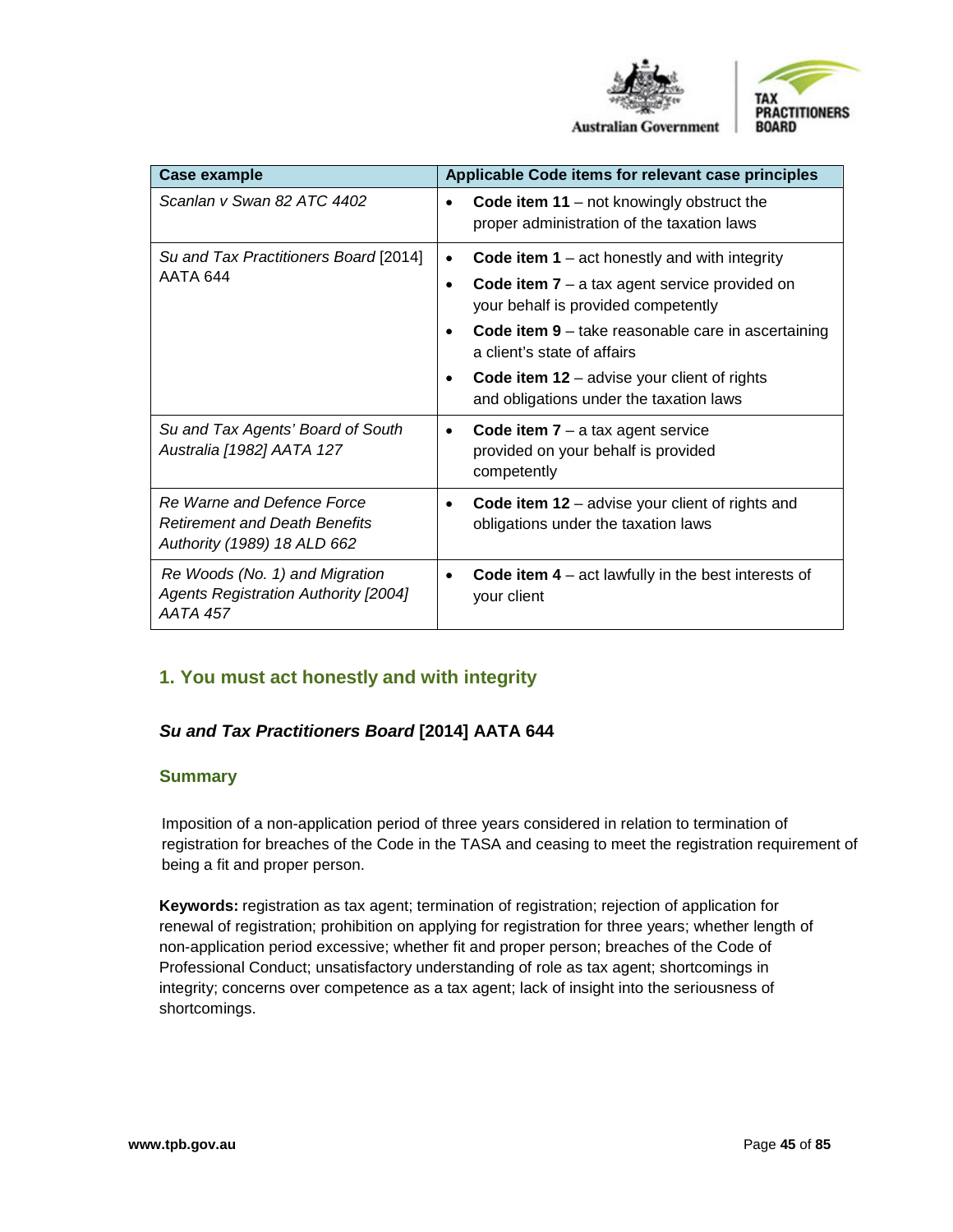

## **Outline of relevant facts**

Over a five-week period from 6 July 2011 to 9 August 2011, the tax agent prepared and lodged 164 tax returns on behalf of taxpayers based on the instructions of intermediaries. The taxpayers had not authorised the intermediaries to arrange preparation and lodgment of their tax returns, and all of those tax returns contained false information including overstated PAYG withholding amounts, incorrect income figures, and deductions that were not allowable.

The agent failed to take any steps to (a) confirm the information and claims made by any of the intermediaries, (b) seek any identification for any of the taxpayers, (c) make personal contact with any of the taxpayers, and (d) use the ATO tax agent portal to check the accuracy of payment summaries provided or any of the details relating to the taxpayers.

The agent did not dispute the findings of the TPB that, by his conduct, the agent had breached subsections 30-10(1), (7), (9) and (12).

The Administrative Appeals Tribunal (AAT) identified four reasons for affirming the TPB's decision to impose a non-application period of three years:

- 1. the agent's unsatisfactory understanding of the role of a tax agent as evidenced by his failure to acknowledge the importance of testing and confirming information provided by clients
- 2. perceived shortcomings in the agent's integrity arising from his evidence at the hearing regarding (a) information on further potential returns that he deleted and did not disclose to the authorities and (b) his method for charging for the 164 tax returns that he lodged
- 3. concerns over the agent's competence as a tax agent arising from deductions being claimed that were excessive and/or lacked a nexus with the taxpayer's employment
- 4. the agent's lack of insight into the seriousness of the shortcomings in his behaviour as evidenced by his failure to acknowledge that his performance as a tax agent had been comprehensively unsatisfactory.

#### **Relevant principle/s established or confirmed by the case**

The AAT considered that there was "*no room in the system for tax agents who do not understand*" that "*[t]he self assessment tax system requires accurate information to be provided to the ATO. It requires tax agents to do all they can to ensure that the information their clients provide is accurate. From time to time they need to ask their clients hard questions. They need to scrutinise the answers and form a professional judgment as to whether what they are being told is reliable.*"

**www.tpb.gov.au** Page **46** of **85** The AAT stated that "*[t]he primary purpose of not permitting a person to apply for registration for a period of time is to protect the public and the integrity of the tax system. Whilst [the agent] may see the period of three years as further punishment for his actions, that is not its purpose. It is to protect the public, and the taxation system, from further harm. [The agent] needs time to*  develop an improved level of integrity and competence, without which he will find it difficult to *satisfy the Board that he should once again be registered as a tax agent.*"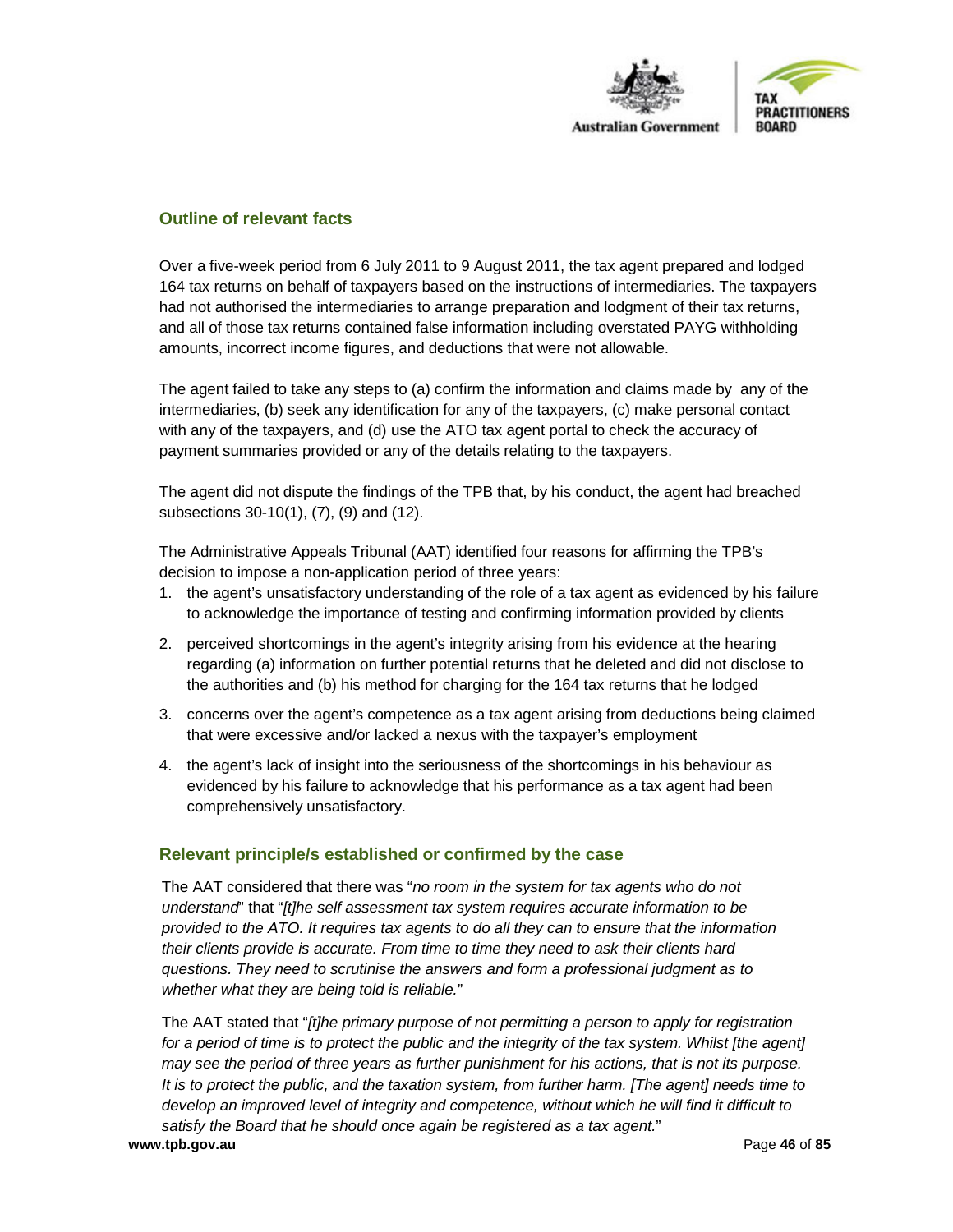

# *Burnett and Tax Practitioners Board [2014] AATA 687*

#### **Summary**

Fitness and propriety of a registered tax agent considered in relation to:

- whether the agent was of good fame, integrity and character
- findings that the agent breached the Code in the TASA for:
	- o accessing a taxpayer's records on the ATO Tax Agent Portal without authority
	- o preparing and lodging tax returns on behalf of clients containing inaccurate and unsupported claims, without making sufficient enquiries with the clients to ascertain their affairs or to confirm the correct application of taxation laws to ensure that these returns were prepared and lodged competently
- lack of contrition and understanding and appreciation of the taxation laws and seriousness of the agent's conduct.

**Keywords:** fit and proper; good fame, integrity and character; application for renewal of registration; honesty and integrity; competence; reasonable care to ascertain a client's state of affairs; reasonable care to ensure that taxation laws are applied correctly; relationship with the Board, the Commissioner and the AAT; contrition; knowledge of the taxation laws; appreciation of responsibilities and obligations of a registered tax practitioner; excessive and unsupported claims in clients' tax returns.

# **Outline of relevant facts**

This case involved an application by the agent to the AAT for review of a TPB decision to reject the agent's application for renewal of her registration as a tax agent. The TPB had conducted an investigation into the agent's conduct and, as a result of this investigation, received evidence that:

- a number of taxpayers whose 2010 and 2012 tax returns were lodged by the agent were subject to ATO audits. As a result of these audits, the ATO made significant adjustments to claims in these returns, including for work-related expense deductions and tax offsets, and imposed administrative penalties on these clients. These decisions were based on findings that various claims were made without any nexus to a work related activity, were not reasonably substantiated and/or were unsupported estimates. In one case, the agent had created a log book in order to respond to an ATO request for substantiation during the audit
- the agent had accessed the taxation records of taxpayers on the ATO Tax Agent Portal on three occasions without authorisation.

In her responses to the TPB during the course of its investigation, the agent maintained that she fulfilled her obligations in the preparation of her clients' returns by relying on limited information provided by these clients, including their estimates of expenses incurred without making further enquiries or sighting supporting documentation. The agent also submitted that the ATO had significantly changed its policies and enforcement approach in relation to the claiming of deductions and was inconsistent in the interpretation and application of its own policies.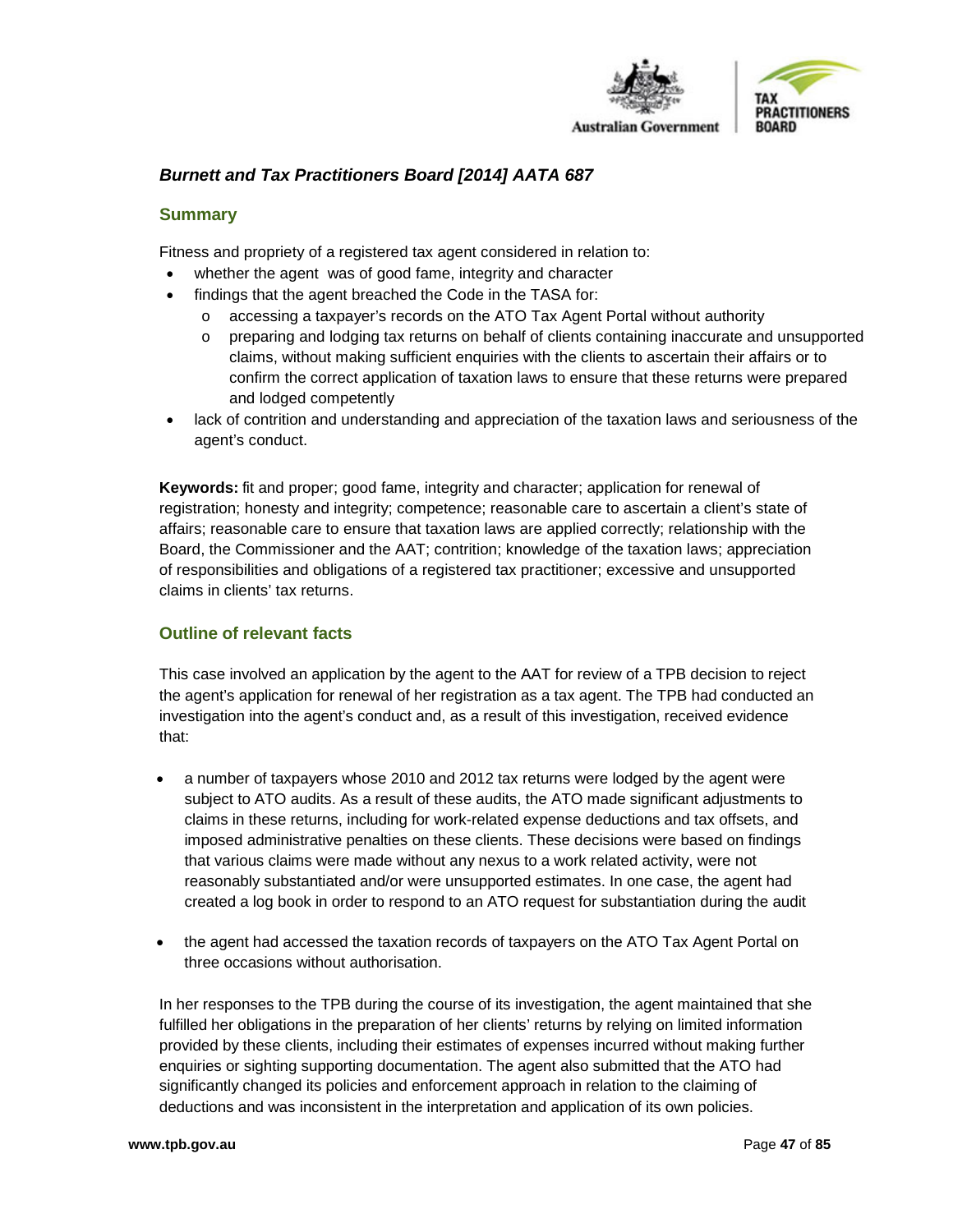

The TPB determined that the agent's conduct breached the Code in the TASA, specifically the requirements under the Code to:

- act honestly and with integrity (subsection 30-10(1))
- act lawfully in the best interests of her clients (subsection 30-10(4))
- ensure that tax agent services she provided, or that were provided on her behalf, were provided competently (subsection 30-10(7))
- take reasonable care in ascertaining a client's state of affairs, to the extent that ascertaining the state of those affairs was relevant to a statement she was making or a thing she was doing on behalf of the client (subsection 30-10(9))
- take reasonable care to ensure that taxation laws were applied correctly to the circumstances in relation to which she was providing advice to a client (subsection 30-10(10).

The TPB decided to reject the agent's application for renewal of her registration as a tax agent, on the basis that it was not satisfied that she met the 'fit and proper person' eligibility requirement for registration. In reaching its decision, the TPB took into account the serious nature of the agent's conduct which was found to breach the Code and her responses to the TPB's requests for information regarding her alleged conduct, which demonstrated a lack of understanding and appreciation of the seriousness of her conduct. Having regard to these matters, the TPB found that the agent was not of good fame, integrity and character, and therefore not a fit and proper person to be registered as a tax agent.

The AAT affirmed the TPB's decision to reject the agent's application for renewal of her tax agent registration.

In affirming the TPB's decision, the AAT also had regard to the agent's conduct during the AAT proceeding. This included denials of any wrongdoing, the making of seriousness and unfounded allegations against ATO officers in response to allegations concerning her conduct and the giving of inconsistent and misleading evidence. This also included the agent's verbal evidence regarding the ATO's purported policies and compliance approach, which was contradicted by evidence given by the ATO in the proceeding. This led the AAT to form the view that the agent had a '*flawed understanding of relevant tax law and ATO requirements in the area of [work related expense] deductions, nexus and substantiation*'.

In this regard, the AAT concluded that the agent failed to show contrition and had an insufficient appreciation of her responsibilities and obligations as a tax agent and the seriousness of her conduct. Consequently, the AAT determined that it could not have confidence that she would not engage in similar conduct in the future and that she would pose an unacceptable risk to the community if she were allowed to continue in practice as a tax agent.

# **Relevant principle/s established or confirmed by the case**

• A registered tax practitioner's diligence in providing tax agent services, current knowledge of the relevant legal frameworks (including income tax laws) and competence and professionalism in dealing with both clients and the ATO are relevant to assessing whether the practitioner possesses the integrity and competence required of a registered tax practitioner, such that others may entrust their taxation affairs to their care.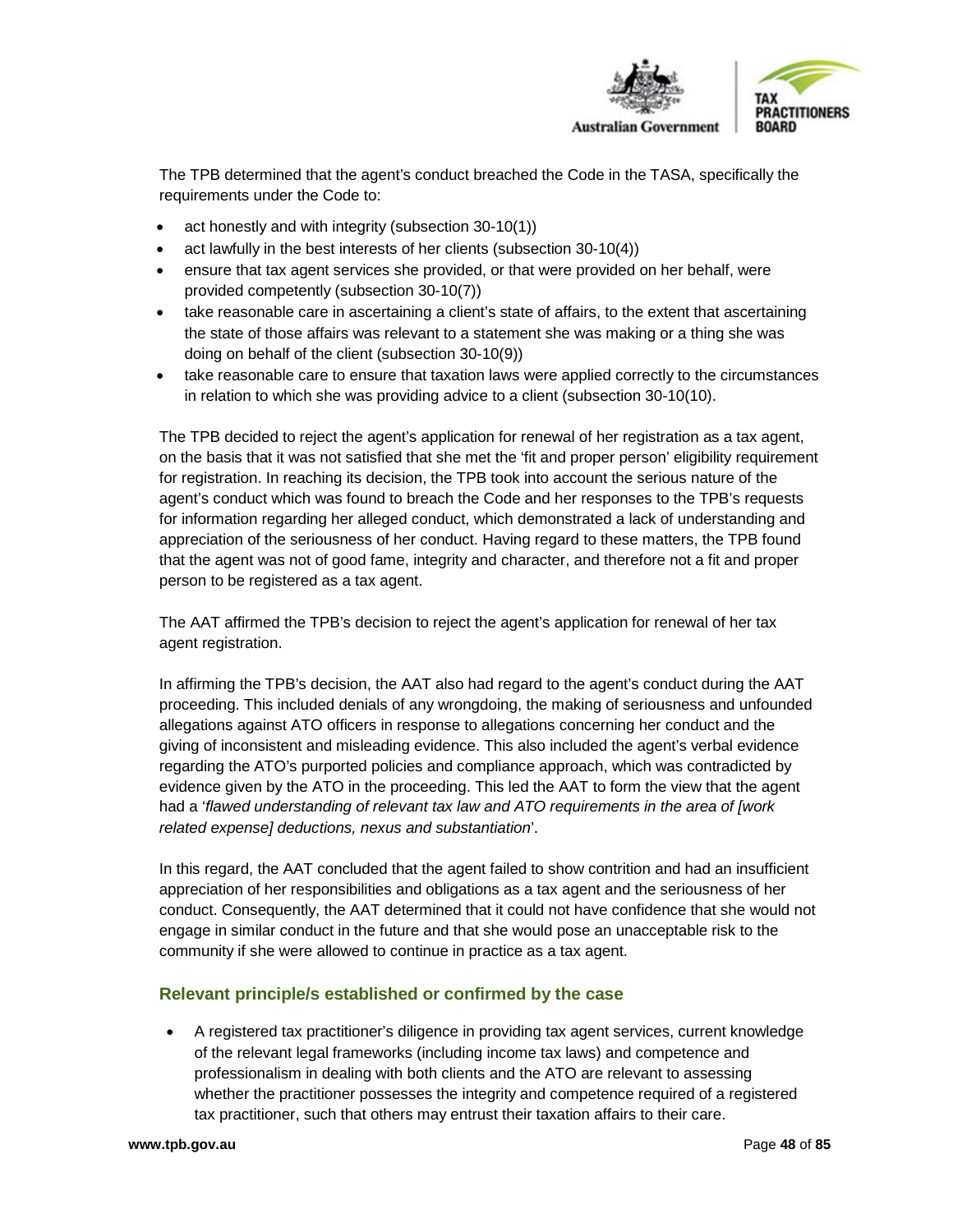

- These qualities are also relevant to whether the practitioner is a fit and proper person to be registered under the TASA. This is particularly so in a self-assessment tax regime, in which inaccuracies in returns generally only come to light during random audits and penalties for inaccurate claims and late lodgments can be imposed on taxpayer clients, who rely on the practitioner to properly advise, guide and lodge accurate and timely returns and other tax documents with the Commissioner on their behalf.
- The access of a taxpayer's records without proper authorisation is a matter that is relevant to determining whether a registered tax practitioner has acted without honesty and integrity. Further, the circumstances surrounding the unauthorised access and the practitioner's explanation of these circumstances and of their conduct are relevant to determining whether they possess the integrity required of a registered tax practitioner, and also whether they have a sufficient level of contrition and understanding of their legal obligations and constraints upon them to be considered a fit and proper person for registration. In this regard, the AAT noted that '*Mrs Burnett either was or should have been aware that the ability to access tax records through the Tax Agent Portal is a privilege conferred on tax agents on the understanding that they will only access the records of their own clients*'.

# **2. You must comply with the taxation laws in the conduct of your personal affairs**

# *Grosfeld and Tax Practitioners Board* **[2014] AATA 100**

#### **Summary**

Fitness and propriety of a registered tax agent considered in relation to:

- failing to lodge personal income tax returns and BAS
- failing to provide clients with a means of contact
- failing to ensure that tax agent services were provided competently
- failing to maintain PI insurance as required by the TPB
- failing to respond to requests from the TPB.

**Keywords:** fit and proper; application for renewal of registration; compliance with taxation laws in the conduct of personal affairs; competence; relationship with the Board and the Commissioner; appreciation of responsibilities and obligations of a registered tax practitioner; requirement to maintain PI insurance.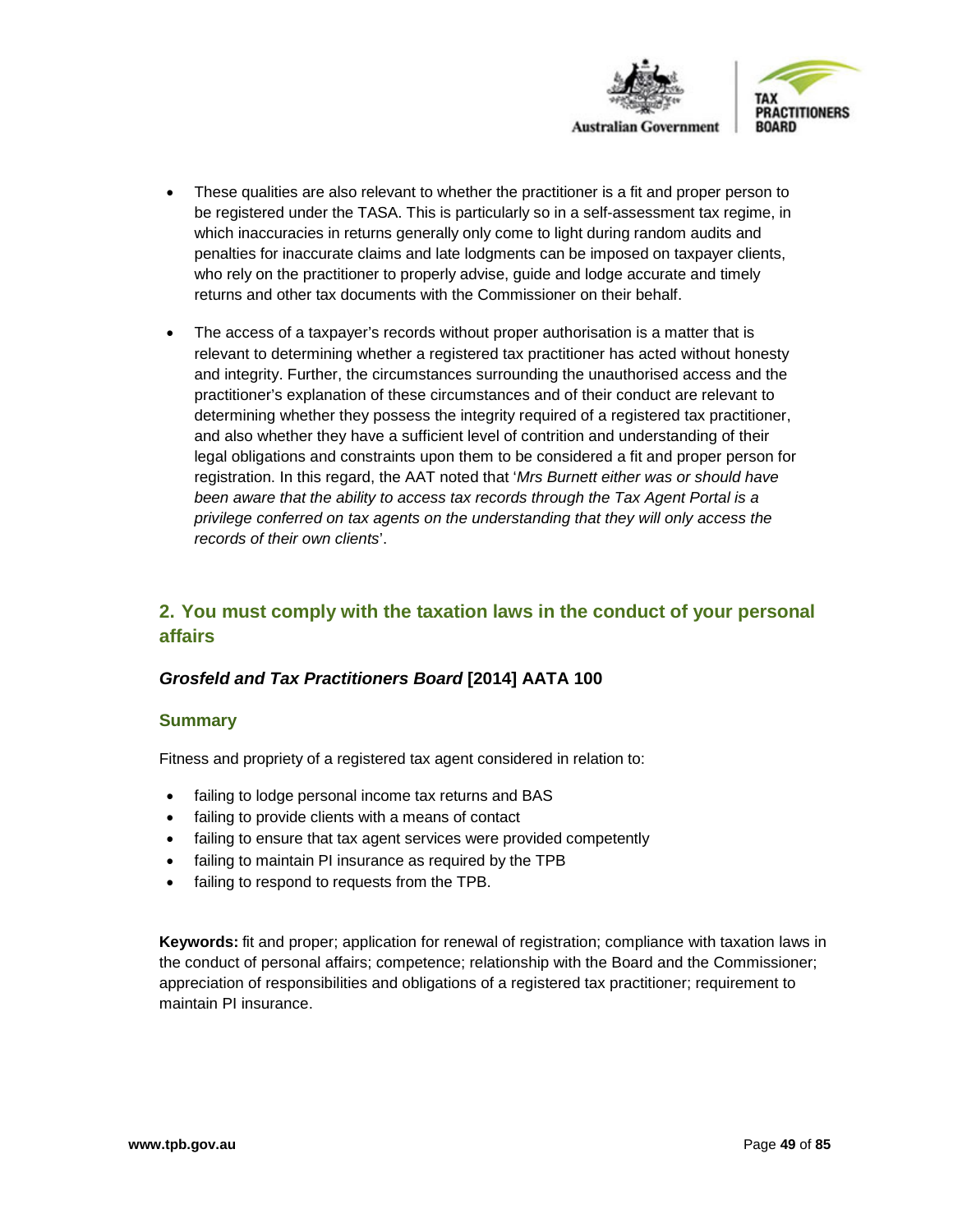

#### **Outline of relevant facts**

This case involved an application by the agent to the AAT for review of a TPB decision to reject the agent's application for renewal of his registration as a tax agent. The TPB had conducted an investigation into the agent's conduct and, as a result of this investigation, found that:

- the agent failed to lodge his 2009 to 2012 personal tax returns and December 2009 to September 2012 BAS by their respective due dates, with periods of delays extending up to over one year
- the agent failed to provide tax agent services competently to 14 clients. In particular, the agent had:
	- o not provided these clients with a means of contact, and remained inaccessible to them for extended periods
	- o caused inappropriate delays in the preparation and lodgment of tax returns for seven of these clients
	- o failed to provide tax agent services requested by seven of these clients after accepting payment of fees for these services
	- $\circ$  failed to return client source documents, when requested, to nine of these clients
	- o failed to forward ATO notices of assessment of tax refunds to two of these clients.
- the agent failed to maintain PI insurance that meets the TPB's requirements until April 2013, despite being notified by the TPB of its PI insurance requirement and requested to provide details of his insurance arrangements on previous occasions
- the agent failed to provide adequate and timely responses to TPB requests for information on several occasions from April 2011 to February 2013.

The TPB determined that this conduct breached the Code in the TASA, specifically the requirements under the Code to:

- comply with the taxation laws in the conduct of his personal affairs (subsection 30-10(2))
- ensure that tax agent services he provided, or that were provided on his behalf, were provided competently (subsection 30-10(7))
- maintain PI insurance that meets the TPB's requirements (subsection 30-10(13))
- respond to requests and directions from the TPB in a timely, responsible and reasonable manner (subsection 30-10(14)).

The TPB also became aware of findings in Supreme Court proceedings that the agent had breached his duty as executor of a deceased estate. The court found that he was not a fit and proper person to continue as an executor and the grant of probate to the agent was revoked. In particular, the TPB noted that the agent's conduct that led to the court's findings involved the withdrawal of significant funds from the estate bank account to the agent's business account, and that this breach of duty was exacerbated by the fact that these withdrawals were concealed in the description of the payments in the agent's statement of account.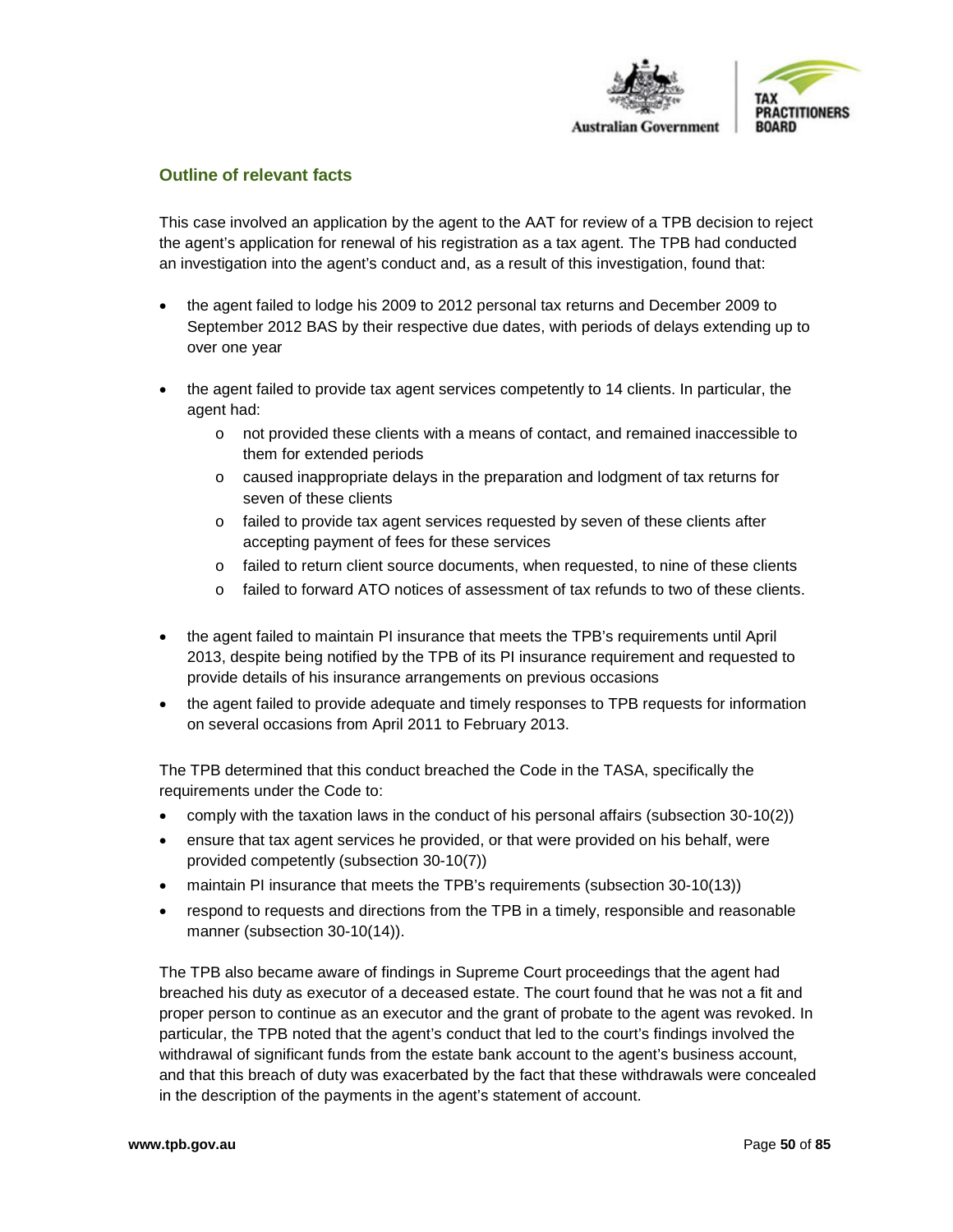

The TPB decided to reject the agent's application for renewal of his registration as a tax agent, on the basis that it was not satisfied that he met the 'fit and proper person' eligibility requirement for registration. In reaching its decision, the TPB took into account the serious nature of the agent's conduct which was found to breach the Code and the findings of the Supreme Court regarding his conduct as executor of a deceased estate. Having regard to these matters, the TPB found that the agent was not a fit and proper person to be registered as a tax agent.

The AAT affirmed the TPB's decision to reject the agent's application for renewal of his tax agent registration.

In affirming the TPB's decision, the AAT took into account the persistent and sustained nature of the agent's breaches of the Code and the agent's failure to adequately respond to the TPB's requests for information regarding his alleged conduct, which demonstrated a lack of understanding and appreciation of the seriousness of his conduct. Consequently, the AAT determined that it could not have confidence that he would take adequate steps to ensure compliance with his responsibilities and that such breaches would not reoccur in the future.

The AAT also found that although the Supreme Court findings were unrelated to the agent's registration as a tax agent, they were relevant to the consideration of whether the agent was a fit and proper person. The AAT noted that the findings related to the management of financial affairs for others that required duties to be discharged with '*integrity, trust and competence*', which are not dissimilar to the obligations of a registered tax practitioner. Following from this, '*a finding of misconduct demonstrates the presence of qualities that are inconsistent with fitness and propriety to practice as a tax agent*'

#### **Relevant principle/s established or confirmed by the case**

The failure by a registered tax practitioner to lodge a personal tax return or BAS by the relevant legislative due date constitutes a breach of the requirement under subsection 30- 10(2) of the TASA that the registered tax practitioner complies with the taxation laws in the conduct of their personal affairs. A breach of this requirement may also adversely impact on the registered tax practitioner's fitness and propriety for registration under the TASA. This is particularly so given the overriding public protection rationale of the TASA and the premise that '*incompetence in relation to one's own affairs more often than not has an effect sooner or later in relation to the affairs of a client*'.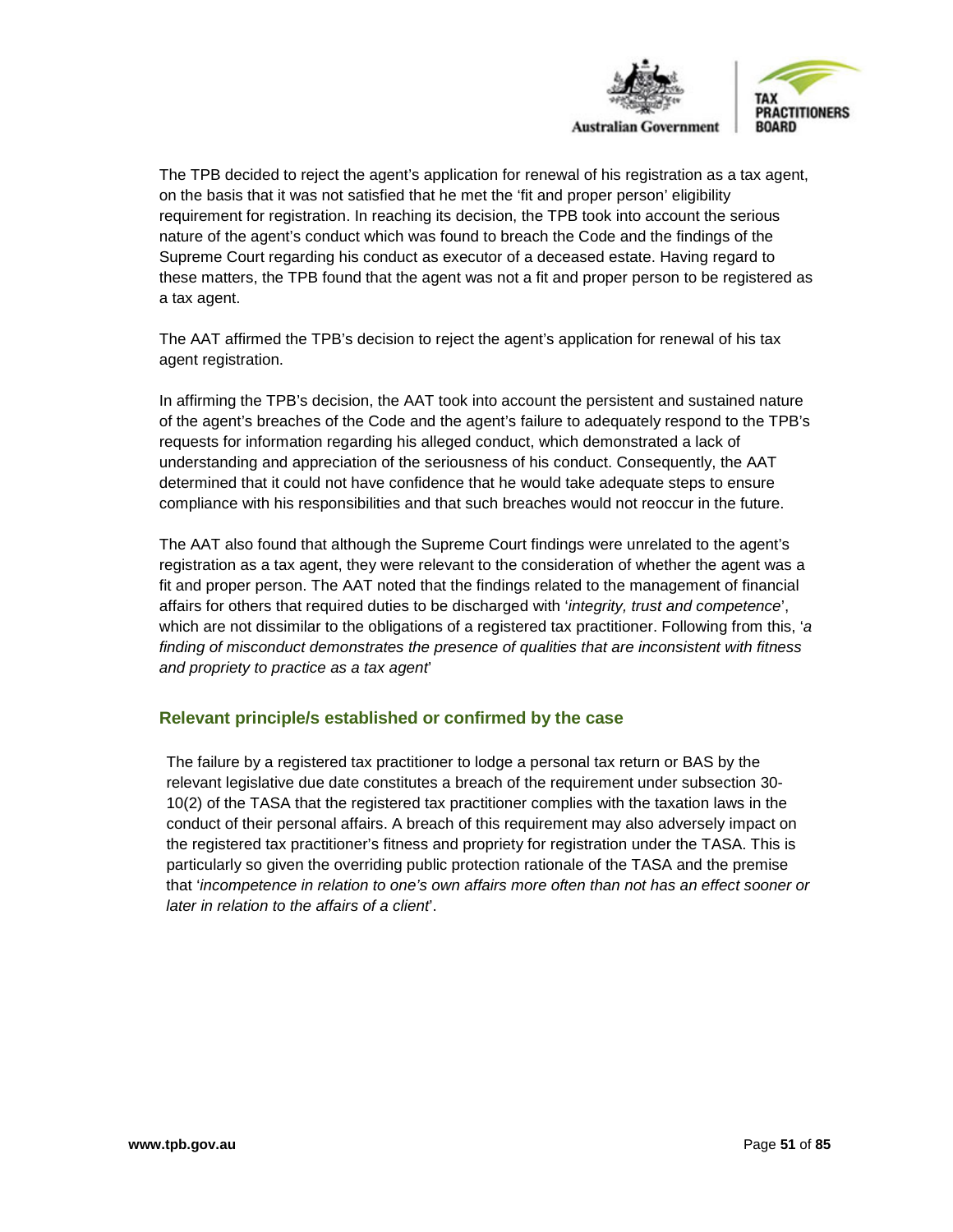

# **4. You must act lawfully in the best interests of your client**

## *Hospital Products Ltd v United States Surgical Corp (1984) 156 CLR 41*

#### **Summary**

In relation to a manufacturer and distributor the High Court considered whether a fiduciary relationship existed and whether the manufacturer had breached their duty to the distributor.

**Keywords:** fiduciary duty; fiduciary relationship; breach; disadvantage or vulnerability; reliance; distributorship agreement; importation of fiduciary duties into commercial transactions; relevance of terms of contract to existence of fiduciary relationship.

#### **Outline of relevant facts**

Hospital Products Ltd (the appellant) had entered into a distributorship agreement with the United States Surgical Corp (the respondent) under which the appellant was to be the sole distributor of the respondent's products in Australia. The appellant subsequently proceeded to produce copies of the respondent's products and filled orders for the respondent's products with the copies.

In this case, the High Court had cause to consider whether the appellant owed a fiduciary duty to the respondent and whether that duty had been breached. As the relationship of manufacturer and distributor was not an established fiduciary relationship, the High Court looked at the elements of a fiduciary relationship.

- The critical feature of a fiduciary relationship is that the fiduciary undertakes to act on behalf of, or in the interests of, another person in the exercise of a power or discretion which will affect the interests of that other person in a practical or legal sense. [per Mason J]
- Underlying the concept of fiduciary obligation is the notion that inherent in the nature of the relationship itself is a position of disadvantage or vulnerability on the part of one of the parties which causes that party to place reliance upon the other. This requires equitable protection, which acts upon the conscience of that other person. [per Dawson J]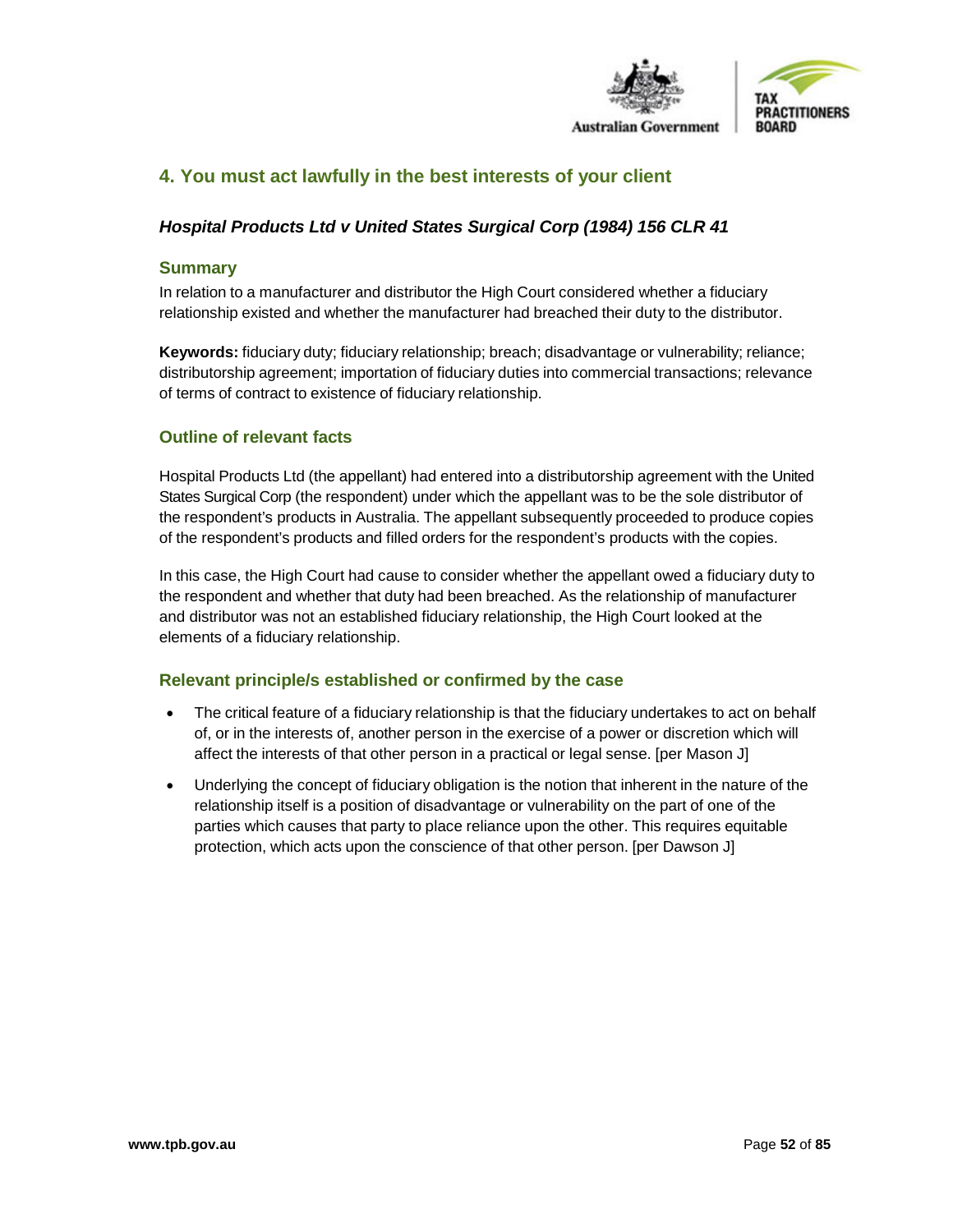

## *Chan v Zacharia (1984) 53 ALR 417*

#### **Summary**

In relation to the dissolution of a partnership one of the issues considered by the High Court was whether a fiduciary relationship existed and whether the fiduciary duty had been breached.

**Keywords:** fiduciary relationship; fiduciary duty; breach; partnership; dissolution; assets; constructive trust.

#### **Outline of relevant facts**

Both parties were doctors who were operating a medical practice in partnership with each other. The partnership was dissolved and, in the process of accounting for the assets of the partnership, a dispute arose in relation to the lease, specifically an option to renew, held by the partnership. The partners could not agree on if, when or how the option was to be exercised.

During this time, the appellant engaged in separate negotiations with the owner of the leased property which resulted in the owner offering the lease to the appellant individually and not for the partnership. The respondent brought an action against the appellant claiming, among other things, that the appellant had breached his fiduciary duty to the respondent as a partner.

#### **Relevant principle/s established or confirmed by the case**

In considering the nature of fiduciary duties, the High Court held the following:

- The subject matter over which the fiduciary obligations extend is determined by the character of the venture or undertaking for which the partnership exists, and this is to be ascertained, not merely from the express agreement of the parties, whether embodied in written instrument or not, but also from the course of dealing actually pursued by the firm'.
- The objective of this rule is to preclude the fiduciary from both being swayed by considerations of personal interest and actually misusing the fiduciary's position for personal advantage.
- The statement of the rule provided by Deane J, with whom Gibbs CJ, Brennan and Dawson JJ agreed, was:
	- o A person who is under a fiduciary obligation must account to the person to whom the obligation is owed for any benefit or gain:

(i) which has been obtained or received in circumstances where a conflict or significant possibility of conflict existed between the fiduciary duty and the fiduciary's personal interest in the pursuit or possible receipt of such a benefit or gain, or

(ii) which was obtained or received by use or by reason of the person's fiduciary position or their opportunity or knowledge resulting from it.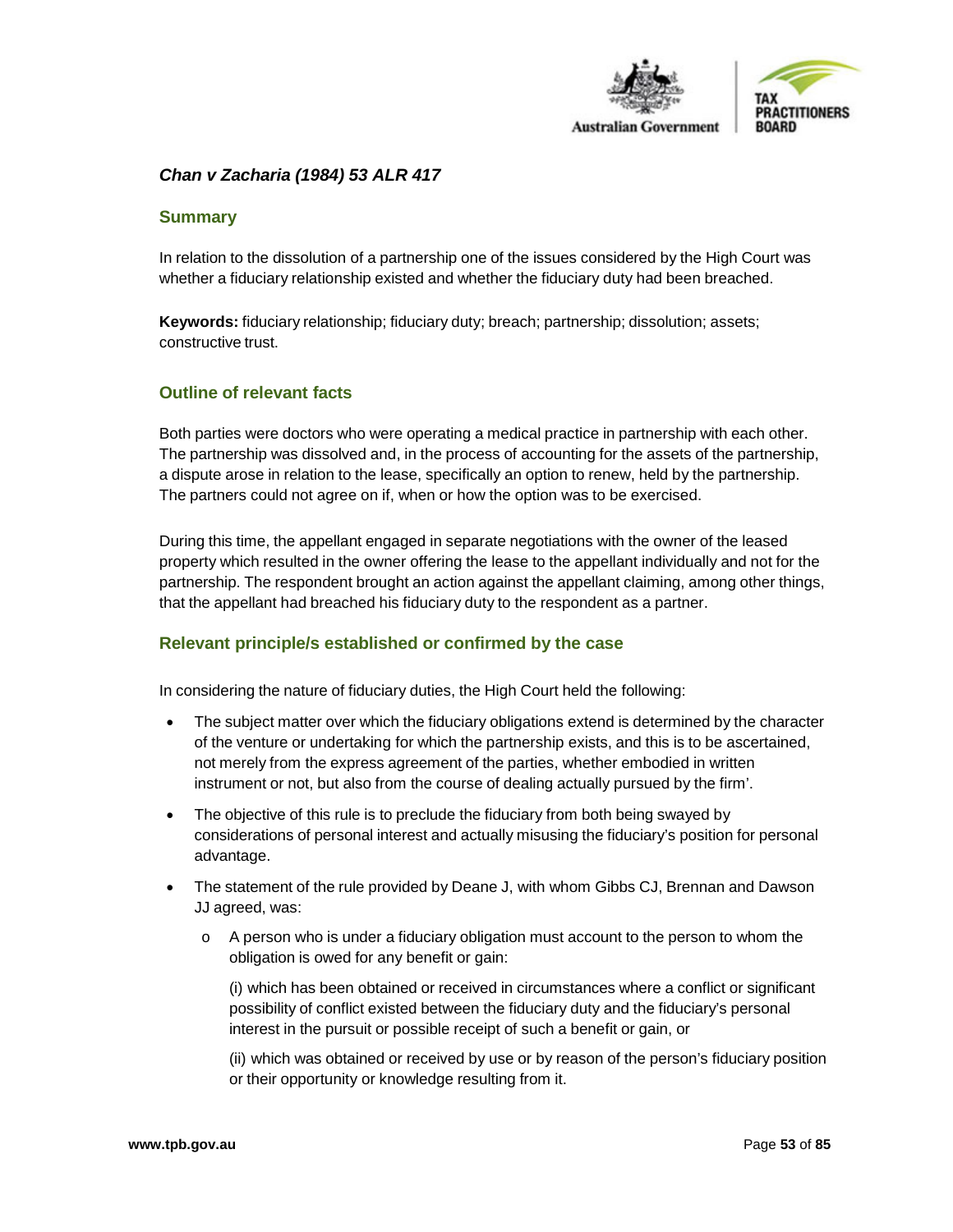

## *Re Woods (No. 1) and Migration Agents Registration Authority [2004] AATA 457*

#### **Summary**

- In relation to their registration with the Migration Agent Registration Authority (MARA) a migration agent's fitness and propriety was considered in light of misconduct in the Legal Practice Tribunal and whether this conduct also breached the MARA Code of Conduct.
- The AAT affirmed MARA's decision and found that the agent was not a person of integrity or was not a fit and proper person to give immigration assistance and had not complied with the MARA Code of Conduct. The AAT stated also that the standards of conduct required of migration agents were no less than the standards of conduct owed by lawyers.

**Keywords:** migration agent; breach of Code of Conduct; conflict of interest; vulnerability; fit and proper person; standard of conduct.

#### **Outline of relevant facts**

Woods was a solicitor and migration agent that, in the course of acting for the client in obtaining a visa to enter Australia, entered into a business arrangement with that client whereby a company part owned by Woods, was a shareholder in a business acquired by the client.

In undertaking this transaction, Woods and his associates engaged in conduct that amounted to misconduct in the Legal Practice Tribunal. The question before MARA was whether this conduct could support a determination that Woods was not a fit and proper person to be a migration agent.

- As to whether the duty of a migration agent to their clients was any different to that of a lawyer to their clients, the Tribunal held that the standard of conduct of migration agents are no less than the standard of conduct owed by lawyers. Here the Tribunal had regard to the objectives of the Act, the intention of Parliament as evident by the Minister's speech upon introduction of the Act, the numerous decisions of superior courts referring to the vulnerability of migration applicants and the duty generally of a professional seeking reward and, not insignificantly, the prescription of a Code of Conduct applicable to migration agents.
- The Tribunal did not consider it was sufficient for the applicant to submit that a lower standard of conduct ought to be expected of migration agents given the limited nature of the training and qualifications required compared to that of lawyers.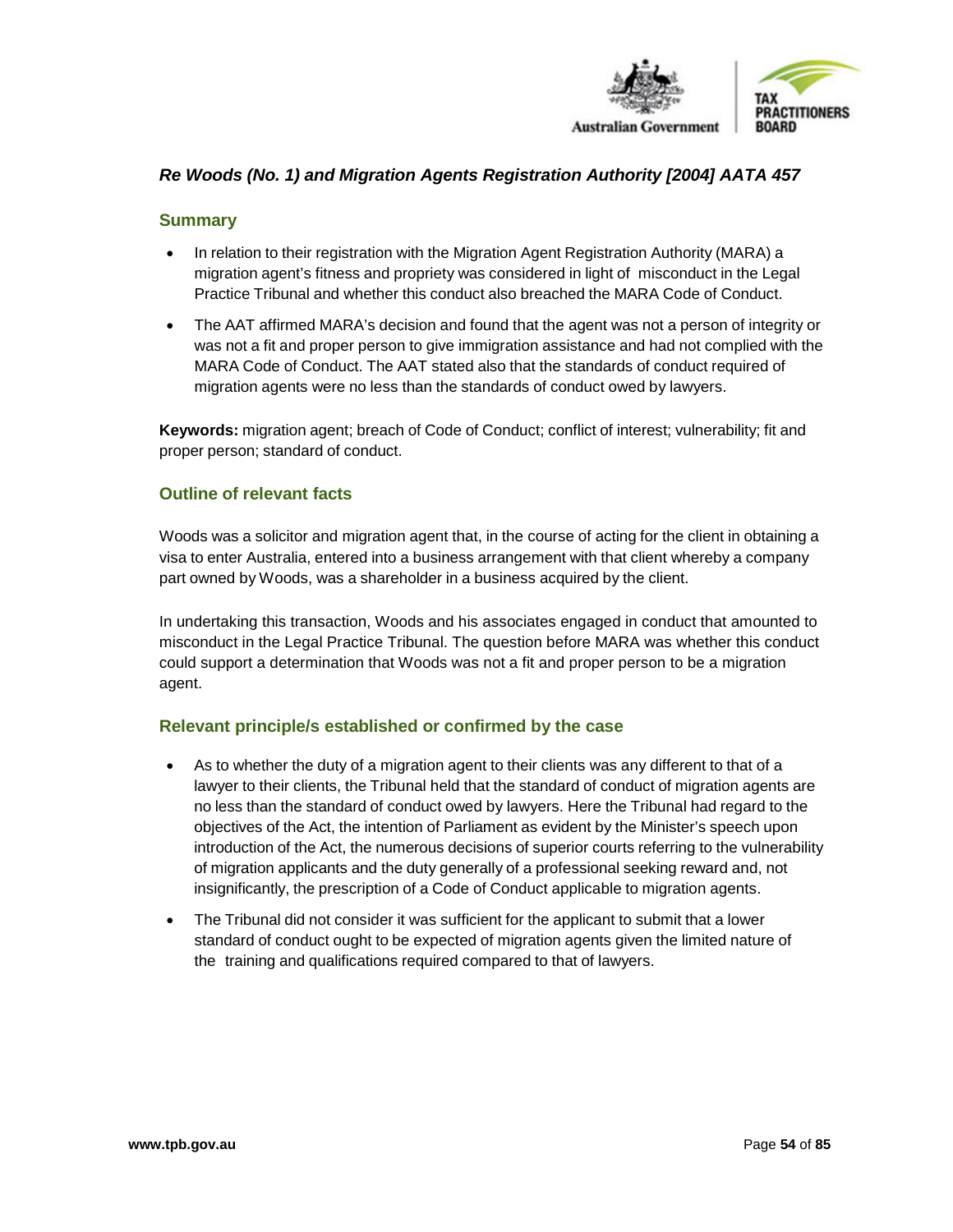

**5. You must have in place adequate arrangements for the management of conflicts of interest that may arise in relation to the activities that you undertake in the capacity of a registered tax agent, BAS agent or tax (financial) adviser**

# *Bolkiah (Prince Jefri) v KPMG (a firm) [1999] 1 All ER 517*

#### **Summary**

In relation to litigation, the use of Chinese walls within an accounting firm was considered and whether the actions of the accounting firm were enough to discharge their duty not to allow a conflict of interest to arise between the interests of multiple clients.

**Keywords:** accountant; conflict of interest; information barriers; Chinese walls; consent.

## **Outline of relevant facts**

The defendant, KPMG, was an accounting firm that had been acting for BIA, the investment agency responsible for managing the general reserve fund of the Government of Brunei as auditors. The plaintiff had been the chairman of BIA until 1998. The plaintiff had engaged the defendant to provide litigation support services for 18 months from 1996 to 1998, during which time the defendant was entrusted with and acquired large amounts of confidential information concerning the assets and income of the plaintiff.

In 1998, the plaintiff was dismissed from his position of chairman at BIA and the Government of Brunei commenced an investigation into the affairs of BIA relating to the period that the plaintiff was the chairman. The Government engaged the defendant to assist in this investigation. The defendant did not consider that there was an unmanaged conflict of interest by agreeing to assist in the investigation as the defendant had established information barriers, referred to as 'Chinese walls' within those parts of the firm assisting with the BIA investigation.

The plaintiff's consent to assist in the investigation of BIA was never sought by the defendant. The plaintiff sought an injunction restraining the defendant from assisting with the investigation.

A key question for the House of Lords was whether the arrangements put in place by the defendant were sufficient to discharge their duty to not allow a conflict of interest to arise between the interests of multiple clients.

- A person cannot, without the consent of both clients, act for one client while their partner is acting for another with a conflicting interest. The person's disqualification has nothing to do with the confidentiality of the client information. It is based on the inescapable conflict of interest which is inherent in the situation.
- The court should grant an injunction restraining the defendant acting for the second client unless it is satisfied on the basis of clear and convincing evidence that effective measures have been taken to ensure that no disclosure will occur.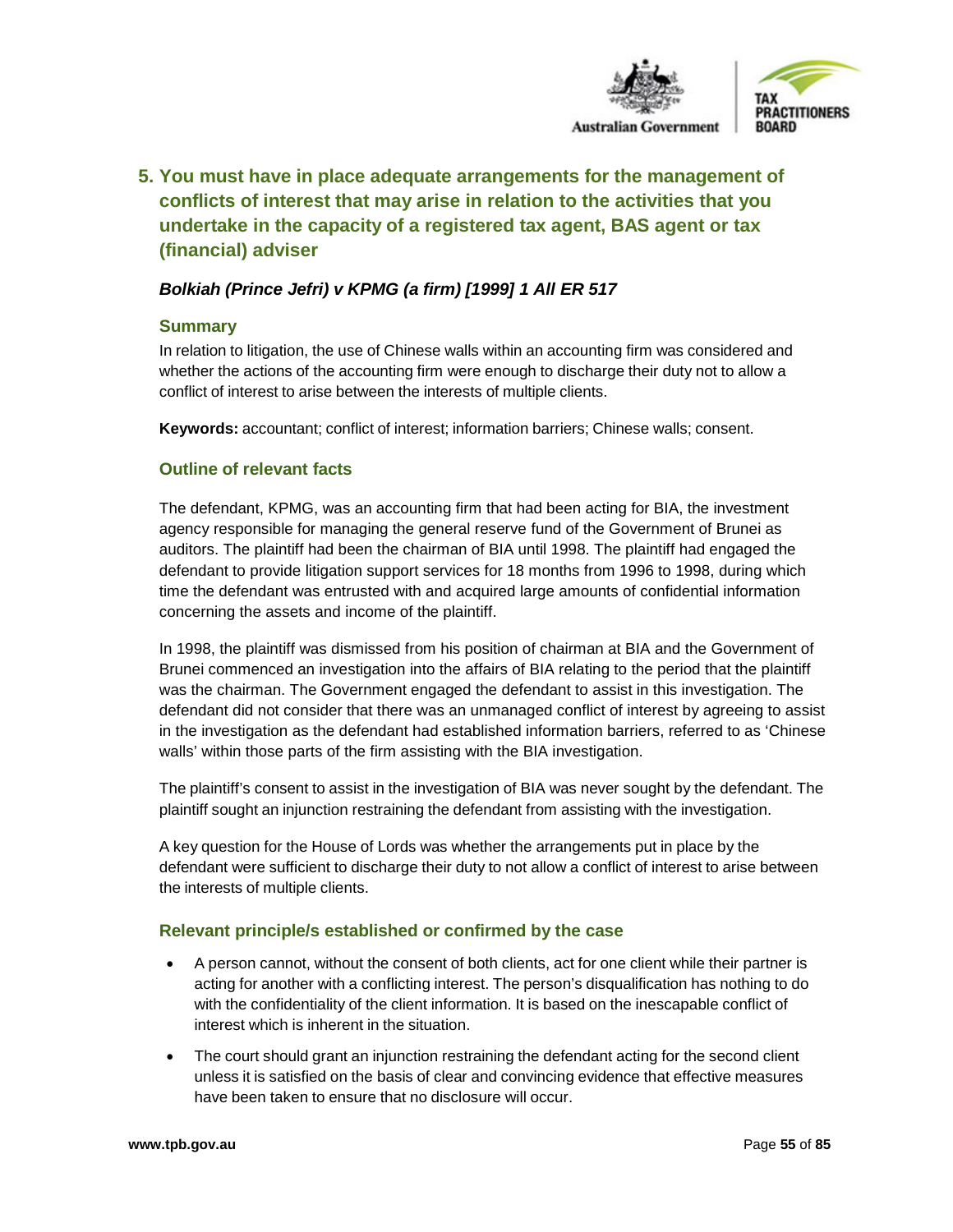

- A 'Chinese wall' will ordinarily involve a combination of the following:
	- o the physical separation of various departments in order to insulate them from each other
	- o an ongoing educational program to emphasise the importance of not improperly or inadvertently breaching duties to a client
	- o strict and carefully defined procedures for dealing with situations where it is considered that action may need to be taken that might create a risk of a breach of duty, in addition to the maintenance of proper records when this action is taken
	- o monitoring of compliance with the procedures
	- $\circ$  disciplinary sanctions where there has been a breach of any internal procedures.
- To be effective, these measures need to be 'an established part of the organisational structure of the firm, not created ad hoc and dependent on the acceptance of evidence sworn for the purpose by members of staff engaged on the relevant work.'

# *Australian Securities and Investments Commission v Citigroup Global Markets Australia Pty Ltd (ACN 113 114 832) (No 4) (2007) 241 ALR 705*

#### **Summary**

In relation to an allegation that Citigroup had breached the *Corporations Act 2001*, the Federal Court considered whether a fiduciary relationship existed between Citigroup and Toll and then whether Citigroup failed to manage a conflict of interest. The Court also considered whether a fiduciary relationship could be contracted out of.

**Keywords:** fiduciary relationship; fiduciary duty; *Corporations Act 2001*; conflict of interest; Chinese walls.

#### **Outline of relevant facts**

This case involved allegations by ASIC that Citigroup had breached its fiduciary relationship with Toll Holdings, a client, as Citigroup had profited from trading in shares in Patrick, the company for which Toll Holdings was making a takeover bid.

ASIC also alleged that Citigroup had failed to establish adequate arrangements for the management of conflicts of interest pursuant to section 912A (1) (aa) of the *Corporations Act 2001*.

In dismissing the application from ASIC, the Federal Court commented on the requirement to establish adequate arrangements for the management of conflicts of interest.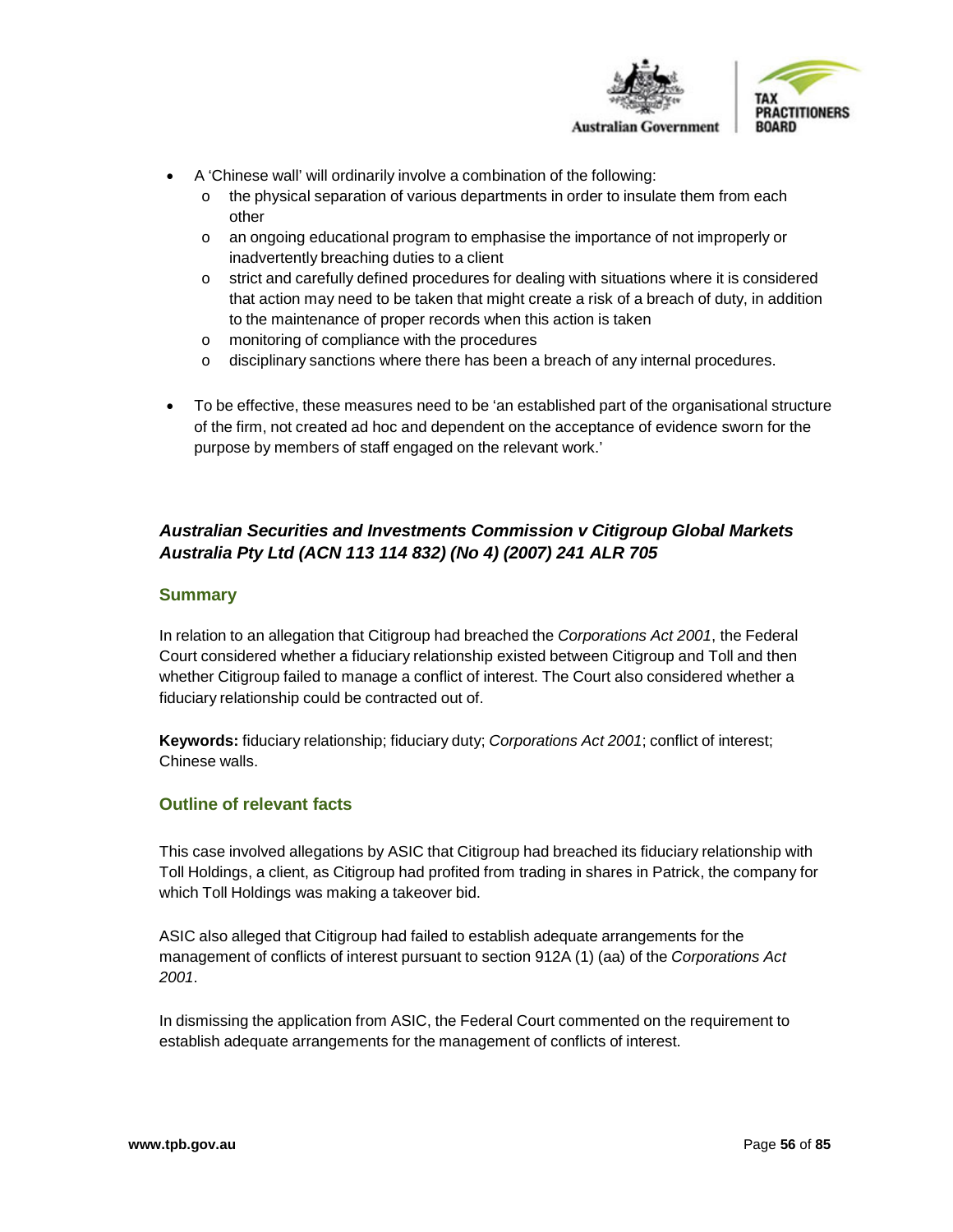

# **PRACTITIONERS**

#### **Relevant principle/s established or confirmed by the case**

- The requirement to establish adequate arrangements for the 'management' of conflicts of interest indicates that this requirement does not necessarily require that those subject to it eliminate conflicts of interest.
- Whether the given conflict management arrangements employed by an entity are adequate will be a question of fact to be determined on the basis of the circumstances of a particular case.
- In relation to ethical walls generally, this form of conflict management, to be adequate, will need to be an established part of the organisational structure of the business as opposed to an 'ad hoc' arrangement.

# **6. Unless you have a legal duty to do so, you must not disclose any information relating to a client's affairs to a third party**

## *Re Collie and Deputy Commissioner of Taxation (1997) 45 ALD 556*

#### **Summary**

In relation to a Freedom of Information application, the AAT considered whether certain documents should not be disclosed because they revealed information respecting the affairs of another person.

**Keywords:** freedom of information; exemption; affairs of a person; *Income Tax Assessment Act 1936*.

#### **Outline of relevant facts**

This case involved an application to the AAT for review of a decision by the Australian Taxation Office to refuse access (in whole or part) to certain documents requested under the *Freedom of Information Act 1982* in the course of proceedings for recovery of amounts owing by the applicant.

The refusal of the request was based on a number of grounds for exemption contained in that Act, including that certain documents revealed information "respecting the affairs of another person" under section 16 (2) of the *Income Tax Assessment Act 1936*. In substituting the original decision, the AAT held that certain information fell within the non-disclosure provision in subsection 16 (2) and was thereby exempt.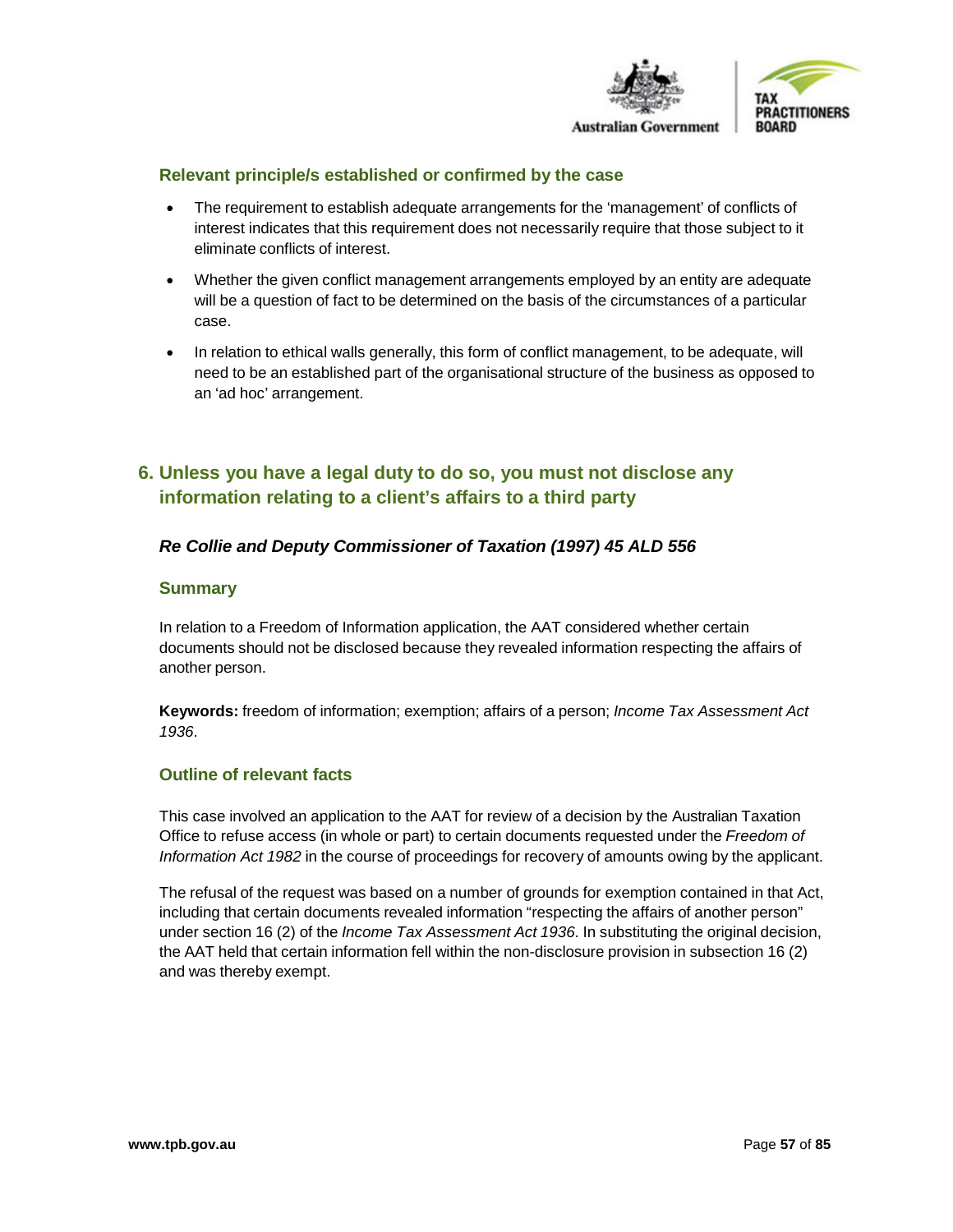

#### **Relevant principle/s established or confirmed by the case**

In applying subsection 16(2) to the information requested by the applicant, the AAT set out a number of guiding principles on the interpretation of the phrase "respecting the affairs of another person" in the context of that provision.

These principles are as follows:

- To respect the affairs of another person, it is not necessary that information be capable of identifying the person.
- The "affairs" of a person are to receive a broad interpretation. The ordinary meaning of "affairs" extends to the activities, business or concerns of a person.
- The interpretation of "affairs" is not affected by the status of the person, i.e. whether the affairs of an individual or corporate entity are under consideration.
- To be "respecting" the affairs of a person, information must, in a general sense, be in "relation, connection, reference (or) regard" to such affairs.

## *Re Corrs Chambers Westgarth and Commissioner of Customs (1998) 53 ALD 769*

#### **Summary**

In relation to a Freedom of Information application, the AAT considered whether certain documents should not be disclosed because they revealed information respecting the affairs of another person

**Keywords:** freedom of information; exemption; affairs of a person; *Income Tax Assessment Act 1936*.

#### **Outline of relevant facts**

This case related to a request for access under the *Freedom of Information Act 1982* to documents prepared and compiled as part of a taxation review of a corporate group and its subsidiaries. The documents comprised copies of correspondence with unrelated third parties, a private ruling in relation to an unrelated third party and a note regarding a tax agent's request for advice concerning an unrelated third party.

The Commissioner refused access on the basis that they were exempted under that Act, in particular as they were "respecting the affairs of another person" pursuant to subsection 16(2) of the *Income Tax Assessment Act 1936*. The applicant applied to the AAT for review of the decision. The AAT varied the original decision in respect of certain documents, but otherwise held that the remaining were exempt under the ground contained in subsection 16(2).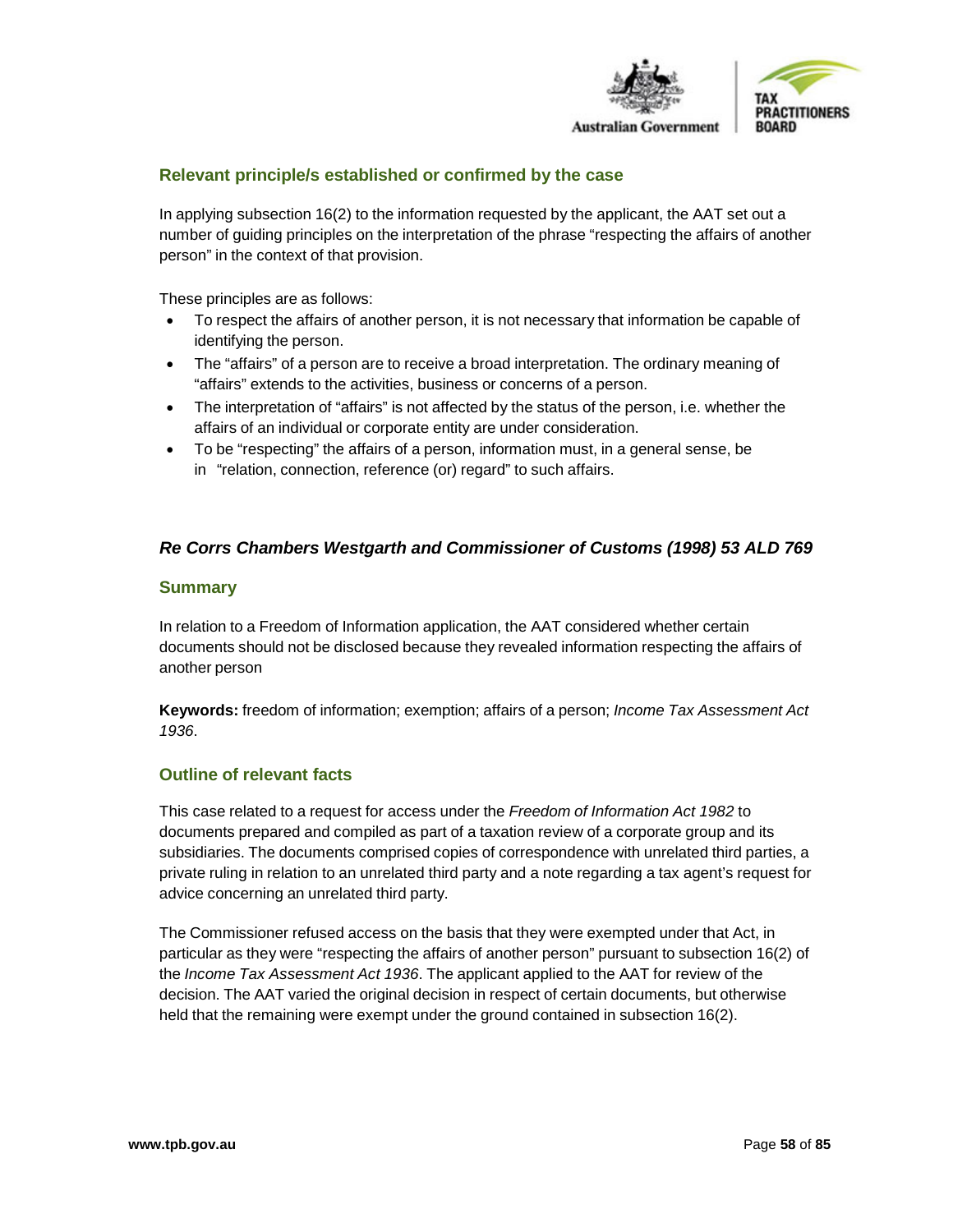

#### **Relevant principle/s established or confirmed by the case**

As in Collie, the case of Corrs highlighted a number of principles on the interpretation of the term "respecting the affairs of another person" under subsection 16(2) of the *Income Tax Assessment Act 1936*.

These principles are as follows:

- The "affairs" of a person need not be their taxation affairs, but may include the personal, professional or business concerns of the person.
- The relevant test for determining whether information should be protected on the basis that it respects the affairs of another person is whether or not the recipient or a person viewing the information would know more about the other person if the information were disclosed.
- In relation to both an individual or corporate entity, "matters" may include, for example, the amount the person earns, how the person makes money, interactions between the person and others and the relations of a corporation with its employees and the public.
- Information may fall within the scope of subsection 16(2) even if it is not identifying information or information respecting an identifiable person.

# *Prince Jefri Bolkiah v KPMG (a firm) [1999] 1 All ER 517*

#### **Summary**

In relation to litigation, the use of Chinese walls within an accounting firm was considered and whether the actions of the accounting firm were enough to discharge their duty not to allow a conflict of interest to arise between the interests of multiple clients.

**Keywords:** accountant; duty of confidentiality; conflict of interest; information barriers; Chinese walls; consent.

#### **Outline of relevant facts**

This case related to confidential information about the assets and financial affairs of the former chairman of an investment agency (plaintiff), which were acquired and held by a firm of accountants retained to provide litigation support services in the course of private litigation in which the plaintiff was engaged whilst he was the chairman of an investment agency. Following the plaintiff's dismissal, the client of the investment agency (the Brunei government) commenced an investigation into the conduct of the affairs of the agency and for that purpose sought to engage the same firm of accountants previously retained by the plaintiff.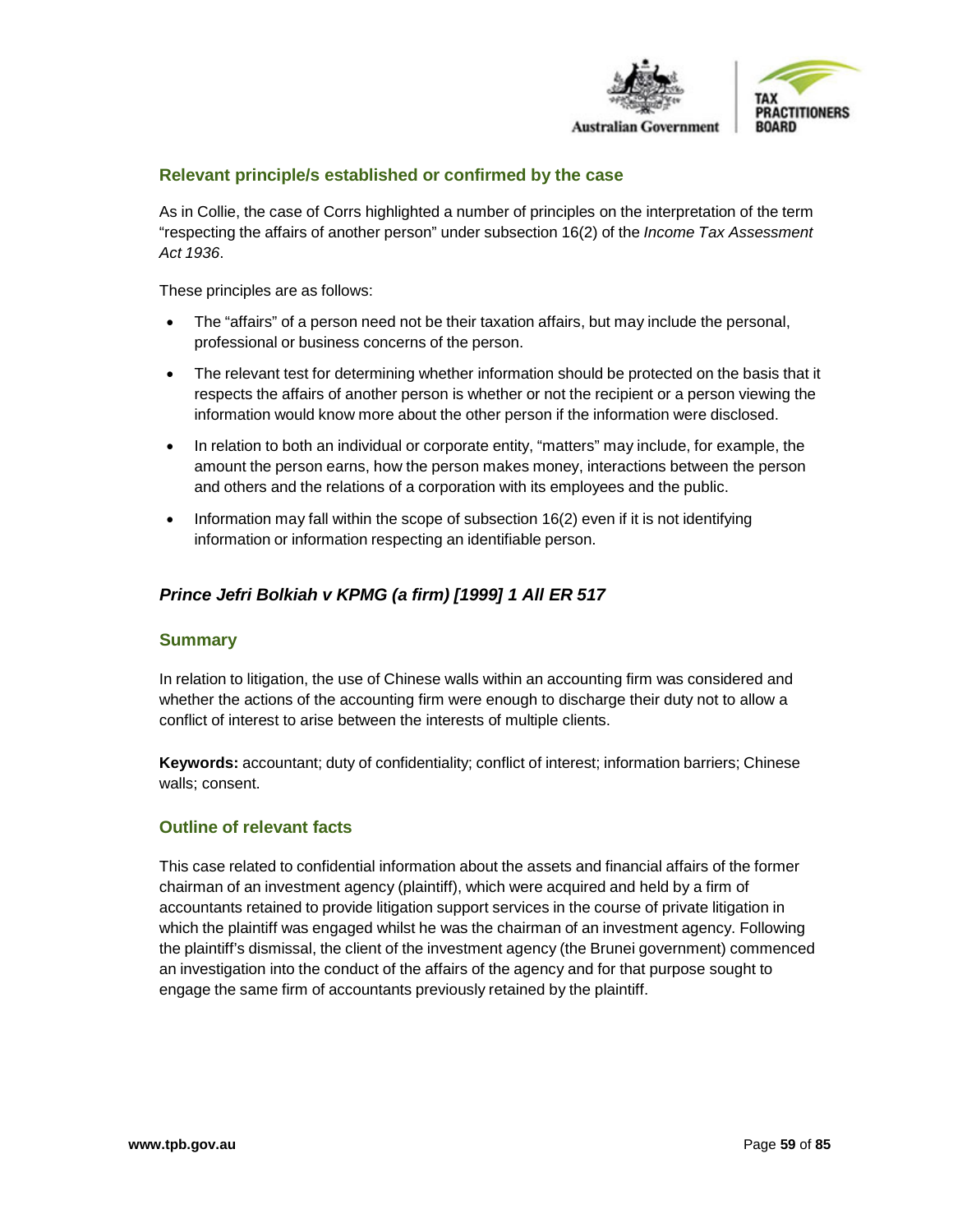

The firm accepted the retainer and, on account of the confidential information held, erected an information barrier around the department providing the service on behalf of the government. This barrier entailed arrangements to ensure that nobody in possession of the confidential information could undertake work on the investigation and steps to avoid the risk of that information later becoming available to the staff assigned to the investigation. However, the firm neither informed nor sought the consent of the plaintiff prior to accepting the assignment.

The firm submitted that a voluntary undertaking not to disclose or use information acquired in the course of the previous litigation work was sufficient to protect the plaintiff's interests. The plaintiff successfully appealed against a discharge of an injunction to restrain the firm from continuing the work on the basis that the firm had not discharged its duty to preserve the confidentiality of the information.

# **Relevant principle/s established or confirmed by the case**

The case of Prince Jefri establishes a number of principles relevant to the scope of the duty of confidentiality owed by accountants to their clients, in particular the measures required to be adopted to protect against disclosure of confidential information.

These principles are as follows:

- Akin to a solicitor's professional obligation, an accountant owes a duty to a former client to maintain the confidentiality of information acquired during the course of the professional relationship, which continues beyond the termination of that relationship.
- To comply with the duty, an accountant must actively preserve the confidentiality of the information and it is not sufficient merely to take reasonable steps to do so.
- The duty of confidentiality extends to an obligation not to misuse confidential information.
- Where an accountant is in receipt of confidential information, they must take effective measures to ensure not only against deliberate disclosure but that there was no risk of the information being unwittingly, inadvertently or negligently disclosed to other persons.
- A risk of subsequent disclosure may arise where, for example, the accountant later accepts instructions to act for another client with an adverse interest in a matter to which the confidential information is, or may be, relevant.
- Where confidential information is held by a section/department within a firm, it will be presumed (in the absence of cogent evidence to the contrary) that the information was being imparted across the firm.
- To eliminate the risk of disclosure of confidential information within sections of a firm, the firm must implement special measures as part of its broad organisational arrangements (as opposed to ad hoc measures).
- The principles of confidentiality apply equally to all forms of employment that involve confidential relationships between persons and clients with whom they do business.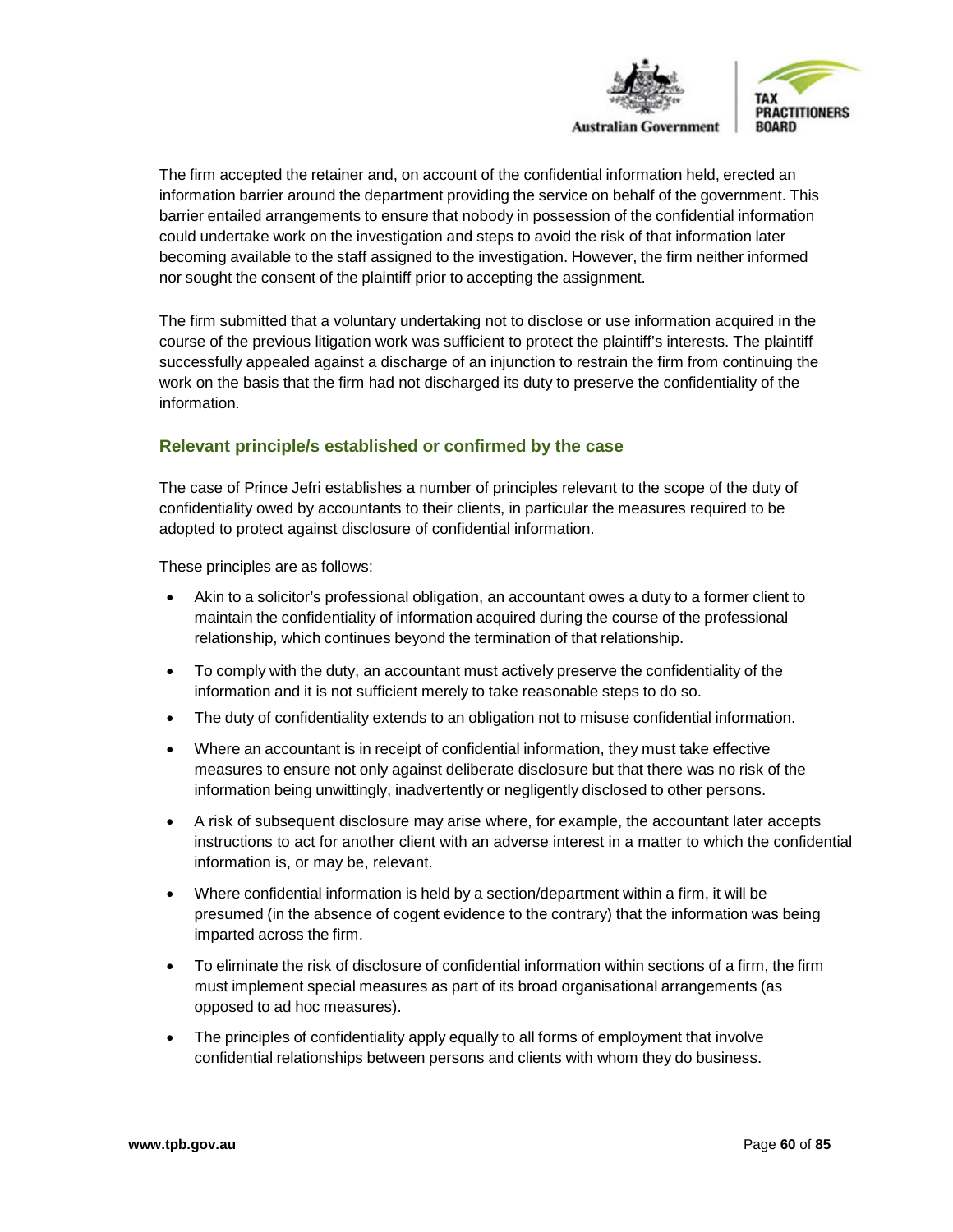

• Following the termination of a professional relationship, the duty of confidentiality requires that there be no risk of disclosure (not merely an insubstantial one). However, to warrant restraint a risk must be a "real one, and not merely fanciful or theoretical."

# *Li and Tax Practitioners Board* **[2014] AATA 299**

#### **Summary**

Termination of registration, imposition of a non-application period of three years and rejection of application for renewal of registration considered in relation to breaches of the Code in the TASA and ceasing to meet the registration requirement of being a fit and proper person.

**Keywords:** registration as tax agent; termination of registration and prohibition on applying for registration for 3 years; refusal to renew registration; whether fit and proper person; breaches of the Code of Professional Conduct; unwitting involvement in fraud by third parties; failure to keep client information confidential; failure to take reasonable care in establishing client's circumstances; failure to provide tax agent services competently.

#### **Outline of relevant facts**

Between about mid-August 2011 and about 19 September 2011, the tax agent prepared and lodged (or attempted to lodge) 454 tax returns on behalf of taxpayers based on the instructions of intermediaries. The taxpayers had not authorised the intermediaries to arrange preparation and lodgment of their tax returns, and about 400 of those tax returns contained salary, wages and tax instalment deduction amounts that did not match those recorded on payment summaries lodged by the taxpayers' employers.

The agent did not (a) meet or request to meet or make direct contact with any of the taxpayers, or (b) use the ATO tax agent portal to check information and did not use the pre-filling function to assist with lodging returns. In preparing the returns, the agent printed the unsigned returns on 'recycled paper' (paper previously used to print other returns) and provided them to the intermediaries to have them signed by the relevant taxpayer. 33 of the tax returns that had been printed on 'recycled paper' contained information about 85 other taxpayers, of which two were taxpayers that were not connected with the intermediaries.

The AAT held that the agent had breached subsection 30-10(6) of the Code by printing tax returns on 'recycled paper' which contained confidential information on the reverse – noting that the agent had admitted to doing this as part of his usual practice.

The AAT held that the agent had breached subsections 30-10(7) and 30-10(9) of the Code by failing to seek verification that the information provided by the intermediaries was legitimate or authorised in circumstances where he ought to have made further enquiries including failing to request substantiation for deductions claimed and speaking with any taxpayers to satisfy himself that expenses were incurred.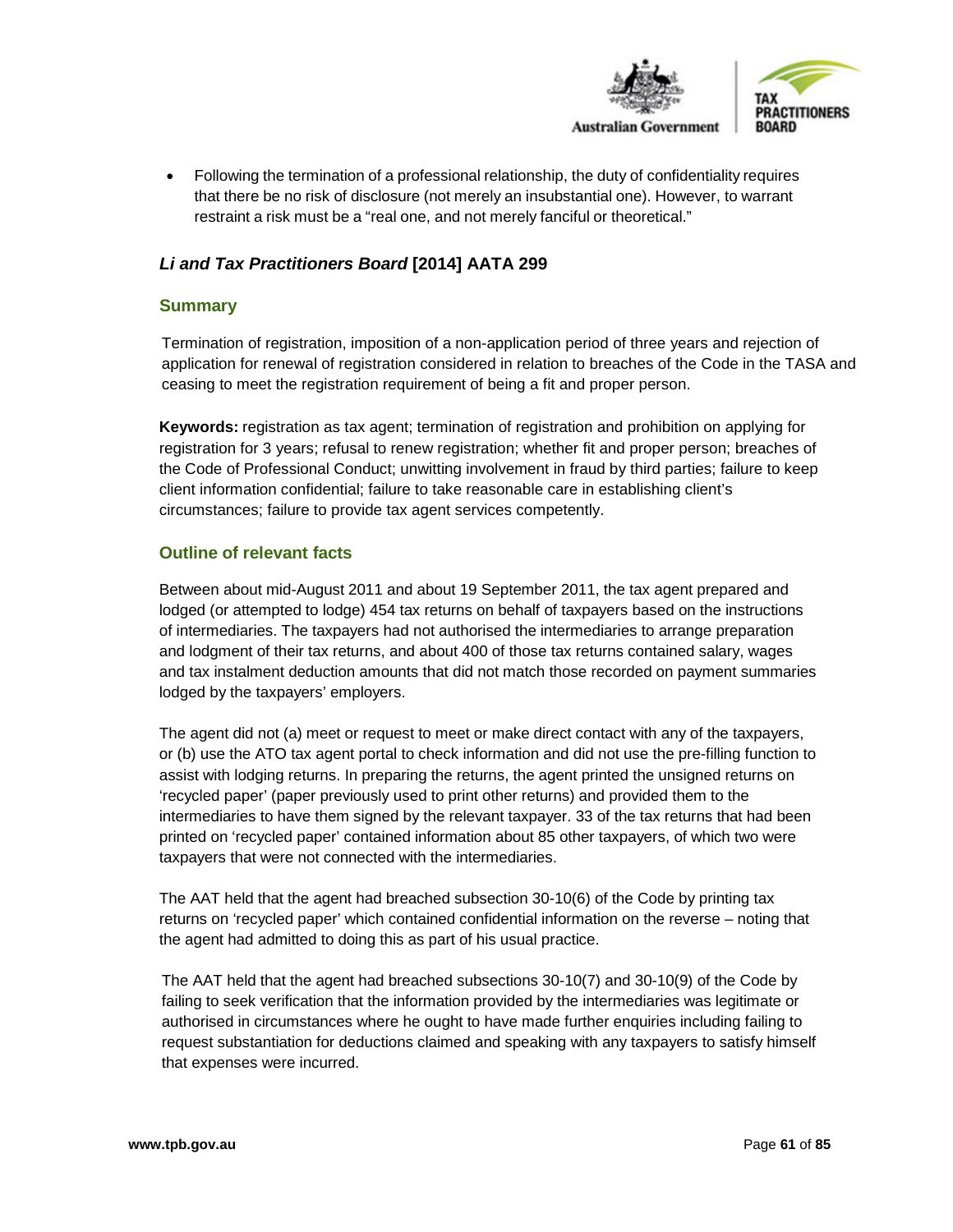

In affirming the TPB's decision to terminate the agent's registration and impose a nonapplication period of three years, the AAT noted that there had been numerous serious breaches of the Code and there had been loss and inconvenience to taxpayers. There had been evidence of incompetence and negligent, if not willful, breach. Whilst the agent had expressed remorse, he had sought to minimise his role and the extent of his responsibility. Finally, whilst it was noted that the agent would suffer hardship from being unable to practice, there was no evidence to suggest that the agent could not find alternative employment until the period of disqualification ended. For the AAT, the public interest favoured termination and a sufficiently lengthy disqualification to ensure that the agent properly reflected on his conduct, the public was protected from harm and other tax agents were deterred from engaging in similar conduct.

## **Relevant principle/s established or confirmed by the case**

The AAT considered that the following factors identified by Santow J in *ASIC v Adler[163](#page-61-0)* were relevant to determining the appropriateness of a termination and the imposition of a nonapplication period:

- "*(i) Banning orders are designed to protect the public from harm;*
- *(ii) The banning order is protective against present and future breach;*
- *(iii) A banning order has a motive of personal deterrence, though it is not punitive;*
- *(iv) The objects of general deterrence are also sought to be achieved;*
- *(v) In assessing the fitness of a person to be permitted to provide tax agent services, they have an understanding of their role and obligations;*
- *(vi) In assessing an appropriate length of prohibition, consideration has been given to the degree of seriousness of the contraventions, the propensity that the defendant may engage in similar conduct in the future and the likely harm that may be caused to the public;*
- *(vii) Longer periods of disqualification are reserved for cases where contraventions have been of a serious nature such as those involving dishonesty;*
- *(viii) It is necessary to balance the personal hardship to the defendant against the public interest and the need for protection of the public from any repeat of the conduct;*
- *(ix) A mitigating factor in considering a period of disqualification is the likelihood of the defendant reforming;*
- *(x) It is necessary to assess matters such as the character of the person, the nature of the breaches, risks to others from the continued registration of the person;*
- (xi) *Factors which lead to the imposition of the longest periods of disqualification include large financial losses, high propensity for the person to engage in similar conduct and lack of contrition or remorse.*"

<span id="page-61-0"></span> <sup>163</sup> (2002) 42 ACSR 80; [2002] NSWSC 483 at [55]-[56].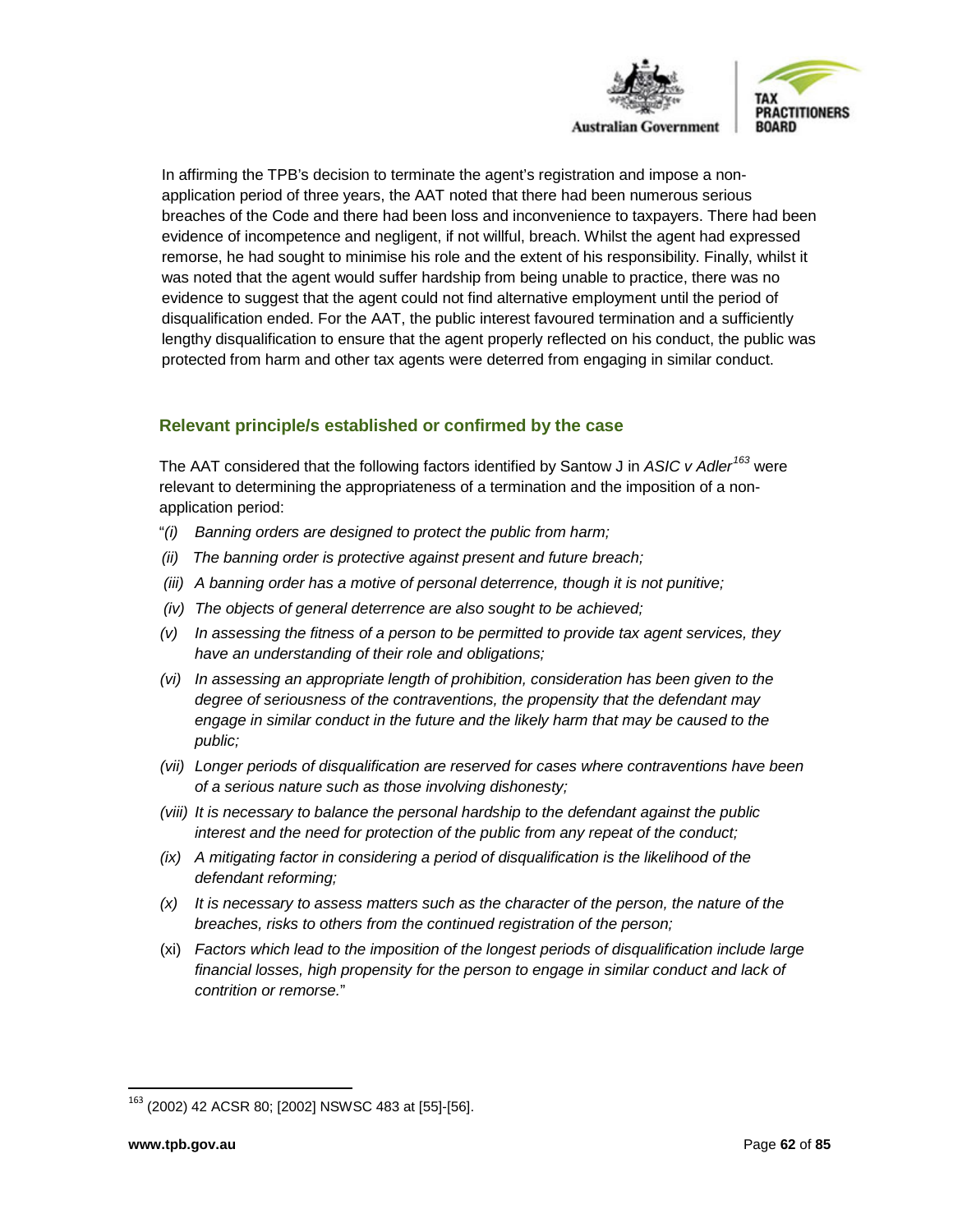

# **7. You must ensure that a tax agent service provided on your behalf is provided competently**

# *Su and Tax Agents' Board of South Australia [1982] AATA 127*

#### **Summary**

Fitness and propriety of registered tax agent considered in relation to:

- convictions and fines relating to considerable delays and failure to lodge personal income tax returns
- failure to remit group tax instalments in his capacity as an employer
- failure to furnish return of company of which he was director
- failure to disclose convictions in annual notices to the board.

**Keywords:** fit and proper; cancellation of registration; convictions; personal income tax affairs; relationship with the Board and Commissioner.

#### **Outline of relevant facts**

Refer to the facts outlined above under the case summaries for Principle 2 of the Code.

- While particular acts or omissions by a tax agent may not be enough, viewed separately, to warrant removal from the register, it is possible for multiple less serious matters, if sufficient in number, to provide a basis for a board to determine that a tax agent was not fit and proper.
- In addition, the failure of a tax agent to comply with their own taxation obligations is relevant to fitness and propriety as it may result in adverse treatment of the clients of that agent and the Commissioner will have reduced confidence in the competence with which those returns were prepared.
- Certain offences are so inconsistent with performing the role of a tax agent that conviction for these offences will render a person not fit and proper to be a registered tax agent. The AAT highlighted offences involving tax evasion to be an example of such an offence.
- In relation to the failure to accurately complete the annual returns to the Board, someone incapable of accurately completing a simple yet important notice "is not a person of sufficient competence and integrity to hold the privilege of acting for clients in the preparation and lodgment of their income tax returns."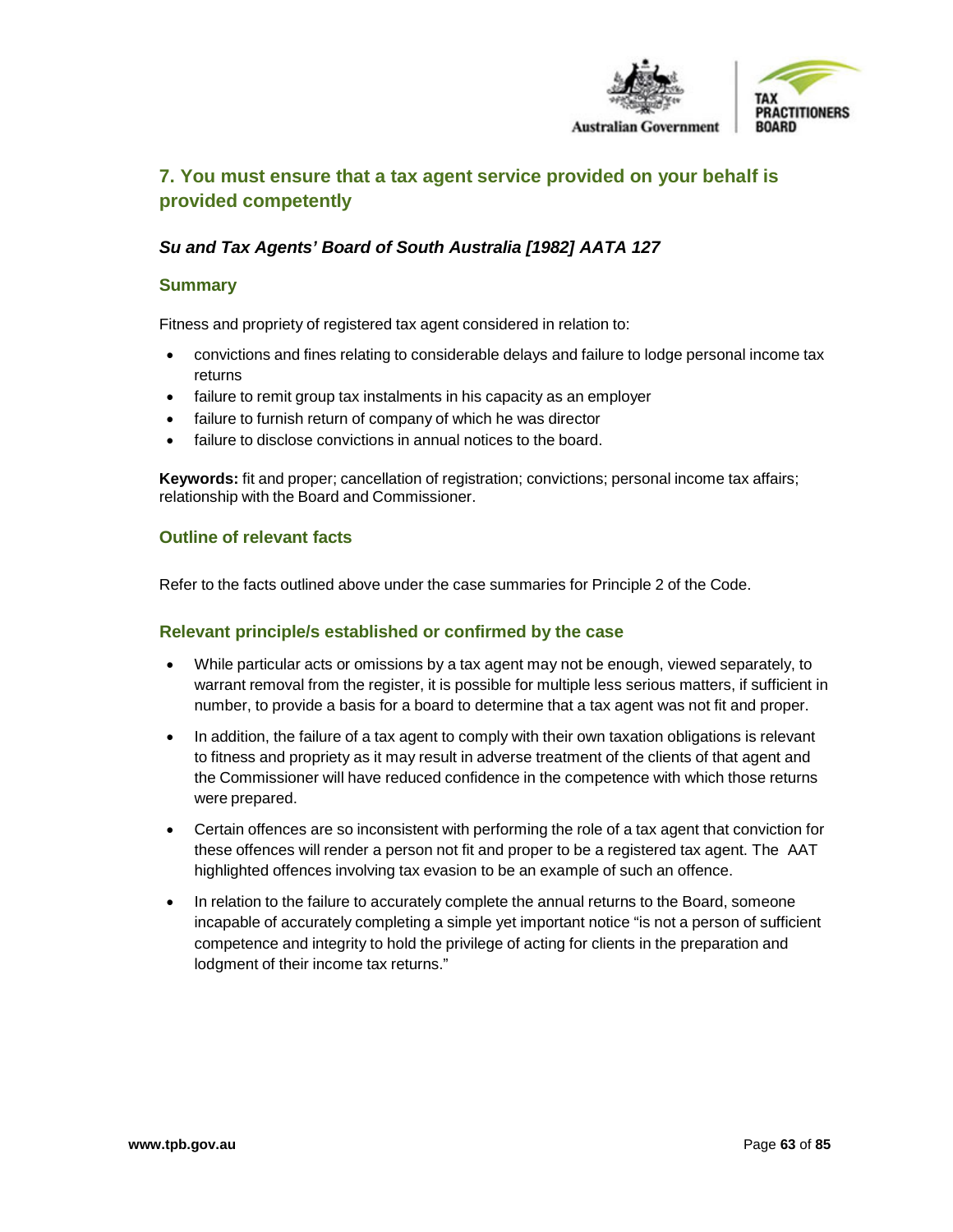

# *Li and Tax Practitioners Board* **[2014] AATA 299**

#### **Summary**

Termination of registration, imposition of a non-application period of three years and rejection of application for renewal of registration considered in relation to breaches of the Code in the TASA and ceasing to meet the registration requirement of being a fit and proper person.

**Keywords:** registration as tax agent; termination of registration and prohibition on applying for registration for 3 years; refusal to renew registration; whether fit and proper person; breaches of the Code of Professional Conduct; unwitting involvement in fraud by third parties; failure to keep client information confidential; failure to take reasonable care in establishing client's circumstances; failure to provide tax agent services competently.

#### **Outline of relevant facts**

Refer to the facts outlined above under the case summaries for Principle 6 of the Code.

#### **Relevant principle/s established or confirmed by the case**

The AAT considered that the following factors identified by Santow J in *ASIC v Adler[164](#page-63-0)* were relevant to determining the appropriateness of a termination and the imposition of a nonapplication period:

- "*(i) Banning orders are designed to protect the public from harm;*
- *(ii) The banning order is protective against present and future breach;*
- *(iii) A banning order has a motive of personal deterrence, though it is not punitive;*
- *(iv) The objects of general deterrence are also sought to be achieved;*
- *(v) In assessing the fitness of a person to be permitted to provide tax agent services, they have an understanding of their role and obligations;*
- *(vi) In assessing an appropriate length of prohibition, consideration has been given to the degree of seriousness of the contraventions, the propensity that the defendant may engage in similar conduct in the future and the likely harm that may be caused to the public;*
- *(vii) Longer periods of disqualification are reserved for cases where contraventions have been of a serious nature such as those involving dishonesty;*
- *(viii) It is necessary to balance the personal hardship to the defendant against the public interest and the need for protection of the public from any repeat of the conduct;*
- *(ix) A mitigating factor in considering a period of disqualification is the likelihood of the defendant reforming;*
- *(x) It is necessary to assess matters such as the character of the person, the nature of the breaches, risks to others from the continued registration of the person;*
- (xi) *Factors which lead to the imposition of the longest periods of disqualification include large financial losses, high propensity for the person to engage in similar conduct and lack of contrition or remorse.*"

<span id="page-63-0"></span> <sup>164</sup> (2002) 42 ACSR 80; [2002] NSWSC 483 at [55]-[56]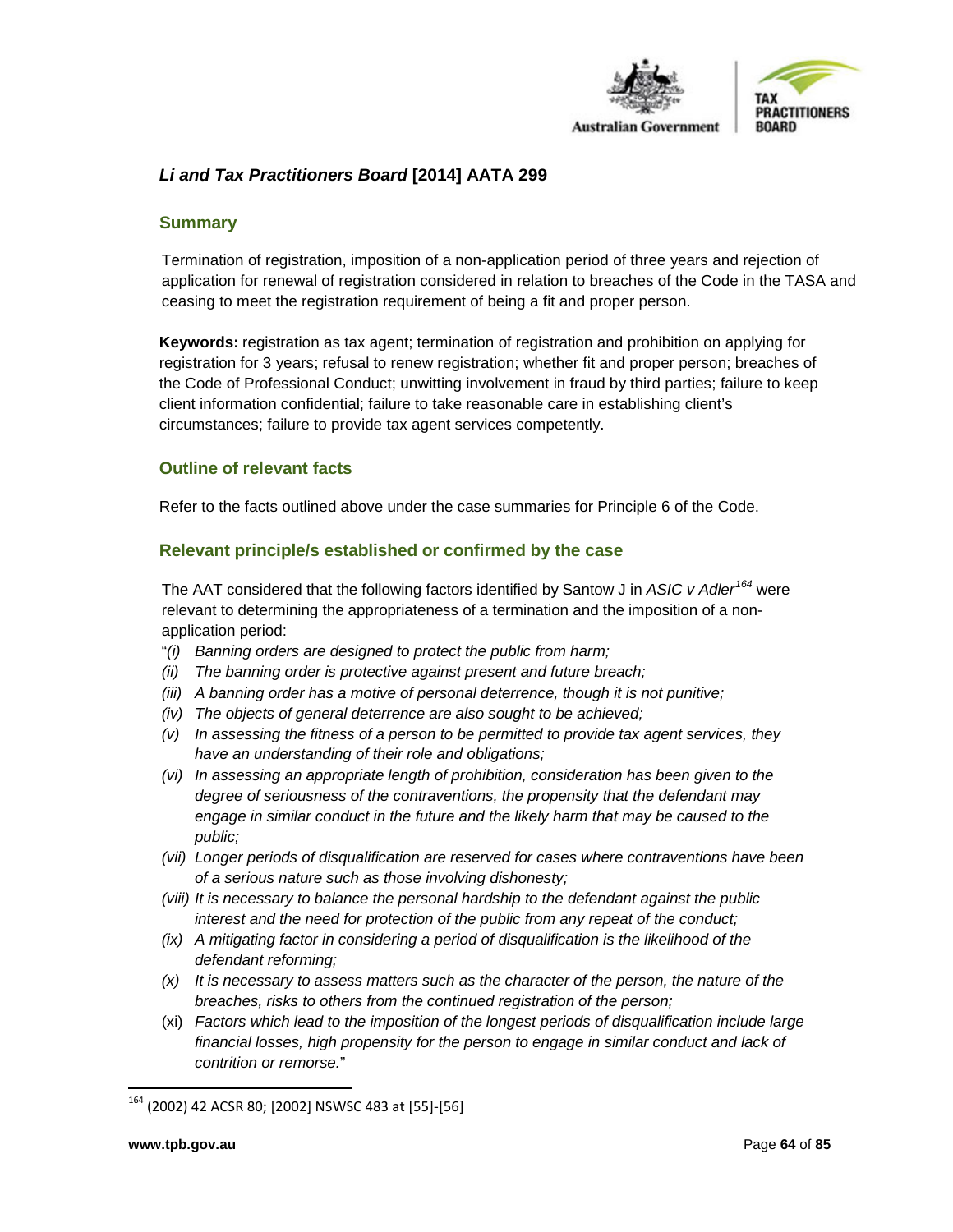

# *Su and Tax Practitioners Board* **[2014] AATA 644**

#### **Summary**

Imposition of a non-application period of three years considered in relation to termination of registration for breaches of the Code in the TASA and ceasing to meet the registration requirement of being a fit and proper person.

**Keywords:** registration as tax agent; termination of registration; rejection of application for renewal of registration; prohibition on applying for registration for three years; whether length of non-application period excessive; whether fit and proper person; breaches of the Code of Professional Conduct; unsatisfactory understanding of role as tax agent; shortcomings in integrity; concerns over competence as a tax agent; lack of insight into the seriousness of shortcomings.

#### **Outline of relevant facts**

Refer to the facts outlined above under the case summaries for Principle 1 of the Code.

#### **Relevant principle/s established or confirmed by the case**

The AAT considered that there was "*no room in the system for tax agents who do not understand*" that "*[t]he self assessment tax system requires accurate information to be provided to the ATO. It requires tax agents to do all they can to ensure that the information their clients provide is accurate. From time to time they need to ask their clients hard questions. They need to scrutinise the answers and form a professional judgment as to whether what they are being told is reliable.*"

The AAT stated that "*[t]he primary purpose of not permitting a person to apply for registration*  for a period of time is to protect the public and the integrity of the tax system. Whilst [the agent] *may see the period of three years as further punishment for his actions, that is not its purpose. It is to protect the public, and the taxation system, from further harm. [The agent] needs time to*  develop an improved level of integrity and competence, without which he will find it difficult to *satisfy the Board that he should once again be registered as a tax agent.*"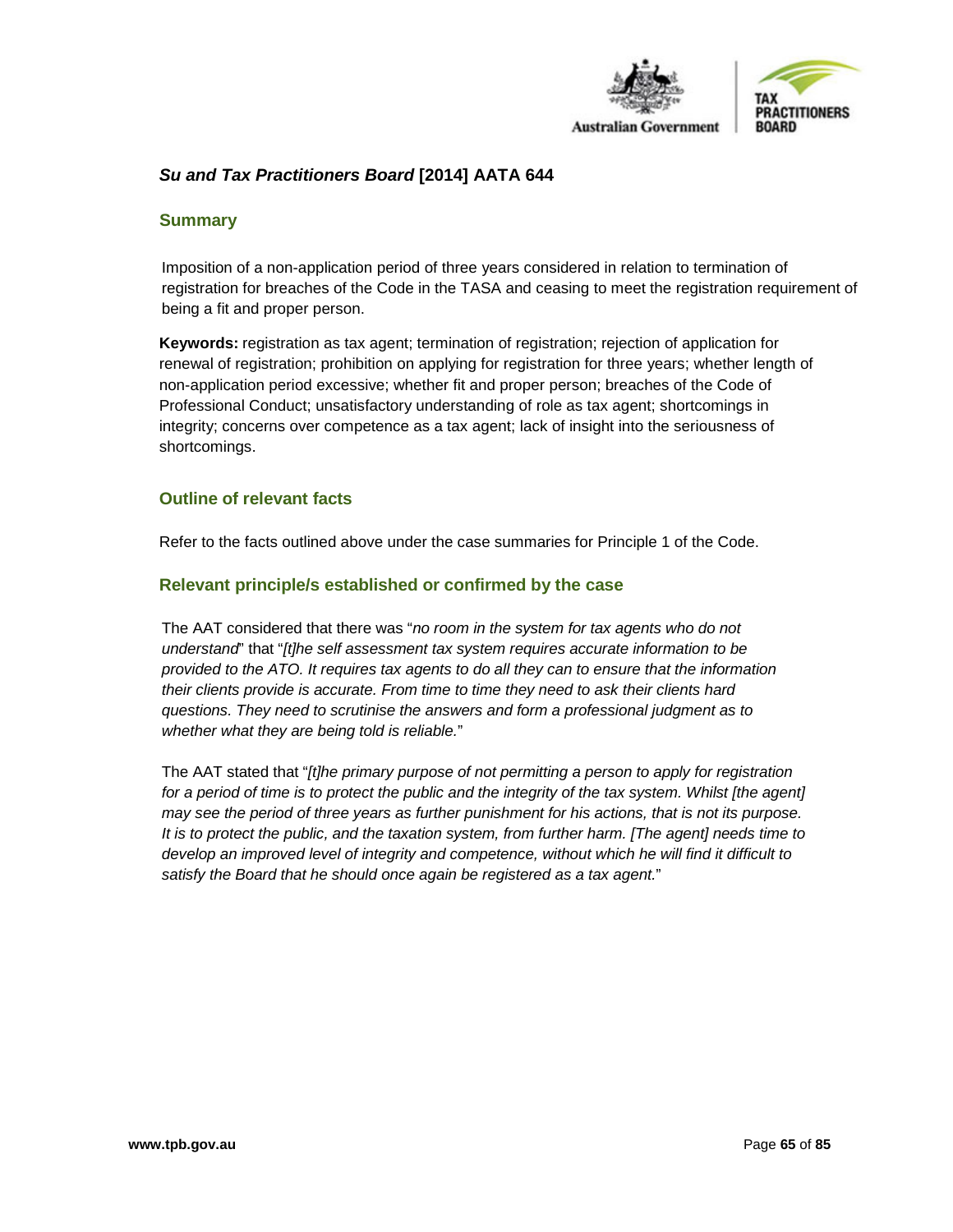

# *Burnett and Tax Practitioners Board* **[2014] AATA 687**

#### **Summary**

Fitness and propriety of a registered tax agent considered in relation to:

- whether the agent was of good fame, integrity and character
- findings that the agent breached the Code in the TASA for:
	- o accessing a taxpayer's records on the ATO Tax Agent Portal without authority
	- o preparing and lodging tax returns on behalf of clients containing inaccurate and unsupported claims, without making sufficient enquiries with the clients to ascertain their affairs or to confirm the correct application of taxation laws to ensure that these returns were prepared and lodged competently.
- lack of contrition and understanding and appreciation of the taxation laws and seriousness of the agent's conduct.

**Keywords:** fit and proper; good fame, integrity and character; application for renewal of registration; honesty and integrity; competence; reasonable care to ascertain a client's state of affairs; reasonable care to ensure that taxation laws are applied correctly; relationship with the Board, the Commissioner and the AAT; contrition; knowledge of the taxation laws; appreciation of responsibilities and obligations of a registered tax practitioner; excessive and unsupported claims in clients' tax returns.

#### **Outline of relevant facts**

Refer to the facts outlined above under the case summaries for Principle 1 of the Code.

- A registered tax practitioner's diligence in providing tax agent services, current knowledge of the relevant legal frameworks (including income tax laws) and competence and professionalism in dealing with both clients and the ATO are relevant to assessing whether the registered tax practitioner possesses the integrity and competence required of a registered tax practitioner, such that others may entrust their taxation affairs to their care.
- These qualities are also relevant to whether the registered tax practitioner is a fit and proper person to be registered under the TASA. This is particularly so in a self-assessment tax regime, in which inaccuracies in returns generally only come to light during random audits and penalties for inaccurate claims and late lodgments can be imposed on taxpayer clients, who rely on the registered tax practitioner to properly advise, guide and lodge accurate and timely returns and other tax documents with the Commissioner on their behalf.
- To ensure that a tax agent service is provided competently, a registered tax practitioner is expected to keep up to date with developments in taxation laws to maintain a proper knowledge of these laws. This may involve research and other enquiries to confirm the application of any relevant ATO policies and guidelines to the circumstances of the client. A registered tax practitioner is also expected to ask sufficient and pertinent questions of their client to enable them to be reasonably satisfied of the accuracy of claims they prepare and lodge on the client's behalf. This may include sighting specific and necessary evidence to substantiate the claims.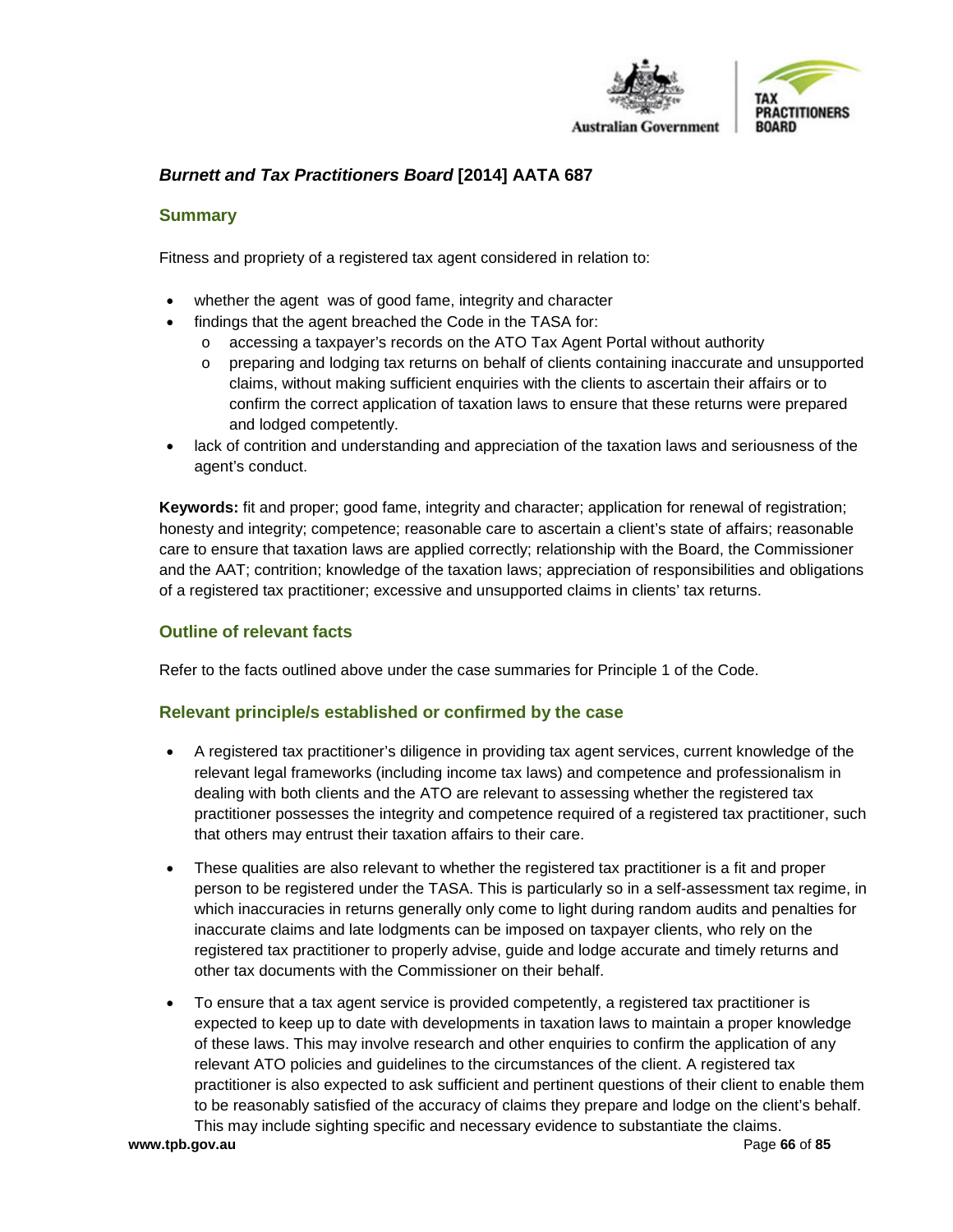

# *Grosfeld and Tax Practitioners Board* **[2014] AATA 100**

#### **Summary**

Fitness and propriety of a registered tax agent considered in relation to:

- failing to lodge personal income tax returns and BAS
- failing to provide clients with a means of contact
- failing to ensure that tax agent services were provided competently
- failing to maintain PI insurance as required by the TPB
- failing to respond to requests from the TPB.

**Keywords:** fit and proper; application for renewal of registration; compliance with taxation laws in the conduct of personal affairs; competence; relationship with the Board and the Commissioner; appreciation of responsibilities and obligations of a registered tax practitioner; requirement to maintain PI insurance.

#### **Outline of relevant facts**

Refer to the facts outlined above under the case summaries for Principle 2 of the Code.

- Evidence of the following matters relating to a registered tax practitioner's dealings with a client, among other things, are relevant to determining whether the registered tax practitioner has failed to ensure that a tax agent service they provided, or that was provided on their behalf, was provided competently:
	- $\circ$  not providing a client with a means of contact, or remaining inaccessible to a client for an unreasonable period of time
	- o causing an inappropriate delay in the preparation and lodgment of a tax return or other taxation document on behalf of a client
	- $\circ$  not providing a tax agent service that is requested by a client, despite accepting payment of a fee of this service from the client
	- o not returning source documentation to a client, despite a reasonable request to do so (for example, when the client engages another registered tax practitioner who requires the information to provide tax agent services to the client)
- not forwarding relevant ATO correspondence relating to a client's taxation obligations, liabilities and entitlements, as necessary, to the client.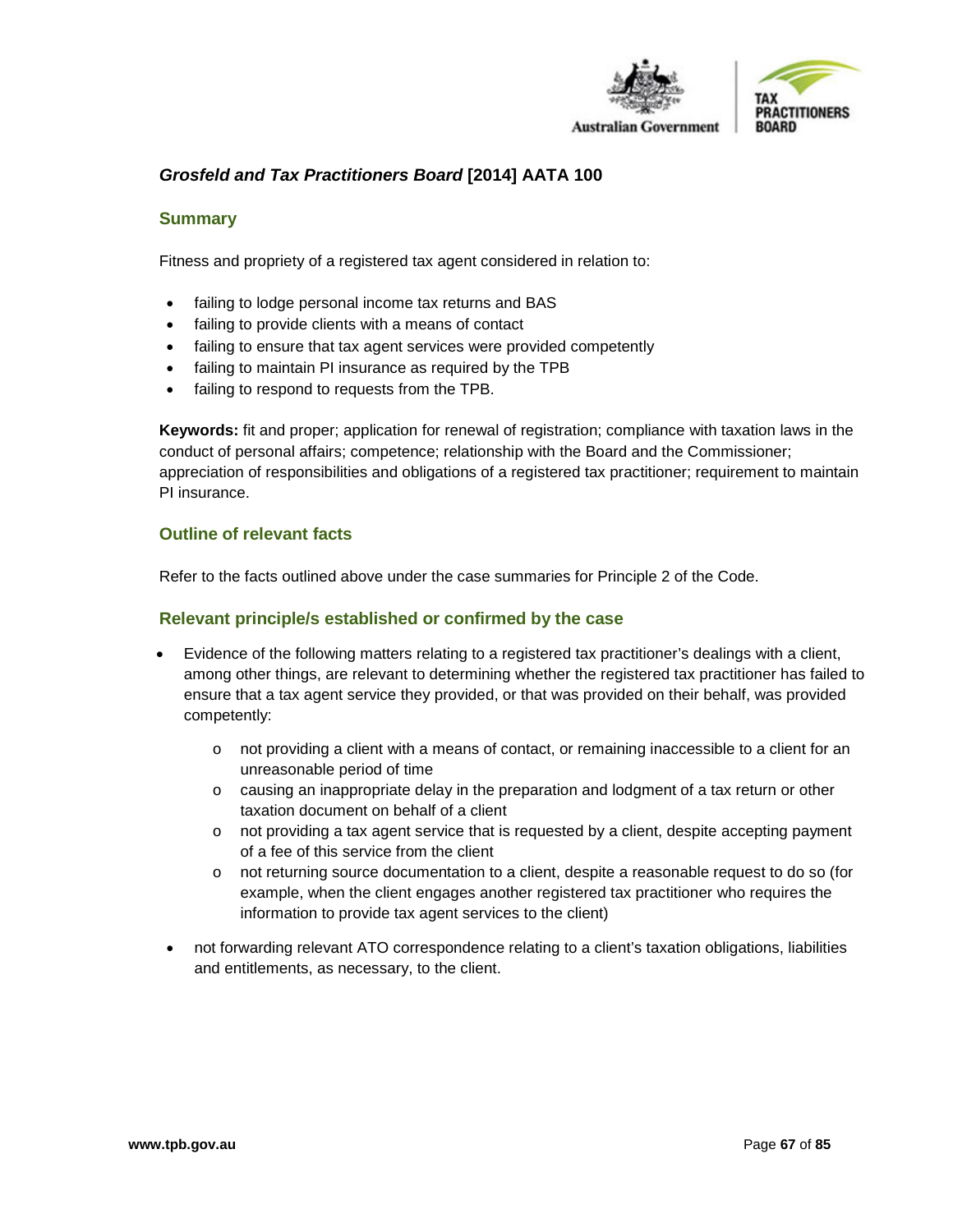

# **8.You must maintain knowledge and skills relevant to the tax agent services you provide**

# *Leo Comino and Tax Agents Board of New South Wales 2009 AATA 766*

#### **Summary**

Fitness and propriety of applicant for tax agent re-registration considered in relation to:

- failure to lodge quarterly BAS
- prior convictions for failure to lodge income tax returns
- failure to lodge personal tax returns.

**Keywords:** fit and proper; personal income tax affairs; whether special circumstances exist; meaning of 'special circumstances'; diligence and professionalism.

#### **Outline of relevant facts**

This was a review by the AAT of a decision by the Tax Agents' Board of NSW to refuse an agent's application for re-registration on the ground that the agent was not fit and proper person to prepare income tax returns. The AAT affirmed the board's decision to refuse the application.

Among the other facts in this case, the applicant had five previous convictions for failure to lodge quarterly BAS's in 2006 and 2007. The applicant also had two prior convictions for failing to lodge income tax returns and was late in lodging his personal income tax returns in four different tax years.

- It is essential that a tax agent keeps up to date with the changes in the income tax laws.
- Maintaining this knowledge requires a level of diligence and professionalism.
- Given the importance of a tax agent maintaining knowledge and skills in the areas within which they provide tax agent services, an admission by an agent that they are unable to keep abreast of these changes reflects adversely on the agent's fitness to provide those services competently.
- At [34] the AAT said:
	- "Mr Comino acknowledged that he had experienced problems with the introduction of the GST and that this had been a factor in the late lodgment of business activity statements. Given the importance of tax agents keeping up to date with the relevant law in order to fulfil their responsibilities in properly advising clients, Mr Comino's acknowledgement, while a frank admission, does not give the AAT confidence in his ability to keep abreast of changes in the law, especially since the problems with business activity statements occurred in 2006/7, and the introduction of GST took place in 2000."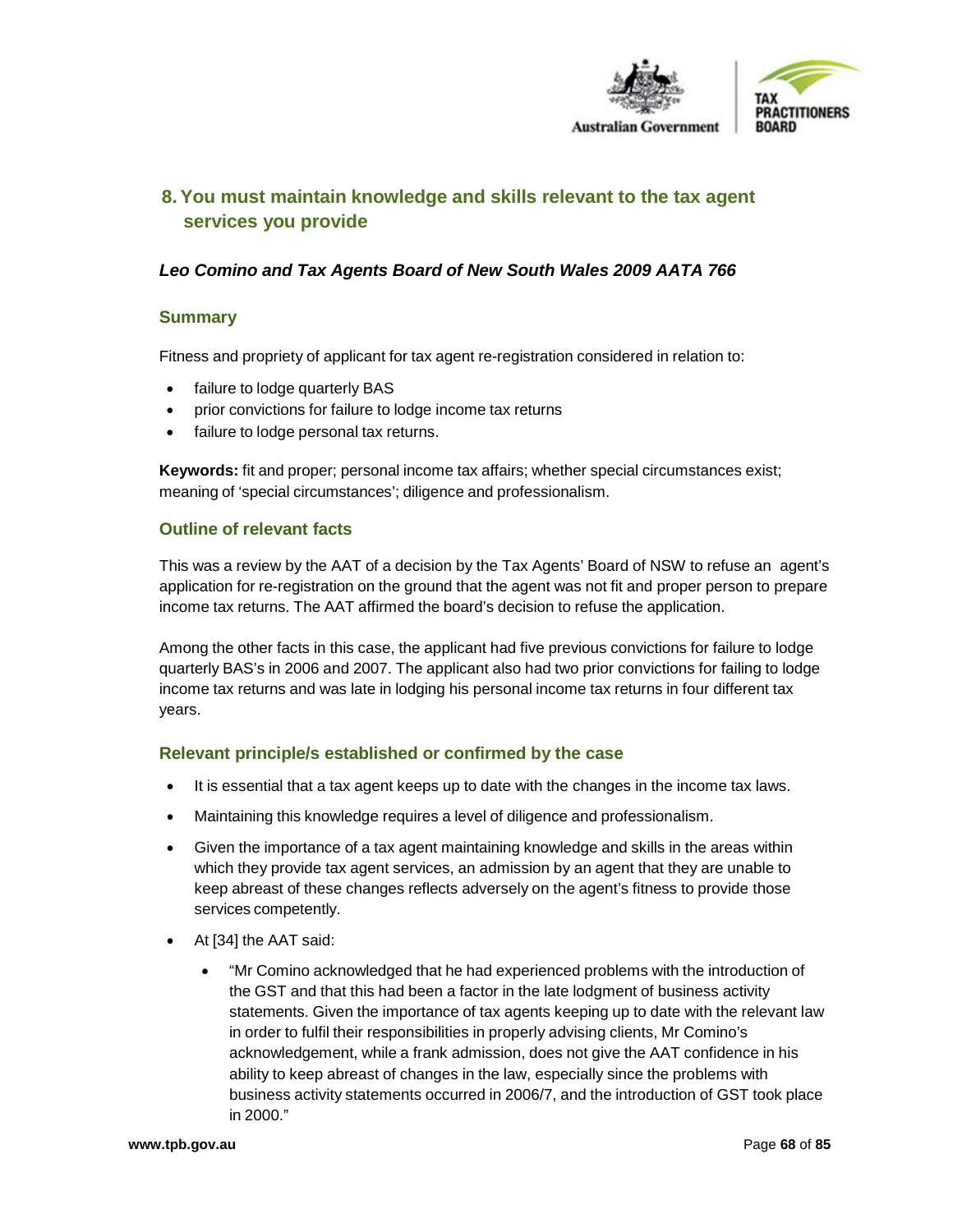

# **9.You must take reasonable care in ascertaining a client's state of affairs, to the extent that ascertaining the state of those affairs is relevant to a statement you are making or a thing that you are doing on behalf of the client**

# *Hawkins v Clayton [1988] HCA 15; (1988) 164 CLR 539*

#### **Summary**

The High Court considered whether the legal firm had breached its duty of care to the executor of a testatrix estate for their failure to take positive steps to inform the executor of the contents of the will, a document which only the solicitor was aware of.

**Keywords:** solicitor; duty of care; standard of care; reasonable care; damages.

## **Outline of relevant facts**

This case involved an appeal from a decision of the New South Wales Court of Appeal to dismiss an action for breach of an alleged contract and a duty of care owed by a firm of solicitors (respondent) to the appellant as executor of a testatrix's estate. The action arose following a failure by the respondent to take positive steps to locate and disclose to the executor the existence of the will of the testatrix during a period of more than six years after her death. The failure resulted in such losses as the deterioration of the house property (being the principal asset in the estate) and the loss of rent and income that might have otherwise been derived from the house.

The High Court allowed the appeal on the basis that the respondent had, as a matter of fact, breached its duty of care to the appellant in failing to take such positive steps to avoid the damage.

In arriving at its decision, the Court placed particular emphasis on the responsibility undertaken by the respondent for the custodianship of the testatrix's will after her death and the foreseeability of a risk of damage if the respondent simply retained the will.

- The general standard of care owed by a professional to a client is that of "due care, skill and diligence." This does not require an extraordinary degree of skill and competence, but rather, that the professional exercise the competence and skill that is "usual" among qualified and careful persons in the practice of the profession.
- Reasonable care means what is reasonable in the circumstances. This will depend on a range of factors including the scope of the services provided and the client's level of professional knowledge and experience.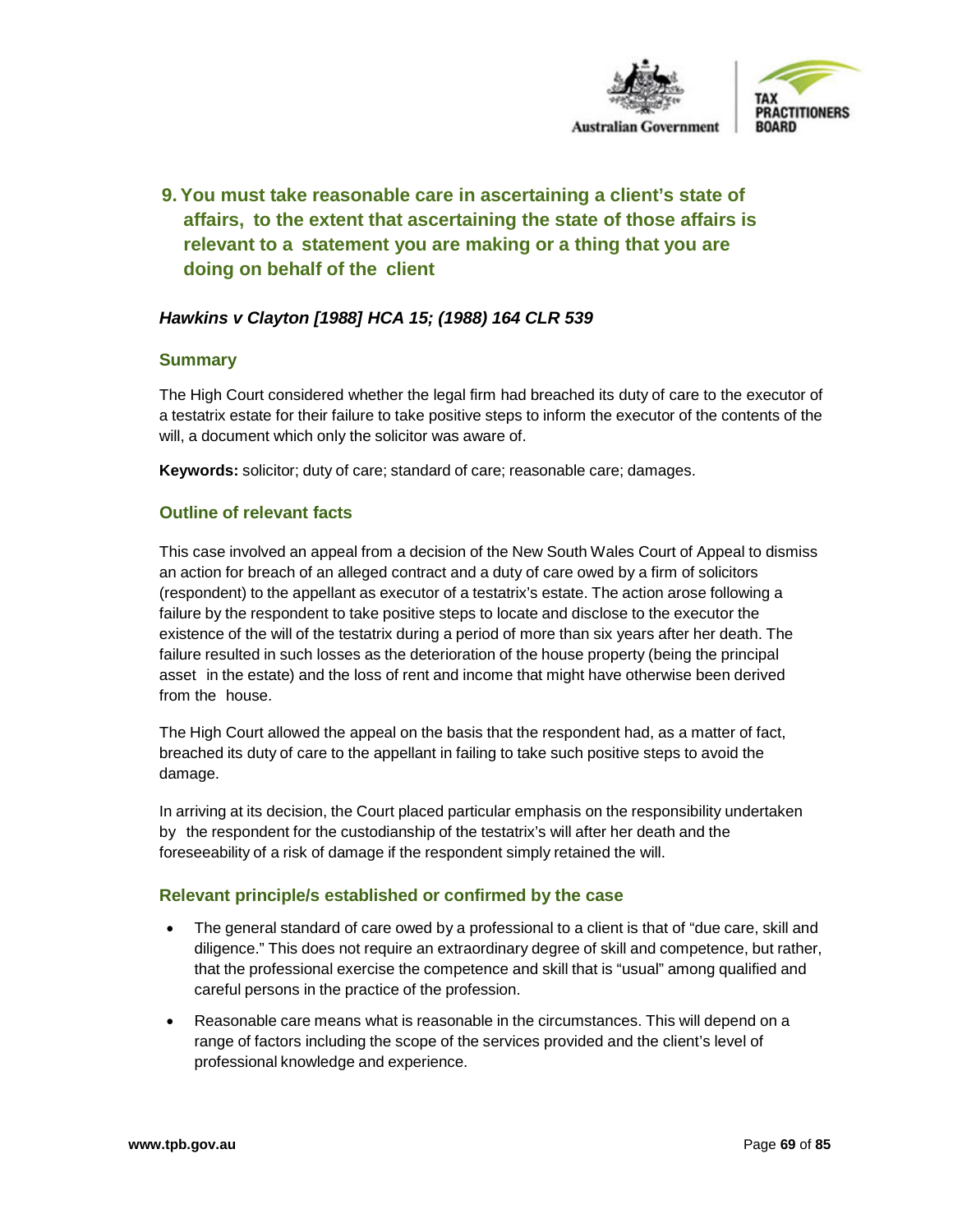

# *Martinazzo and Commissioner of Taxation [2009] AATA 61*

#### **Summary**

In relation to an administrative penalty imposed by the Commissioner of Taxation, the AAT considered whether the tax agent's client's false and misleading statement to the Commissioner was caused by a failure to take reasonable care on the part of the agent.

**Keywords:** tax agent; penalty; standard of care; failure to take reasonable care; knowledge, education, experience and skill of agent.

#### **Outline of relevant facts**

This case concerned the question of whether amounts purportedly paid to the applicant as "advances in the nature of loans" were in fact income and should have been reported as such in his tax return. The ATO had imposed an administrative penalty under the *Tax Administration Act 1953* for making a false and misleading statement to the Commissioner. The amount of that penalty was determined by whether the shortfall in tax was caused by a failure to take "reasonable care to comply with a taxation law" on the part of the taxpayer or the registered tax agent.

The matter went on appeal to the AAT. In this case the AAT found that the agent should clearly have included the amounts in assessable income.

On this and other grounds the decision to impose the penalty was therefore affirmed.

- To take reasonable care, in the context of making a statement to the Commissioner, means giving appropriate serious attention to complying with the obligations imposed under a taxation law. It requires an entity to take the same care in fulfilling their tax obligations that could be expected of a reasonable ordinary person in their shoes.
- The standard of care is measured objectively (the actual intentions of the entity are not relevant) but takes into account subjective factors such as the entity's knowledge, education, experience and skill.
- A professional person with specialist tax knowledge will be subject to a higher standard of care that reflects the level of knowledge and experience a reasonable person in their circumstances will possess.
- The appropriate benchmark is the level of care that would be expected of an ordinary and competent practitioner practising in that field and having the same level of expertise.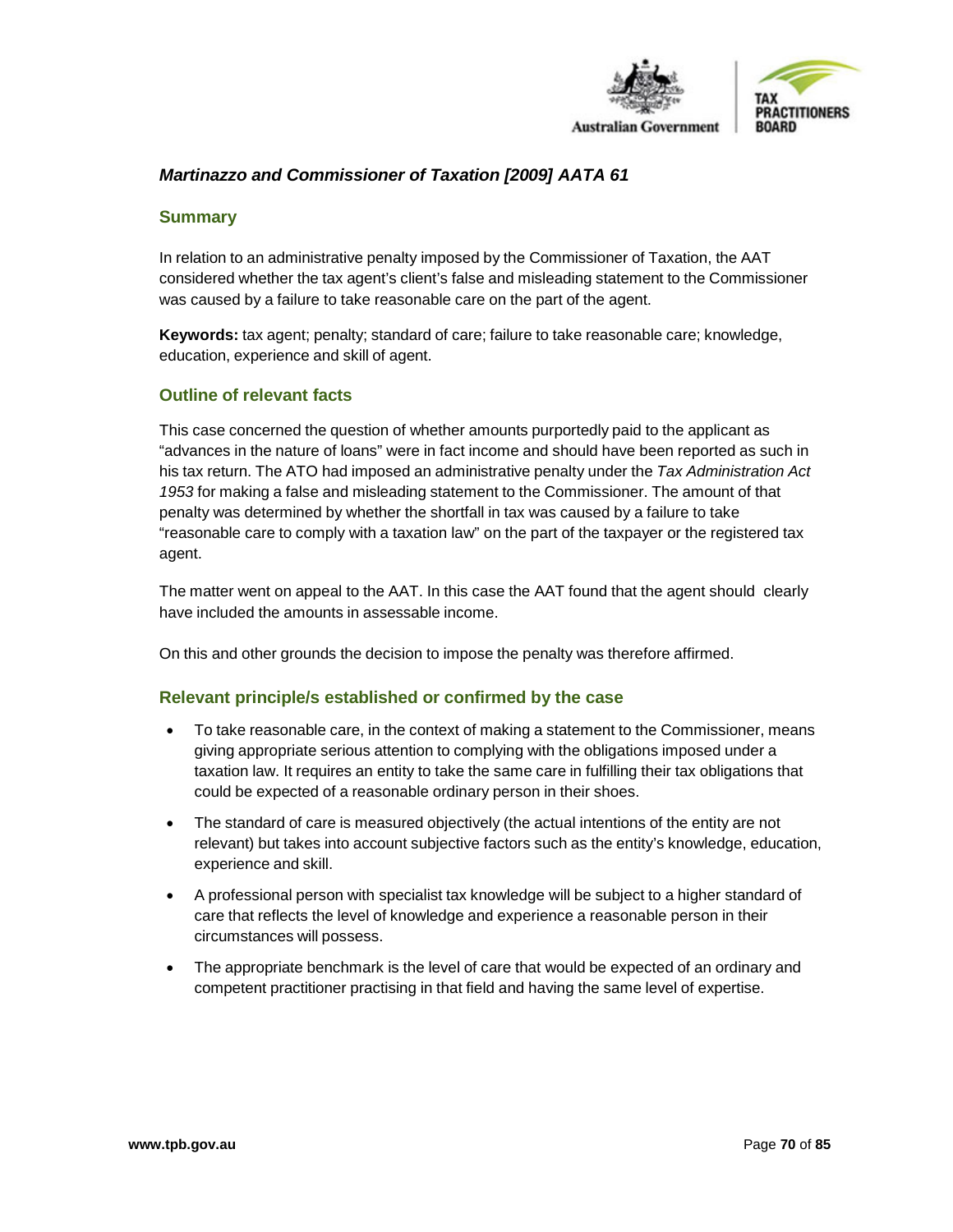

## *Reeders v Federal Commissioner of Taxation 2001 ATC 2334*

#### **Summary**

In relation to a disallowed claimed deduction and penalty imposed by the Commissioner of Taxation, the AAT considered whether the taxpayer entity and tax agent had demonstrated reasonable care in relation to the claim.

**Keywords:** Claimed deduction; penalty; reasonable care; knowledge, education, experience and skill of agent.

#### **Outline of relevant facts**

In this case the Commissioner had disallowed a claimed deduction for self-education expenses, being the cost of obtaining a pilot's license. The Commissioner also imposed a penalty under s226G of the ITAA 1936 which allowed a penalty to be imposed where the tax shortfall had been caused by the failure of the taxpayer or of a registered tax agent to take reasonable care to comply with the Act or the regulations and the taxpayer was therefore liable to pay the penalty. In this case the taxpayer objected to the penalty and the case came before the AAT sitting as the Small Taxation Claims Tribunal.

The taxpayer had consulted an accountant before lodging the claim for the deduction and the tax agent had made some inquiries before advising that the deduction was allowable. One of the questions before the AAT was whether there was any indication of a want of care by the tax agent.

#### **Relevant principle/s established or confirmed by the case**

- More might be expected of a tax agent than a taxpayer completing his or her own return.
- The tax agent must act reasonably having regard to the agent's knowledge, education, experience and skill.
- Making reasonable inquiries of a client to determine the nature of certain claims for deductions made by the client and the basis on which those claims were being made would be considered taking reasonable steps to ascertain a client's state of affairs.

#### *Li and Tax Practitioners Board* **[2014] AATA 299**

#### **Summary**

Termination of registration, imposition of a non-application period of three years and rejection of application for renewal of registration considered in relation to breaches of the Code in the TASA and ceasing to meet the registration requirement of being a fit and proper person.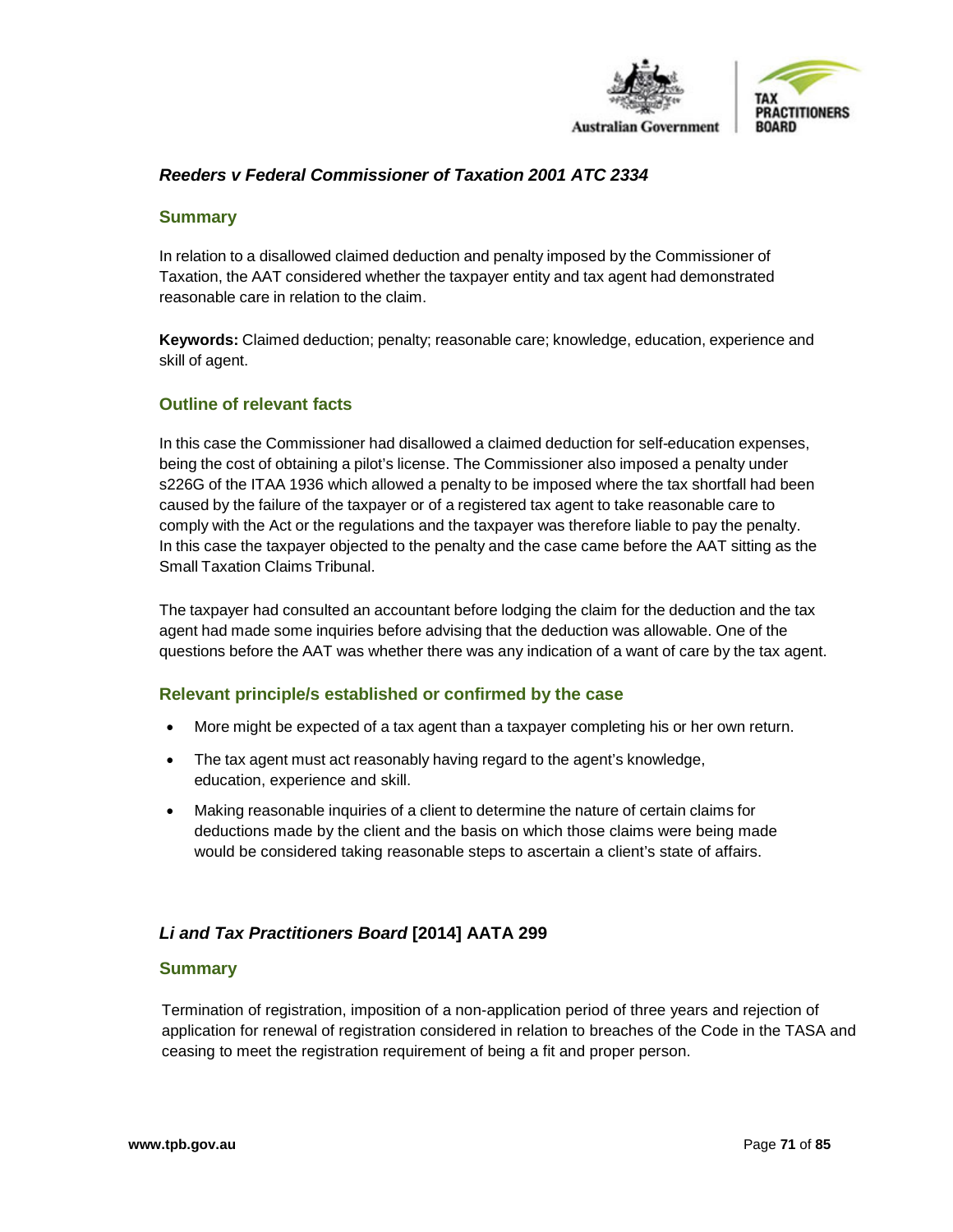

**Keywords:** registration as tax agent; termination of registration and prohibition on applying for registration for 3 years; refusal to renew registration; whether fit and proper person; breaches of the Code of Professional Conduct; unwitting involvement in fraud by third parties; failure to keep client information confidential; failure to take reasonable care in establishing client's circumstances; failure to provide tax agent services competently.

# **Outline of relevant facts**

Refer to the facts outlined above under the case summaries for Principle 6 of the Code.

# **Relevant principle/s established or confirmed by the case**

The AAT considered that the following factors identified by Santow J in *ASIC v Adler[165](#page-71-0)* were relevant to determining the appropriateness of a termination and the imposition of a nonapplication period:

- "*(i) Banning orders are designed to protect the public from harm;*
- *(ii) The banning order is protective against present and future breach;*
- *(iii) A banning order has a motive of personal deterrence, though it is not punitive;*
- *(iv) The objects of general deterrence are also sought to be achieved;*
- *(v) In assessing the fitness of a person to be permitted to provide tax agent services, they have an understanding of their role and obligations;*
- *(vi) In assessing an appropriate length of prohibition, consideration has been given to the degree of seriousness of the contraventions, the propensity that the defendant may engage in similar conduct in the future and the likely harm that may be caused to the public;*
- *(vii) Longer periods of disqualification are reserved for cases where contraventions have been of a serious nature such as those involving dishonesty;*
- *(viii) It is necessary to balance the personal hardship to the defendant against the public interest and the need for protection of the public from any repeat of the conduct;*
- *(ix) A mitigating factor in considering a period of disqualification is the likelihood of the defendant reforming;*
- *(x) It is necessary to assess matters such as the character of the person, the nature of the breaches, risks to others from the continued registration of the person;*
- (xi) *Factors which lead to the imposition of the longest periods of disqualification include large financial losses, high propensity for the person to engage in similar conduct and lack of contrition or remorse.*"

<span id="page-71-0"></span> <sup>165</sup> (2002) 42 ACSR 80; [2002] NSWSC 483 at [55]-[56]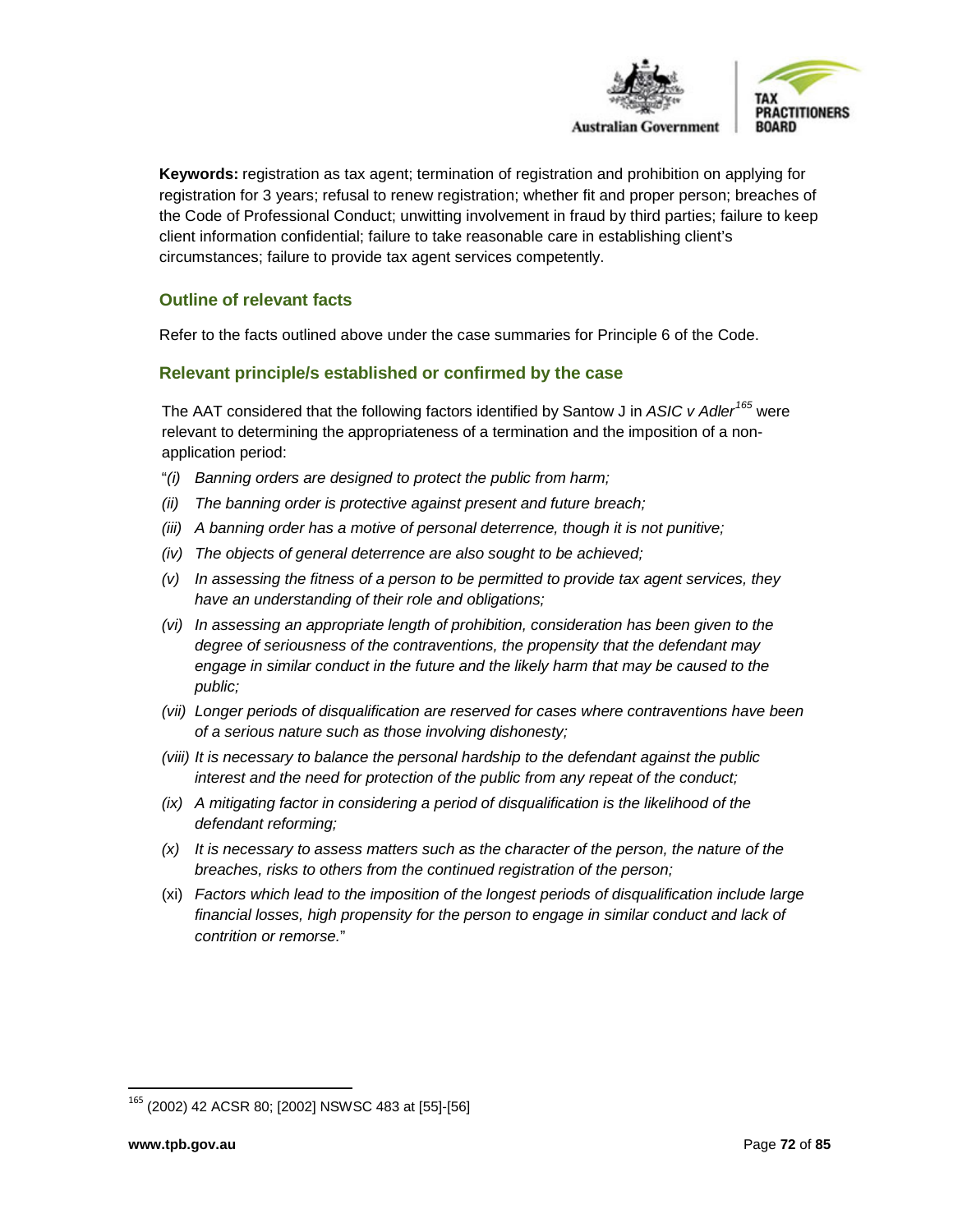

## *Su and Tax Practitioners Board* **[2014] AATA 644**

#### **Summary**

Imposition of a non-application period of three years considered in relation to termination of registration for breaches of the Code in the TASA and ceasing to meet the registration requirement of being a fit and proper person.

**Keywords:** registration as tax agent; termination of registration; rejection of application for renewal of registration; prohibition on applying for registration for three years; whether length of non-application period excessive; whether fit and proper person; breaches of the Code of Professional Conduct; unsatisfactory understanding of role as tax agent; shortcomings in integrity; concerns over competence as a tax agent; lack of insight into the seriousness of shortcomings.

#### **Outline of relevant facts**

Refer to the facts outlined above under the case summaries for Principle 1 of the Code.

## **Relevant principle/s established or confirmed by the case**

The AAT considered that there was "*no room in the system for tax agents who do not understand*" that "*[t]he self assessment tax system requires accurate information to be provided to the ATO. It requires tax agents to do all they can to ensure that the information their clients provide is accurate. From time to time they need to ask their clients hard questions. They need to scrutinise the answers and form a professional judgment as to whether what they are being told is reliable.*"

The AAT stated that "*[t]he primary purpose of not permitting a person to apply for registration*  for a period of time is to protect the public and the integrity of the tax system. Whilst [the agent] *may see the period of three years as further punishment for his actions, that is not its purpose. It is to protect the public, and the taxation system, from further harm. [The agent] needs time to*  develop an improved level of integrity and competence, without which he will find it difficult to *satisfy the Board that he should once again be registered as a tax agent.*"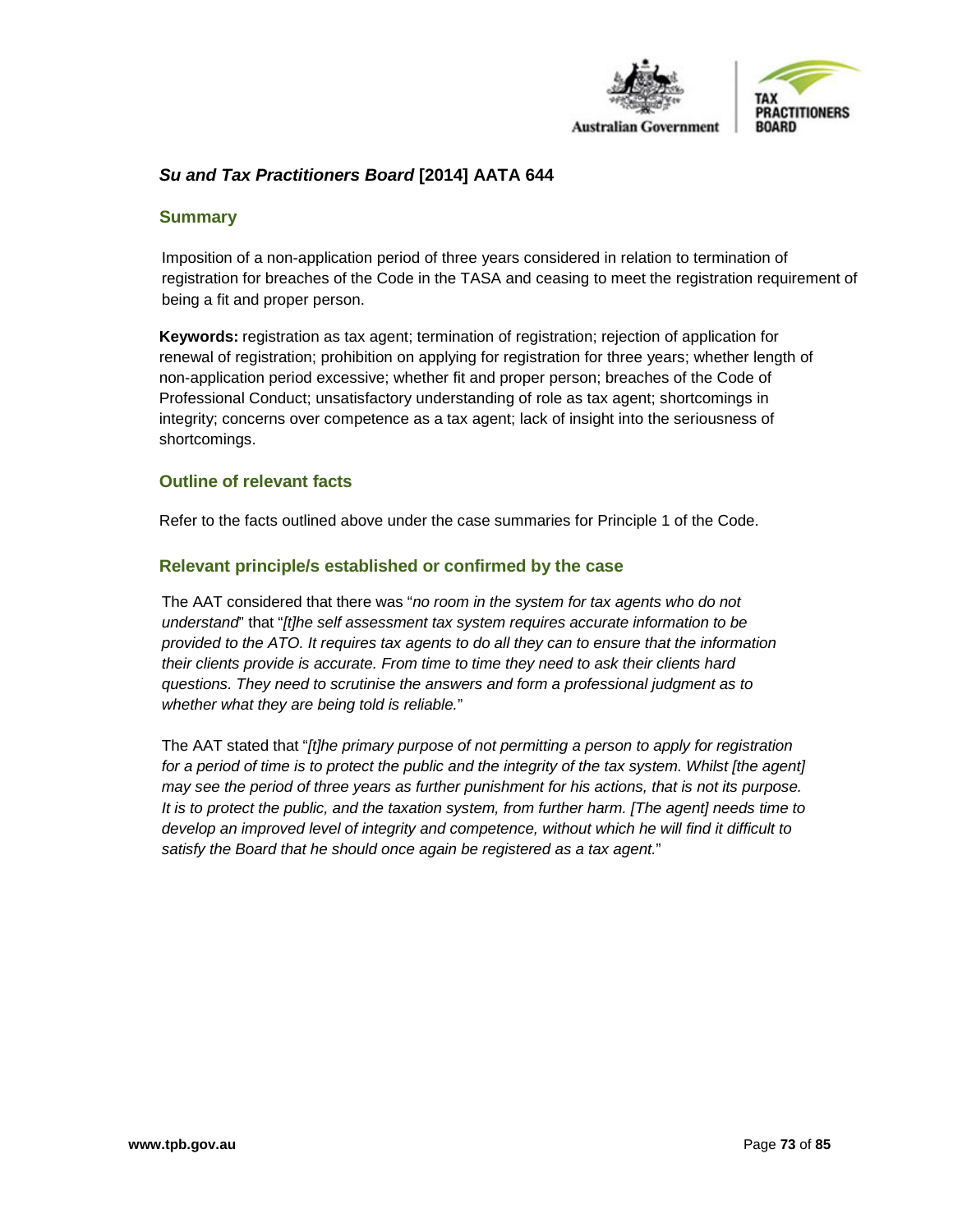

## *Burnett and Tax Practitioners Board* **[2014] AATA 687**

#### **Summary**

Fitness and propriety of a registered tax agent considered in relation to:

- whether the agent was of good fame, integrity and character
- findings that the agent breached the Code in the TASA for:
	- o accessing a taxpayer's records on the ATO Tax Agent Portal without authority
	- o preparing and lodging tax returns on behalf of clients containing inaccurate and unsupported claims, without making sufficient enquiries with the clients to ascertain their affairs or to confirm the correct application of taxation laws to ensure that these returns were prepared and lodged competently.
- lack of contrition and understanding and appreciation of the taxation laws and seriousness of the agent's conduct.

**Keywords:** fit and proper; good fame, integrity and character; application for renewal of registration; honesty and integrity; competence; reasonable care to ascertain a client's state of affairs; reasonable care to ensure that taxation laws are applied correctly; relationship with the Board, the Commissioner and the Tribunal; contrition; knowledge of the taxation laws; appreciation of responsibilities and obligations of a registered tax practitioner; excessive and unsupported claims in clients' tax returns.

## **Outline of relevant facts**

Refer to the facts outlined above under the case summaries for Principle 1 of the Code.

#### **Relevant principle/s established or confirmed by the case**

- A registered tax practitioner's diligence in providing tax agent services, current knowledge of the relevant legal frameworks (including income tax laws) and competence and professionalism in dealing with both clients and the ATO are relevant to assessing whether the registered tax practitioner possesses the integrity and competence required of a registered tax practitioner, such that others may entrust their taxation affairs to their care.
- These qualities are also relevant to whether the registered tax practitioner is a fit and proper person to be registered under the TASA. This is particularly so in a self-assessment tax regime, in which inaccuracies in returns generally only come to light during random audits and penalties for inaccurate claims and late lodgments can be imposed on taxpayer clients, who rely on the registered tax practitioner to properly advise, guide and lodge accurate and timely returns and other tax documents with the Commissioner on their behalf.
- To take reasonable care in ascertaining a client's state of affairs that is relevant to a tax agent service, a registered tax practitioner is expected to ask sufficient and pertinent questions of their client to enable them to be reasonably satisfied of the accuracy of claims they prepare and lodge on the client's behalf. This may include sighting specific and necessary evidence to substantiate the claims.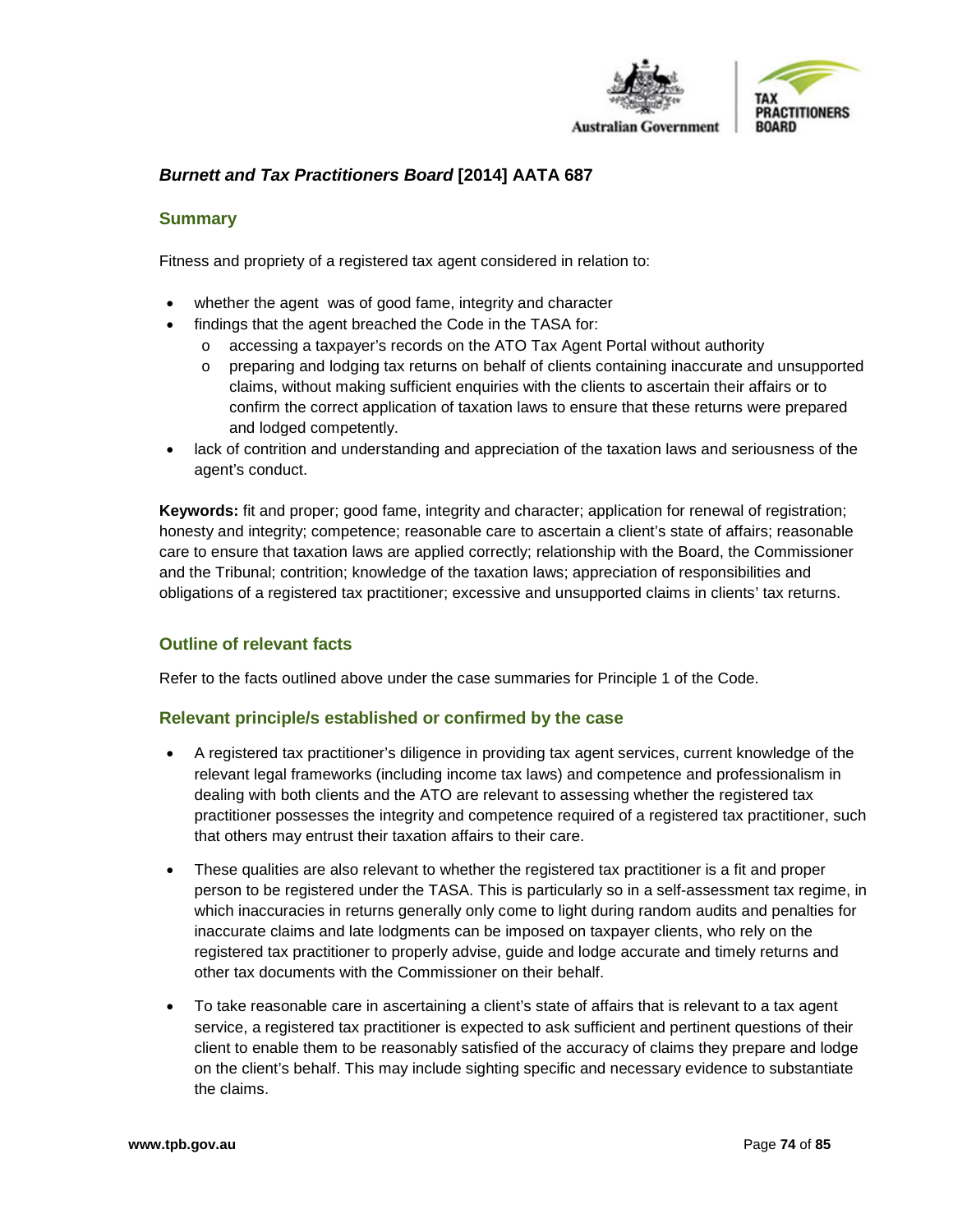

# **10. You must take reasonable care to ensure that taxation laws are applied correctly to the circumstances in relation to which you are providing advice to a client**

## *Hawkins v Clayton [1988] HCA 15; (1988) 164 CLR 539*

#### **Summary**

The High Court considered whether the legal firm had breached its duty of care to the executor of a testatrix estate for their failure to take positive steps to inform the executor of the contents of the will, a document which only the solicitor was aware of.

**Keywords:** solicitor; duty of care; standard of care; reasonable care; damages.

#### **Outline of relevant facts**

Refer to the facts outlined above under the case summaries for Principle 9 of the Code.

## **Relevant principle/s established or confirmed by the case**

Whilst Hawkins provides direct authority for the content of a solicitor's duty to their client, a number of principles on the standard of care required to be exercised by professionals generally can be distilled from the case.

These principles are as follows:

- The general standard of care owed by a professional to a client is that of "due care, skill and diligence." This does not require an extraordinary degree of skill and competence, but rather, that the professional exercise the competence and skill that is "usual" among qualified and careful persons in the practice of the profession.
- Depending on the circumstances of the case, a duty of care may extend beyond a mere obligation to take reasonable care in performing a function which, in the absence of such care, might cause loss to the client.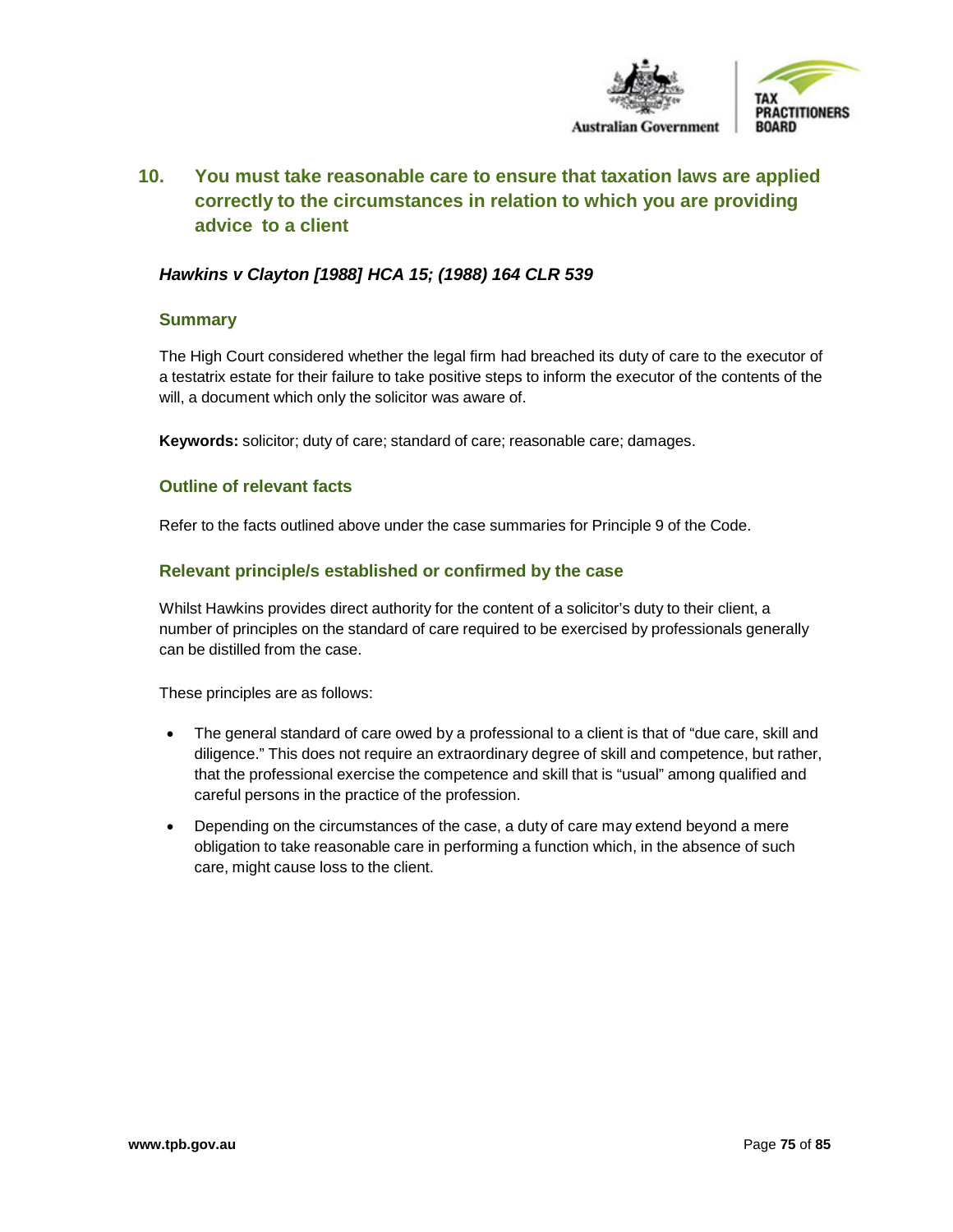

- Circumstances that are relevant in determining the scope of a duty and whether an obligation to take positive and prompt steps should be imposed include the following:
	- the nature of the work undertaken
	- the assumption of active responsibility by the person undertaking the work for the matter for which the steps are required
	- the general nature and contents of the agreement between the parties
	- the purpose for the undertaking accepted by the person
	- the nature of the foreseeable consequences arising from a failure to take the steps, and
	- contemporary community standards (particularly where liability for a breach would unduly outweigh the risk that a person undertaking the work could reasonably be expected to bear).
- The standard of care owed by a person performing professional work to a client extends beyond that contained in the express or implied terms of their agreement.

## *Keitac Pty Ltd ATF McNamara Property Development Trust and Commissioner of Taxation [2007] AATA 1206; (2007) 68 ATR 61*

## **Summary**

In relation to a penalty imposed by the Commissioner of Taxation for an input tax credit in a BAS, the AAT considered whether the tax agent and accountant had taken reasonable care, when acting for their client.

**Keywords:** tax agent; input tax credit penalty; whether penalty was lawfully imposed; whether penalty should be remitted; standard of care; reasonable care.

## **Outline of relevant facts**

Keitac involved an application to the AAT for review of an assessment by the Commissioner of Taxation of a penalty for failure to take reasonable care to comply with a taxation law.

The matter arose in relation to a purchase of land, in respect of which the applicant as purchaser engaged accountants and tax agents to prepare the BAS. Following the preparation of a draft contract which had been viewed and advised on by the accountants, a condition was mistakenly inserted (of which the applicant was unaware) which disentitled it from an input tax credit. The accountants then requested the "key terms" of the contract and the applicant only provided the first page (without the condition). As the accountants had provided earlier advice on the contract, they thought it unnecessary to request the remainder before attesting to it. As a result, a credit was claimed in relation to the purchase.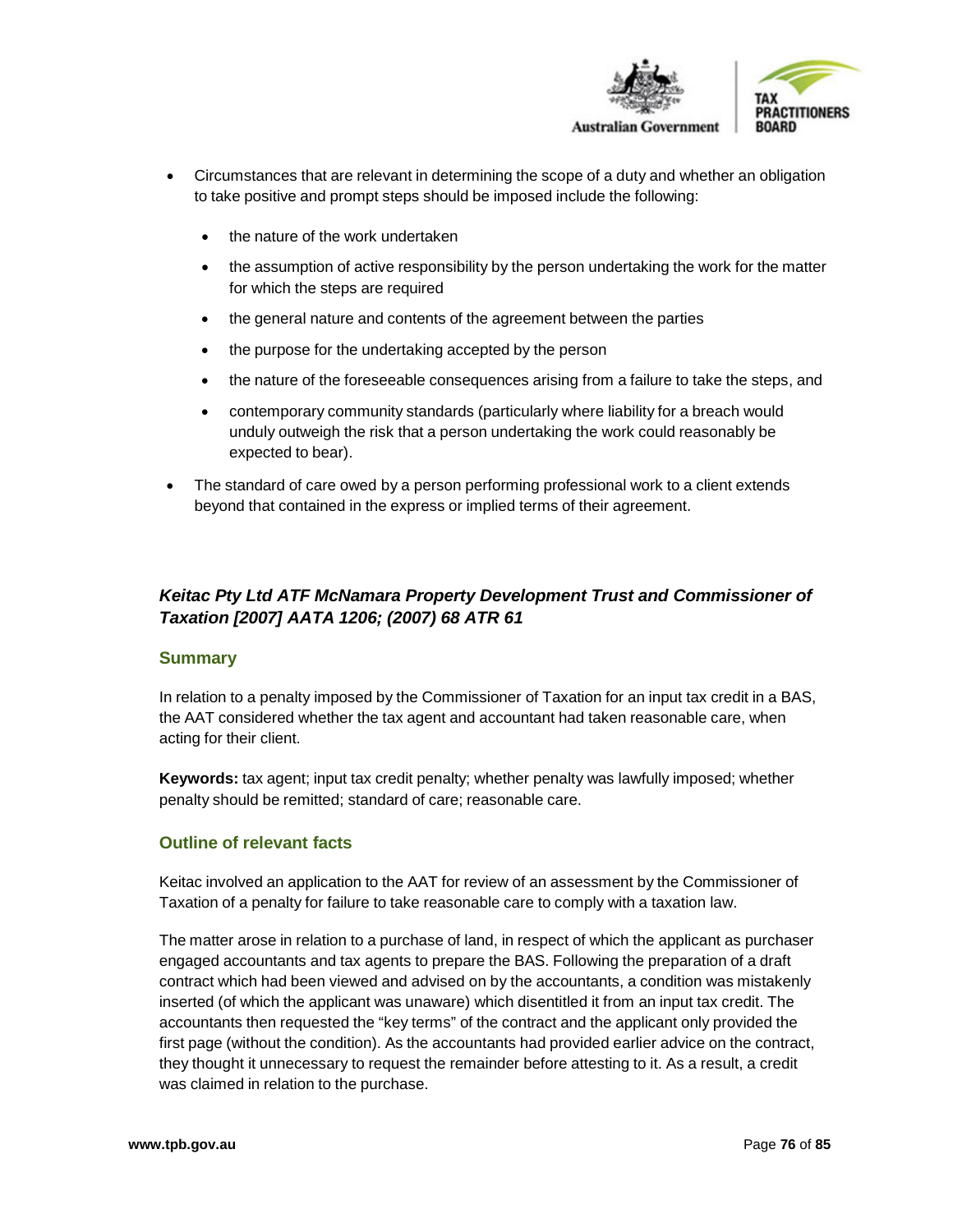

The applicant successfully claimed for a reduction of the penalty on the basis of a lack of reasonable care by the accountants and tax agents.

Keitac established the following principles on the interpretation of "reasonable care" in the context of work undertaken by accountants and tax agents:

- The greater the value of a transaction, the higher the standard of care that may be required, in particular, the level of enquiries required in following up the provision of information by a client.
- "Reasonable care" imposes an obligation on an accountant or tax agent to follow up or pursue ostensibly inadequate responses to requests for nformation.

## *Burnett and Tax Practitioners Board* **[2014] AATA 687**

#### **Summary**

Fitness and propriety of a registered tax agent considered in relation to:

- whether the agent was of good fame, integrity and character
- findings that the agent breached the Code in the TASA for:
	- o accessing a taxpayer's records on the ATO Tax Agent Portal without authority
	- o preparing and lodging tax returns on behalf of clients containing inaccurate and unsupported claims, without making sufficient enquiries with the clients to ascertain their affairs or to confirm the correct application of taxation laws to ensure that these returns were prepared and lodged competently.
- lack of contrition and understanding and appreciation of the taxation laws and seriousness of the agent's conduct.

**Keywords:** fit and proper; good fame, integrity and character; application for renewal of registration; honesty and integrity; competence; reasonable care to ascertain a client's state of affairs; reasonable care to ensure that taxation laws are applied correctly; relationship with the Board, the Commissioner and the Tribunal; contrition; knowledge of the taxation laws; appreciation of responsibilities and obligations of a registered tax practitioner; excessive and unsupported claims in clients' tax returns.

#### **Outline of relevant facts**

Refer to the facts outlined above under the case summaries for Principle 1 of the Code.

#### **Relevant principle/s established or confirmed by the case**

• A registered tax practitioner's diligence in providing tax agent services, current knowledge of the relevant legal frameworks (including income tax laws) and competence and professionalism in dealing with both clients and the ATO are relevant to assessing whether the registered tax practitioner possesses the integrity and competence required of a registered tax practitioner, such that others may entrust their taxation affairs to their care.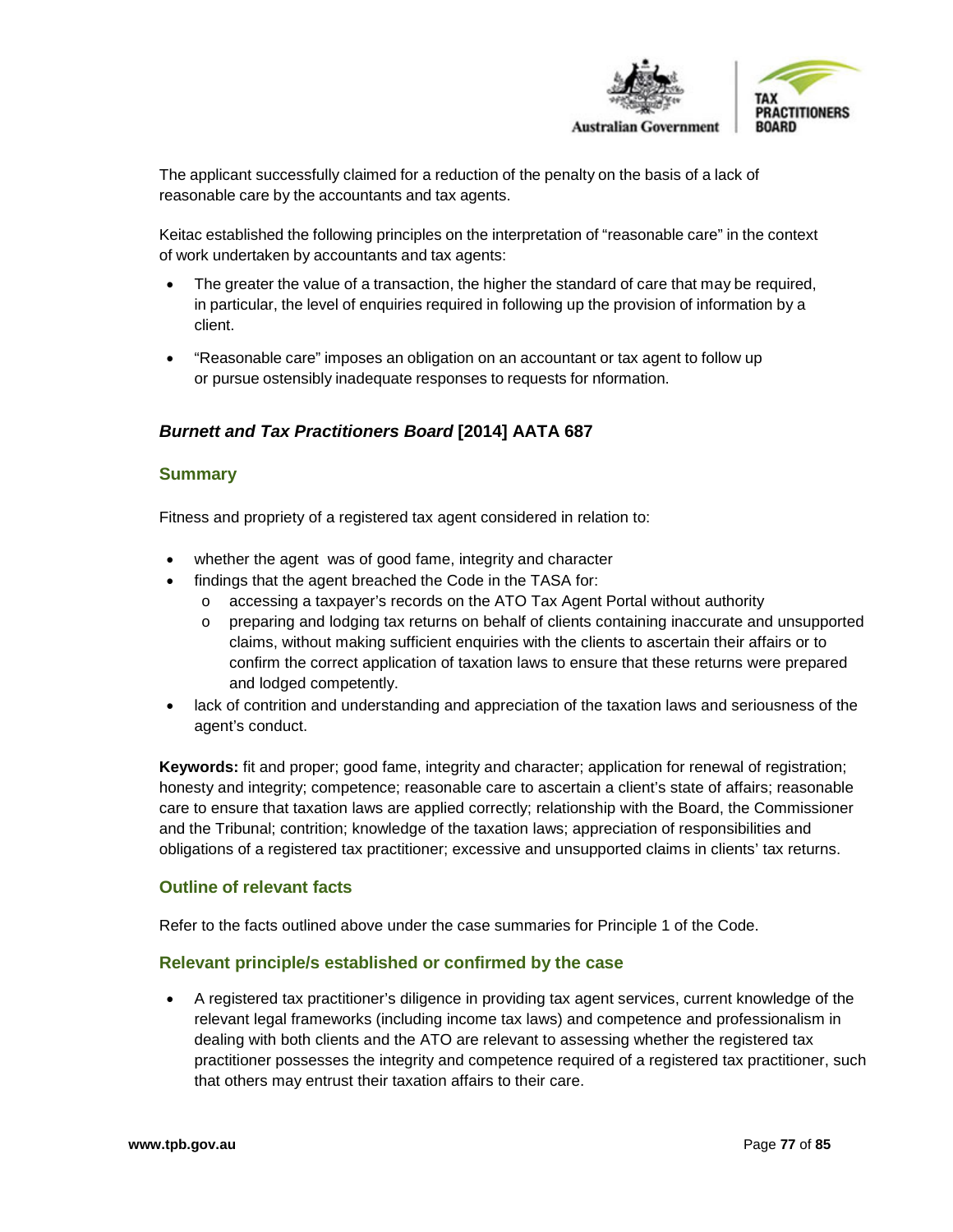

- These qualities are also relevant to whether the registered tax practitioner is a fit and proper person to be registered under the TASA. This is particularly so in a self-assessment tax regime, in which inaccuracies in returns generally only come to light during random audits and penalties for inaccurate claims and late lodgments can be imposed on taxpayer clients, who rely on the registered tax practitioner to properly advise, guide and lodge accurate and timely returns and other tax documents with the Commissioner on their behalf.
- To take reasonable care to ensure that taxation laws are applied correctly to the circumstances of a client, a registered tax practitioner is expected to keep up to date with developments in taxation laws to maintain a proper knowledge of these laws, and to ask sufficient and pertinent questions of their client to enable them to be reasonably satisfied of the accuracy of claims they prepare and lodge on the client's behalf. This may include sighting specific and necessary evidence to substantiate the claims.

# **11. You must not knowingly obstruct the proper administration of the taxation laws**

## *Scanlan v Swan 82 ATC 4402*

## **Summary**

In relation to a conviction for obstructing or hindering an officer in the discharge of their duties under the ITAA 1936, the District Court considered whether a temporary denial of access on reasonable grounds constitutes an obstruction.

**Keywords:** *Income Tax Assessment Act 1936*; obstruction; temporary denial of access; reasonable grounds; reliance on common law right.

## **Outline of relevant facts**

This case related to an appeal to the District Court of Queensland from a conviction of the appellant in the Magistrates Court of the offence under section 232 of the ITAA 1936 of obstructing or hindering an officer in the discharge of their duties under that Act or the *Income Tax Regulations 1936*.

The conviction arose after two officers of the Commissioner sought access to documents in the appellant's business premises in the course of an interview with the appellant pursuant to section 263 of the ITAA 1936, which facilitates full and free access to all buildings, places, books, documents and other papers (and the making of copies) for the purposes of that Act. As one of the officers attempted to have access to a file on the appellant's desk, the appellant placed his hand on the file to prevent access by the officer.

The appellant argued against the finding in relation to section 232 on the basis that he was exercising a common law right, being the right to obtain legal advice. The District Court allowed the appeal and set aside the conviction and other orders made by the magistrate.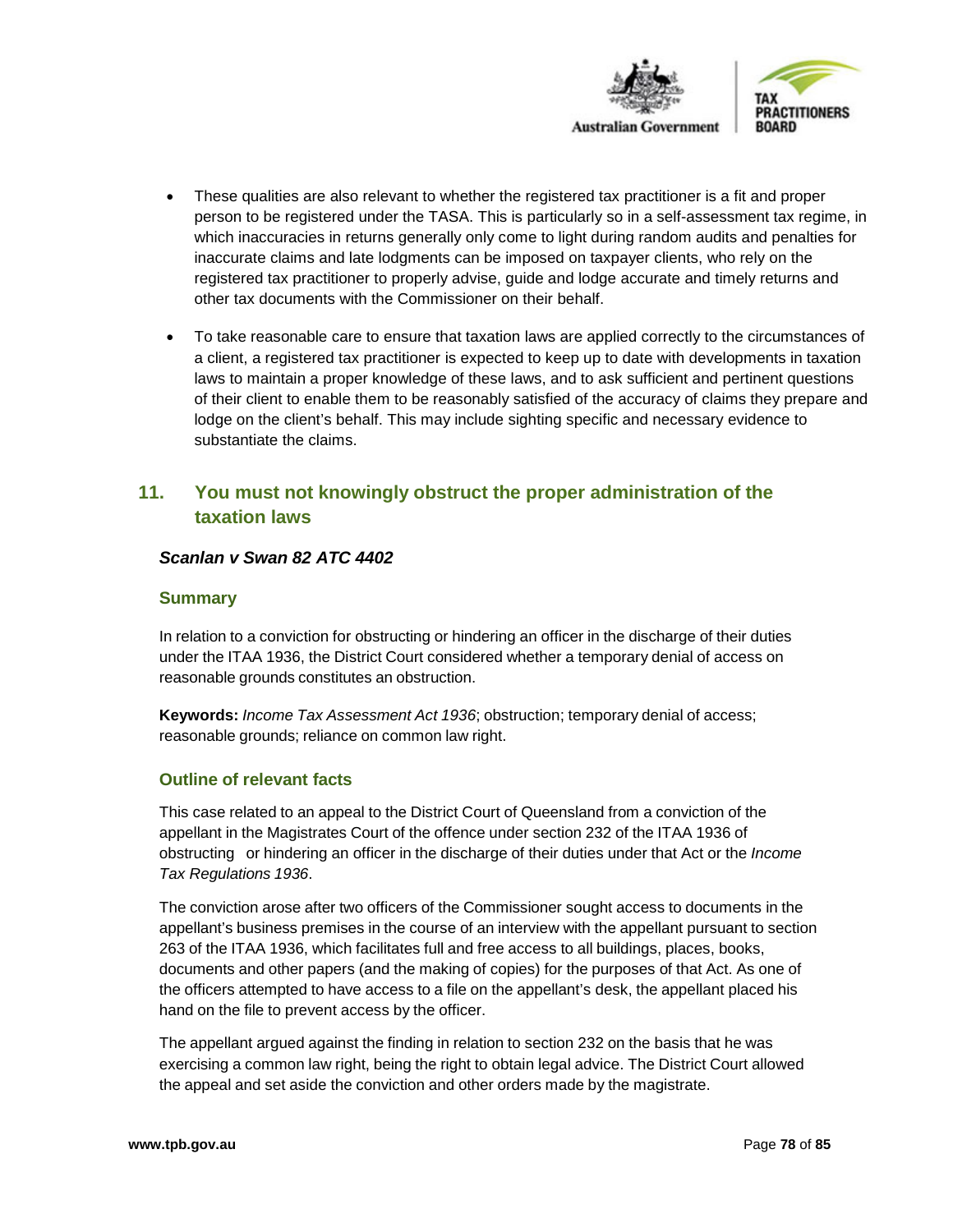

The District Court summarised the following principles on the meaning of the word "obstruct" in the context of the exercise by officers of their statutory duties and powers:

- "Obstruction" is a word of common and everyday usage in the English language. Therefore, an obstruction" in a given case is not capable of specific definition but must be measured in accordance with relevant tests.
- A temporary denial of access, on reasonable grounds, will not amount to an obstruction.
- What constitutes a temporary denial of access and reasonable grounds must be determined according to all the circumstances of the case.
- The assessment of whether something amounts to an obstruction is one of reasonableness.
- In general, a short delay for the purpose of obtaining legal advice may be considered a reasonable ground. However, this result may not be reached in every single case and all will depend on the relevant circumstances.
- Reliance on a common law right is a relevant factor in determining whether a person has acted reasonably. This does not require the assertion of a common law right before the issue of reasonableness can be raised and considered.
- Conversely however, there may be reasonable grounds not involving the assertion of a common law right. By the same token, the assertion of a common law right may, in some circumstances, be considered unreasonable and amount to an obstruction (e.g. where a person claiming a right to obtain legal advice is "spurious and unreasonable" and their conduct in asserting the right is "truly obstructive").

## *Ansett Transport Industries (Operations) Pty Ltd v Australian Federation of Air Pilots (1991) 101 ALR 407*

## **Summary**

In relation to convictions under the *Industrial Relations Act 1988* for hindering or obstructing officers from carrying out an inspection of certain records, the Federal court considered the meanings of 'hinder' and 'obstruct'.

**Keywords:** industrial law; inspection and interview by authorised officer of organisation; whether deferral of decision to allow inspection amounts to hindrance or obstruction; temporary denial of access.

## **Outline of relevant facts**

This case related to an appeal to the Federal Court from a decision of a single judge convicting the appellant of two offences under section 306(a) of the *Industrial Relations Act 1988* of hindering or obstructing two authorised officers of the respondent from carrying out an inspection of certain records for the purpose of ensuring observance of certain awards in accordance with that Act.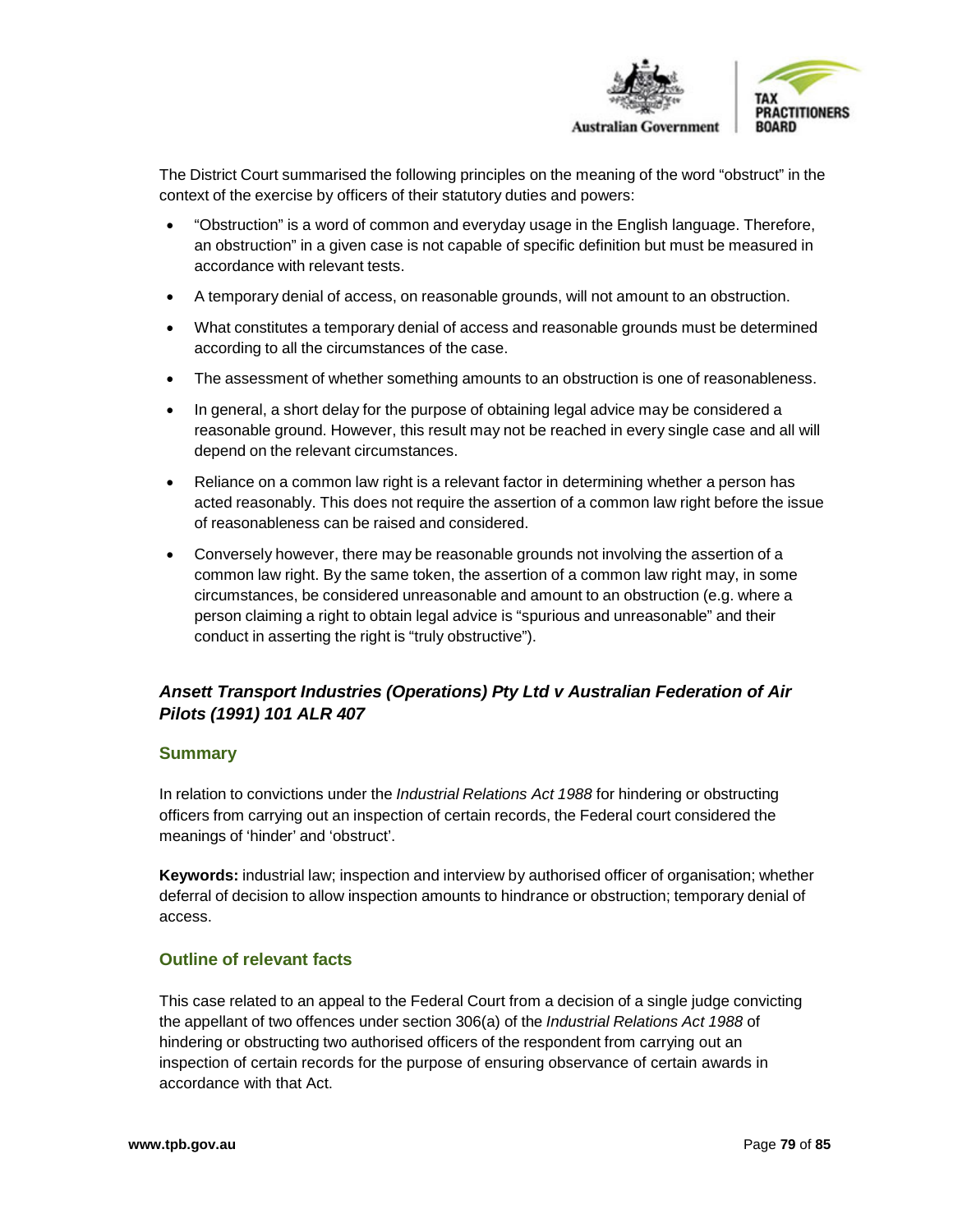

The conviction arose after the officers who attended the appellant's premises were told by an officer of the appellant that their "application" to enter and inspect the records would be considered but that no response would be granted that day.

The Federal Court dismissed the appeal on the basis that the appellant's action amounted to a hindrance or obstruction within the terms of the Act.

## **Relevant principle/s established or confirmed by the case**

The Federal Court outlined the following principles on the meanings of "hinder" and "obstruct" in the context of the administration of a statutory function:

- An obligation to not hinder or obstruct an officer's exercise of their powers of access does not imply a general positive duty to provide assistance to exercise the power.
- A person's action/s may amount to an obstruction even if no positive conduct is involved.
- A temporary refusal of access may amount to an obstruction in circumstances where it is apparent that access will be denied for an indefinite period or where no indication is given of when the officer/s will be informed whether or not access will be granted.
- The possibility that a person may need to obtain legal advice before permitting access may not be raised as an excuse for an obstruction if the relevant statute does not provide a right to defer access pending legal advice or if the person does not claim legal professional privilege.

# **12. You must advise your client of the client's rights and obligations under the taxation laws that are materially related to the tax agent services you provide**

## *Re Warne and Defence Force Retirement and Death Benefits Authority (1989) 18 ALD 662*

#### **Summary**

In relation to a determination of eligibility for an invalidity benefit the AAT considered the phrase 'materially aggravated'.

**Keywords:** invalidity benefit; materially connected; whether condition was not materially aggravated by service.

## **Outline of relevant facts**

This case involved consideration of section 28 (1) of the *Defence Force Retirement and Death Benefits Act 1973*. Specifically, this case considered the meaning of the words 'materially aggravated'. In the context of the TASA it provides an example of the interpretation of when something is 'materially' connected with something else.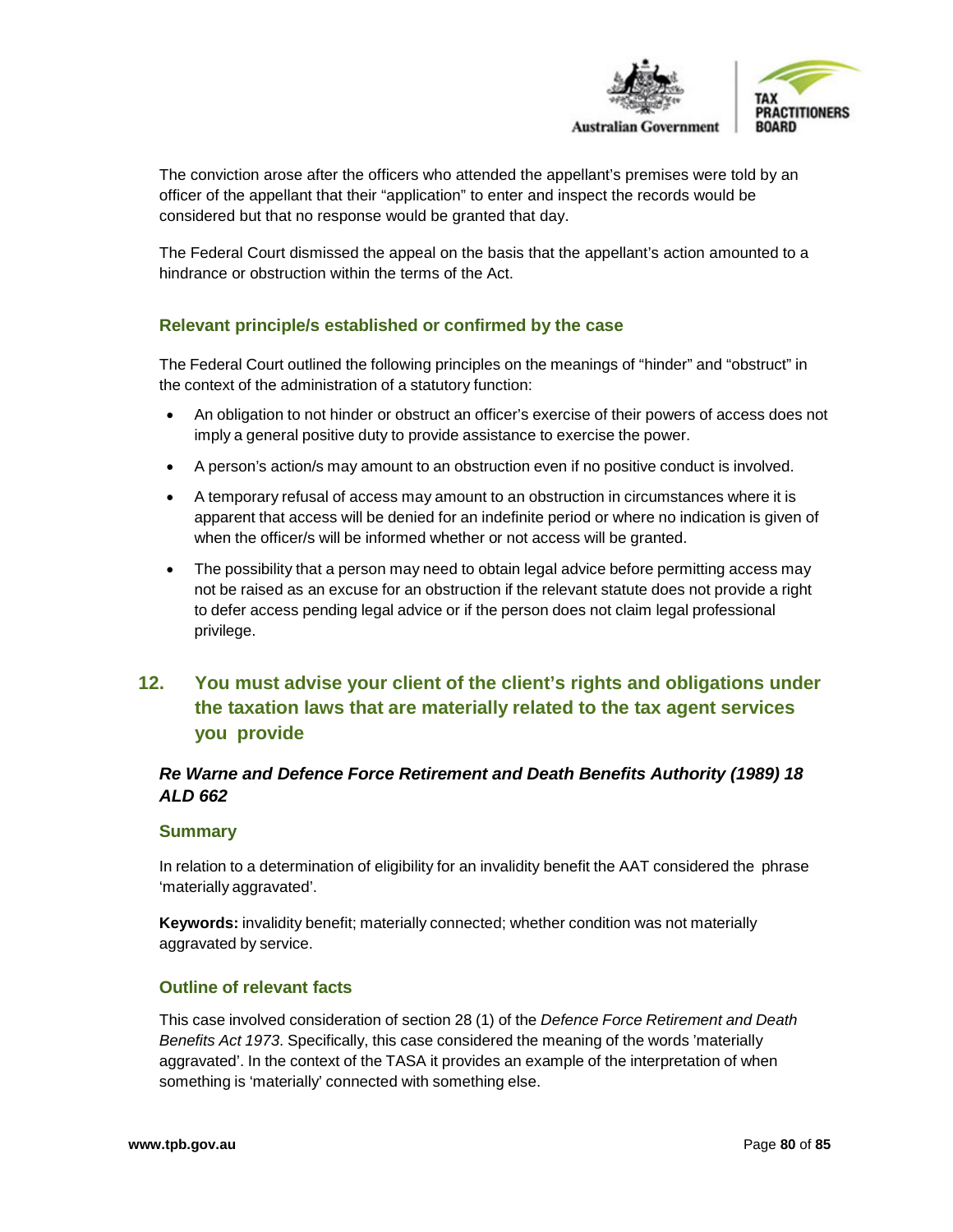

#### **Relevant principle/s established or confirmed by the case**

For something to be 'materially' connected with something else, a connection is required between those things that is of substance rather than being so tenuous as to be immaterial or ignored.

## *Su and Tax Practitioners Board* **[2014] AATA 644**

## **Summary**

Imposition of a non-application period of three years considered in relation to termination of registration for breaches of the Code in the TASA and ceasing to meet the registration requirement of being a fit and proper person.

**Keywords:** registration as tax agent; termination of registration; rejection of application for renewal of registration; prohibition on applying for registration for three years; whether length of non-application period excessive; whether fit and proper person; breaches of the Code of Professional Conduct; unsatisfactory understanding of role as tax agent; shortcomings in integrity; concerns over competence as a tax agent; lack of insight into the seriousness of shortcomings.

## **Outline of relevant facts**

Refer to the facts outlined above under the case summaries for Principle 1 of the Code.

#### **Relevant principle/s established or confirmed by the case**

The AAT considered that there was "*no room in the system for tax agents who do not understand*" that "*[t]he self assessment tax system requires accurate information to be provided to the ATO. It requires tax agents to do all they can to ensure that the information their clients provide is accurate. From time to time they need to ask their clients hard questions. They need to scrutinise the answers and form a professional judgment as to whether what they are being told is reliable.*"

The AAT stated that "*[t]he primary purpose of not permitting a person to apply for registration*  for a period of time is to protect the public and the integrity of the tax system. Whilst [the agent] *may see the period of three years as further punishment for his actions, that is not its purpose. It is to protect the public, and the taxation system, from further harm. [The agent] needs time to develop an improved level of integrity and competence, without which he will find it difficult to satisfy the Board that he should once again be registered as a tax agent.*"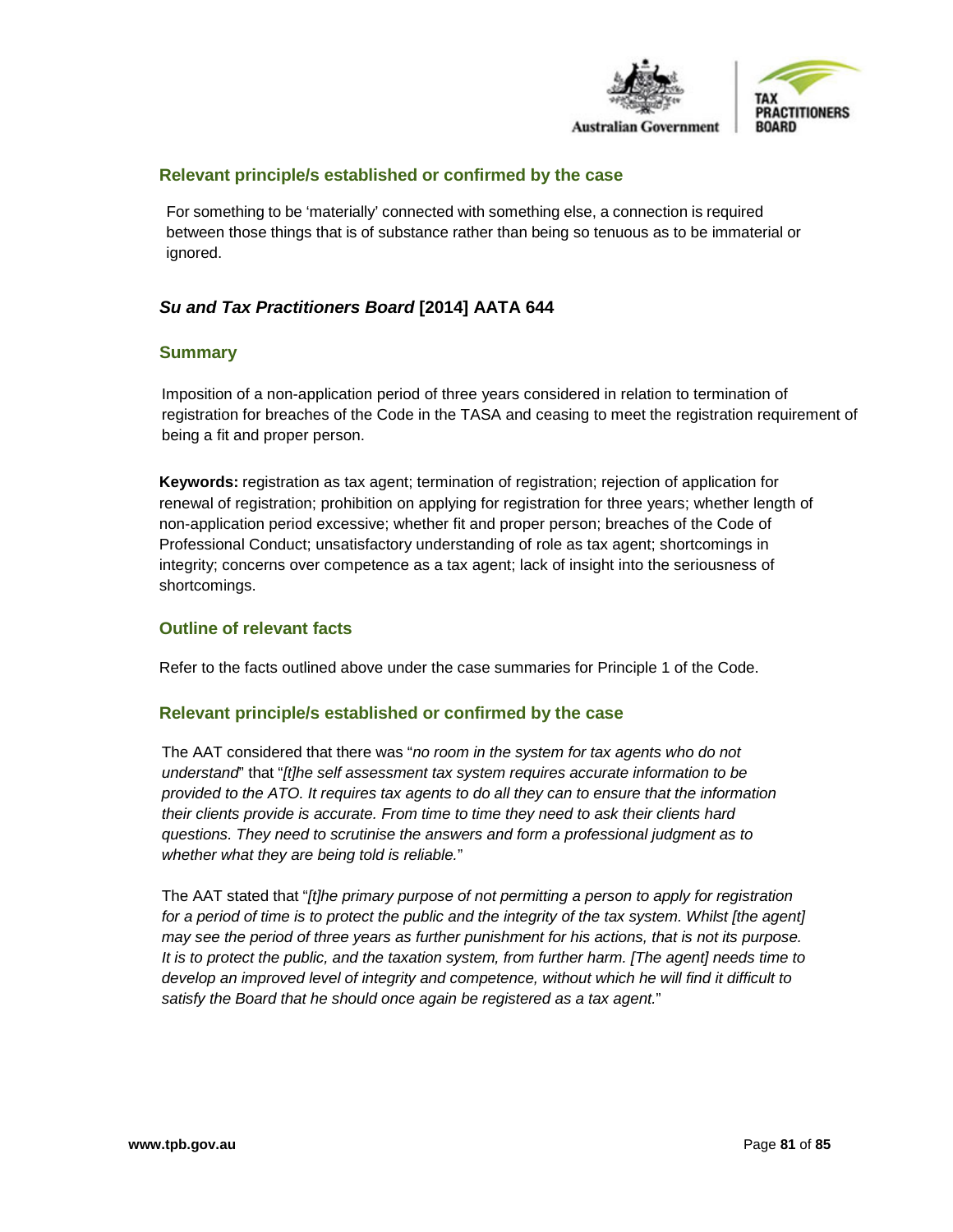

# **13. You must maintain professional indemnity insurance that meets the Board's requirements**

## *Grosfeld and Tax Practitioners Board* **[2014] AATA 100**

## **Summary**

Fitness and propriety of a registered tax agent considered in relation to:

- failing to lodge personal income tax returns and BAS
- failing to provide clients with a means of contact
- failing to ensure that tax agent services were provided competently
- failing to maintain PI insurance as required by the TPB
- failing to respond to requests from the TPB.

**Keywords:** fit and proper; application for renewal of registration; compliance with taxation laws in the conduct of personal affairs; competence; relationship with the Board and the Commissioner; appreciation of responsibilities and obligations of a registered tax practitioner; requirement to maintain PI insurance.

## **Outline of relevant facts**

Refer to the facts outlined above under the case summaries for Principle 2 of the Code.

## **Relevant principle/s established or confirmed by the case**

The failure by a registered tax practitioner to maintain PI insurance as required by the TPB during any period after these requirements became effective (1 July 2011 for registered tax agents and BAS agents and 1 January 2017 for all registered tax (financial) advisers)) amounts to a breach of subsection 30-10(13) of the TASA. This PI insurance requirement serves to protect clients in the event that they are made liable for additional tax or penalties as a result of the conduct of a registered tax practitioner. As such, it '*is in the public interest that tax [practitioners] are adequately insured' and a breach of this requirement 'has the potential to undermine confidence and credibility in the regulatory regime*'.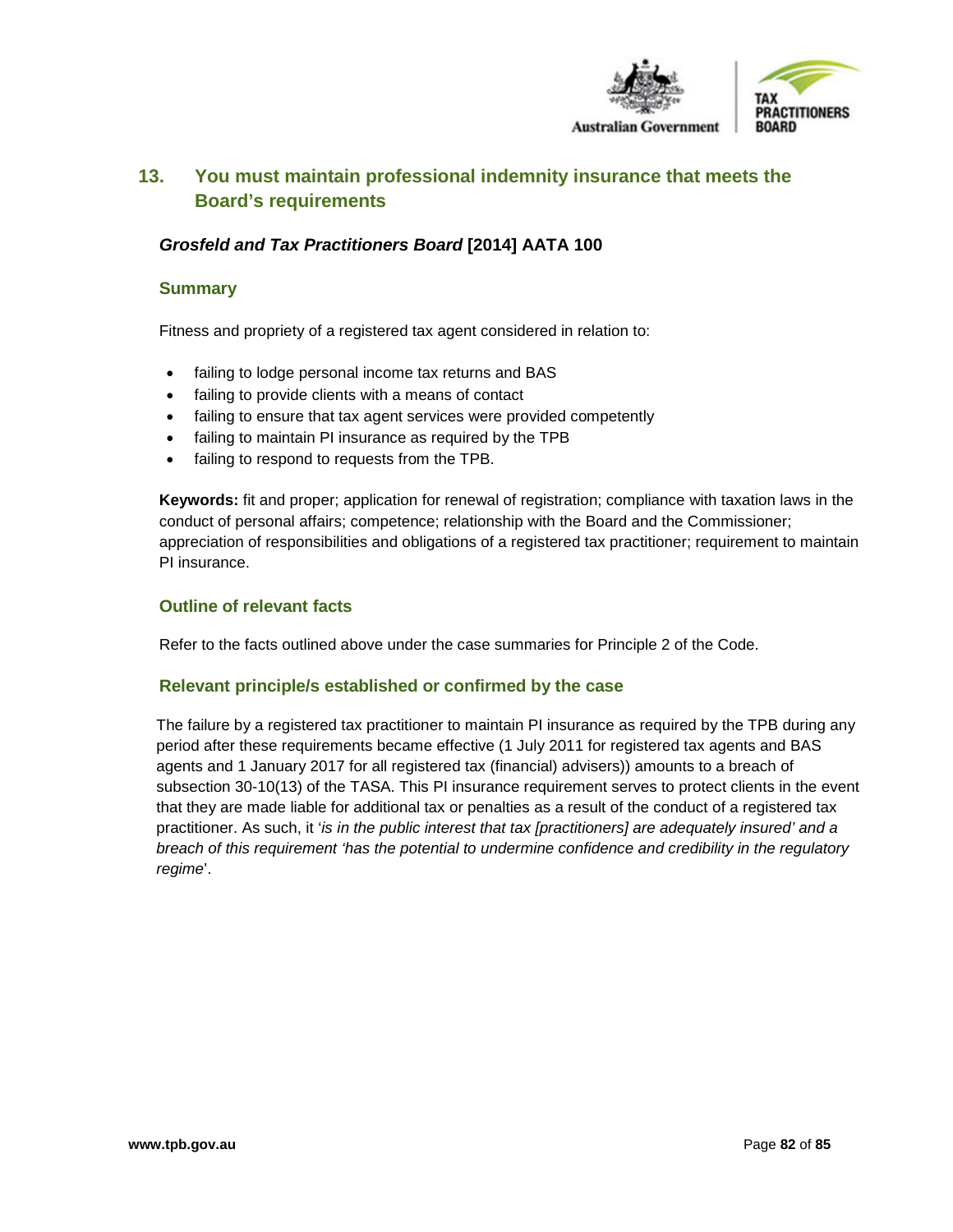

# **14.You must respond to requests and directions from the Board in a timely, responsible and reasonable manner**

## *Re Cowlishaw and Ors and Tax Agents' Board of Queensland [1999] AATA 412*

#### **Summary**

Fitness and propriety of registered tax agents considered in relation to:

- the excessive claiming of deductions on behalf of clients
- failure to respond to ATO telephone calls and correspondences
- failure to act on substantiation requests by the ATO despite being granted extensions of time
- failure to respond to board correspondence
- failure to file clients' income tax returns
- failure to pass on ATO correspondences to clients
- shifting of blame for delays by agents on to clients
- staff and client complaints regarding failure to pass on refunds.

**Keywords:** fit and proper; excessive claiming of deductions; failure to respond to Board and ATO correspondences; relationship with the Board and Commissioner; failure and delay in filing clients' income tax returns; misrepresentations to clients; failure to pass on ATO correspondences; failure to pass on tax refunds; shifting of blame onto clients and staff.

## **Outline of relevant facts**

Refer to the facts outlined above under the case summaries for Principle 2 of the Code.

## **Relevant principle/s established or confirmed by the case**

- A lack of cooperation with the Commissioner officers and failure to treat the board with proper respect amount to a serious breach of the proper conduct of a tax agent business.
- The following matters may be considered to be misconduct as a tax agent such that an agent engaged in this conduct will not be a fit and proper person to prepare income tax returns or transact business on behalf of taxpayers in income tax matters:
	- failing to file tax returns within a reasonable time or in some cases at all
	- failing to respond to telephone calls and correspondence
	- failing to pass on correspondence from the Commissioner to clients
	- misleading clients by informing them that returns had been filed with the Commissioner when they had not
	- blaming clients for delays
	- blaming staff for delays
	- providing money to clients to keep them quiet and to stop them from complaining to any official body.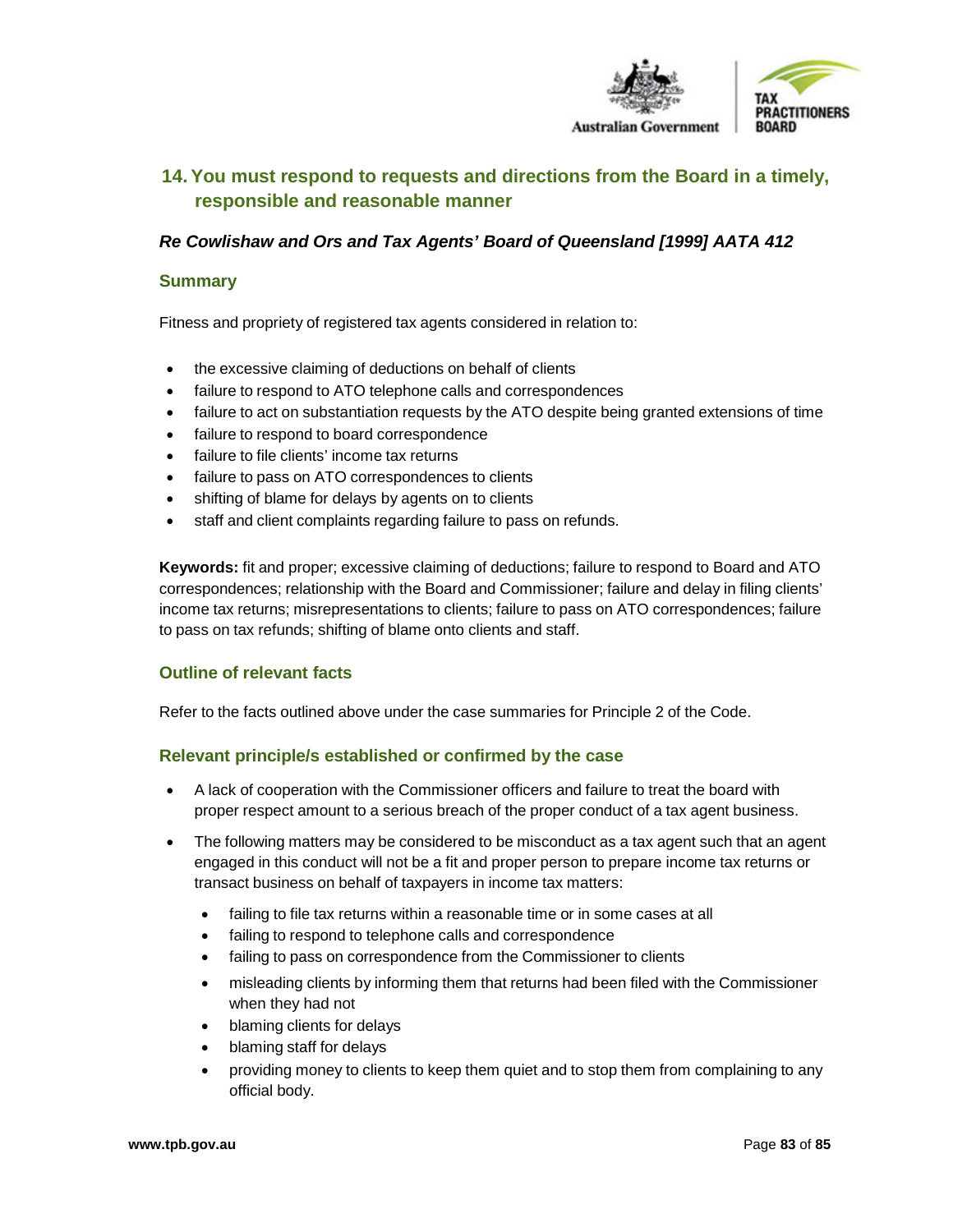

## *Pappalardo v Tax Agents' Board of Victoria [2003] AATA 990*

### **Summary**

Fitness and propriety of registered tax agent considered in relation to:

- failure to lodge personal income tax returns
- failure to adequately respond to board correspondence
- lack of contrition and agent's submission of confused and misleading evidence to the AAT.

**Keywords:** fit and proper; cancellation of registration; personal income tax affairs; failure to respond to Board correspondences; relationship with the Board and Commissioner; lack of contrition; submission of confused and misleading evidence.

## **Outline of relevant facts**

Refer to the facts outlined above under the case summaries for Principle 7 of the Code.

#### **Relevant principle/s established or confirmed by the case**

- Inaccurate or misleading statements/submissions to a board or the AAT can in circumstances reflect an inability to clearly think about the relevant issues and consequently may be relevant to evaluating competence and fitness and propriety in general.
- Failure to return board and client correspondences reflects adversely on fitness and propriety to be registered as it demonstrates a serious neglect of the business of a tax agent and a lack of appreciation of the significance of completely and promptly responding to requests from a regulatory authority.

## *Grosfeld and Tax Practitioners Board* **[2014] AATA 100**

#### **Summary**

Fitness and propriety of a registered tax agent considered in relation to:

- failing to lodge personal income tax returns and BAS
- failing to provide clients with a means of contact
- failing to ensure that tax agent services were provided competently
- failing to maintain PI insurance as required by the TPB
- failing to respond to requests from the TPB.

**Keywords:** fit and proper; application for renewal of registration; compliance with taxation laws in the conduct of personal affairs; competence; relationship with the Board and the Commissioner; appreciation of responsibilities and obligations of a registered tax practitioner; requirement to maintain PI insurance.

#### **www.tpb.gov.au** Page **84** of **85**